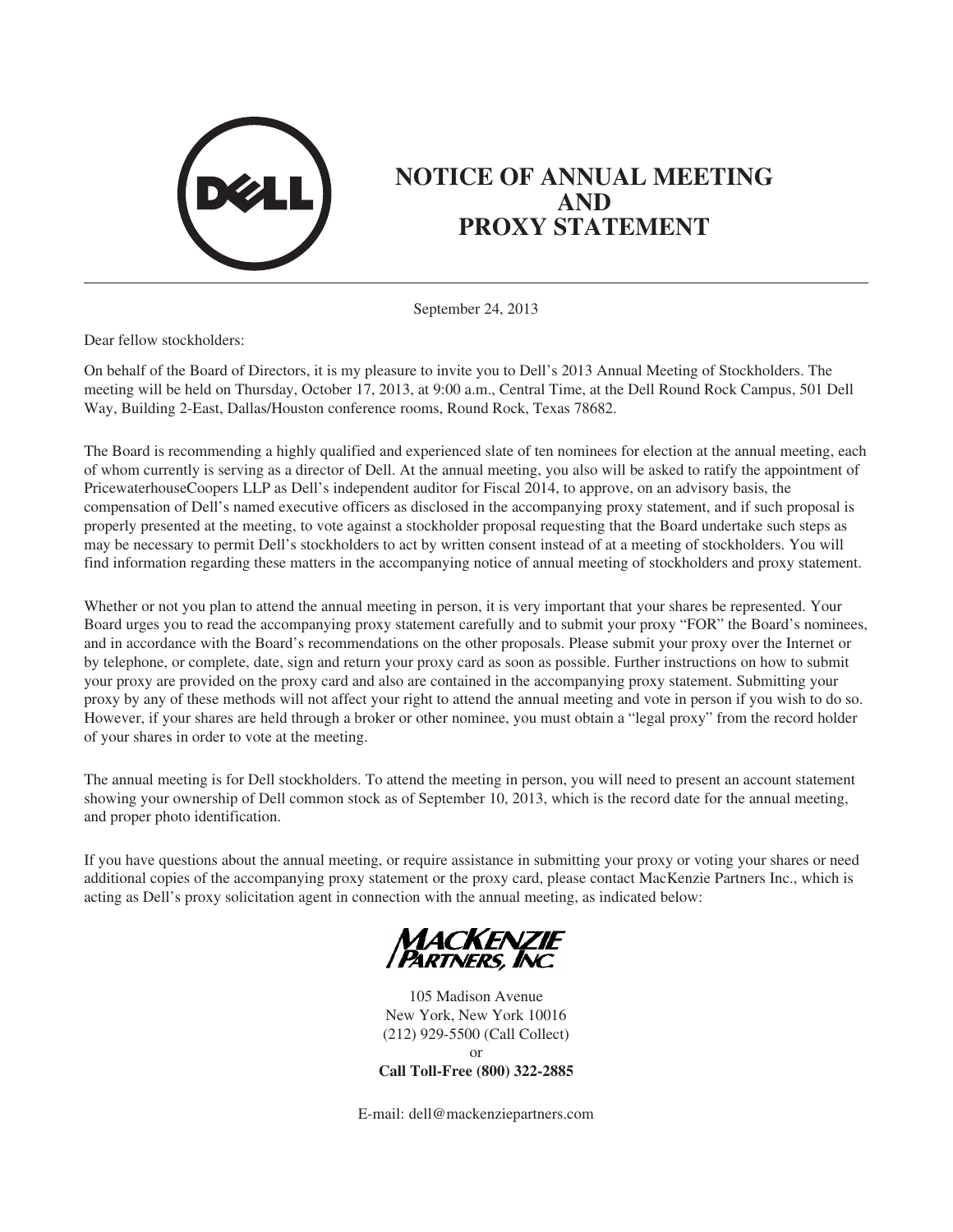If your broker or other nominee holds your shares, you also should call your broker or other nominee for additional information.

Sincerely, Michael S. Dell Chairman of the Board and Chief Executive Officer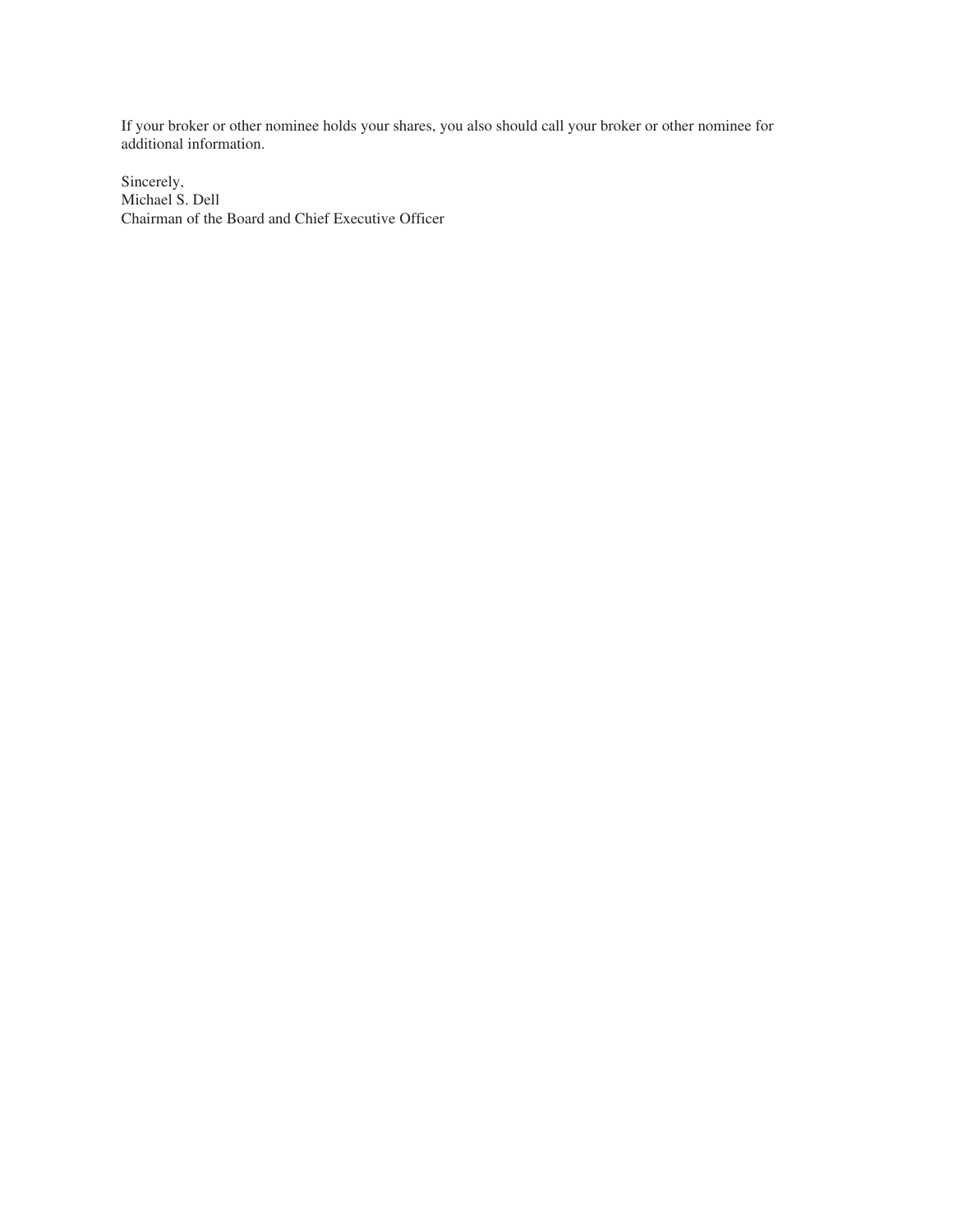# **TABLE OF CONTENTS**

|                                                                                        | Page |
|----------------------------------------------------------------------------------------|------|
| Notice of Annual Meeting of Stockholders                                               |      |
|                                                                                        | -1   |
|                                                                                        | 3    |
|                                                                                        | 9    |
|                                                                                        | 10   |
|                                                                                        | 11   |
|                                                                                        | 17   |
|                                                                                        | 17   |
|                                                                                        | 18   |
|                                                                                        | 19   |
|                                                                                        | 20   |
|                                                                                        | 20   |
|                                                                                        | 21   |
|                                                                                        | 21   |
|                                                                                        | 22   |
|                                                                                        | 22   |
|                                                                                        | 23   |
|                                                                                        | 23   |
|                                                                                        | 23   |
|                                                                                        | 23   |
|                                                                                        | 28   |
| Proposal 3 — Advisory Vote to Approve Named Executive Officer Compensation             | 30   |
| Stockholder Proposal (Proposal 4) — Right to Act by Written Consent                    | 31   |
|                                                                                        | 34   |
|                                                                                        | 34   |
| Leadership Development and Compensation Committee Report                               | 51   |
| Leadership Development and Compensation Committee Interlocks and Insider Participation | 52   |
|                                                                                        | 53   |
|                                                                                        | 55   |
|                                                                                        | 55   |
|                                                                                        | 57   |
| Option Exercises and Stock Vested During Fiscal 2013                                   | 59   |
|                                                                                        | 59   |
|                                                                                        | 60   |
|                                                                                        | 61   |
|                                                                                        | 63   |
|                                                                                        | 65   |
|                                                                                        | 66   |
|                                                                                        | 66   |
| Stockholder Proposals for Next Year's Annual Meeting                                   | 67   |
|                                                                                        | 67   |
|                                                                                        | 68   |
|                                                                                        | 69   |
|                                                                                        | 69   |
|                                                                                        | 70   |
|                                                                                        | 70   |
|                                                                                        | 70   |
|                                                                                        |      |

Back Cover — Directions to the Meeting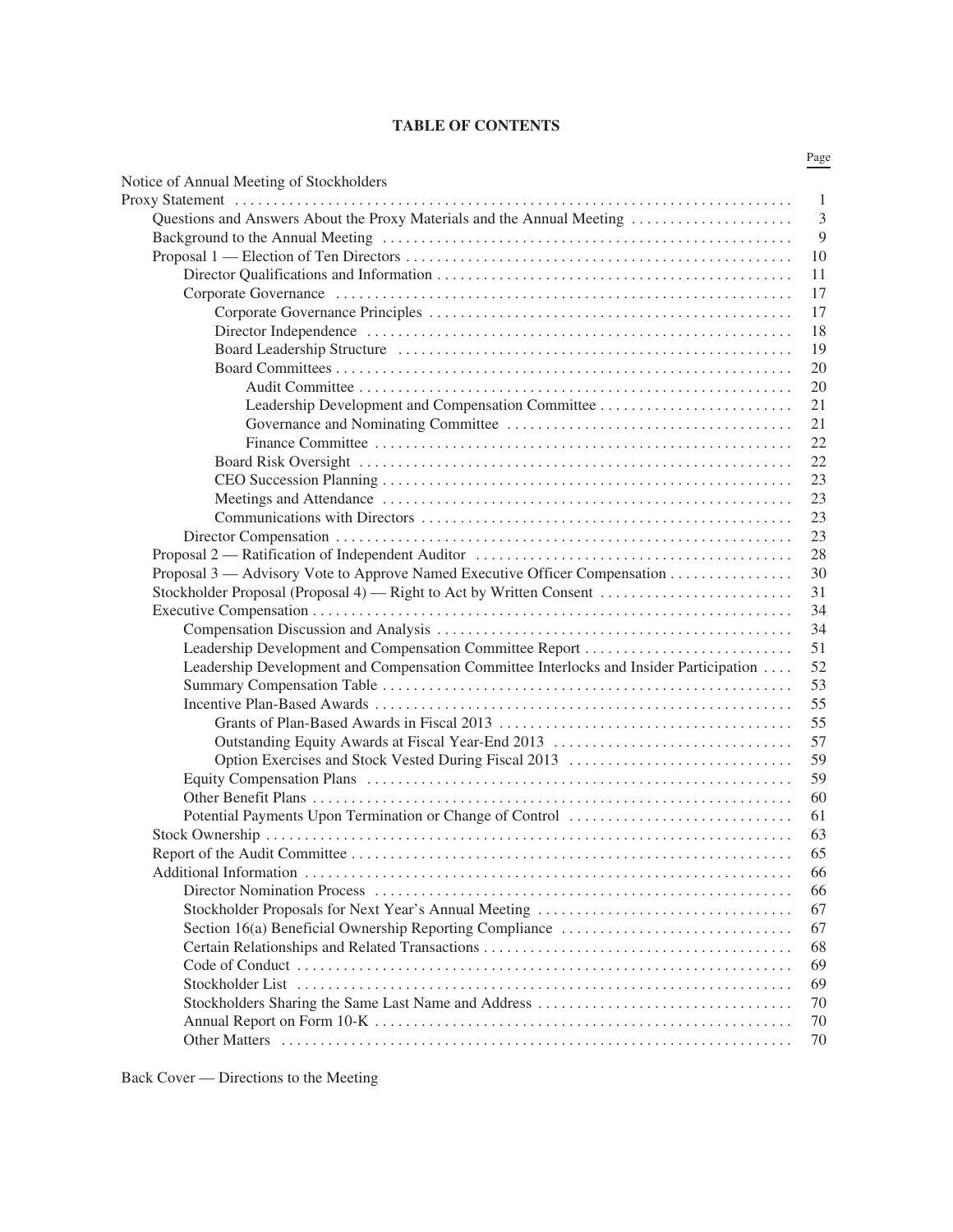# **DELL INC.**

# One Dell Way Round Rock, Texas 78682

# **NOTICE OF ANNUAL MEETING OF STOCKHOLDERS**

To the Stockholders of Dell Inc.:

NOTICE IS HEREBY GIVEN that the 2013 Annual Meeting of Stockholders of Dell Inc., a Delaware corporation ("Dell" or the "company"), will be held on Thursday, October 17, 2013, at 9:00 a.m., Central Time, at the Dell Round Rock Campus, 501 Dell Way, Building 2-East, Dallas/Houston conference rooms, Round Rock, Texas 78682, for the following purposes:

- 1. To elect ten directors to serve until Dell's next annual meeting of stockholders or until their successors are duly elected and qualified
- 2. To ratify the appointment of PricewaterhouseCoopers LLP as Dell's independent auditor for Fiscal 2014
- 3. To approve, on an advisory basis, the compensation of Dell's named executive officers as disclosed in the accompanying proxy statement
- 4. To act upon a stockholder proposal, if properly presented, requesting that the Board undertake such steps as may be necessary to permit Dell's stockholders to act by written consent instead of at a meeting of stockholders
- 5. To act upon such other business as may properly come before the annual meeting or any adjournment or postponement thereof by or at the direction of the Board

The holders of record of Dell's common stock at the close of business on September 10, 2013 are entitled to notice of and to vote at the annual meeting or at any adjournment or postponement thereof.

# **YOUR VOTE IS VERY IMPORTANT. WHETHER OR NOT YOU PLAN TO ATTEND THE ANNUAL MEETING, YOUR BOARD URGES YOU TO READ THE PROXY STATEMENT AND SUBMIT A PROXY FOR YOUR SHARES OVER THE INTERNET OR BY TELEPHONE, OR COMPLETE, DATE, SIGN AND RETURN YOUR PROXY CARD IN THE POSTAGE-PAID ENVELOPE PROVIDED.**

This notice of annual meeting of stockholders and the proxy statement are accompanied by Dell's Fiscal 2013 annual report to stockholders.

If you have questions about the annual meeting, or require assistance in submitting your proxy or voting your shares or need additional copies of the accompanying proxy statement or the proxy card, please contact MacKenzie Partners Inc., which is acting as Dell's proxy solicitation agent in connection with the annual meeting, as indicated below:



105 Madison Avenue New York, New York 10016 (212) 929-5500 (Call Collect) or **Call Toll-Free (800) 322-2885**

E-mail: dell@mackenziepartners.com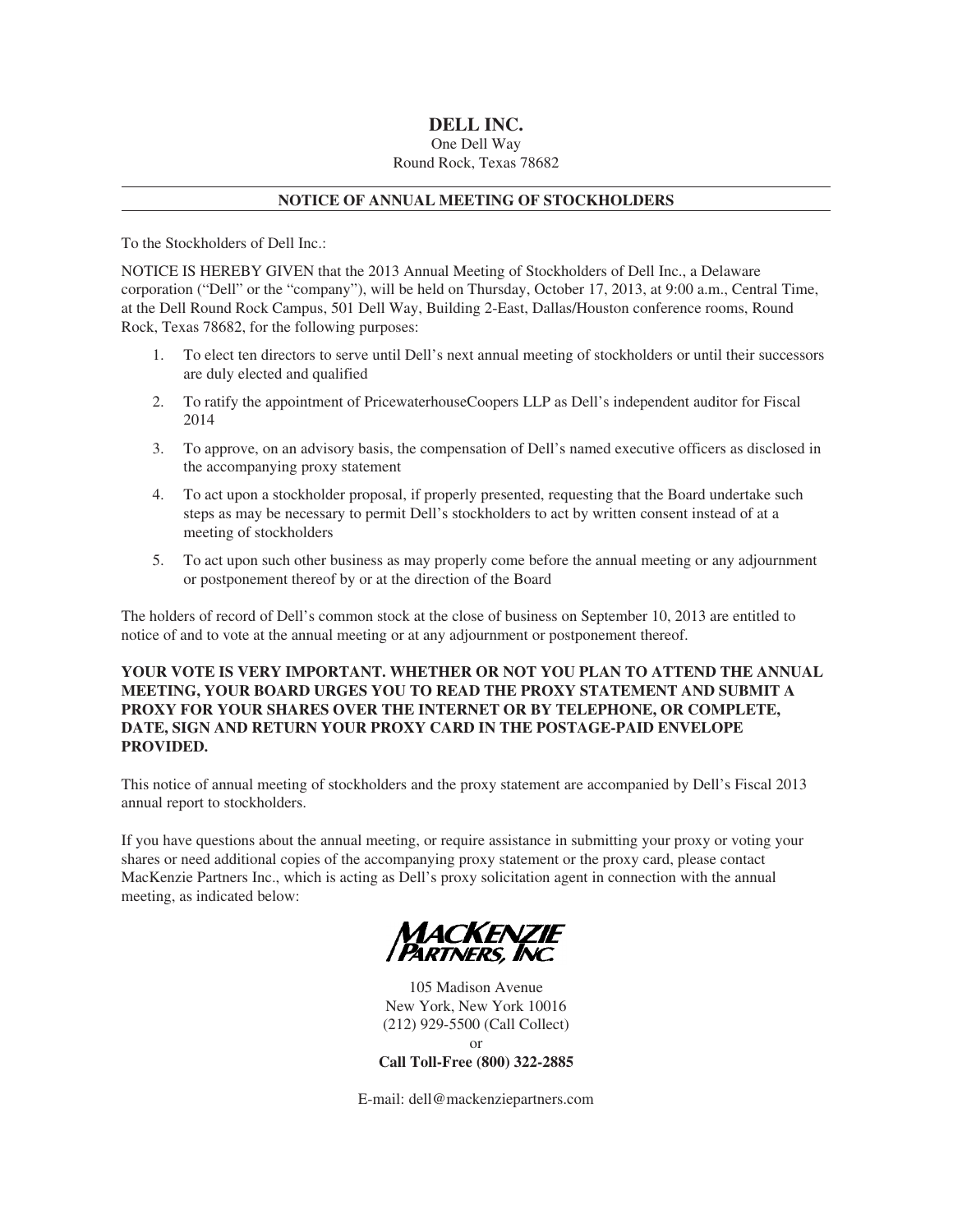If your broker or other nominee holds your shares, you also should call your broker or other nominee for additional information.

*On behalf of the Board of Directors:* Lawrence P. Tu, Secretary September 24, 2013

**Your Vote Is Very Important, No Matter How Many Or How Few Shares You Own**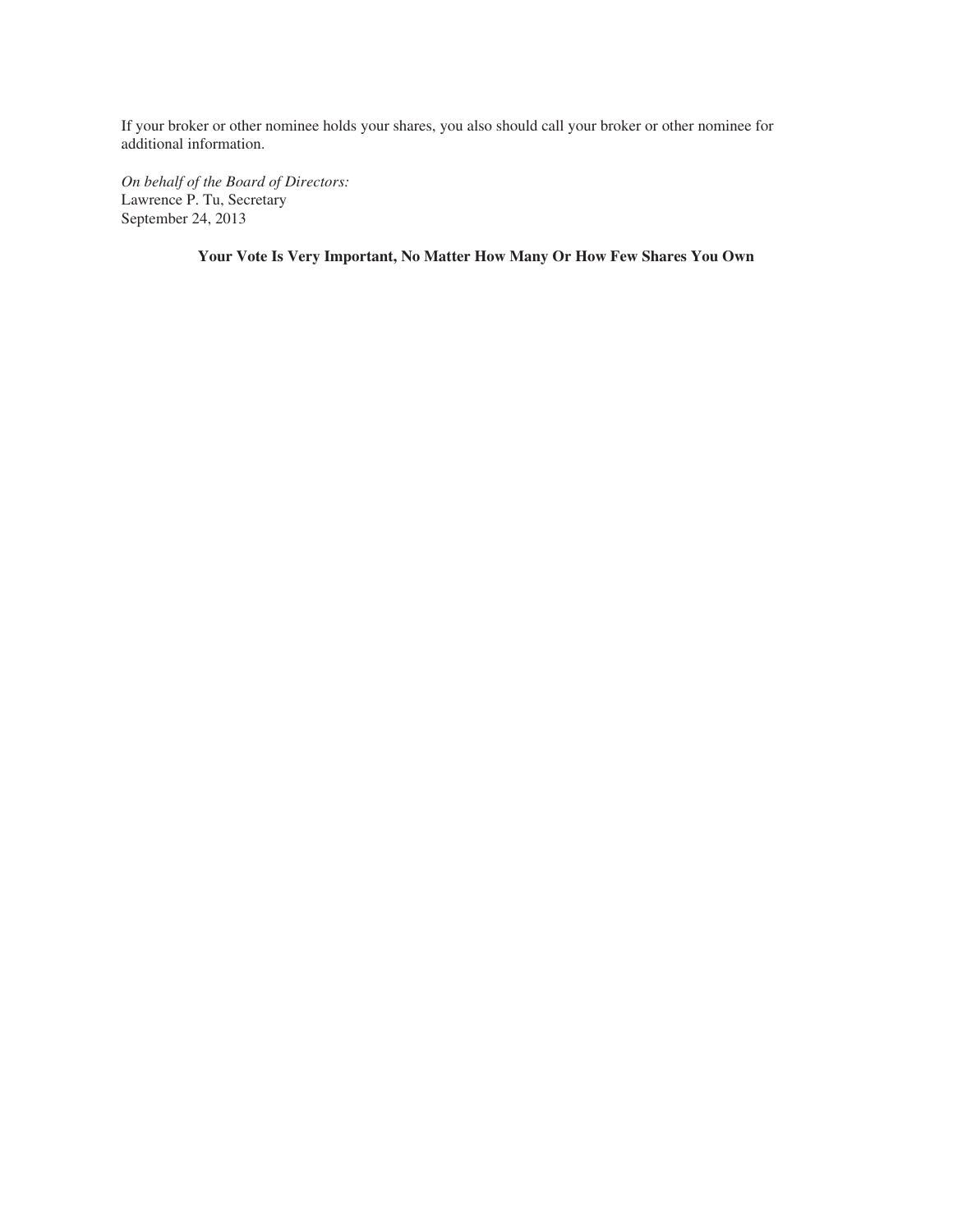

# **PROXY STATEMENT**

This proxy statement is furnished in connection with the solicitation of proxies by Dell Inc. ("Dell" or the "company"), on behalf of the Board of Directors (the "Board"), for the 2013 Annual Meeting of Stockholders. This proxy statement and the related proxy card are first being distributed to stockholders on or about September 24, 2013.

Whether or not you plan to attend the meeting in person, it is very important that your shares be represented. The Board unanimously recommends that you vote:

- "**FOR**" the election of all ten of the Board's director nominees as described in Proposal 1
- "**FOR**" the ratification of the appointment of PricewaterhouseCoopers LLP as Dell's independent auditor for Fiscal 2014 as described in Proposal 2
- "**FOR**" approval, on an advisory basis, of the compensation of Dell's named executive officers as disclosed in this proxy statement, as described in Proposal 3
- "**AGAINST**" approval of the stockholder proposal included as Proposal 4 requesting that the Board undertake such steps as may be necessary to permit Dell's stockholders to act by written consent instead of at a meeting of stockholders

You may vote your shares using any one of the following methods:

- Submit your proxy or voting instructions over the Internet using the instructions included in the proxy card or, to the extent applicable, in the voting instruction card you receive from your broker or other nominee through which you hold your shares
- Submit your proxy or voting instructions by telephone using the instructions included in the proxy card or voting instruction card
- Complete and return a proxy card or voting instruction card
- Attend and vote at the meeting in person

Internet and telephone submission of proxies are available 24 hours a day, and, if you use one of those methods, you do not need to return a proxy card. Unless you are planning to vote at the meeting in person, your proxy must be received by 11:59 p.m., Eastern Time, on Wednesday, October 16, 2013. Even if you submit your proxy or voting instructions by one of the first three methods listed above, you still may vote at the meeting in person if you are the record holder of your shares or, if you hold your shares through a broker or other nominee, you obtain a "legal proxy" from the record holder. Your vote at the meeting will constitute a revocation of your earlier proxy or voting instructions.

Stockholders who hold Dell common stock through a broker or other nominee will receive proxy materials and a voting instruction card, either electronically or by mail, before the annual meeting. Unless you provide your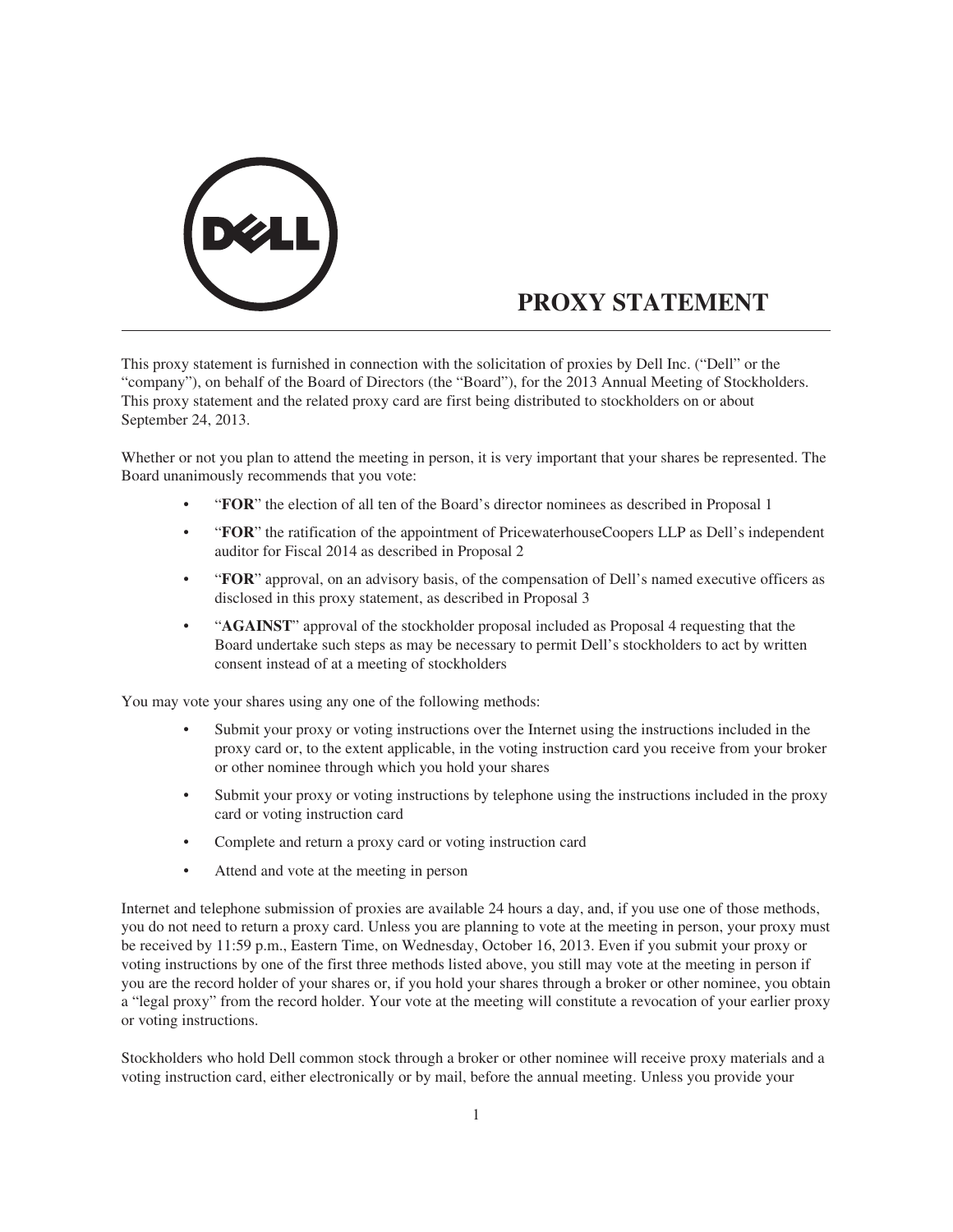broker or other nominee with specific voting instructions by completing and returning the voting instruction card or by following the instructions provided to you to submit your voting instructions over the Internet or by telephone, your broker or other nominee will be permitted to vote on your behalf only with respect to Proposal 2 (Ratification of Independent Auditor).

Therefore, for your vote to be counted, you will need to communicate your voting decisions to your broker or other nominee before the date of the annual meeting or obtain a "legal proxy" from your broker or other nominee to vote your shares at the meeting.

> **Important Notice Regarding the Availability of Proxy Materials for the 2013 Annual Meeting of Stockholders to be held on Thursday, October 17, 2013**

**This proxy statement and Dell's Fiscal 2013 annual report to stockholders are available electronically on our website at www.dell.com/investor.**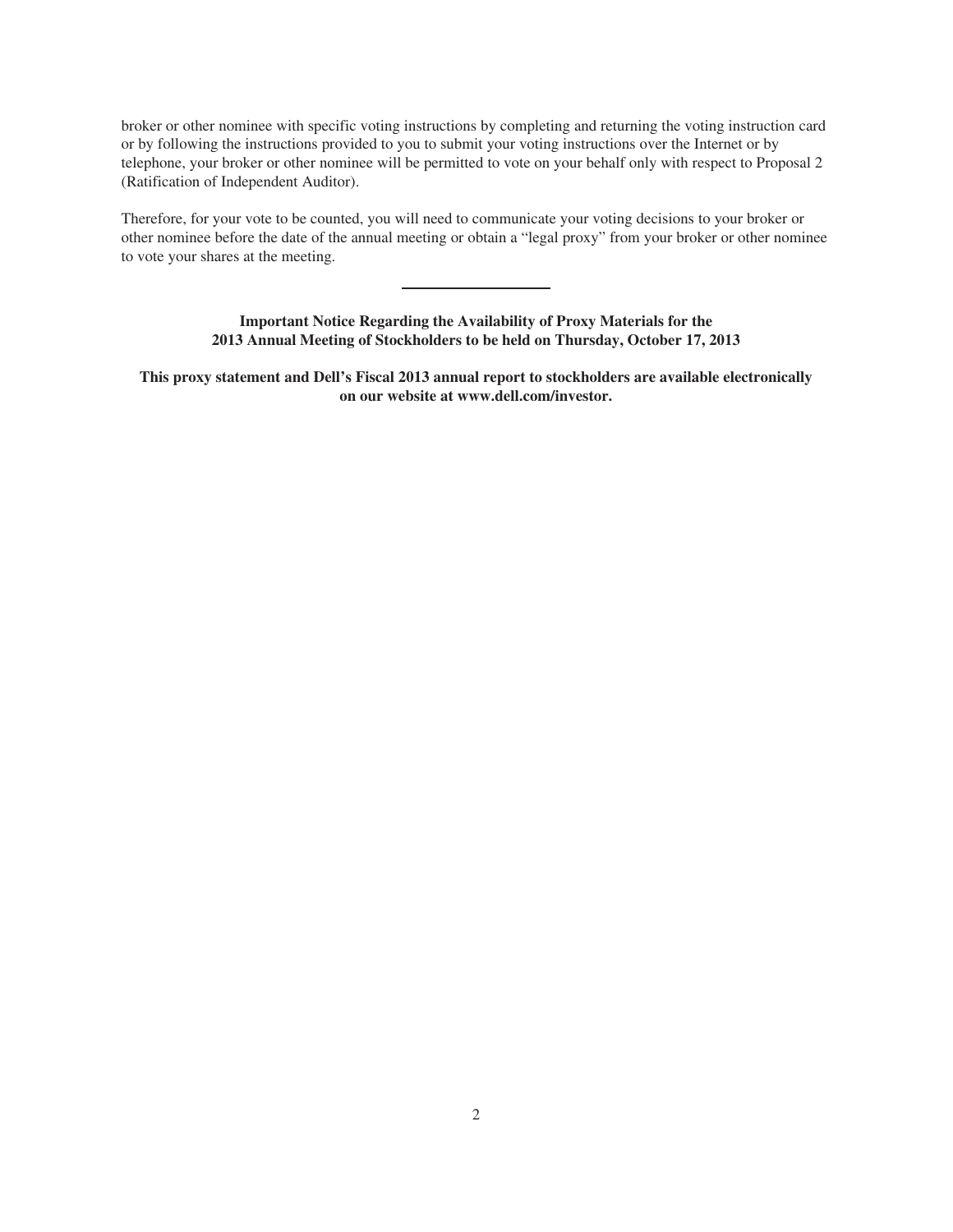# **QUESTIONS AND ANSWERS ABOUT THE PROXY MATERIALS AND THE ANNUAL MEETING**

*The following briefly answers some questions you may have regarding these proxy materials and the annual meeting. The following may not address all questions that may be important to you as a Dell stockholder. Please refer to the more detailed information contained elsewhere in this proxy statement, the annexes to this proxy statement and the documents referred to in this proxy statement.*

#### **Q: Why am I receiving these materials?**

**A:** You are receiving these proxy materials in connection with the solicitation of proxies by Dell, on behalf of the Board, for the 2013 Annual Meeting of Stockholders, which will take place on Thursday, October 17, 2013, at 9:00 a.m., Central Time, at the Dell Round Rock Campus, 501 Dell Way, Building 2-East, Dallas/ Houston conference rooms, Round Rock, Texas 78682. As a stockholder as of the close of business on September 10, 2013, you are entitled to, and are urged to, vote your shares on the proposals described in this proxy statement, and are invited to attend the annual meeting in person.

#### **Q: What information is contained in these materials?**

**A:** The information included in this proxy statement relates to the proposals to be voted on at the annual meeting, the voting process, the compensation of the company's most highly paid executive officers and its directors, and other required information. This proxy statement is accompanied by Dell's Fiscal 2013 annual report to stockholders.

#### **Q: What proposals will be voted on at the annual meeting?**

- **A:** Stockholders will vote on four proposals at the annual meeting:
	- *Proposal 1* To elect ten directors to serve until Dell's next annual meeting of stockholders or until their successors are duly elected and qualified
	- *Proposal 2* To ratify the appointment of PricewaterhouseCoopers LLP as Dell's independent auditor for Fiscal 2014
	- *Proposal 3* To approve, on an advisory basis, the compensation of Dell's named executive officers as disclosed in this proxy statement
	- *Stockholder Proposal (Proposal 4)* If properly presented at the meeting, a proposal requesting that the Board undertake such steps as may be necessary to permit Dell's stockholders to act by written consent instead of at a meeting of stockholders

#### **Q: How does the Board recommend that I vote on these proposals?**

- **A:** The Board recommends that you vote your shares:
	- "**FOR**" the election of all ten of the Board's director nominees as described in Proposal 1
	- "**FOR**" the ratification of the appointment of PricewaterhouseCoopers LLP as Dell's independent auditor for Fiscal 2014 as described in Proposal 2
	- "**FOR**" approval, on an advisory basis, of the compensation of Dell's named executive officers as disclosed in this proxy statement, as described in Proposal 3
	- "**AGAINST**" approval of the stockholder proposal included as Proposal 4 requesting that the Board undertake such steps as may be necessary to permit Dell's stockholders to act by written consent instead of at a meeting of stockholders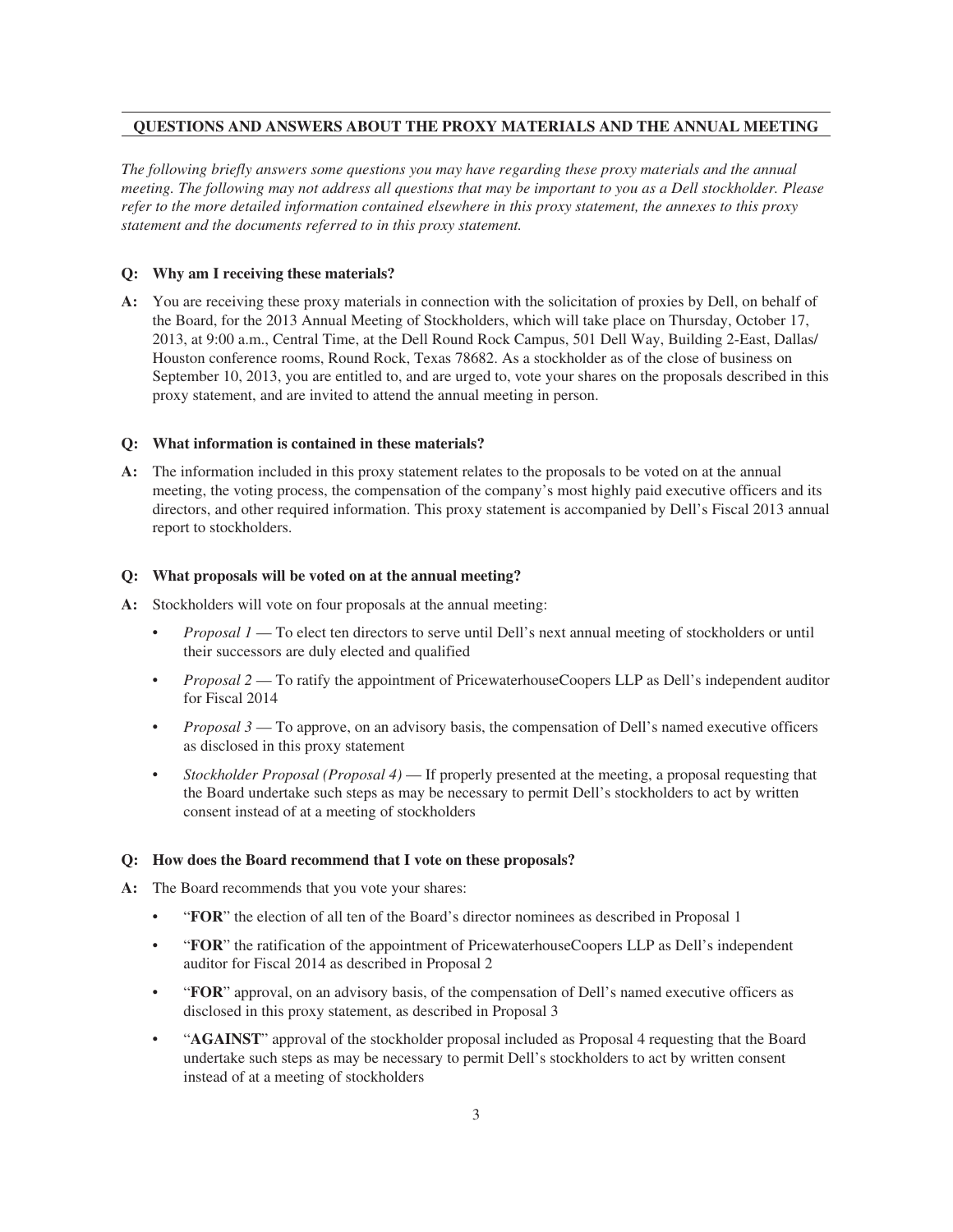#### **Q: Who is entitled to vote?**

**A:** Stockholders of record at the close of business on September 10, 2013, which is the record date for the annual meeting, are entitled to vote their shares at the annual meeting.

#### **Q: How many shares may be voted?**

**A:** As of the record date for the annual meeting, there were 1,758,728,793 shares of Dell common stock outstanding and entitled to be voted at the meeting.

#### **Q: What shares may I vote?**

**A:** You may vote all of the Dell shares owned by you as of the close of business on the record date. Each stockholder is entitled to one vote for each share held as of the record date on all matters presented at the annual meeting. Stockholders are not entitled to cumulate their votes in the election of directors.

#### **Q: How many directors may I vote for?**

**A:** Stockholders may vote for up to ten nominees for director. The Board recommends that you vote "**FOR**" all ten of the Board's nominees for director.

## **Q: What is the difference between a "stockholder of record" and a "beneficial owner"?**

- **A:** Whether you are a "stockholder of record" or a "beneficial owner" with respect to your shares depends on how you hold your shares:
	- **Stockholders of Record:** If you hold shares directly in your name on records maintained by Dell's transfer agent, American Stock Transfer & Trust Company, you are considered the "stockholder of record" with respect to those shares, and these proxy materials, including the proxy card, have been sent directly to you by Dell.
	- **Beneficial Owners:** If your shares are held through a broker or other nominee, you are considered the "beneficial owner" of shares held in "street name," and these proxy materials are being forwarded to you by your broker or other nominee along with a voting instruction card. You may use the voting instruction card to direct your broker or other nominee on how to vote your shares, using one of the methods described on the voting instruction card.

#### **Q: May I attend the annual meeting? What do I need for admission?**

**A:** To attend the meeting in person, you will need to present an account statement showing your ownership of Dell common stock as of the record date, as well as proper photo identification. If you do not provide photo identification or comply with the other procedures outlined above upon request, you may not be admitted to the annual meeting. Please refer to the back cover of this proxy statement for directions to the annual meeting location.

#### **Q: How can I vote my shares in person at the annual meeting?**

**A:** If you hold shares of Dell common stock as the stockholder of record, you have the right to vote those shares in person at the annual meeting. If you choose to do so, you can vote using the ballot provided at the meeting or by submitting at the meeting the proxy card enclosed with these proxy materials.

If you hold shares of Dell common stock in street name as a beneficial owner, you are invited to attend the annual meeting, but you may not vote your shares in person at the annual meeting unless you obtain a "legal proxy" from the broker or other nominee that holds your shares, giving you the right to vote the shares at the meeting using the ballot provided at the meeting.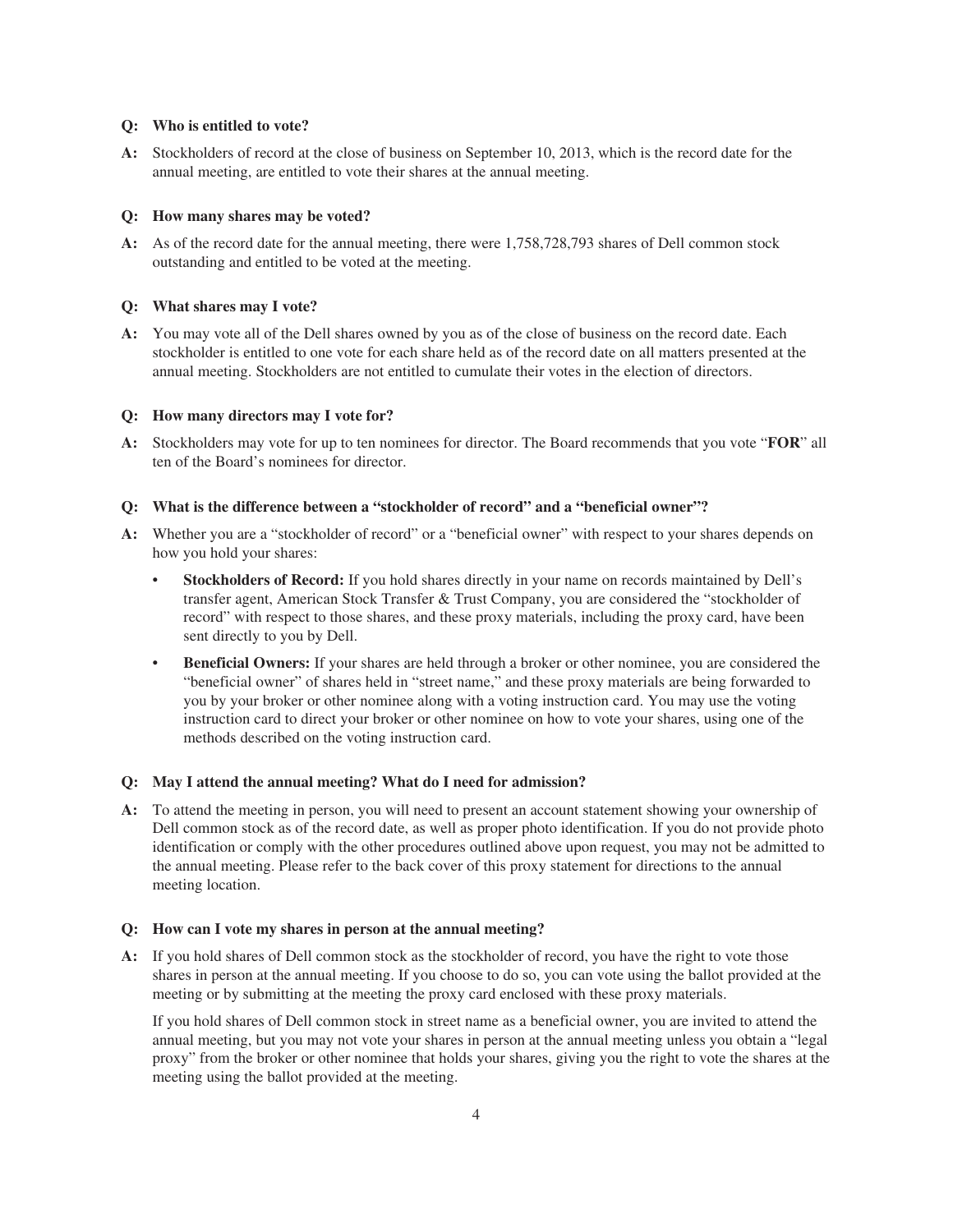**Even if you plan to attend the annual meeting, you should submit a proxy for your shares in advance as described in the answer to the question immediately below so that your vote will be counted if you later decide not to attend the annual meeting.**

#### **Q: How can I vote my shares without attending the annual meeting?**

- **A:** Even if you plan to attend the annual meeting, you should submit a proxy in advance of the annual meeting. You may submit a proxy in advance using any of the following methods:
	- **Submit a Proxy by Mail:** If you are a stockholder of record, you can submit a proxy by completing, dating, signing and returning your proxy card in the postage-paid envelope provided. You should sign your name exactly as it appears on the proxy card. If you are signing in a representative capacity (for example, as a guardian, executor, trustee, custodian, attorney or officer of a corporation), please indicate your name and title or capacity. If you are a beneficial owner, you have the right to direct your broker or other nominee on how to vote your shares, and the broker or other nominee is required to vote your shares in accordance with your instructions. To provide instructions to your broker or other nominee by mail, please complete, date, sign and return your voting instruction card in the postagepaid envelope provided by your broker or other nominee.
	- **Submit a Proxy Over the Internet:** If you are a stockholder of record, you can submit a proxy over the Internet by logging on to the website listed on the proxy card, entering your control number located on the proxy card and submitting a proxy by following the on-screen prompts. If you are a beneficial owner, and if the broker or other nominee that holds your shares offers Internet voting, you will receive instructions from the broker or other nominee that you must follow in order to submit your proxy over the Internet.
	- **Submit a Proxy by Telephone:** If you are a stockholder of record, you can submit a proxy by telephone by calling the toll-free number listed on the proxy card, entering your control number located on the proxy card and following the prompts. If you are a beneficial owner, and if the broker or other nominee that holds your shares offers telephone voting, you will receive instructions from the broker or other nominee that you must follow in order to submit a proxy by telephone.

**Your vote is important. The Board urges you to submit a proxy for your shares as soon as possible by following the instructions provided on the enclosed proxy card or the voting instruction card you receive from your broker or other nominee.** Internet and telephone submission of proxies is available 24 hours a day, and, if you use one of those methods, you do not need to return a proxy card. Unless you are planning to vote at the meeting in person, your proxy must be received by 11:59 p.m., Eastern Time, on Wednesday, October 16, 2013. Even if you submit your proxy or voting instructions by one of the methods listed above, you still may vote at the meeting in person if you are the record holder of your shares or, if you are a beneficial owner, you obtain a "legal proxy" from the record holder. Your vote at the meeting will constitute a revocation of your earlier proxy or voting instructions.

#### **Q: What does it mean if I receive more than one proxy card or voting instruction card?**

**A:** If your shares are held in more than one account, you will receive a proxy card or voting instruction card for each account. To ensure that all of your shares are voted, please follow the instructions you receive for each account to submit a proxy over the Internet or by telephone, or by completing, dating, signing and returning your proxy card or voting instruction card in the postage-paid envelope provided.

In addition, to ensure that stockholders have the company's latest proxy information and materials to vote, the Board may conduct multiple mailings before the date of the annual meeting and, as a result, you may receive more than one copy of the proxy card or voting instruction card regardless of whether you have previously submitted your proxy or voting instructions. Whether or not you plan to attend the annual meeting in person, you are urged to submit your proxy over the Internet or by telephone, or by completing,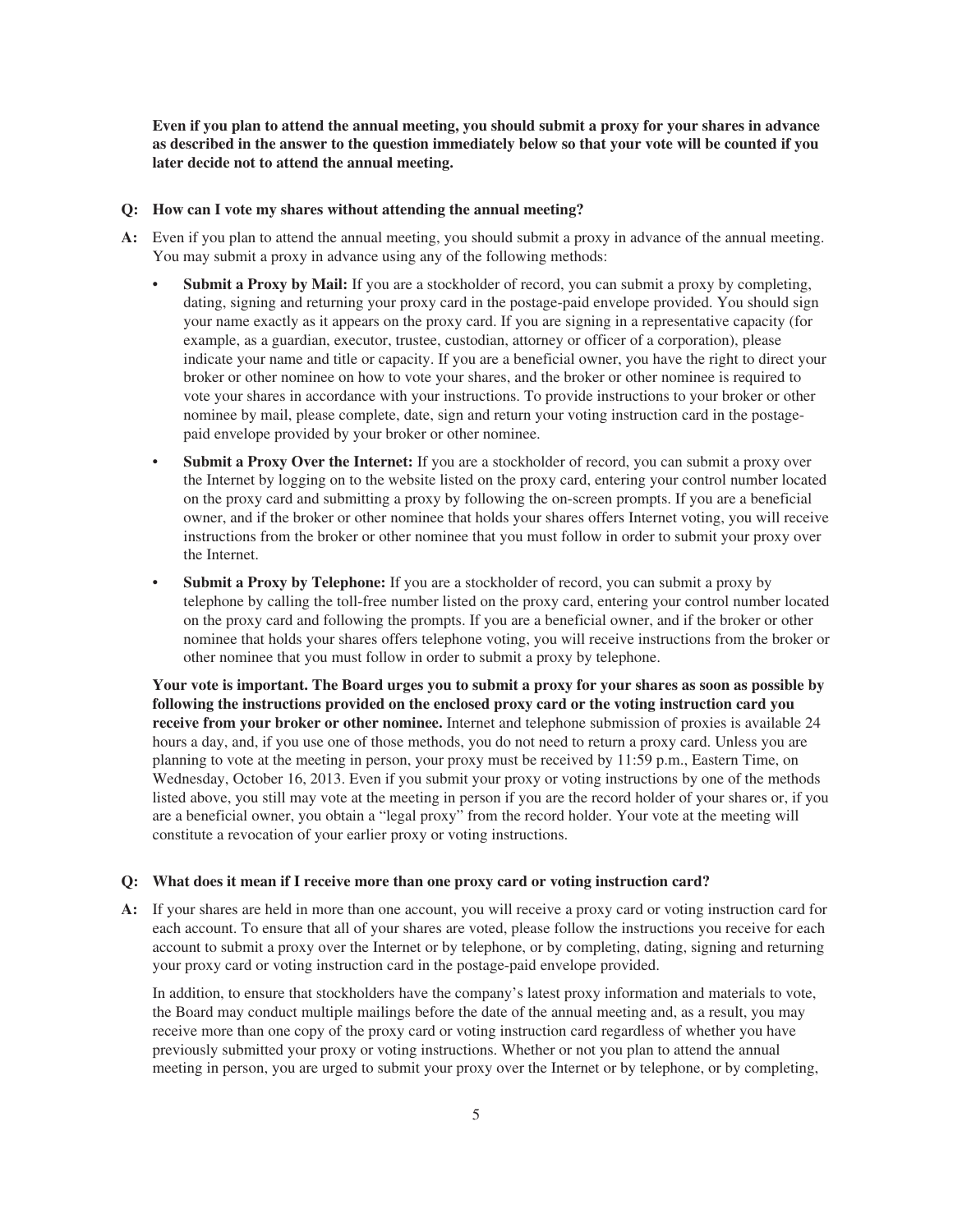dating, signing and returning your proxy card or voting instruction card in the postage-paid envelope provided. **Only the last-dated proxy you submit will be counted.**

## **Q: How can I vote my shares of Dell common stock that I own through the Dell 401(k) plan for employees?**

**A:** If you own Dell shares through the Dell 401(k) plan for employees, you can direct the trustee to vote the shares held in your account in accordance with your instructions by returning the voting instruction card for your account or by registering your instructions over the Internet or by telephone as directed on the voting instruction card for your account. If you wish to instruct the trustee on the voting of shares held in your account, you should submit those instructions no later than 11:59 p.m., Eastern Time, on Tuesday, October 15, 2013. The trustee will vote shares for which no voting instructions were received on or before that date as directed by the plan fiduciary.

# **Q: How will my shares be voted if I submit my proxy to Dell but do not provide specific voting instructions in the proxy I submit?**

**A:** If you submit a proxy to Dell but do not indicate any voting instructions, your shares will be voted "**FOR**" Proposal 1 (Election of Ten Directors), "**FOR**" Proposal 2 (Ratification of Independent Auditor), "**FOR**" Proposal 3 (Advisory Vote to Approve Named Executive Officer Compensation) and "**AGAINST**" the Stockholder Proposal (Proposal 4) (Right to Act by Written Consent). If any other business properly comes before the stockholders for a vote at the meeting, or any adjournment or postponement of the meeting, your shares will be voted according to the discretion of the holders of the proxy.

#### **Q: Can I change my vote or revoke my proxy?**

**A:** Yes. Submitting your proxy card or submitting your proxy to the company over the Internet or by telephone will authorize Lawrence P. Tu and Janet B. Wright, the persons named as proxy holders, or any other person they may designate, to represent you and vote your shares at the meeting in accordance with your instructions. They also will be authorized to vote your shares at any adjournment or postponement of the meeting. However, as described below, you may change your vote or revoke your proxy at any time before your proxy is voted at the annual meeting.

If you attend the meeting and are a record holder, or you are a beneficial owner and have obtained a "legal proxy" from the record holder, you may vote your shares in person, regardless of whether you have submitted a proxy or voting instruction card. In addition, you may revoke your proxy by sending a timely written notice of revocation to Corporate Secretary, Dell Inc., One Dell Way, Mail Stop RR1-33, Round Rock, Texas 78682, by timely submitting a later-dated proxy in writing or over the Internet or by telephone, or by voting in person at the meeting. Attendance at the meeting in person will not by itself revoke a previously submitted proxy.

#### **Q: How many shares must be present or represented to conduct business at the annual meeting?**

**A:** The annual meeting has been called in accordance with an order issued pursuant to Section 211 of the General Corporation Law of the State of Delaware on August 21, 2013 by the Court of Chancery of the State of Delaware with respect to the timing of the annual meeting. Under Section 211(c) of the Delaware statute, and notwithstanding any contrary provision in Dell's Certificate of Incorporation or Bylaws, the holders of common stock present in person or represented by proxy and entitled to vote at the annual meeting as of September 10, 2013, the record date for the annual meeting, will constitute a quorum for the conduct of business at the annual meeting or any adjournment or postponement thereof.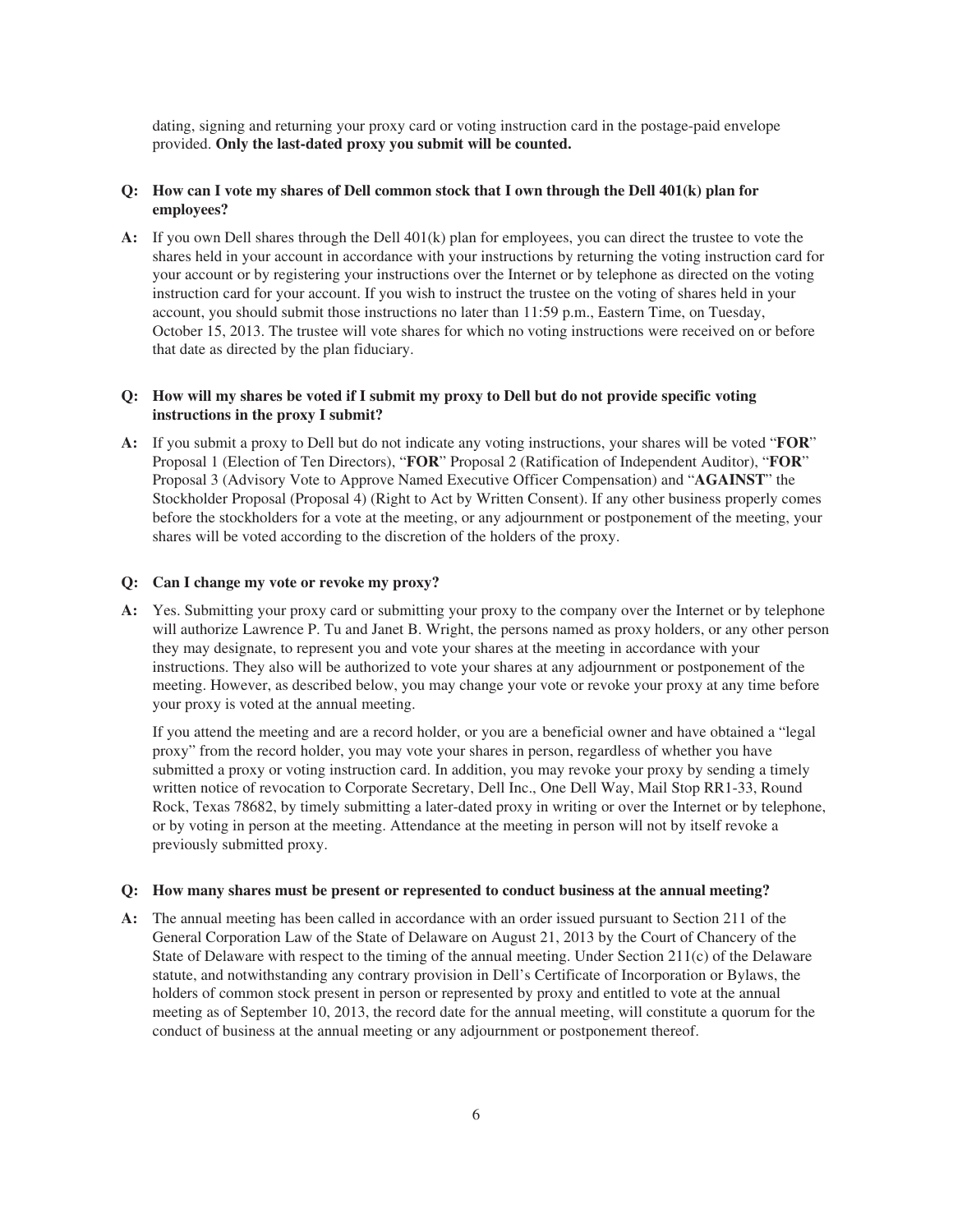- **Q: What vote is required to approve each of the proposals?**
- **A: Election of Directors (Proposal 1):** In the absence of a contested election, pursuant to the majority voting provisions of Dell's Bylaws, each of the Board's nominees will be elected if the nominee receives affirmative ("FOR") votes from the holders of a majority of the shares of common stock present or represented by proxy at the meeting and entitled to vote on the election of directors. For more information regarding the majority voting provisions of the Bylaws, see "Proposal 1 — Election of Ten Directors."

**Other Proposals (Proposals 2 and 3, and Stockholder Proposal (Proposal 4)):** Approval of (1) the proposal to ratify the appointment of PricewaterhouseCoopers LLP as Dell's independent auditor for Fiscal 2014, (2) the proposal to approve, on an advisory basis, the compensation of Dell's named executive officers and (3) the stockholder proposal each requires the affirmative vote of holders of a majority of the shares of common stock present or represented by proxy at the meeting and entitled to vote on the proposal.

#### **Q: What effect do abstentions and broker non-votes have on the proposals?**

**A: Abstentions:** For each of the proposals, abstentions will have the same effect as a vote against the proposal.

**Broker Non-Votes:** A broker or other nominee that holds shares for a beneficial owner will be entitled to vote those shares without instructions from the beneficial owner on the ratification of the appointment of PricewaterhouseCoopers LLP as Dell's independent auditor for Fiscal 2014, because that proposal is considered "routine." However, the broker or other nominee will not be entitled to vote the shares held for the beneficial owner on any "non-routine" proposals, which include the election of directors (Proposal 1), the approval, on an advisory basis, of the compensation of Dell's named executive officers (Proposal 3), and the stockholder proposal (Proposal 4). Consequently, if you do not submit any voting instructions to your broker or other nominee, your broker or other nominee may exercise its discretion to vote your shares on Proposal 2 to ratify the appointment of PricewaterhouseCoopers LLP. If your shares are voted on Proposal 2 as directed by your broker or other nominee, your shares will constitute "broker non-votes" on each of the non-routine proposals and will not be counted in determining the number of shares necessary for approval of the non-routine proposals. **If you are a beneficial owner and want your vote to count on the non-routine proposals, it is critical that you instruct your broker or other nominee how to vote your shares.**

#### **Q: What happens if additional matters are presented at the annual meeting?**

**A:** If you grant a proxy on the proxy card or to the company over the Internet or by telephone, Lawrence P. Tu and Janet B. Wright, the persons named as proxy holders, or any other person they may designate, will have the discretion to vote your shares on any additional matters properly presented for a vote at the meeting. Other than matters and proposals described in this proxy statement, the company has not received valid notice of any other business to be acted upon at the annual meeting.

#### **Q: Who will count the votes?**

**A:** IVS Associates, Inc. will tabulate and certify the votes as the inspector of election for the annual meeting.

#### **Q: Where can I find the voting results of the annual meeting?**

**A:** Dell will report the voting results by filing a current report on Form 8-K within four business days following the date of the annual meeting. If the final voting results are not known when Dell files its report, it will amend the initial report within four business days after the final voting results become known in order to disclose those results.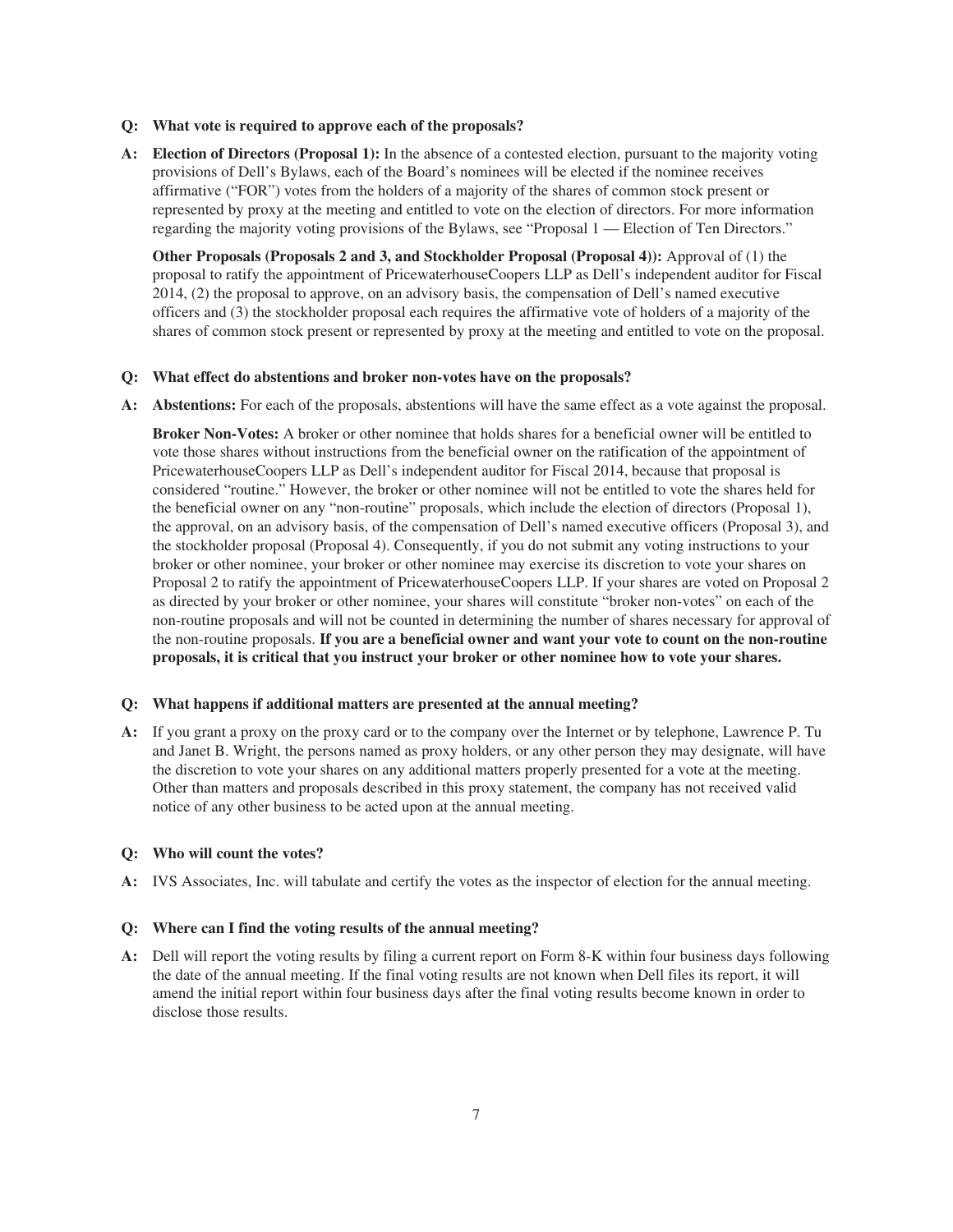#### **Q: Who will bear the cost of soliciting votes for the annual meeting?**

**A:** Dell will bear all costs of this proxy solicitation. Proxies may be solicited by mail, in person, by telephone, by facsimile, by electronic means or by advertisements by directors and executive officers of Dell or its subsidiaries, without additional compensation. Dell will reimburse brokers and other nominees for their reasonable expenses to forward proxy materials to beneficial owners. Dell will utilize the services of MacKenzie Partners Inc., an independent proxy solicitation firm, and will pay approximately \$50,000 plus reasonable expenses as compensation for those services.

# **Q: Are copies of the proxy materials for the annual meeting and Dell's annual report to stockholders available electronically?**

**A:** Yes. Copies of the proxy materials for the annual meeting and Dell's Fiscal 2013 annual report on Form 10-K, as amended by Amendment No. 1 on Form 10-K/A, which constitutes Dell's Fiscal 2013 annual report to stockholders, are available without exhibits at www.dell.com/investor, and with exhibits at the website maintained by the Securities and Exchange Commission ("SEC") at www.sec.gov. The annual report does not constitute proxy soliciting material.

## **Q: Who can help answer my other questions or help me if I need other assistance?**

**A:** If you have questions about the annual meeting, or require assistance in submitting your proxy or voting your shares or need additional copies of the accompanying proxy statement or the proxy card, please contact MacKenzie Partners Inc., which is acting as Dell's proxy solicitation agent in connection with the annual meeting, as indicated below:



105 Madison Avenue New York, New York 10016 (212) 929-5500 (Call Collect) or **Call Toll-Free (800) 322-2885**

E-mail: dell@mackenziepartners.com

If your broker or other nominee holds your shares, you also should call your broker or other nominee for additional information.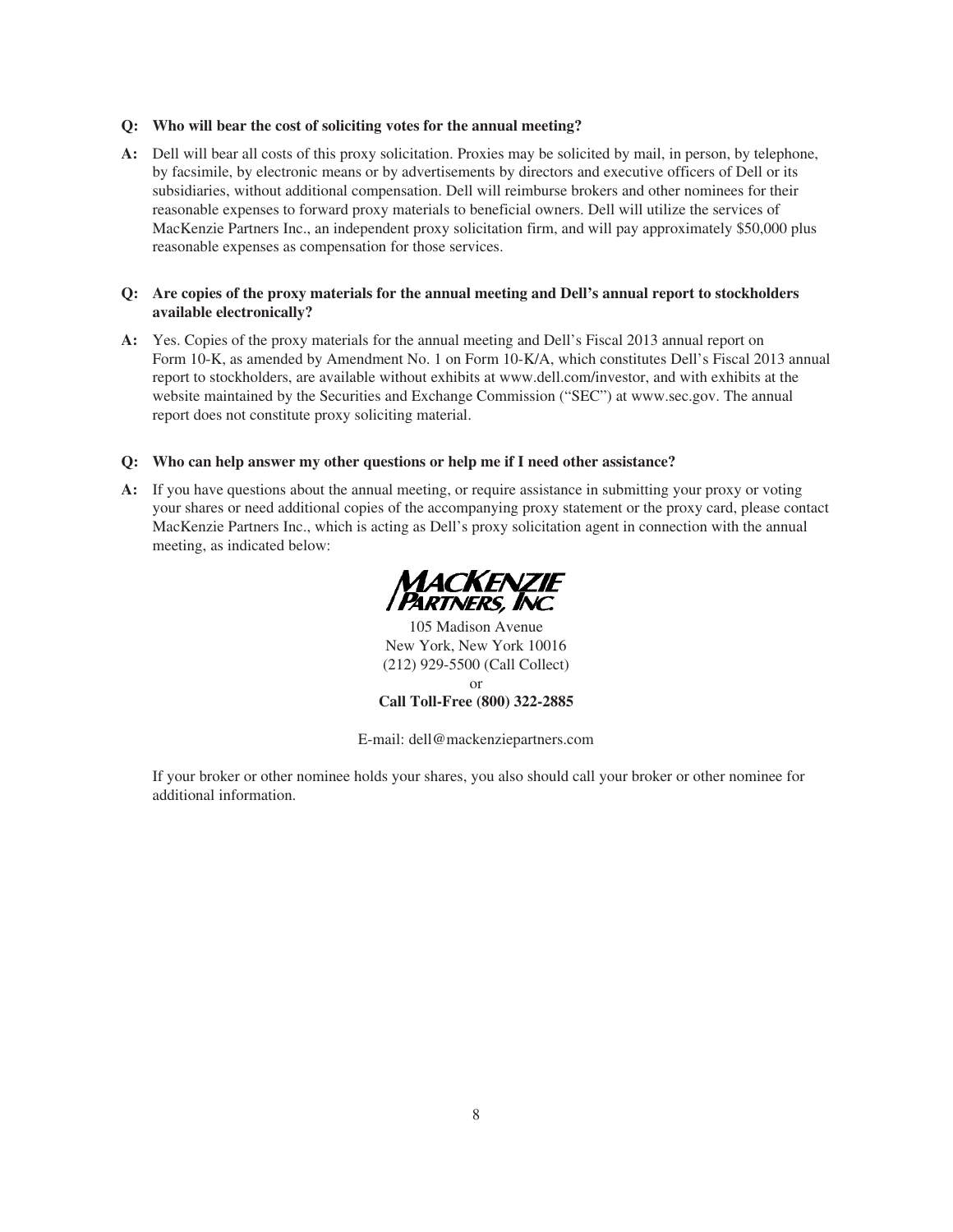#### **BACKGROUND TO THE ANNUAL MEETING**

Following the announcement of Dell's proposed going-private merger transaction on February 5, 2013, Dell received communications from Southeastern Asset Management, Inc. ("Southeastern") and Icahn Enterprises L.P., an affiliate of Carl C. Icahn ("Icahn Enterprises"), who are Dell stockholders, stating that they intended to take certain actions to oppose the proposed merger. On August 16, 2013, Icahn Enterprises, Southeastern and Longleaf Partners Fund, a client of Southeastern ("Longleaf"), filed with the SEC a preliminary proxy statement in connection with their potential joint solicitation of proxies in favor of election to the Board at the annual meeting of an alternative slate of directors nominated by Mr. Icahn and his affiliates and Longleaf. On September 9, 2013, Mr. Icahn and Southeastern each issued public statements indicating that they no longer would "pursue additional efforts to defeat" the proposed merger. At a special meeting of Dell's stockholders on September 12, 2013, the merger agreement for the proposed merger was adopted by the requisite votes of Dell's stockholders. Also on September 12, 2013, Southeastern and Mr. Icahn and his affiliates made filings with the SEC in accordance with Section 13 of the Securities Exchange Act of 1934 (the "Exchange Act") in which the reporting persons disclosed that Southeastern and Icahn Enterprises and its affiliates have "terminated their agreement to cooperate regarding an alternative proposal" to the proposed merger "and the nomination of a slate of directors at the annual meeting." The September 12, 2013 filing by Southeastern on Schedule 13G included a certification that the securities beneficially owned by Southeastern "were acquired in the ordinary course of business and were not acquired for the purpose and do not have the effect of changing or influencing the control of the issuer of such securities."

On the basis of the public statements made by Mr. Icahn and Southeastern on September 9, 2013, the SEC filings described above made by Southeastern and Mr. Icahn and his affiliates on September 12, 2013, and the adoption of the merger agreement at the special meeting of Dell's stockholders on September 12, 2013, Dell believes that Icahn Enterprises and Southeastern no longer intend to seek the election at the annual meeting of an alternative slate of director nominees.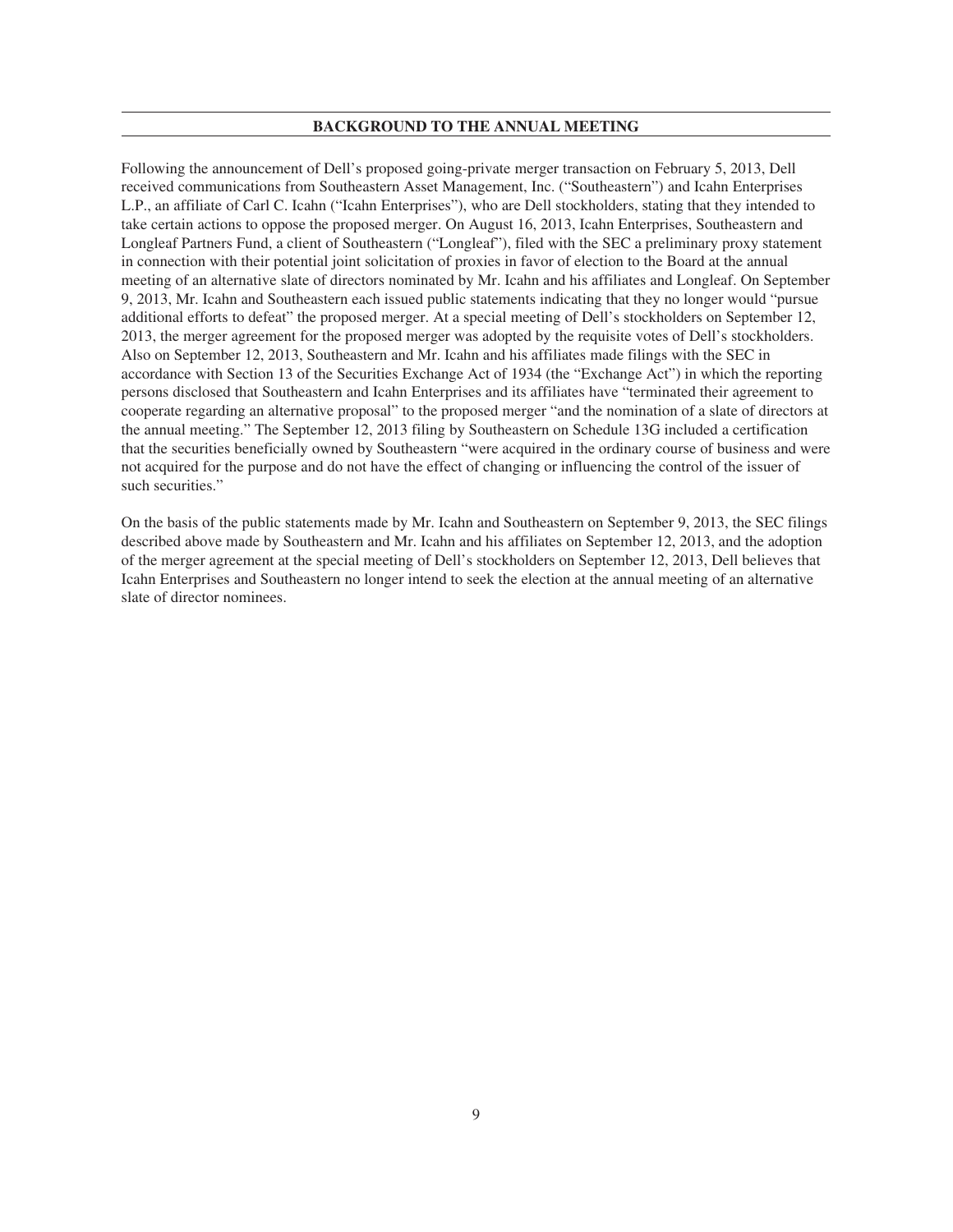#### **PROPOSAL 1 — ELECTION OF TEN DIRECTORS**

The first proposal to be voted on at the annual meeting is the election of ten directors. Upon recommendation of the Governance and Nominating Committee, the Board has nominated all of the current directors for re-election to the Board other than James W. Breyer, who is not standing for re-election to the Board and whose current term of service on the Board will expire at the time of the annual meeting. Each of the nominees has consented to serve as a nominee, to serve as a director if elected, and to be named as a nominee in this proxy statement. The directors to be elected at this meeting will serve until the next annual meeting of stockholders and until their successors are elected and qualified.

In August 2013, the Board reduced the total number of authorized directors from 12 directors to 11 directors to eliminate the vacancy resulting from the death of William H. Gray, III on July 1, 2013. At the time of the annual meeting, the total number of authorized directors will be further reduced from 11 directors to ten directors.

The Board's nominees for election at the annual meeting are:

| Janet F. Clark   | Laura Conigliaro      |
|------------------|-----------------------|
| Michael S. Dell  | Kenneth M. Duberstein |
| Klaus S. Luft    | Gerard J. Kleisterlee |
| Shantanu Narayen | Alex J. Mandl         |
| Donald J. Carty  | H. Ross Perot. Jr.    |
|                  |                       |

Biographical and qualification information about each of the nominees is included under "Director Qualifications and Information" below. The Board's recommendation of its director nominees is based on its carefully considered judgment that the qualifications and experience of the nominees, particularly in areas relevant to Dell's strategy and operations, make them the best candidates to serve on the Board. As described below, the Board believes that its nominees have demonstrated notable or significant achievements in business, education or public service; possess the requisite intelligence, education and experience to make a significant contribution to the Board and bring a range of skills, diverse perspectives and backgrounds to its deliberations; and have the highest ethical standards, a strong sense of professionalism and intense dedication to serving the interests of Dell's stockholders.

# **The Board recommends a vote "FOR" all of the Board's nominees for director as listed above and on the enclosed proxy card.**

In the absence of a contested election, pursuant to the majority voting provisions of Dell's Bylaws, each of the Board's nominees will be elected if the nominee receives affirmative ("FOR") votes from the holders of a majority of the shares of common stock present or represented by proxy at the meeting and entitled to vote on the election of directors. If the majority vote requirement applies and a nominee who currently is serving as a director is not re-elected, Delaware law provides that the director would continue to serve on the Board as a "holdover director." Under Dell's Corporate Governance Principles, if a nominee fails to receive the requisite majority vote, the nominee will be required to submit his or her resignation. Any tendered resignation will be evaluated by the independent directors (excluding the director who tendered the resignation). In determining whether to accept or reject the resignation, or take other action, the Board may consider any factors it deems relevant. The Board will act on the tendered resignation, and will publicly disclose its decision and rationale, within 90 days after certification of the stockholder vote. If no nominees receive the requisite majority vote at the meeting, the incumbent Board will nominate a new slate of nominees and hold a special meeting for the purpose of electing those nominees within 180 days after the certification of the stockholder vote. In this circumstance, the incumbent Board will continue to serve until new directors are elected and qualified. The foregoing provisions apply to elections in which the number of nominees does not exceed the number of directors to be elected. In the event of an election in which the number of nominees exceeds the number of directors to be elected, nominees will be elected by a plurality vote.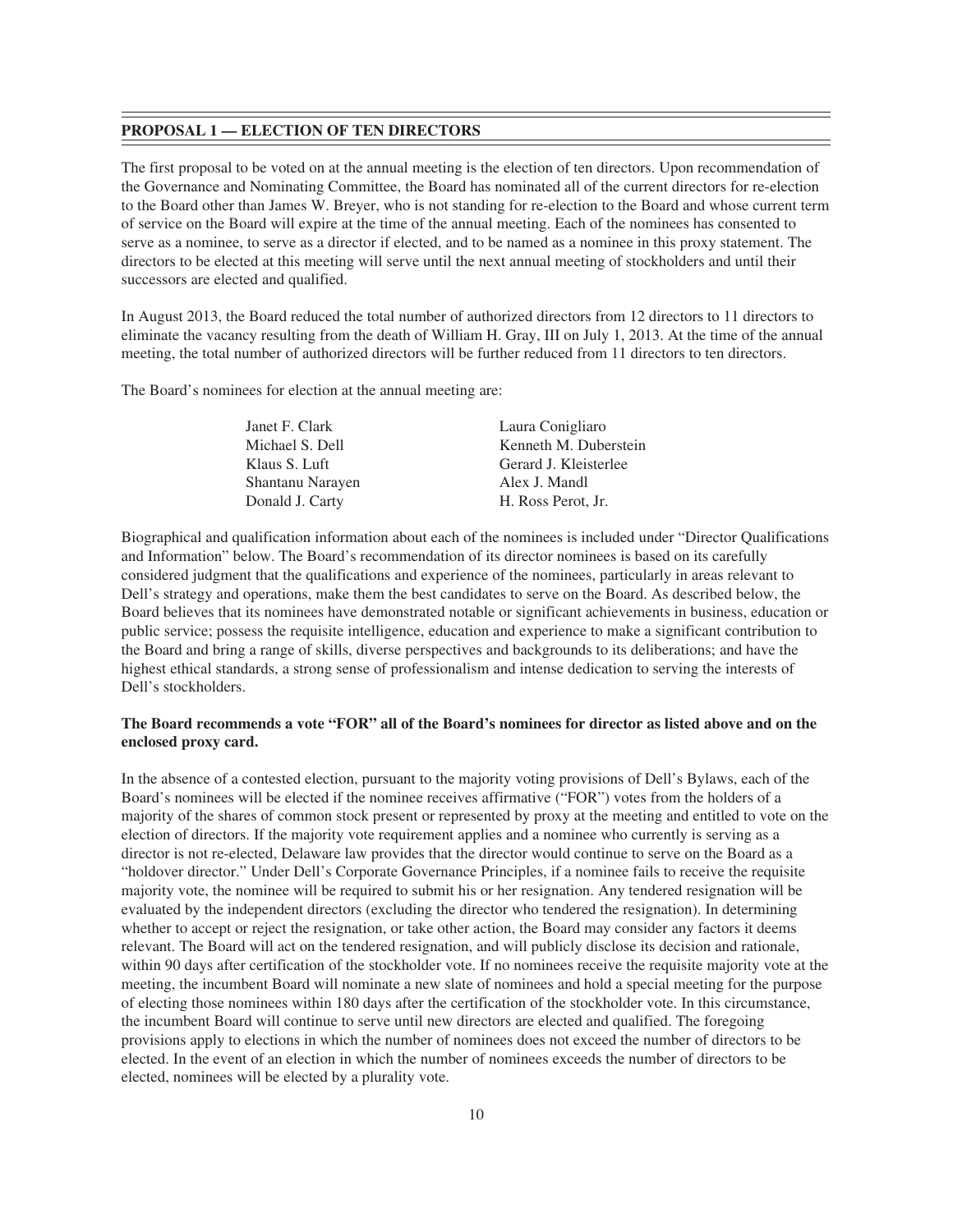#### **Director Qualifications and Information**

*Director Qualifications* — Dell's Board of Directors believes that individuals who serve on the Board should have demonstrated notable or significant achievements in business, education or public service; should possess the requisite intelligence, education and experience to make a significant contribution to the Board and bring a range of skills, diverse perspectives and backgrounds to its deliberations; and should have the highest ethical standards, a strong sense of professionalism and intense dedication to serving the interests of Dell's stockholders. The following are qualifications, experience and skills for Board members which are important to Dell's business and its future:

- *Leadership Experience* Dell seeks directors who demonstrate extraordinary leadership qualities. Strong leaders bring vision, strategic agility, diverse and global perspectives, and broad business insight to the company. They demonstrate practical management experience, skills for managing change, and deep knowledge of industries, geographies, and risk management strategies relevant to the company. They have experience in identifying and developing Dell's current and future leaders. The relevant leadership experience Dell seeks includes a past or current leadership role in a major public company or recognized privately held entity; a past or current leadership role at a prominent educational institution or senior faculty position in an area of study important or relevant to the company; a past elected or appointed senior government position; or a past or current senior managerial or advisory position with a highly visible nonprofit organization.
- *Finance Experience* Dell believes that all directors should possess an understanding of finance and related reporting processes. Dell also seeks directors who qualify as an "audit committee financial expert," as defined in the SEC's rules for service on the Audit Committee.
- *Industry Experience* Dell seeks directors who have relevant industry experience. Dell values experience in Dell's high priority areas, including new or expanding businesses, customer segments or geographies, organic and inorganic growth strategies, and existing and new technologies; deep or unique understanding of Dell's business environments; and experience with, exposure to, or reputation among a broad subset of Dell's customer base.
- *Government Experience* Dell's customers include government, educational institutions and law enforcement agencies, and Dell is subject to regulatory requirements. Accordingly, Dell seeks directors who have experience in the legislative, judicial or regulatory branches of government.
- *Diversity of Background* Although the Board has not established any formal diversity policy to be used to identify director nominees, it recognizes that a current strength of the Board stems from the diversity of perspective and understanding that arises from discussions involving individuals of diverse backgrounds and experience. When assessing a Board candidate's background and experience, the Governance and Nominating Committee takes into consideration a broad range of relevant factors, including a candidate's gender, ethnic status and geographic background.

*Director Qualifications Matrix* — The Governance and Nominating Committee selects, evaluates and recommends to the full Board qualified candidates for election or appointment to the Board. The committee has developed the following matrix outlining specific qualifications to ensure that Dell's directors bring to the Board a diversity of experience, background and international perspective. The matrix allows the committee to identify areas of expertise and experience that may benefit the Board in the future as well as gaps in those areas that may arise as directors retire. The committee uses this information as part of its process for identifying and recommending new directors for the Board. The matrix below shows how the Board's nominees for election at the annual meeting provide the various skills, experiences and perspectives that the Board considers important.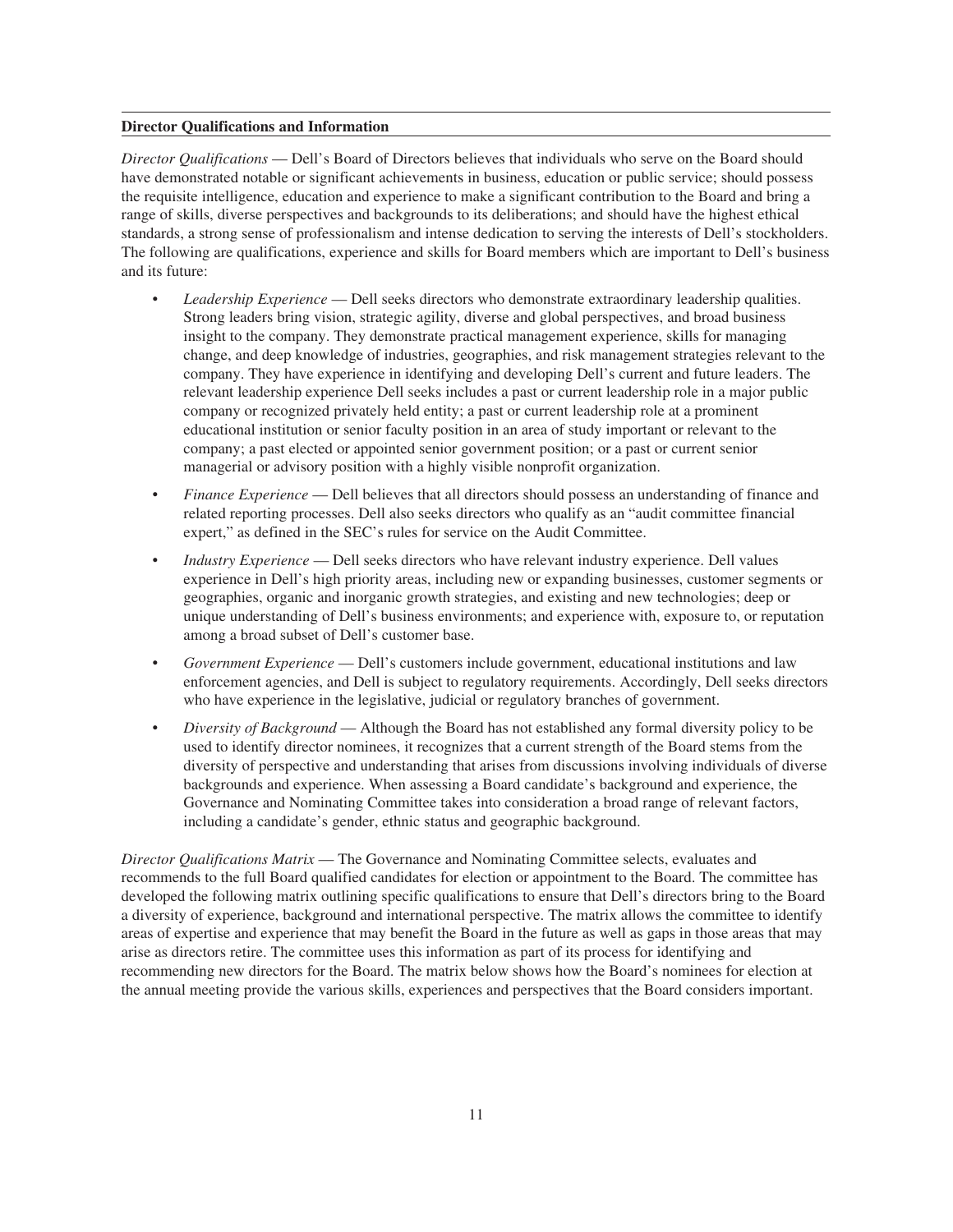| DIKECTOR QUALIFICATIONS MATRIX |                  |                                              |  |           |                                                                                       |                    |                                                                                                               |   |                  |   |            |            |
|--------------------------------|------------------|----------------------------------------------|--|-----------|---------------------------------------------------------------------------------------|--------------------|---------------------------------------------------------------------------------------------------------------|---|------------------|---|------------|------------|
|                                |                  | Leadership                                   |  |           | <b>Financial</b>                                                                      |                    | <b>International</b>                                                                                          |   | <b>Diversity</b> |   |            | Other      |
| Name                           | <b>Technical</b> | <b>Industry Government Academic Literacy</b> |  | Financial | <b>Eligible for</b><br>Audit<br><b>Committee</b><br><b>Oualified</b><br><b>Expert</b> | Global<br>Mindset. | Global<br><b>Emerging Operational</b><br>Markets Experience Gender Ethnicity Geographic Experience Experience |   |                  |   | <b>CEO</b> | <b>CFO</b> |
| Mr. Carty                      |                  |                                              |  | X         | X                                                                                     | Χ                  | X                                                                                                             |   |                  | X | X          | Χ          |
| Ms. Clark                      |                  |                                              |  | Х         | X                                                                                     |                    |                                                                                                               | X |                  |   |            | Χ          |
| Ms. Conigliaro                 | Χ                |                                              |  | X         |                                                                                       | Χ                  |                                                                                                               | X |                  |   |            |            |
| Mr. Dell                       | X                |                                              |  | Х         |                                                                                       | Х                  | X                                                                                                             |   |                  |   | X          |            |
| Mr. Duberstein                 |                  | Χ                                            |  | Х         |                                                                                       | Х                  |                                                                                                               |   |                  |   | Х          |            |
| Mr. Kleisterlee                | X                |                                              |  | Х         |                                                                                       | Χ                  | X                                                                                                             |   |                  | X | X          |            |
| Mr. Luft                       | Χ                |                                              |  | Х         |                                                                                       | Χ                  | X                                                                                                             |   |                  | X | X          |            |
| Mr. Mandl                      | X                |                                              |  | X         | X                                                                                     | Χ                  | X                                                                                                             |   |                  | Χ | Χ          | X          |
| Mr. Narayen                    | X                |                                              |  | X         |                                                                                       | Χ                  | Х                                                                                                             |   | X                | X | Χ          |            |
| Mr. Perot                      | X                |                                              |  | Х         |                                                                                       | Χ                  | Х                                                                                                             |   |                  |   | Χ          |            |

Set forth below is biographical information, as of August 15, 2013, about the persons who the Board has nominated for election at the annual meeting, and the qualifications, experience and skills the Nominating and Governance Committee and the Board considered in determining that each such person should serve as a director.

#### **Donald J. Carty**

Age: 67 Director since December 1992 No Board committees



Mr. Carty served as Vice Chairman and Chief Financial Officer of Dell from January 2007 until June 2008. In that role, he was responsible for all finance functions, including controller, corporate planning, tax, treasury operations, investor relations, corporate development, risk management, and corporate audit. Mr. Carty was the Chairman and Chief Executive Officer of AMR Corporation and American Airlines from 1998 until his retirement in 2003. He served in a variety of executive positions with AMR Corporation, AMR Airline Group, and American Airlines from 1978 to 1985 and from 1987 to 1999, including Chief Financial Officer of AMR Corporation and American Airlines Inc. from October 1989 until March 1995. Mr. Carty was President and Chief Executive Officer of Canadian Pacific Air Lines, known as CP Air, in Canada from 1985 to 1987. After his retirement from AMR and American Airlines Inc. in 2003, Mr. Carty was engaged in numerous business and private investment activities with a variety of companies. Mr. Carty is also a director of Barrick Gold Corporation, Gluskin Sheff and Associates, Talisman Energy Inc. and Canadian National Railway Company. Mr. Carty was a member of the boards of directors of Hawaiian Holdings Inc. from August 2004 until February 2007 and again from April 2008 until May 2011 and of CHC Helicopter Corp. from November 2004 until September 2008.

Director Qualifications

- Leadership Experience CFO of Dell; CEO and CFO of AMR Corporation and American Airlines; President and CEO of CP Air
- Finance Experience CFO of Dell; CFO of AMR Corporation and American Airlines
- Industry Experience CFO of Dell with knowledge of Dell's operating environment

# **DIRECTOR QUALIFICATIONS MATRIX**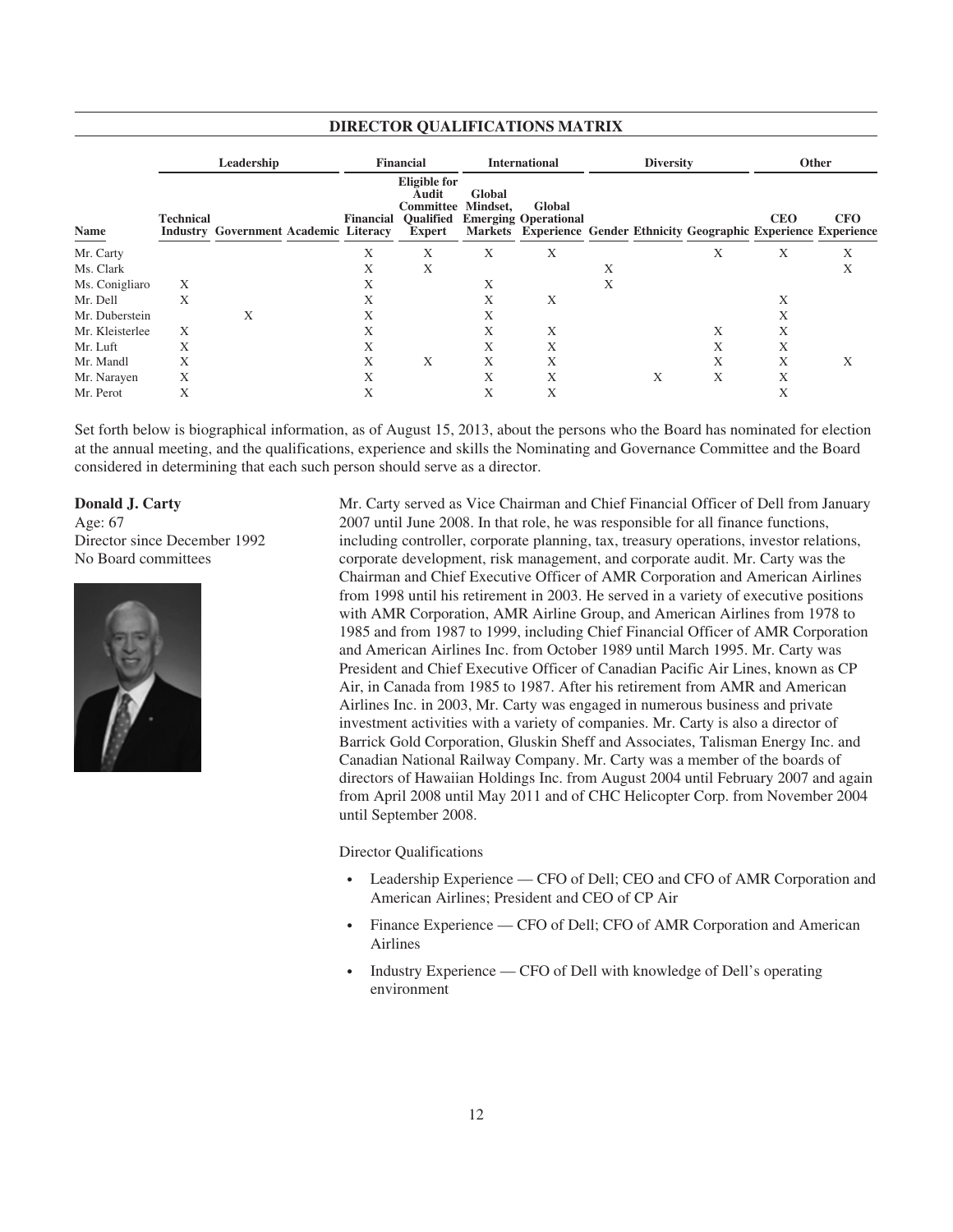**Janet F. Clark** Age: 58 Director since September 2011 Board committees: • Audit (Chair)



**Laura Conigliaro** Age: 67 Director since September 2011 Board committees: • Finance



Ms. Clark joined Marathon Oil Corporation in 2004, where she currently serves as Executive Vice President and Chief Financial Officer. From 2001 through 2003, Ms. Clark served as Senior Vice President and Chief Financial Officer of Nuevo Energy Company. From 1997 until 2003, she held various roles at Santa Fe Snyder Corporation, including Chief Financial Officer and Executive Vice President of Corporate Development and Administration. From 2003 until September 2011, she served on the board of directors of Exterran Holdings, Inc.

# Director Qualifications

- Leadership Experience EVP and CFO of Marathon Oil; SVP and CFO of Nuevo Energy
- Finance Experience EVP and CFO of Marathon Oil; SVP and CFO of Nuevo Energy; CFO and EVP of Corporate Development and Administration of Santa Fe Snyder

Ms. Conigliaro has been retired since 2011. Ms. Conigliaro joined The Goldman Sachs Group, Inc. ("Goldman Sachs") in 1996 as a U.S. Hardware Systems Equity Research Analyst. She was named managing director in 1997 and partner in 2000. She was most recently co-director of the firm's Americas equity research unit. In addition to covering the hardware systems sector, Ms. Conigliaro served as the technology investment research business unit leader for Goldman Sachs. She also developed specialized expertise covering enterprise server and storage companies. Prior to her service with Goldman Sachs, Ms. Conigliaro was a computer and design automation analyst at Prudential Financial, Inc. Ms. Conigliaro also serves of the boards of directors of Infoblox Inc. and Genpact Limited.

# Director Qualifications

- Finance Experience U.S. Hardware Systems Equity Research Analyst at Goldman Sachs
- Industry Experience Knowledge of the technology industry and emerging technologies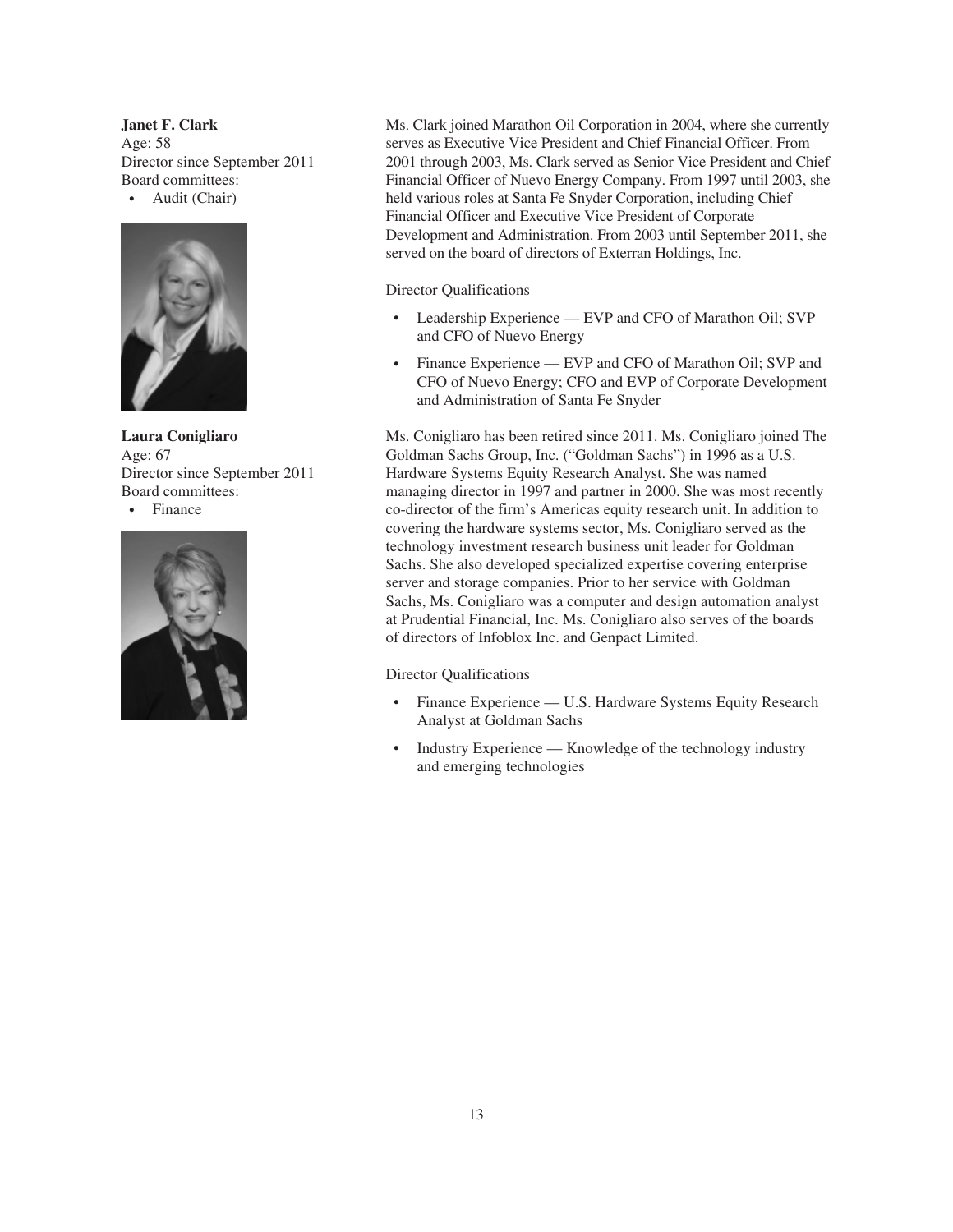**Michael S. Dell** Age: 48 Director since May 1984 No Board committees



**Kenneth M. Duberstein** Age: 69 Director since September 2011 Board committees:

• Governance and Nominating



Mr. Dell currently serves as Chairman of the Board of Directors and Chief Executive Officer. He has held the title of Chairman of the Board since he founded Dell in 1984. Mr. Dell also served as Chief Executive Officer of Dell from 1984 until July 2004 and resumed that role in January 2007. He is an honorary member of the Foundation Board of the World Economic Forum and is an executive committee member of the International Business Council. In addition, he serves as the chairman of the Technology CEO Council and is a member of the U.S. Business Council and the Business Roundtable. He also serves on the governing board of the Indian School of Business in Hyderabad, India, and is a member of the board of directors of Catalyst, Inc. See "SEC Settlement with Mr. Dell" below for information about legal proceedings to which Mr. Dell has been a party.

Director Qualifications

- Leadership Experience Founder, Chairman and CEO of Dell
- Industry Experience Knowledge of new and existing technologies, Dell's industry and Dell's customers

Mr. Duberstein has been Chairman and Chief Executive Officer of The Duberstein Group, Inc., a strategic advisory and consulting firm, since 1989. Previously, Mr. Duberstein served as Chief of Staff to President Ronald Reagan from 1988 to 1989 and as Deputy Chief of Staff in 1987. From 1984 to 1986, Mr. Duberstein was Vice President of Timmons & Company in Washington, D.C. Prior to his service in that position, he served in the White House as Assistant to the President, Legislative Affairs from 1981 to 1983. From 1977 to 1980, Mr. Duberstein was Vice President of the Committee for Economic Development. He serves as a director of the Council on Foreign Relations, the Brookings Institution, the National Alliance to End Homelessness and the National Endowment for Democracy and is a lifetime trustee for the Kennedy Center for the Performing Arts. He also serves on the boards of directors of The Boeing Company, Travelers Companies, Inc. and Mack-Cali Realty Corporation. From 2002 until May 2012, he also served on the board of directors of ConocoPhillips Company.

Director Qualifications

- Leadership Experience Chairman and CEO of The Duberstein Group, Inc.; White House Chief of Staff, Deputy Chief of Staff and Assistant to the President for Legislative Affairs
- Government Experience White House Chief of Staff, Deputy Chief of Staff and Assistant to the President for Legislative Affairs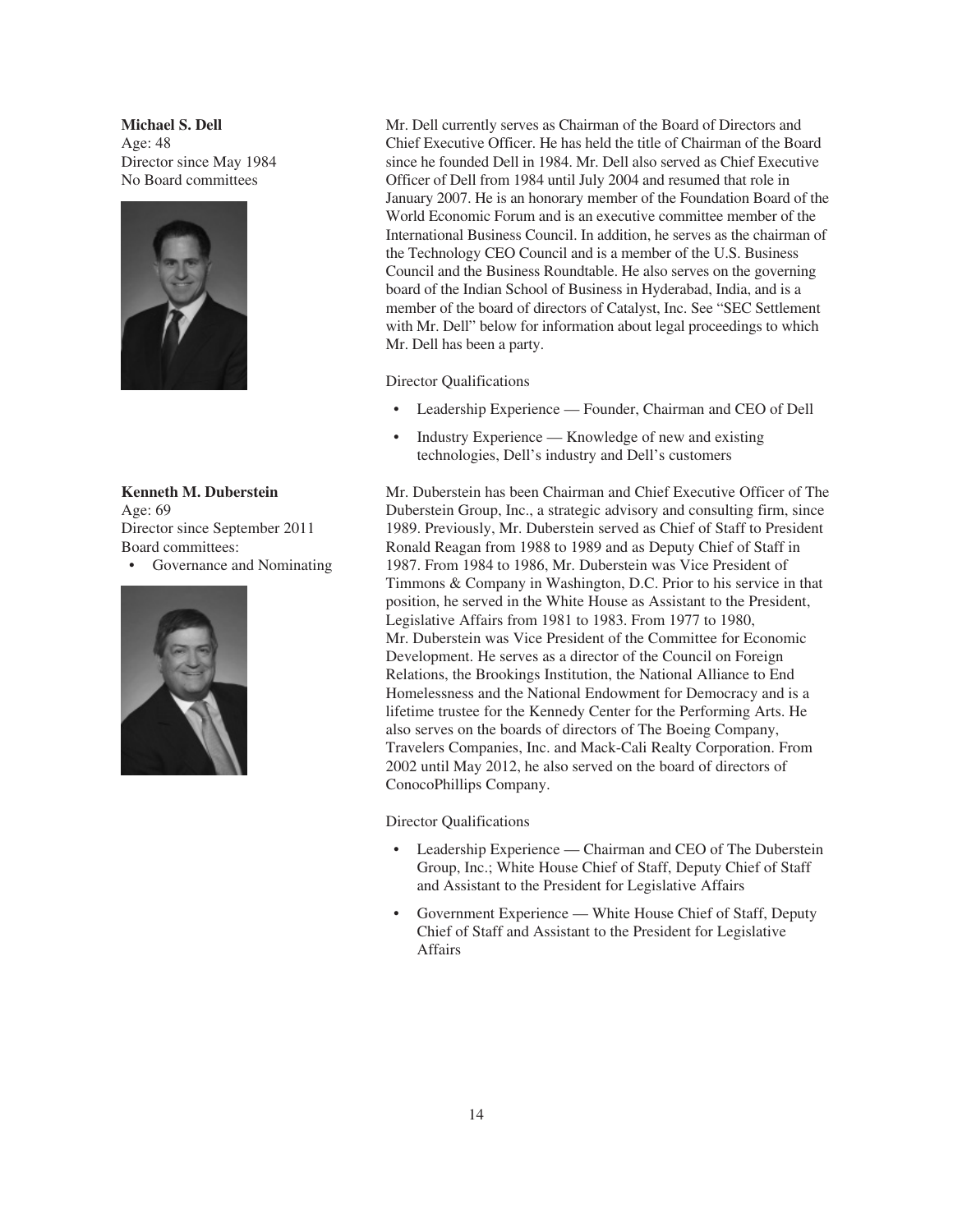# **Gerard J. Kleisterlee**

Age: 66 Director since December 2010 Board committees:

- Finance
- Leadership Development and Compensation



**Klaus S. Luft** Age**:** 71 Director since March 1995 Board committees:





Mr. Kleisterlee was named executive Chairman of Vodafone Group plc. in July 2011, and continues to serve in that role. Mr. Kleisterlee was President and Chief Executive Officer of Royal Philips Electronics from April 2001 until March 2011 and President and Chief Operations Officer of Royal Philips Electronics prior to April 2011. Previously, he held key positions within Royal Philips Electronics, including member of the Board of Management since April 2000, member of the Group Management Committee since January 1999, Chief Executive Officer of Philips' Components division, President of Philips Taiwan, Regional Manager for Philips' Components in Asia-Pacific, Managing Director of Philips' Display Components worldwide, General Manager of Philips' Professional Audio Product Group and various manufacturing management positions within Philips' Medical Systems division starting in 1974. Mr. Kleisterlee served on the supervisory board of Dutch Central Bank from July 2006 until January 2012. Mr. Kleisterlee is a member of the boards of directors of Daimler AG and Royal Dutch Shell.

#### Director Qualifications

- Leadership Experience President, CEO and COO of Royal Philips Electronics; Chairman of Vodafone Group plc.
- Industry Experience Experience as executive of major global electronics company

Mr. Luft is the founder and Chairman of the supervisory board of Artedona AG, a privately held mail order e-commerce company established in 1999 and headquartered in Munich, Germany. He is also owner and President of Munich-based MATCH — Market Access Services GmbH & Co., KG. From 1990 until 2010, Mr. Luft served as Vice Chairman and International Advisor to Goldman Sachs Europe Limited. From March 1986 to November 1989, he was Chief Executive Officer of Nixdorf Computer AG, where he served for more than 17 years in a variety of executive positions in marketing, manufacturing, and finance. Mr. Luft is the Honorary Consul of the Republic of Estonia in the State of Bavaria.

## Director Qualifications

- Leadership Experience Chairman of the supervisory board of Artedona AG; Vice Chairman of Goldman Sachs Europe Limited; Chief Executive Officer of Nixdorf Computer AG
- Industry Experience Knowledge of technology marketing, manufacturing, and international markets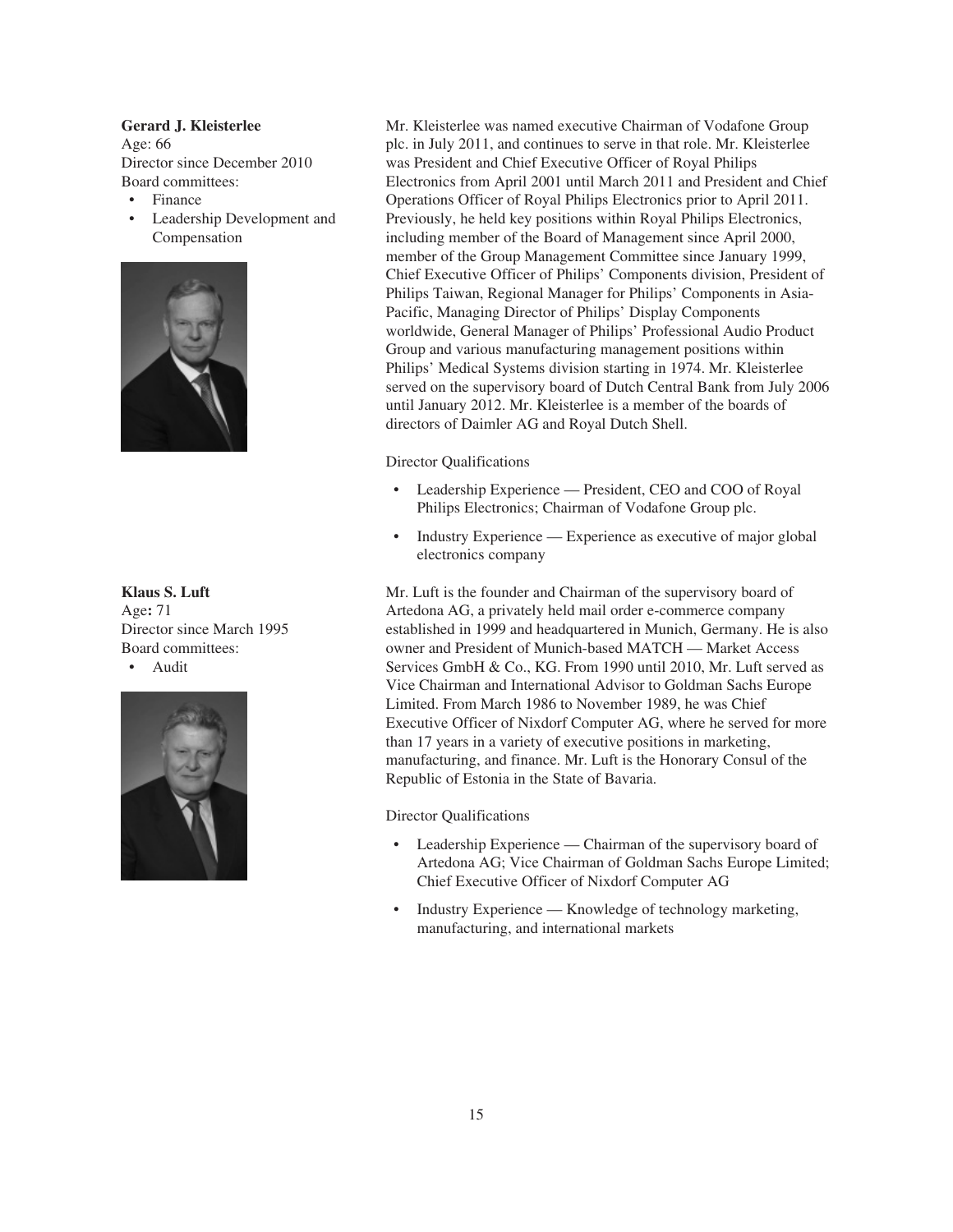**Alex J. Mandl** Age: 69 Director since November 1997 Lead Director Board committees:

- Governance and Nominating (Chair)
- Audit



#### **Shantanu Narayen**

Age: 50 Director since September 2009 Board committees:

• Leadership Development and Compensation (Chair)



Mr. Mandl is currently the non-Executive Chairman of Gemalto N.V., a digital security company resulting from the merger of Axalto Holding N.V. and Gemplus International S.A. From June 2006 until December 2007, Mr. Mandl served as Executive Chairman of Gemalto. Before June 2006, Mr. Mandl was President, Chief Executive Officer and a member of the board of directors of Gemplus, positions he held since August 2002. He has served as Principal of ASM Investments, a company focusing on early stage funding in the technology sector, since April 2001. From 1996 to March 2001, Mr. Mandl was Chairman and CEO of Teligent, Inc., which offered business customers an alternative to the Bell Companies for local, long distance, and data communication services. Mr. Mandl was AT&T's President and Chief Operating Officer from 1994 to 1996, and its Executive Vice President and Chief Financial Officer from 1991 to 1993. From 1988 to 1991, Mr. Mandl was Chairman of the Board and Chief Executive Officer of Sea-Land Services Inc. Mr. Mandl served from May 2007 to October 2010 as a director of Hewitt Associates, Inc. and from March 2008 to October 2010 as a director of Visteon Corporation. Mr. Mandl was a member of the board of directors of Horizon Lines, Inc. from January 2007 and became the Chairman in February 2011, retiring in April 2012. Mr. Mandl is a member of the board of directors of Arise Virtual Solutions Inc.

Director Qualifications

- Leadership Experience Chairman of Gemalto N.V.; director, President and CEO of Gemplus; Principal of ASM Investments; Chairman and CEO of Teligent; President, COO and CFO of AT&T; Chairman and CEO of Sea-Land Services Inc.
- Finance Experience CFO of AT&T
- Industry Experience Experience as a leader of global technology companies; knowledge of emerging technologies

Mr. Narayen has served since December 2007 as President and Chief Executive Officer of Adobe Systems Incorporated, a software company. From January 2005 until December 2007, Mr. Narayen was Adobe's President and Chief Operating Officer. Previously, he held key product research and development positions within Adobe, including Executive Vice President of Worldwide Products, Senior Vice President of Worldwide Product Development, and Vice President and General Manager of the Engineering Technology Group. Before joining Adobe in 1998, he was a co-founder of Pictra, Inc., an early pioneer of digital photo sharing over the Internet. Prior to his service in that position, he served as director of desktop and collaboration products at Silicon Graphics, Inc. and held various senior management positions at Apple Computer, Inc. Mr. Narayen also serves on the advisory board of the Haas School of Business of the University of California, Berkeley and is president of the board of directors of the Adobe Foundation, which funds philanthropic initiatives around the world.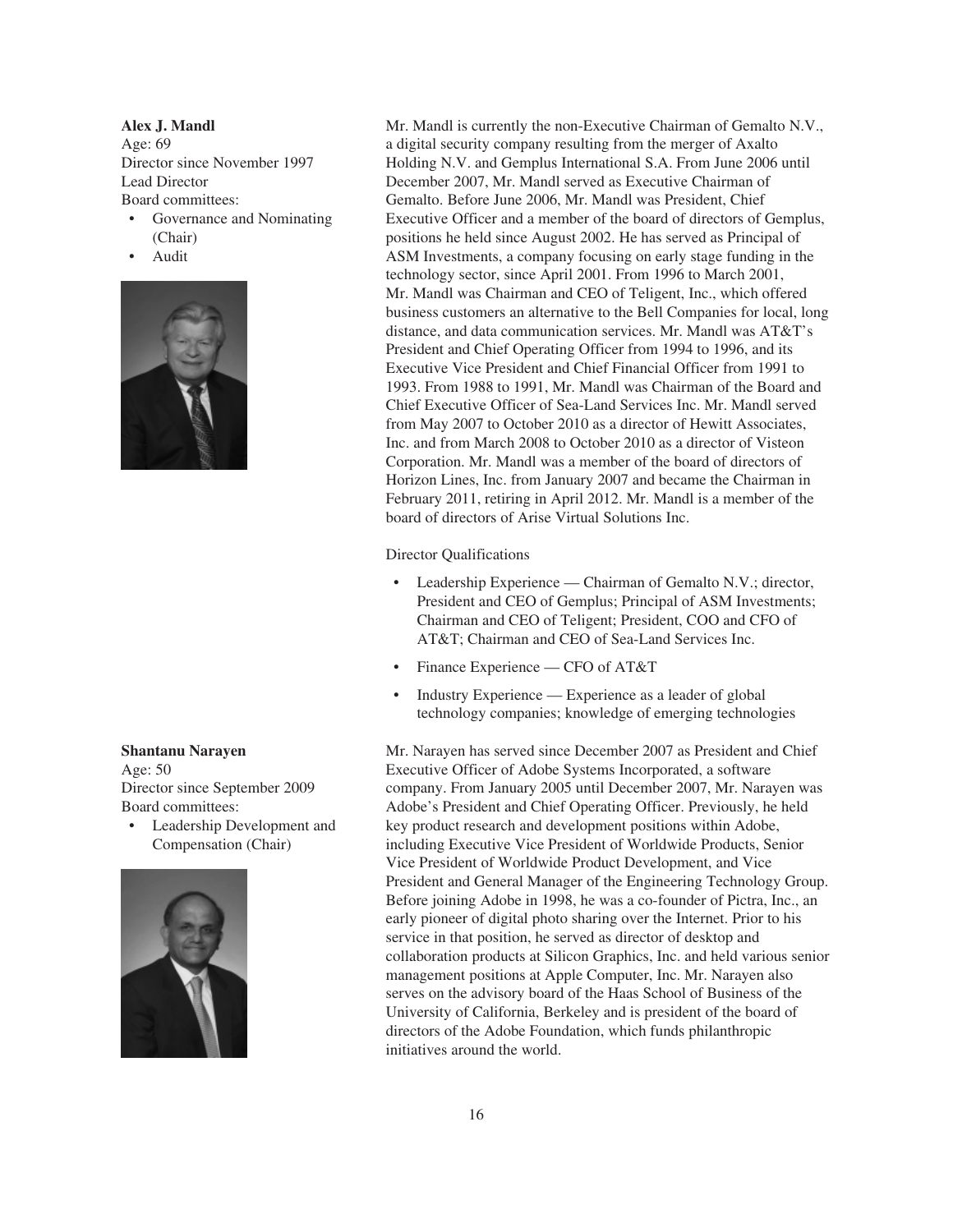Director Qualifications

- Leadership Experience President and CEO of Adobe Systems Incorporated
- Industry Experience Knowledge of the technology industry, new and existing technologies, software, and product development

Mr. Perot is currently chairman of Hillwood Development Company, a real estate development company, which he founded in 1988. Mr. Perot served as the Chairman of the Board of Perot Systems Corporation from September 2004 until its acquisition by Dell on November 3, 2009. Mr. Perot also served as a director of Perot Systems Corporation from June 1988 until November 3, 2009, and as President and Chief Executive Officer of Perot Systems Corporation from September 2000 until September 2004. Mr. Perot served in the United States Air Force for over eight years. He currently serves as cochairman of the board of directors of the EastWest Institute.

Director Qualifications

- Leadership Experience Chairman of the Board and CEO of Perot Systems; Chairman of Hillwood Development Company
- Industry Experience Knowledge of data center solutions and IT, strategy and enterprise consulting

*SEC Settlement with Mr. Dell —* On October 13, 2010, a federal district court approved settlements by the company and Mr. Dell with the SEC resolving an SEC investigation into Dell's disclosures and alleged omissions before Fiscal 2008 regarding certain aspects of its commercial relationship with Intel Corporation and into separate accounting and financial reporting matters. The company and Mr. Dell entered into the settlements without admitting or denying the allegations in the SEC's complaint, as is consistent with common SEC practice. The SEC's allegations with respect to Mr. Dell and his settlement were limited to the alleged failure to provide adequate disclosures with respect to the company's commercial relationship with Intel Corporation prior to Fiscal 2008. Mr. Dell's settlement did not involve any of the separate accounting fraud charges settled by the company and others. Moreover, Mr. Dell's settlement was limited to claims in which only negligence, and not fraudulent intent, is required to establish liability, as well as secondary liability claims for other non-fraud charges. Under his settlement, Mr. Dell consented to a permanent injunction against future violations of these negligence-based provisions and other non-fraud based provisions related to periodic reporting. Specifically, Mr. Dell consented to be enjoined from violating Sections 17(a)(2) and (3) of the Securities Act of 1933 and Rule 13a-14 under the Exchange Act, and from aiding and abetting violations of Section 13(a) of the Exchange Act and Rules 12b-20, 13a-1 and 13a-13 under the Exchange Act. In addition, Mr. Dell agreed to pay a civil monetary penalty of \$4 million. The settlement did not include any restrictions on Mr. Dell's continued service as an officer or director of the company.

#### **Corporate Governance**

*Corporate Governance Principles —* The Board believes that adherence to sound corporate governance policies and practices is important in ensuring that Dell is governed and managed with the highest standards of

**Ross Perot, Jr.** Age: 54 Director since December 2009 No Board committees

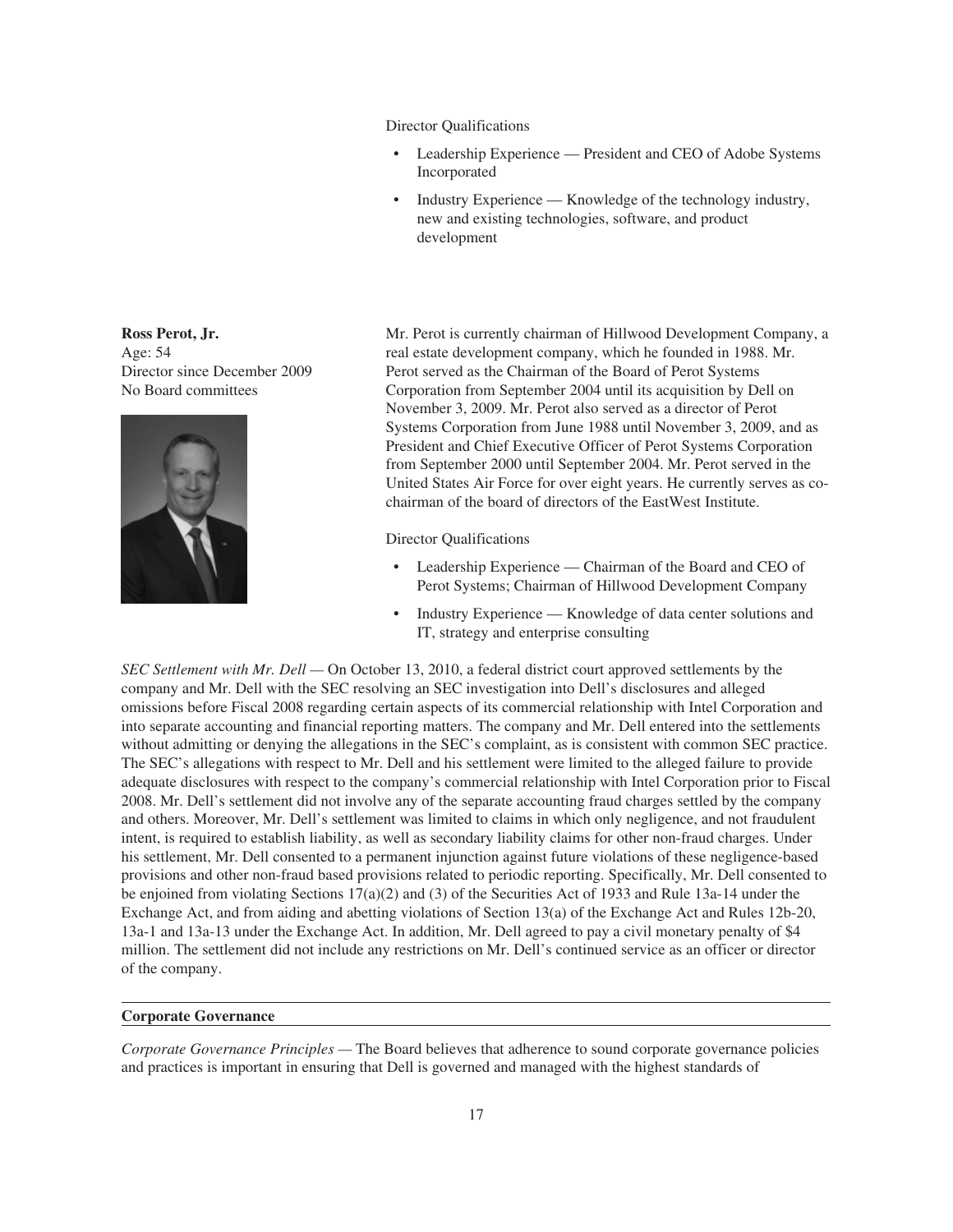responsibility, ethics and integrity and in the best interests of its stockholders. The Board maintains Dell's Corporate Governance Principles, which are intended to reflect Dell's core values and provide the foundation for Dell's governance and management systems and Dell's interactions with others. A copy of those principles can be found on the company's website at www.dell.com/corporategovernance.

*Director Independence* — The Board believes that the interests of the stockholders are best served by having a substantial number of objective, independent representatives on the Board. For this purpose, a director will be considered to be "independent" only if the Board affirmatively determines that the director does not have any direct or indirect material relationship with Dell that may impair, or appear to impair, the director's ability to make independent judgments. Under the Marketplace Rules of the NASDAQ Stock Market, on which Dell's common stock is listed, at least a majority of Dell's directors must qualify as "independent" within the meaning of the Marketplace Rules. Under Dell's Corporate Governance Principles, Dell requires at least 60% of the directors to meet Dell's standards for director independence.

The Board's determination that a director is independent is made on the basis of the standards set forth in Dell's Corporate Governance Principles, which incorporate the director independence standards of the NASDAQ Marketplace Rules. Dell's Corporate Governance Principles identify certain relationships which will not, in and of themselves, preclude a determination that a director qualifies as independent. The Board may conclude, upon consideration of the relevant facts and circumstances, that a director is independent even if an applicable threshold specified in such relationships is exceeded in a particular case.

The following summarizes the Board's determinations with respect to the independence of each current director of the company, including any transactions, relationships or arrangements not discussed under "Additional Information — Certain Relationships and Related Transactions" considered by the Board in its independence determinations. The Board has nominated each current director for re-election at the annual meeting other than Mr. Breyer, who is not standing for re-election to the Board and whose current term of service on the Board will expire at the time of the annual meeting.

| <b>DIRECTOR INDEPENDENCE</b> |                                                                |                     |  |  |
|------------------------------|----------------------------------------------------------------|---------------------|--|--|
|                              | <b>Director</b>                                                | <b>Status</b>       |  |  |
|                              |                                                                | Independent (a)     |  |  |
|                              |                                                                | Independent (b)     |  |  |
|                              |                                                                | Independent (c)     |  |  |
|                              | Ms. Conigliaro $\dots \dots \dots \dots \dots \dots$           | Independent         |  |  |
|                              |                                                                | Not independent (d) |  |  |
|                              | Mr. Duberstein $\dots\dots\dots\dots\dots\dots$                | Independent         |  |  |
|                              | Mr. Kleisterlee                                                | Independent         |  |  |
|                              |                                                                | Independent         |  |  |
|                              | Mr. Mandl $\dots\dots\dots\dots\dots\dots\dots\dots\dots$      | Independent         |  |  |
|                              | Mr. Narayen $\dots \dots \dots \dots \dots \dots$              | Independent (e)     |  |  |
|                              | Mr. Perot $\dots\dots\dots\dots\dots\dots\dots\dots\dots\dots$ | Independent (f)     |  |  |
|                              |                                                                |                     |  |  |

<sup>(</sup>a) Mr. Breyer is not standing for re-election at this annual meeting. Mr. Breyer serves as a partner of Accel Partners. Dell has made investments as a limited partner in the Accel Internet Fund III L.P. (in October 1999) and the Accel Internet Fund IV L.P. (in May 2001). Additionally, Michael Dell, through his investment company MSD Capital, made an investment as a limited partner in the Accel Internet Fund III L.P. in October 1999. In determining that this relationship does not preclude treatment of Mr. Breyer as an independent director, the Board considered, among various factors, that the investments were made long before Mr. Breyer's appointment to the Board in April 2009.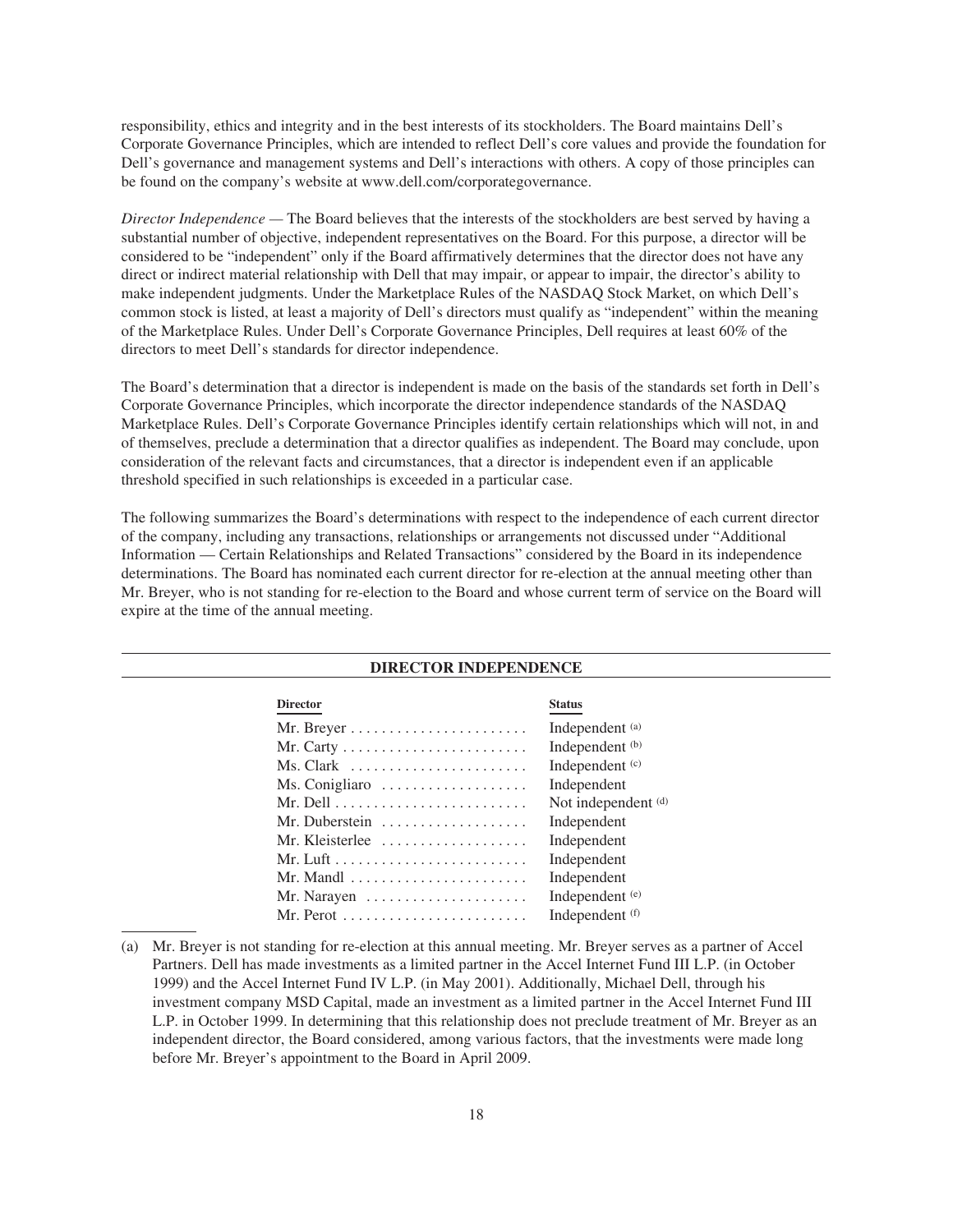- (b) Until June 2008, Mr. Carty served as Dell's Vice Chairman and Chief Financial Officer. Because he left that position more than three years ago, he is currently considered independent by the Board.
- (c) Ms. Clark is the Executive Vice President and Chief Financial Officer for Marathon Oil Company. During Fiscal 2013, Dell was a supplier of services and products to Marathon Oil. In determining that this relationship did not preclude treatment of Ms. Clark as an independent director, the Board considered that the transactions were conducted in the ordinary course of business on customary commercial terms and represented less than 1% of Dell's Fiscal 2013 revenue.
- (d) Mr. Dell serves as Dell's Chairman of the Board and Chief Executive Officer.
- (e) Mr. Narayen is President and Chief Executive Officer of Adobe Systems Incorporated. During Fiscal 2013, Dell was a supplier of services and products to Adobe Systems and purchased software services and products from Adobe Systems. In determining that this relationship did not preclude treatment of Mr. Narayen as an independent director, the Board considered that the transactions were conducted in the ordinary course of business on customary commercial terms and represented less than 1% of Dell's revenues and less than 3% of Adobe Systems' revenues in each company's most recent fiscal year.
- (f) Mr. Perot is chairman of Hillwood Development Company. Dell was a supplier of products and services to Hillwood Development during Fiscal 2013. In determining that this relationship did not preclude treatment of Mr. Perot as an independent director, the Board considered that the transactions were conducted on customary commercial terms and represented less than 1% of Dell's Fiscal 2013 revenue.

The Board will continue to monitor the standards for director independence established under applicable law and the NASDAQ Marketplace Rules to ensure that Dell's Corporate Governance Principles remain consistent with those standards.

*Board Leadership Structure —* Dell's Bylaws provide that the Chairman of the Board will preside over meetings of the Board of Directors. The Chief Executive Officer has management responsibility for the business and affairs of the company. Both the Chairman and Chief Executive Officer positions are currently held by Mr. Dell. The company also has an independent Lead Director elected annually by the majority of independent directors during an executive session. Mr. Mandl currently serves as the Lead Director. The Lead Director has broad authority and responsibility to:

- Set the agenda for and chair executive sessions of the independent directors and preside over all meetings at which the Chairman is not present
- Assist the Chairman in the management of Board meetings
- Confer with the members of the Board on the number of regular Board meetings
- Propose an annual schedule of major discussion items for the Board to consider
- Advise on and (with the Chairman) set the agendas for Board meetings, including review and approval of the meeting agenda to ensure the allocation of sufficient time to discuss all agenda items
- Assist the Governance and Nominating Committee in discharging its responsibility for selecting and recommending nominees for director positions to the full Board
- Monitor and assist with corporate governance initiatives
- Consult with a representative group of stockholders periodically and other stockholders as needed
- Serve as a liaison between the Chairman and the independent directors
- Act as Chairman if Mr. Dell should have a conflict of interest
- Serve as a resource to all committee chairs and advise them as appropriate
- Assist with the evaluation of the Chief Executive Officer, in coordination with the Leadership Development and Compensation Committee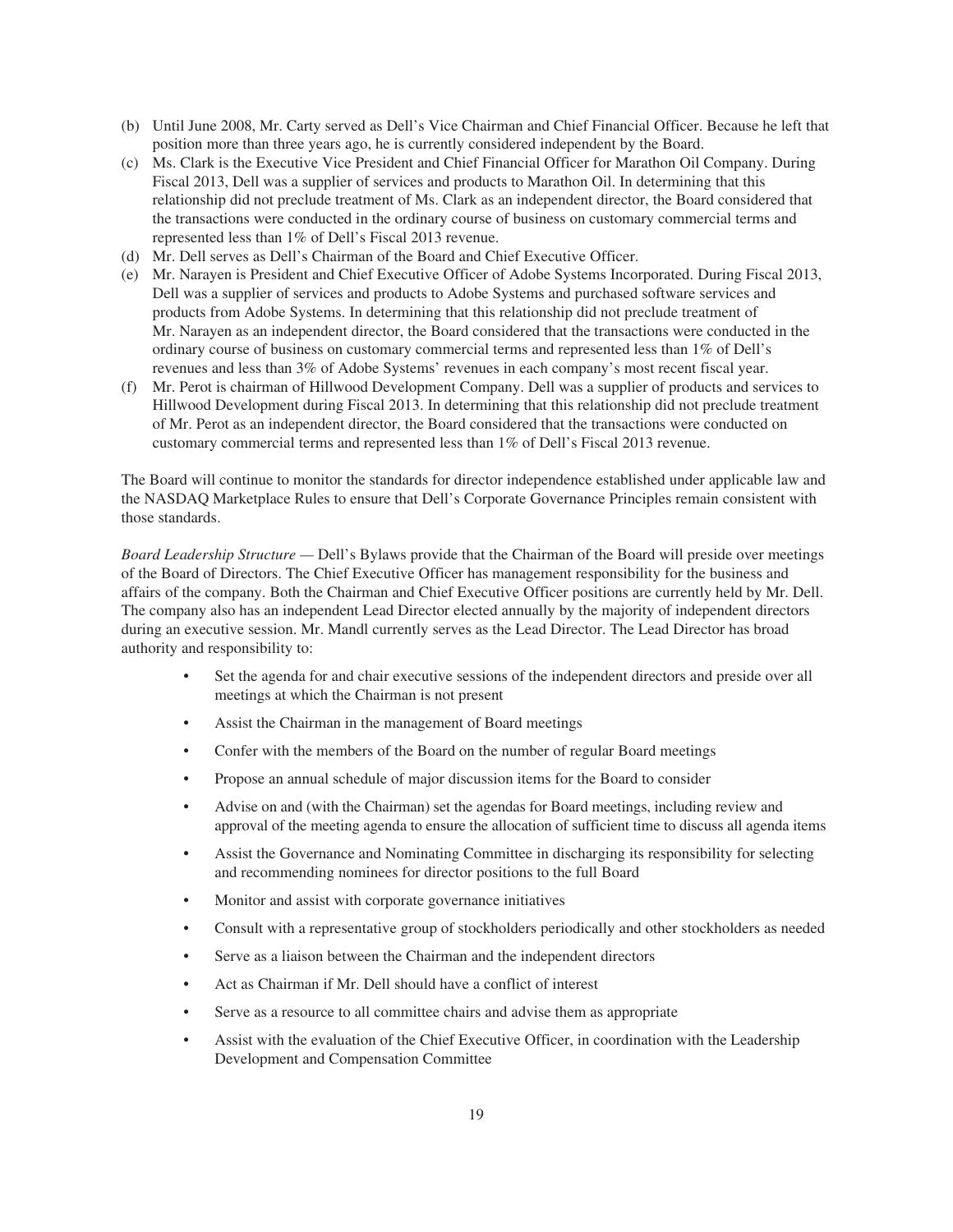- Assist with the self-evaluation of the Board as a whole, in coordination with the Governance and Nominating Committee
- Perform such other roles as are assigned by the Governance and Nominating Committee or the full Board

The Lead Director may hire outside advisors and consultants reporting directly to the Board or to the independent directors and may call meetings of the independent directors at any time.

Dell's Corporate Governance Policies contain several features which the company believes will ensure that the Board maintains effective and independent oversight of management, including the following:

- Executive sessions without management and non-independent directors present are a standing Board agenda item. Executive sessions of the independent directors are held at any time requested by an independent director and, in any event, are held in connection with at least 60% of regularly scheduled Board meetings. The Lead Director sets the agenda for executive sessions, the principal focus of which is on whether management is performing its responsibilities in a manner consistent with the direction of the Board.
- The Board regularly meets in executive session with Mr. Dell without other members of management present.
- All Board committee members are independent directors. The committee chairs have authority to hold executive sessions without management and non-independent directors present.

The Board has determined that its current structure, with combined Chairman and Chief Executive Officer roles, an independent Lead Director, and independent directors as chairs and members of each committee, is in the best interests of Dell and its stockholders. The Board believes that combining the Chairman and Chief Executive Officer positions is currently the most effective leadership structure for the company given Mr. Dell's in-depth knowledge of Dell's business and industry, his ability to formulate and implement strategic initiatives, and his extensive contact with and knowledge of customers. As Chief Executive Officer, Mr. Dell is intimately involved in the day-to-day operations of the company and is thus in a position to elevate the most critical business issues for consideration by the independent directors of the Board. The Board believes that the combination of the Chairman and Chief Executive Officer roles as part of a governance structure that includes an independent Lead Director and exercise of key Board oversight responsibilities by independent directors provides an effective balance for the management of the company in the best interests of Dell's stockholders.

*Board Committees —* The Board maintains the following standing committees to assist it in discharging its oversight responsibilities. The current membership of each committee is indicated above under "Director Qualifications and Information" with the directors' biographical information.

• *Audit Committee* — The Audit Committee assists the Board in fulfilling its responsibility to provide oversight with respect to the integrity of Dell's financial statements and reports and other disclosures provided to stockholders, the system of internal controls, the audit process, Dell's compliance with legal requirements and the compliance of Dell's directors and executive officers with Dell's Code of Conduct. Its primary duties include appraising Dell's financial reporting activities and the accounting standards and principles Dell follows; reviewing the scope and adequacy of Dell's internal and financial controls; reviewing the plans, activities and resources of the internal audit function; and reviewing the scope and results of the audit plans of Dell's independent and internal auditors. The Audit Committee also selects, engages and oversees the independent auditor and pre-approves all services to be performed by that firm. Further, in conjunction with the mandated rotation of the audit firm's lead engagement partner, the Audit Committee and its chairperson are directly involved in the selection of the independent auditor's new lead engagement partner. In addition, in order to assure continuing auditor independence, the Audit Committee periodically considers whether there should be a regular rotation of the independent external audit firm.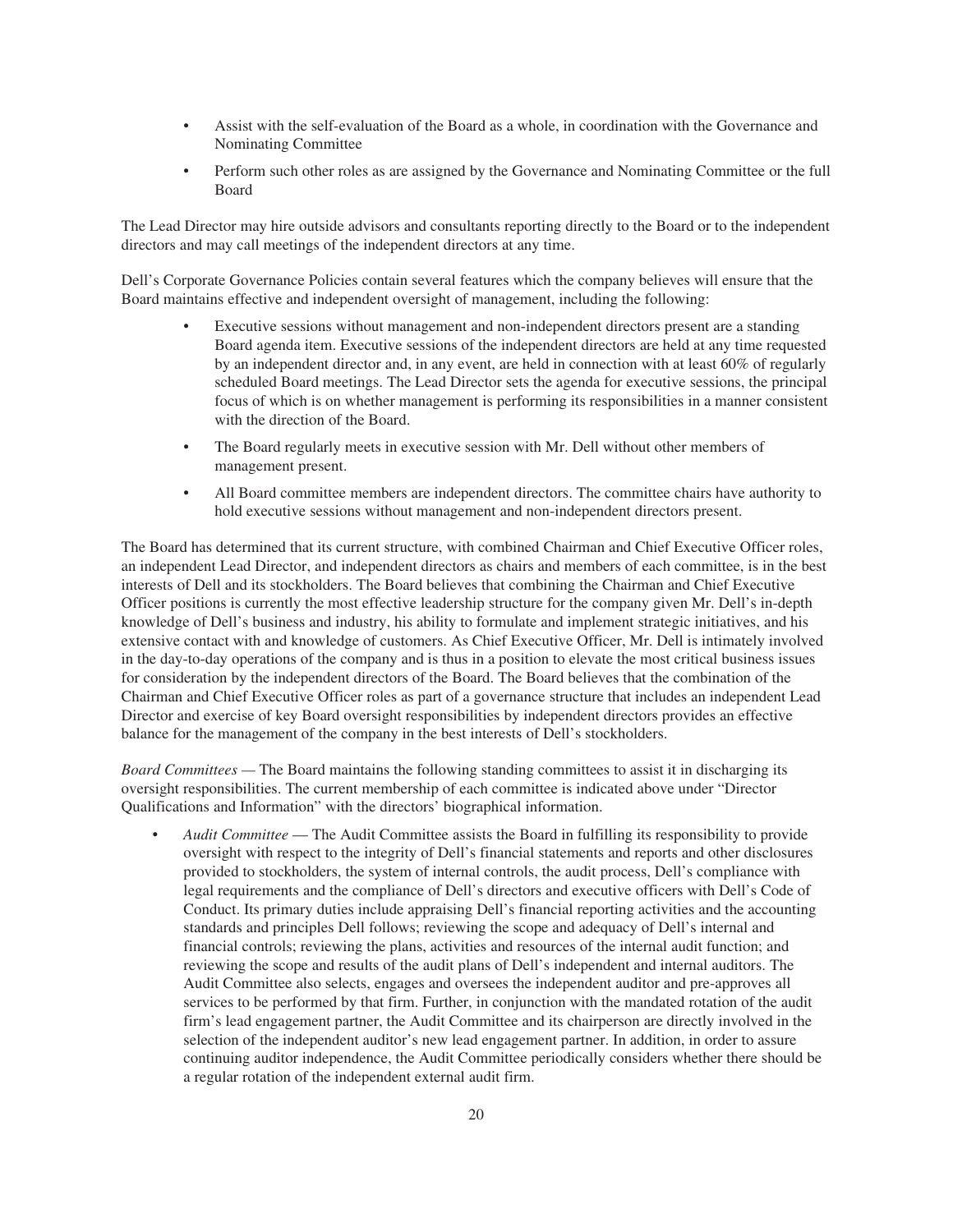The Audit Committee is composed entirely of directors who satisfy the standards of independence established in Dell's Corporate Governance Principles, as well as additional independence standards applicable to audit committee members established under the NASDAQ Marketplace Rules and SEC rules. The Board has determined that each Audit Committee member meets the "financial literacy" requirement for audit committee members under the NASDAQ Marketplace Rules and that Ms. Clark, who was appointed Chair of the Audit Committee in July 2013, and Mr. Mandl, who served as Chair of the Audit Committee in Fiscal 2013, are "audit committee financial experts" within the meaning of the SEC rules.

• *Leadership Development and Compensation Committee* — The Leadership Development and Compensation Committee reviews and recommends to the full Board the amounts and types of compensation to be paid to the Chairman and Chief Executive Officer; reviews and approves the amounts and types of compensation to be paid to Dell's other executive officers and the non-employee directors; reviews and approves salary, bonus and equity guidelines for Dell's other employees; and administers Dell's stock-based compensation plans. The Leadership Development and Compensation Committee is composed entirely of directors who satisfy the standards of independence established in Dell's Corporate Governance Principles.

Subject to applicable legal requirements, the Leadership Development and Compensation Committee may delegate authority to undertake any of its responsibilities to a subcommittee consisting of one or more of its members. The committee did not delegate authority to a subcommittee in Fiscal 2013.

The Leadership Development and Compensation Committee engaged a consultant in Fiscal 2013 for assistance in recommending the amount and form of executive and director compensation for Fiscal 2013, as more fully described below in the "Compensation Discussion and Analysis" section of this proxy statement.

Dell's Chief Executive Officer provides the Leadership Development and Compensation Committee with recommendations on the total compensation opportunities for all other executive officers and input with respect to (1) the individual performance of the other executive officers in connection with the committee's determination of amounts paid under the annual incentive bonus plan, (2) the composition of Dell's peer group of companies used for competitive comparisons, and (3) the performance goals used to assess Dell's financial performance under the annual incentive bonus plan.

The Leadership Development and Compensation Committee has delegated to Mr. Dell authority to approve certain stock grants to non-executive officers. Dell's management is required to provide the committee, on a periodic basis, information about the equity awards approved by Mr. Dell under the scope of his delegated authority.

• *Governance and Nominating Committee* — The Governance and Nominating Committee oversees all matters of corporate governance, including formulating and recommending to the full Board governance policies and processes, reviewing and approving ethics and compliance policies, and monitoring the independence of members of the Board; reviews, approves, disapproves or ratifies transactions between related persons that are required to be disclosed under SEC rules; selects, evaluates and recommends to the full Board qualified candidates for election or appointment to the Board; makes recommendations regarding the structure and membership of the Board committees; and administers an annual self-evaluation of Board performance. This committee is also responsible for monitoring Dell's sustainability and corporate responsibility activities and initiatives. The Governance and Nominating Committee is composed entirely of directors who satisfy the standards of independence established in Dell's Corporate Governance Principles.

The Governance and Nominating Committee's policies and processes for identifying, evaluating and selecting director candidates, including candidates recommended by stockholders, are set forth in "Additional Information — Director Nomination Process" below.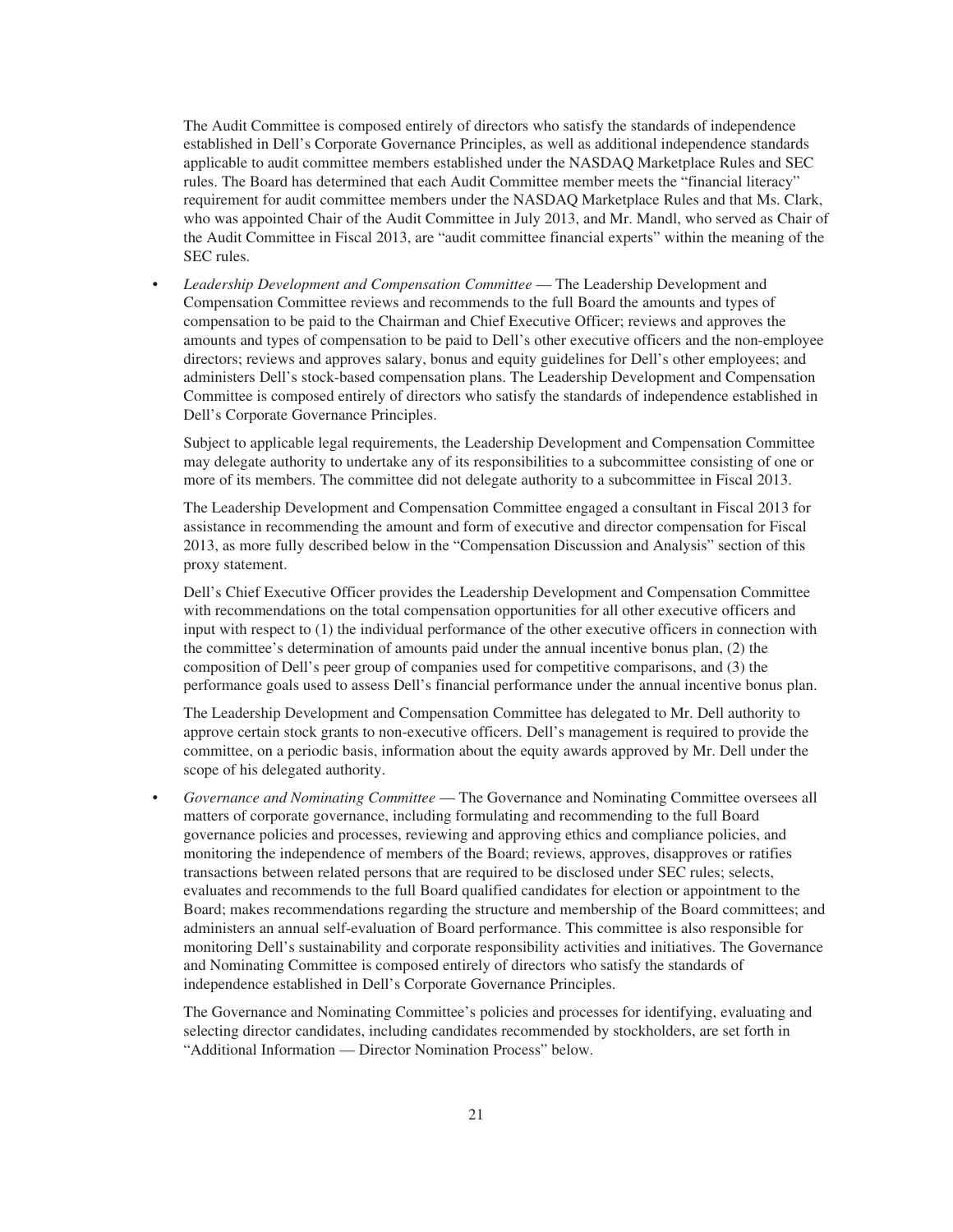• *Finance Committee —* The Finance Committee oversees all areas of corporate finance, including capital structure, equity and debt financings, capital expenditures, merger and acquisition activity, cash management, banking activities and relationships, investments, foreign exchange activities and share repurchase activities. The Finance Committee is composed entirely of directors who satisfy the standards of independence established in Dell's Corporate Governance Principles.

Each committee is governed by a written charter approved by the full Board. These charters form an integral part of Dell's Corporate Governance Principles. A copy of each charter can be found on Dell's website at www.dell.com/corporategovernance.

*Board Risk Oversight —* The Board oversees and maintains Dell's governance and compliance processes and procedures to promote the conduct of Dell's business in accordance with applicable laws and regulations and with the highest standards of responsibility, ethics and integrity. As part of its oversight responsibility, the Board is responsible for the oversight of risks facing the company and seeks to provide guidance with respect to the management and mitigation of those risks. An analysis of strategic and operational risks is presented to the Board in reports submitted by the Chief Executive Officer, the Chief Financial Officer and the General Counsel, as well as by other members of Dell's senior management who regularly appear before the Board to provide detailed overviews of the businesses they oversee. In addition, at least once each year, each member of the Board meets with the management of the business segment of the director's choice to review in detail that segment's operations, customer set, strategies and risks. Directors also have complete and open access to all Dell employees and are free to communicate, and do communicate, directly with management.

The Board delegates oversight of the following specific areas of risk to its committees.

- The Audit Committee is responsible for the oversight of risk policies and processes relating to Dell's financial statements and financial reporting processes. The Audit Committee reviews and discusses with management, the independent auditor and the Vice President of Corporate Audit significant risks and exposures to Dell and the steps management has taken or plans to take to minimize or manage such risks. The Audit Committee meets in executive session with each of the Chief Financial Officer, the Chief Accounting Officer, the Vice President of Corporate Audit, the Vice President for Ethics and Compliance and Dell's independent auditor at each regular meeting of the Audit Committee.
- The Leadership Development and Compensation Committee monitors the risks associated with succession planning and development as well as compensation plans, including evaluating the effect Dell's compensation plans may have on risk decisions.
- The Governance and Nominating Committee monitors the risks related to Dell's governance structure and process.
- The Finance Committee is responsible for reviewing and approving the plans and strategies with respect to corporate finance, capital transactions, and other transactions involving financial risks.

Each of the committee chairs reports to the full Board at its regular meetings concerning the activities of the committee, the significant issues it has discussed, and the actions taken by the committee.

While the Board is responsible for risk oversight, management is responsible for risk management. Dell seeks to maintain an effective internal controls environment and has processes to identify and manage risk, including an Executive Risk Steering Committee. This committee has adopted a Risk and Controls Framework and exercises oversight of the various risk assessment and monitoring and controls processes across the company, which include an annual risk assessment process that supports the annual internal audit plan. Dell also maintains and enforces a Code of Conduct, an Accounting Code of Conduct, an ethics and compliance program, a comprehensive internal audit process, and approved quality standards.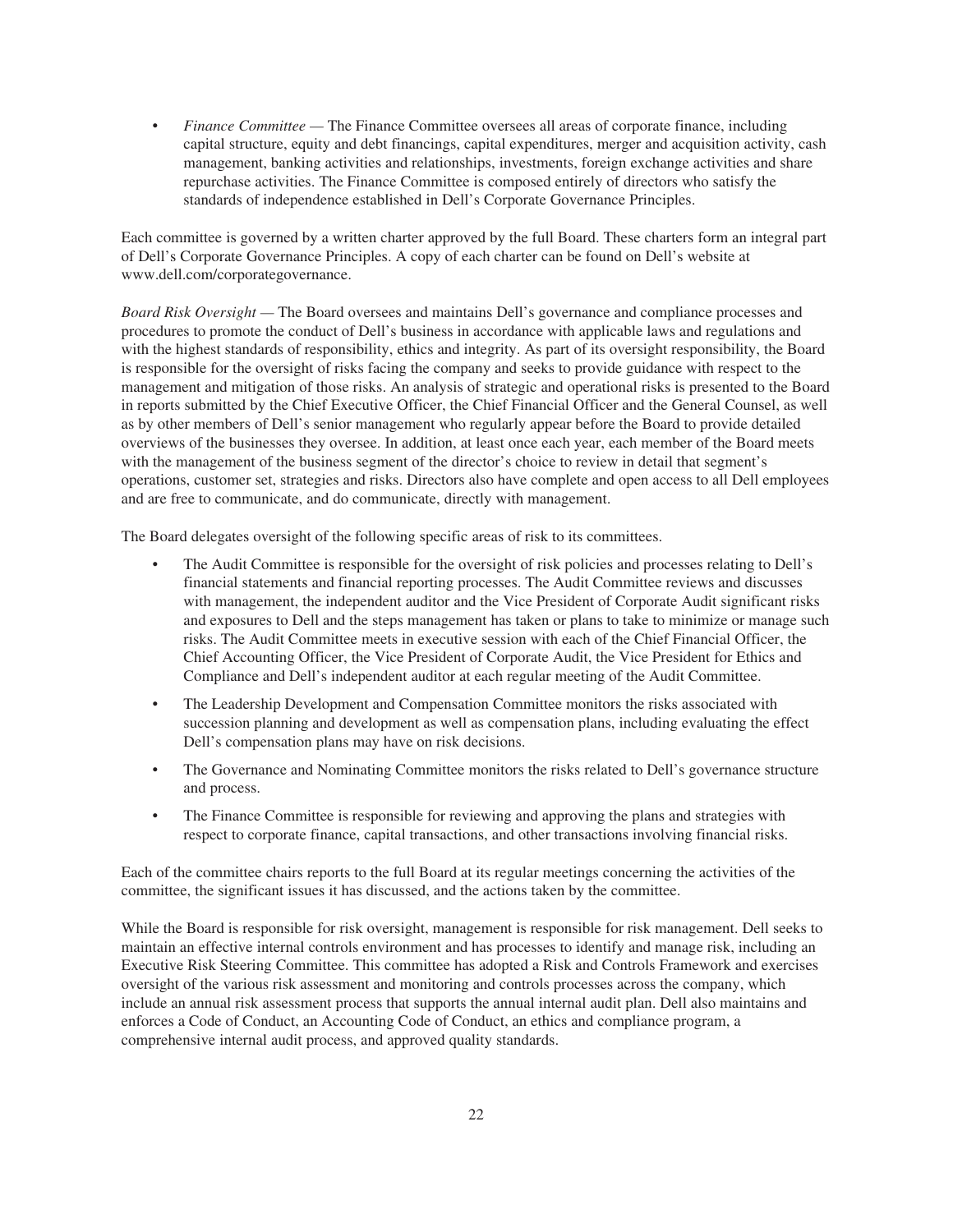*CEO Succession Planning —* The Board has the responsibility to ensure that Dell's leadership is meeting the needs of the company now and can meet those needs in the future. The Board has developed a governance framework for CEO succession planning that is intended to provide for a continuous and collaborative process in which the Board ensures that the CEO builds a talent-rich leadership organization that can drive achievement of the company's strategic objectives. Under its governance framework, the Board:

- Maintains a plan to address any unexpected short-term absence of the CEO and identifies candidates who could act as interim CEO in the event of any such unexpected absence
- Identifies potential successors to the CEO and, for internal candidates, reviews each candidate's performance and development plan against the criteria and profile for the CEO role
- Frames the search process to be used at the period of transition, including the format for internal and external searches and the role of an outside consultant
- At the period of transition, ideally three to five years before the retirement of the current CEO, manages the succession process and determines the current CEO's role in that process

The Board reviews succession planning for the CEO on an annual basis. As part of this process, the CEO reviews the annual performance of each member of the management team with the Board and the Board engages in a discussion with the CEO and the Senior Vice President of Human Resources regarding each team member and the team member's development. In addition, the Board reviews possible modification of the plan to address any unexpected short-term absence of the CEO.

*Meetings and Attendance —* During Fiscal 2013, the full Board met 12 times, the Audit Committee met eight times, the Leadership Development and Compensation Committee met six times, the Governance and Nominating Committee met three times, and the Finance Committee met six times. During Fiscal 2013, all directors attended at least 75% of the meetings of the full Board and the meetings of the committees on which they served during the period in which they served.

It is Dell's policy, as reflected in the company's Corporate Governance Principles, that each director is expected to attend the annual meeting of stockholders. All directors then serving on the Board attended last year's annual meeting.

*Communications with Directors* — Stockholders may send communications to the Board as a whole, the independent directors as a group, any Board committee, the Lead Director, or any other individual member of the Board. Any stockholder who wishes to send such a communication may obtain the appropriate contact information at www.dell.com/boardofdirectors. The Board has implemented procedures for processing stockholder communications, a description of which also can be found at www.dell.com/boardofdirectors.

#### **Director Compensation**

Mr. Dell, as the only member of the Board who is also a Dell employee, does not receive any compensation for service on the Board. This section describes the Fiscal 2013 compensation of Dell's non-employee directors.

*Annual Retainer Fee —* Each non-employee director receives an annual retainer fee, which for Fiscal 2013 was \$75,000. The chair of the Audit Committee receives an additional annual retainer fee of \$25,000; the chair of each of the other standing Board committees receives an additional annual retainer fee of \$15,000; and the Lead Director receives an additional annual retainer fee of \$25,000. Each director may elect to receive the retainer in cash, or in the form of non-qualified stock options or restricted stock units in lieu of cash. Directors also may defer all or a portion of the retainer into a deferred compensation plan. Any such deferred amounts are payable in a lump sum or in installments beginning upon termination of service as a director. The number of options or restricted stock units received in lieu of the annual retainer fee (or the method of computing the number) and the terms and conditions of those awards are determined from time to time by the Leadership Development and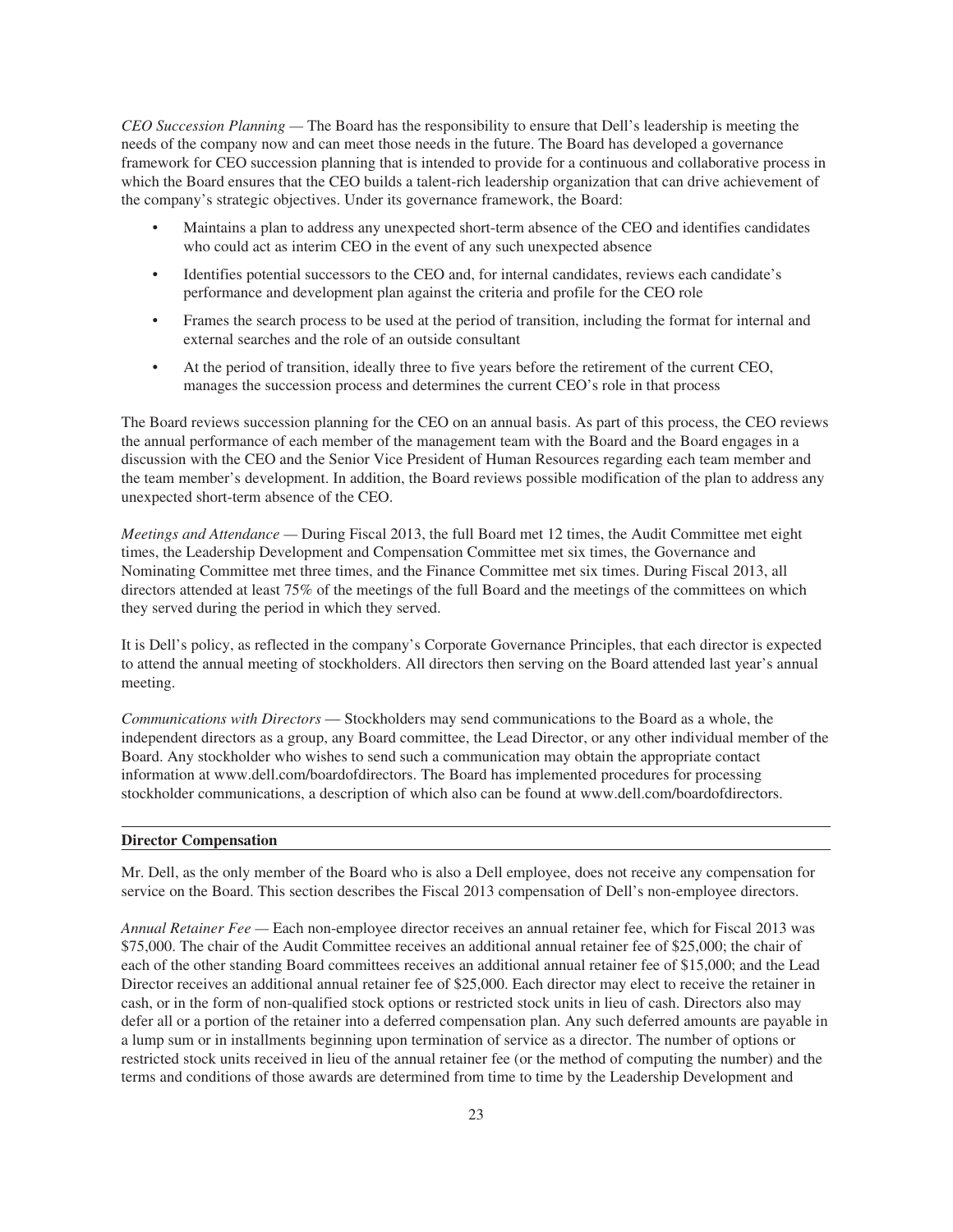Compensation Committee. The annual retainers are payable at the first Board meeting after the annual meeting of stockholders for all members elected by the stockholders. For new members appointed by the Board, the retainer is prorated based on the remaining number of Board meetings during the "Service Year" (a period beginning at the immediately preceding annual meeting of stockholders and ending at the next annual meeting of stockholders) and is payable at the first Board meeting attended by the new director.

*Option and Restricted Stock Unit Awards —* Each non-employee director is also eligible for annual stock option and restricted stock unit awards. The number of options and restricted stock units awarded, as well as the other terms and conditions of the awards (such as vesting and exercisability schedules and termination provisions), are generally within the discretion of the Leadership Development and Compensation Committee, except that (1) no non-employee director may receive awards (not including awards in lieu of the annual cash retainer) covering more than 50,000 shares of common stock in any Service Year (other than the Service Year in which the director joins the Board, when the limit is two times the normal annual limit), (2) the exercise price of any option may not be less than the fair market value of the common stock on the date of grant, and (3) no option may become exercisable, and no restricted stock unit may become transferable, earlier than six months from the date of grant.

Option and restricted stock unit awards are granted at the first Board meeting after the annual meeting of stockholders for all members elected by the stockholders. New members appointed by the Board receive a director grant that is equal to the director annual option and restricted stock unit awards prorated based on the remaining number of Board meetings during the year (ending at the next annual meeting of stockholders).

*Special Committee Retainers and Fees —* To facilitate the Board's consideration of Dell's proposed goingprivate merger transaction and other strategic alternatives, the Board established a special committee of the Board, consisting of Alex J. Mandl (Chairman), Laura Conigliaro, Janet F. Clark and Kenneth M. Duberstein (the "Special Committee"). In consideration of the time and effort required of the members of the Special Committee in connection with evaluating strategic alternatives, the proposed merger (including negotiating the terms and conditions of the merger agreement), the go-shop process and possible negotiations with parties making alternative acquisition proposals, the Board, in a meeting held on March 28, 2013, determined that each member of the Special Committee will receive a monthly retainer of \$7,500, beginning in September 2012, during the duration of the member's service on the Special Committee and a meeting fee of \$1,500 (or in the case of the Chairman of the Special Committee, \$2,000) for each meeting of the Special Committee such member attends in person or by teleconference, plus out of pocket expenses. In light of the extent of the efforts required to be expended by the Special Committee, the Board, in a meeting held on May 25, 2013, determined that effective February 1, 2013 the Chairman of the Special Committee would receive a monthly retainer of \$30,000 and each other member of the Special Committee would receive a monthly retainer of \$25,000, with Special Committee members no longer receiving per-meeting fees.

*Computer Hardware and Technical Support —* Dell provides directors personal computers and equipment for their use in connection with their Board service and for personal use. Dell also provides from time to time personal technical support to directors.

*Other Benefits —* Dell reimburses directors for reasonable expenses associated with attending Board and committee meetings and, when requested by the company, reasonable expenses for their spouses to attend a Dellsponsored event, and provides them with liability insurance coverage for their activities as directors.

*Indemnification* — Under Dell's Certificate of Incorporation and Bylaws, the directors are entitled to indemnification from Dell to the fullest extent permitted by Delaware corporate law. Dell has entered into indemnification agreements with each of the non-employee directors that establish processes for indemnification claims.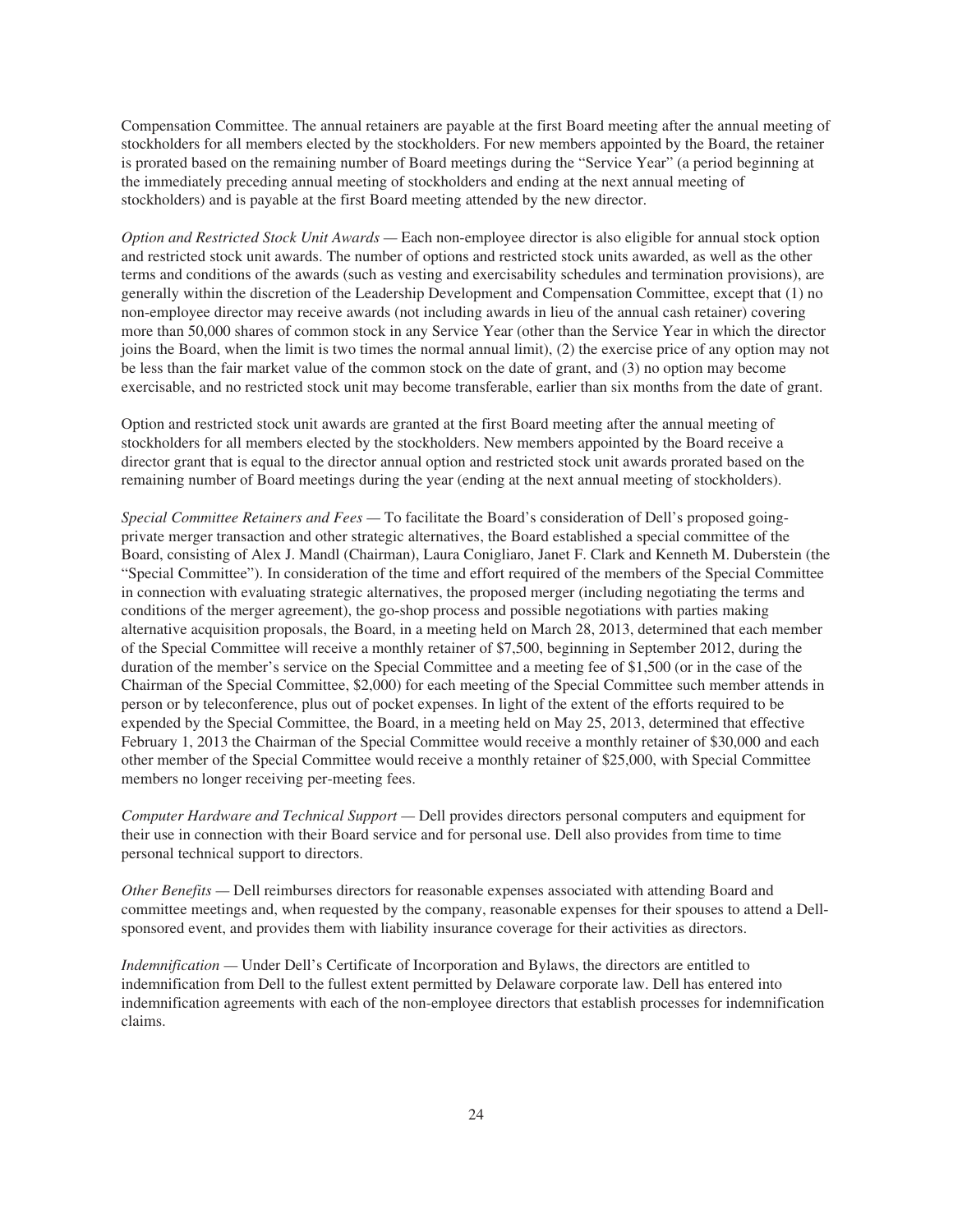*Director Compensation During Fiscal 2013 —* The following table sets forth the compensation paid to the nonemployee directors for Fiscal 2013. Thomas W. Luce, III retired from the Board at the time of the 2012 annual meeting of stockholders.

| Name                                                            | <b>Fees Earned</b><br>or<br>Paid in Cash | Stock Awards <sup>(a)</sup> | All Other<br>Compensation (b) | <b>Total</b> |
|-----------------------------------------------------------------|------------------------------------------|-----------------------------|-------------------------------|--------------|
| Mr. Breyer                                                      | $$90,000^{(c)}$                          | \$210,007                   | \$2,416                       | \$302,423    |
| Mr. Carty $\dots\dots\dots\dots\dots\dots\dots\dots\dots$       | 75,000                                   | 210,007                     | 2.549                         | 287,556      |
| Ms. Clark $\dots\dots\dots\dots\dots\dots\dots\dots\dots$       | $151,500^{(d)}$                          | 210,007                     | 2.416                         | 363,923      |
| Ms. Conigliaro                                                  | $151,500^{(d)}$                          | 210,007                     | 1.896                         | 363,403      |
| Mr. Duberstein                                                  | $151,500^{(d)}$                          | 210,007                     | 2.416                         | 363,923      |
| Mr. Gray $\dots\dots\dots\dots\dots\dots\dots\dots\dots\dots$   | 90,000                                   | 210,007                     | 4.543                         | 304,550      |
| Mr. Kleisterlee                                                 | $75,000^{(c)}$                           | 210,007                     | 18.858                        | 303.865      |
| Mr. Luce $\dots\dots\dots\dots\dots\dots\dots\dots\dots\dots$   |                                          |                             | 1.416                         | 1.416        |
| $Mr.$ Luft $\dots\dots\dots\dots\dots\dots\dots\dots\dots\dots$ | 75,000                                   | 210,007                     | 2.574                         | 287.581      |
| Mr. Mandl $\ldots \ldots \ldots \ldots \ldots \ldots \ldots$    | $214,500^{(d)}$                          | 210,007                     | 2.416                         | 426,923      |
|                                                                 | 90,000                                   | 210,007                     | 2,416                         | 302,423      |
|                                                                 | $75,000^{(c)}$                           | 210,007                     | 2,416                         | 287,423      |

(a) Represents, for each director, other than Mr. Luce, the total grant date fair value of a grant of 17,046 restricted stock units, computed in accordance with the Financial Accounting Standards Board ("FASB") Accounting Standards Codification ("ASC") Topic 718, *Compensation — Stock Compensation*. The grant date fair value of \$210,007 was based on the closing price of the common stock, as reported on the NASDAQ Stock Market, on the date of grant (\$12.32). The awards were granted on July 13, 2012, which was the date of the first Board meeting following the 2012 annual meeting of stockholders.

The awards vest on July 1, 2013, so long as the director remains a member of the Board. If the director ceases to be a member of the Board (other than by reason of mandatory retirement, death or permanent disability), any units scheduled to vest within 30 days of such termination will accelerate and vest upon such termination. Any remaining unvested units will expire immediately. All unvested restricted stock units vest immediately upon mandatory retirement, death or permanent disability. At the election of the director, the director may elect to defer the settlement of the grant until a later date. Mr. Carty, Mr. Duberstein and Mr. Gray elected to defer settlement of their Fiscal 2013 grants, which will pay out ratably over five years beginning on the date each director ceases his service on the Board. Mr. Gray's Board service ceased upon his death on July 1, 2013.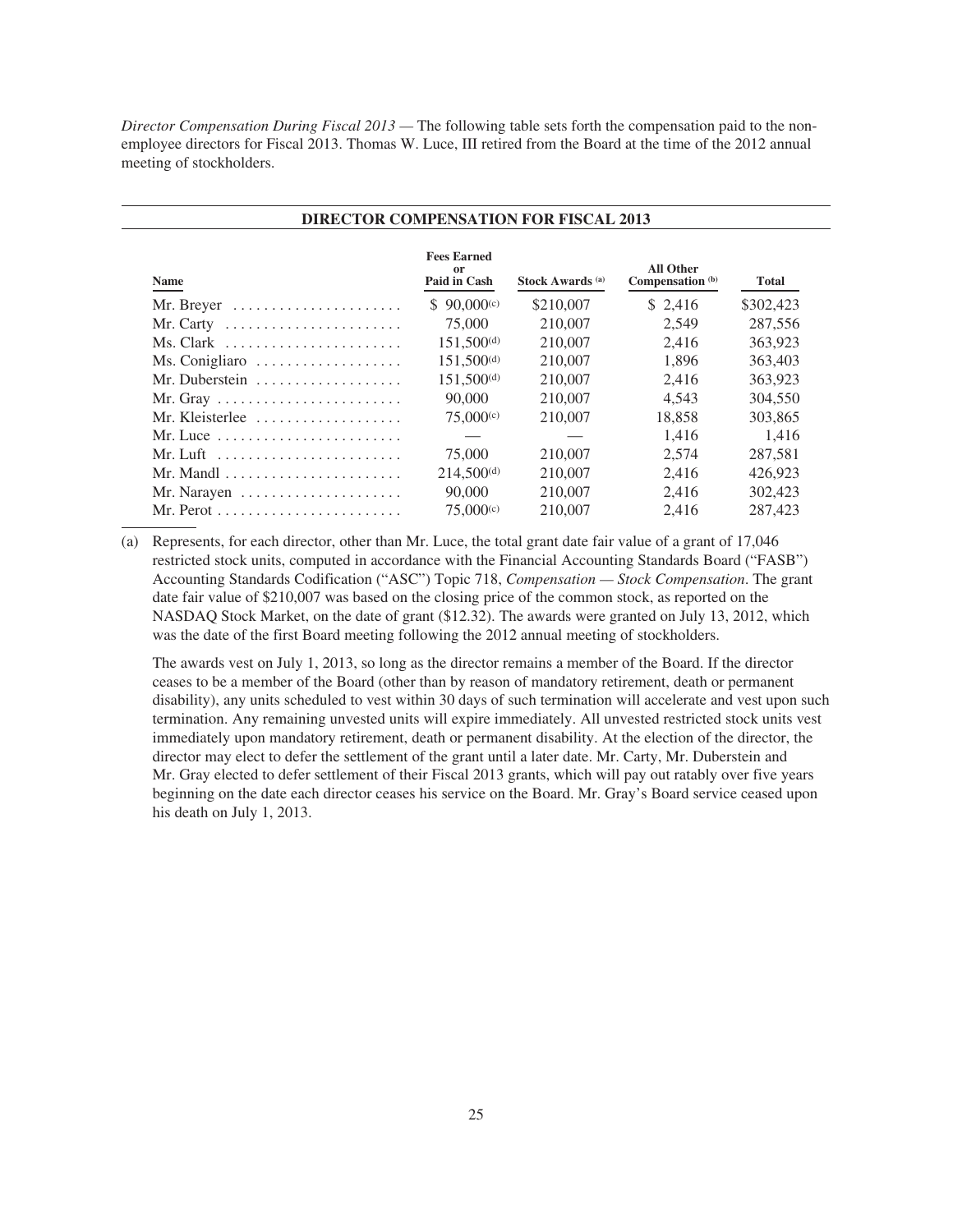The following table sets forth the number of shares of unvested restricted stock or restricted stock units and the number of shares underlying stock options held by each of the non-employee directors as of the end of Fiscal 2013.

| <b>Name</b>                                                                      | <b>Restricted</b><br><b>Stock/Restricted</b><br><b>Stock Units</b> | <b>Stock Options</b> |
|----------------------------------------------------------------------------------|--------------------------------------------------------------------|----------------------|
|                                                                                  | 22,596                                                             |                      |
|                                                                                  | 22,596                                                             | 498,047              |
| Ms. Clark $\dots\dots\dots\dots\dots\dots\dots\dots\dots\dots\dots\dots\dots$    | 17,046                                                             |                      |
| Ms. Conigliaro                                                                   | 17,046                                                             |                      |
| Mr. Duberstein                                                                   | 17.046                                                             |                      |
| Mr. Gray $\ldots \ldots \ldots \ldots \ldots \ldots \ldots \ldots \ldots \ldots$ | 22,596                                                             | 40.403               |
| Mr. Kleisterlee                                                                  | 19.924                                                             |                      |
| Mr. Luce $\ldots \ldots \ldots \ldots \ldots \ldots \ldots \ldots \ldots$        |                                                                    | 28,798               |
|                                                                                  | 22,596                                                             | 42,802               |
| Mr. Mandl                                                                        | 22,596                                                             | 48,302               |
| Mr. Narayen $\ldots \ldots \ldots \ldots \ldots \ldots \ldots \ldots \ldots$     | 22,596                                                             |                      |
|                                                                                  | 22,596                                                             | 31.341               |

The information for Mr. Carty includes 455,245 stock options he was awarded in his capacity as Vice Chairman and Chief Financial Officer in Fiscal 2007 and 2008.

(b) Represents imputed income amounts attributable to certain benefits or perquisites to the directors, as described below.

The expense to Dell for providing a Dell XPS 13 computer (\$1,416) to each of Mr. Breyer, Mr. Carty, Ms. Clark, Ms. Conigliaro, Mr. Duberstein, Mr. Gray, Mr. Kleisterlee, Mr. Luce, Mr. Mandl, Mr. Narayen and Mr. Perot and the expense to Dell for providing a Dell XPS 13 computer (\$2,574) to Mr. Luft in Germany. Also represents the expense to Dell for providing a Dell Latitude 10 tablet (\$1,000) to each of Mr. Breyer, Mr. Carty, Ms. Clark, Mr. Duberstein, Mr. Gray, Mr. Kleisterlee, Mr. Mandl, Mr. Narayen and Mr. Perot.

The expense to Dell for providing a personal technical support to Mr. Carty (\$133).

The expense to Dell of travel expenditures for Ms. Conigliaro's spouse (\$480), Mr. Gray's spouse (\$2,127), and Mr. Kleisterlee's spouse (\$16,442) to attend a Dell sponsored meeting.

(c) Each of Mr. Breyer, Mr. Kleisterlee and Mr. Perot elected to receive his annual retainer (\$90,000 for Mr. Breyer and \$75,000 for Mr. Kleisterlee and Mr. Perot), payable on July 13, 2012, in the form of restricted stock units. The restricted stock units were fully vested at the date of the grant. The number of shares was calculated based on the fair market value of the common stock on the date of grant (\$12.32), as measured by the closing price of the common stock as reported on the NASDAQ Stock Market.

The following table sets forth the number of restricted stock units, as well as the grant date fair value of individual awards, of the Fiscal 2013 grants. The grant date fair values of these awards are not included in the Stock Awards column of the above table because the forgone cash amounts are included in the Fees Earned or Paid in Cash column.

| <b>Name</b>                                                                         | <b>Restricted</b><br><b>Stock Units in</b><br>Lieu of<br>Annual<br><b>Retainer</b> | <b>Grant Date</b><br><b>Fair Value</b> |
|-------------------------------------------------------------------------------------|------------------------------------------------------------------------------------|----------------------------------------|
| Mr. Breyer $\dots\dots\dots\dots\dots\dots\dots\dots\dots\dots\dots\dots\dots\dots$ | 7.306                                                                              | \$90,010                               |
| Mr. Kleisterlee $\ldots, \ldots, \ldots, \ldots, \ldots, \ldots, \ldots, \ldots$    | 6.088                                                                              | 75,004                                 |
|                                                                                     | 6.088                                                                              | 75,004                                 |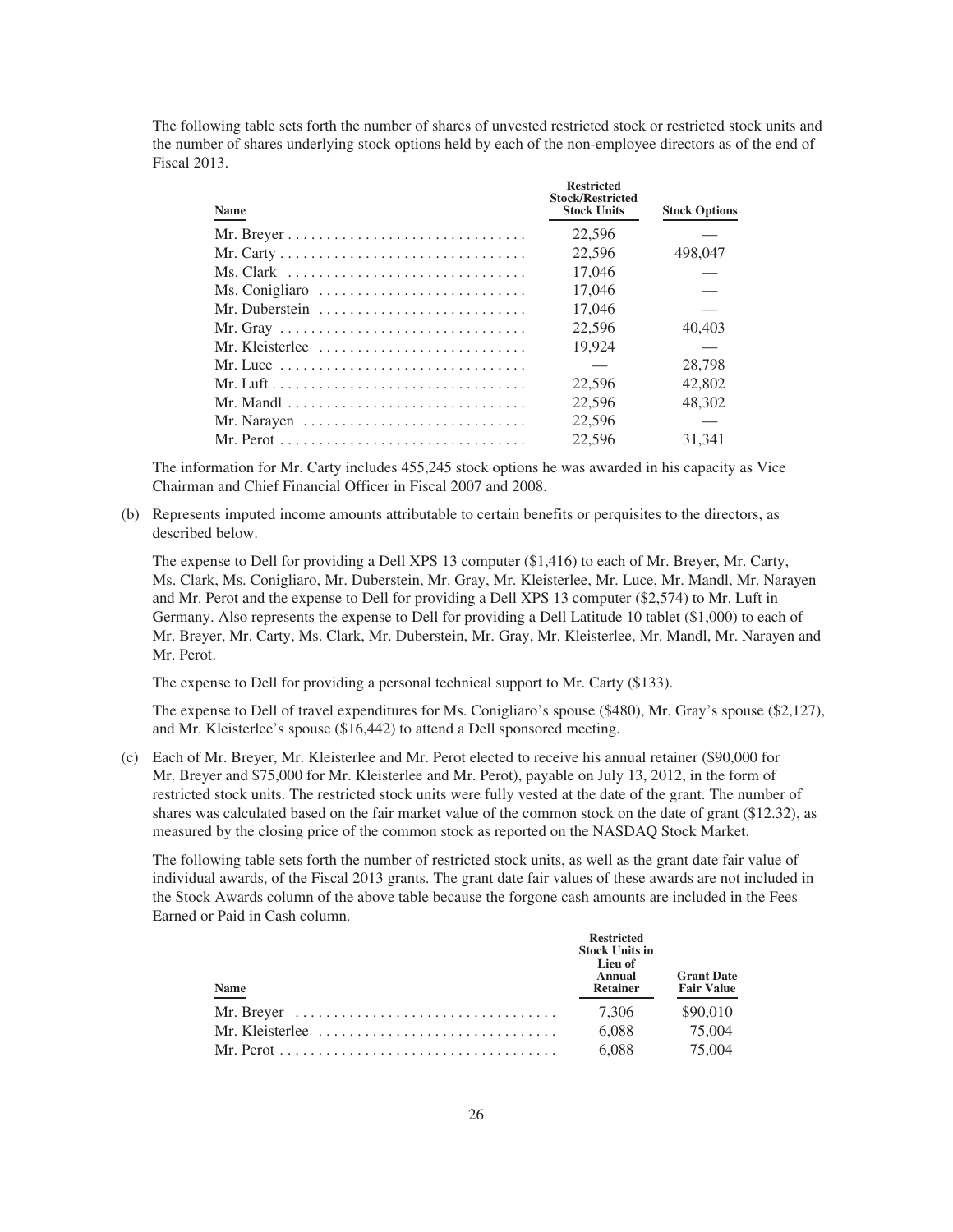(d) For each of Ms. Clark, Ms. Conigliaro, Mr. Duberstein and Mr. Mandl, the amount set forth in the Fees Earned or Paid in Cash column of the above table includes the amounts set forth below under "Special Committee Retainer" and "Special Committee Meeting Fees," which were paid after the end of Fiscal 2013 for service by each such member of the Special Committee during Fiscal 2013.

| <b>Name</b>                                                         | <b>Special Committee</b><br><b>Retainer</b> | <b>Special</b><br><b>Committee</b><br><b>Meeting Fees</b> |
|---------------------------------------------------------------------|---------------------------------------------|-----------------------------------------------------------|
|                                                                     | \$37,500                                    | \$39,000                                                  |
|                                                                     | 37,500                                      | 39,000                                                    |
|                                                                     | 37,500                                      | 39,000                                                    |
| Mr. Mandl $\ldots \ldots \ldots \ldots \ldots \ldots \ldots \ldots$ | 37,500                                      | 52,000                                                    |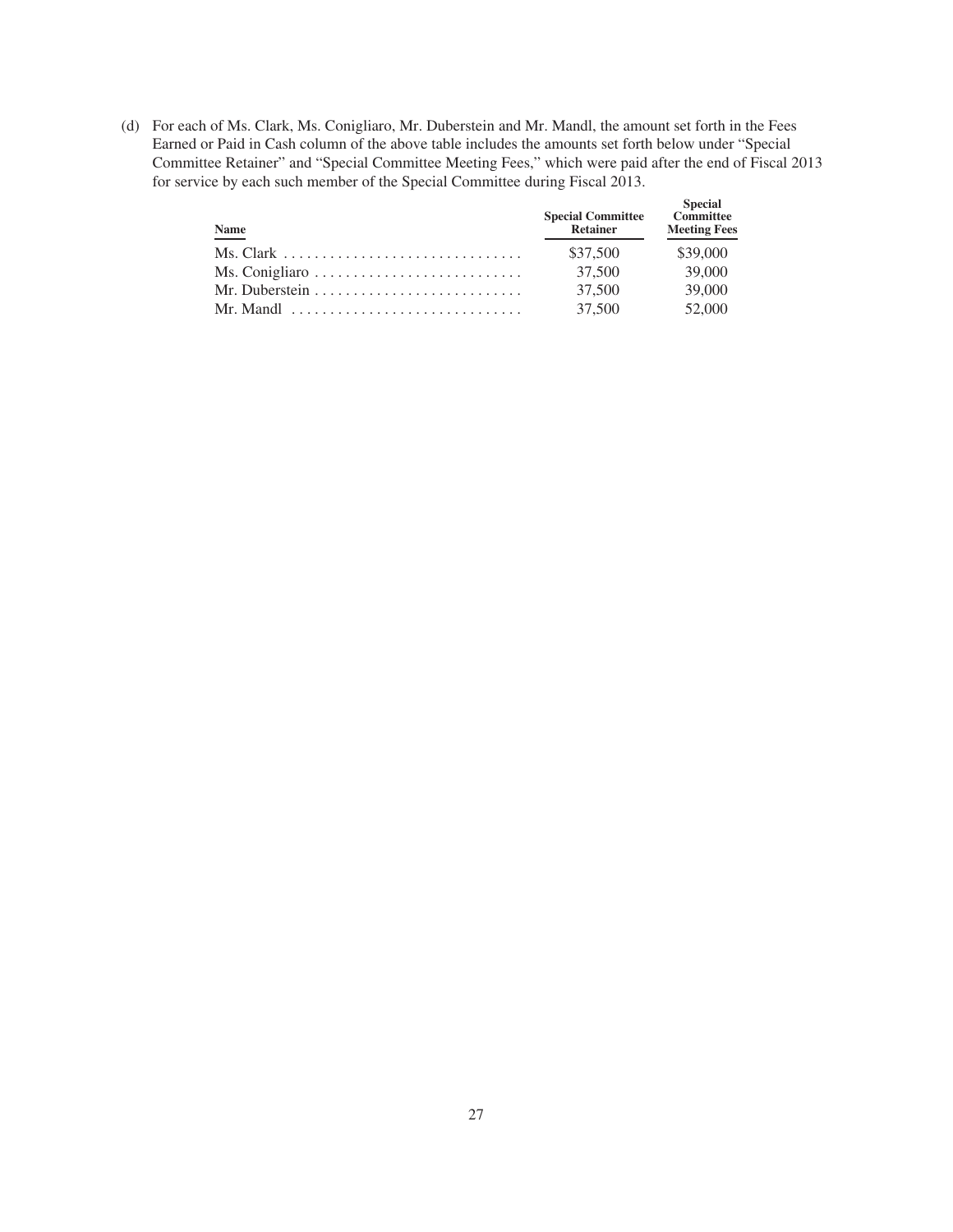#### **PROPOSAL 2 — RATIFICATION OF INDEPENDENT AUDITOR**

The Board is asking the stockholders to ratify the Audit Committee's selection of PricewaterhouseCoopers LLP as Dell's independent auditor for Fiscal 2014, which will end on January 31, 2014. PricewaterhouseCoopers LLP is a registered independent public accounting firm and has been Dell's independent auditor since 1986. Although current law, rules and regulations, as well as the charter of the Audit Committee, require Dell's independent auditor to be engaged, retained and supervised by the Audit Committee, the Board considers the selection of an independent auditor to be an important matter of stockholder concern and considers a proposal for stockholders to ratify such selection to be an opportunity for stockholders to provide direct feedback to the Board on an important issue of corporate governance. If the appointment of PricewaterhouseCoopers LLP is not ratified by stockholders, the Audit Committee will take such action, if any, with respect to the appointment of the independent auditor as the Audit Committee deems appropriate. The members of the Audit Committee and the Board believe that the continued retention of PricewaterhouseCoopers LLP to serve as the Company's independent external auditor is in the best interests of the Company and its investors.

# **The Board recommends a vote "FOR" the ratification of PricewaterhouseCoopers LLP as Dell's independent auditor for Fiscal 2014.**

Approval of this proposal requires the affirmative vote of holders of a majority of the shares of common stock present or represented by proxy at the meeting and entitled to vote on the proposal.

In addition to retaining PricewaterhouseCoopers LLP to conduct an integrated audit of the financial statements and internal control over financial reporting, Dell engages the firm from time to time to perform other services. The following table sets forth all fees incurred in connection with professional services rendered to Dell by PricewaterhouseCoopers LLP during each of the last two fiscal years.

| Fee Type | Fiscal 2013 | Fiscal 2012 |
|----------|-------------|-------------|
|          | \$17.4      | \$16.8      |
|          | 0.5         | -0.6        |
|          | 0.7         | 0.6         |
|          | (0.1)       | 0.1         |
|          | \$18.7      | \$181       |

#### **Auditor Fees (in millions)**

- (a) This category includes fees incurred for professional services rendered in connection with the audit of the annual financial statements, for the audit of internal control over financial reporting under Section 404 of the Sarbanes-Oxley Act, for the review of the quarterly financial statements, and for the statutory audits of international subsidiaries.
- (b) This category includes fees incurred for professional services rendered in connection with assurance and other activities not explicitly related to the audit of Dell's financial statements, including the audits of Dell's employee benefit plans and registration statement for debt issuances, contract compliance reviews, and accounting research.
- (c) This category includes fees incurred for domestic and international income tax compliance and tax audit assistance, and corporate-wide tax planning services.
- (d) This category includes fees incurred while performing advisory or benchmarking functions.

The Audit Committee has determined that the provision of the non-audit services described in notes (c) and (d) above was compatible with maintaining the independence of PricewaterhouseCoopers LLP.

All Fiscal 2013 and Fiscal 2012 services were pre-approved by the Audit Committee. The Audit Committee has adopted a policy requiring pre-approval by the committee of all services (audit and non-audit) to be provided by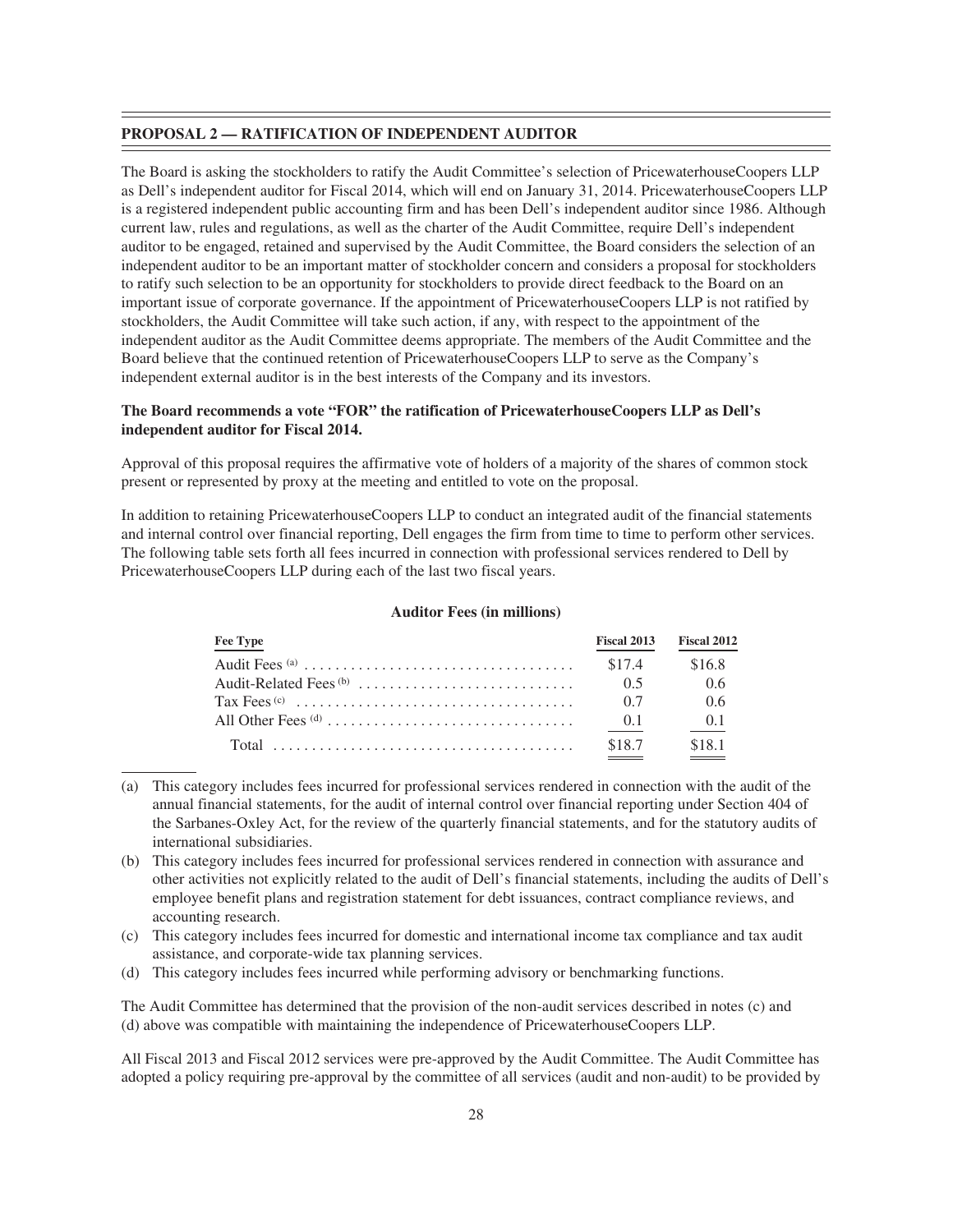Dell's independent auditor. In accordance with that policy, the Audit Committee has given its approval for the provision of audit services by PricewaterhouseCoopers LLP for Fiscal 2014 and has also given its approval for up to one year in advance for the provision by PricewaterhouseCoopers LLP of particular categories or types of audit-related, tax and other permitted non-audit services. In cases where the Audit Committee's pre-approval of such services is not covered by one of those approvals, the chair of the Audit Committee or a designated member of the Audit Committee has the delegated authority to pre-approve the provision of services, which pre-approvals are then communicated to the full Audit Committee.

Representatives of PricewaterhouseCoopers LLP are expected to be present at the annual meeting to respond to appropriate questions, and will have an opportunity to make a statement if they desire to do so.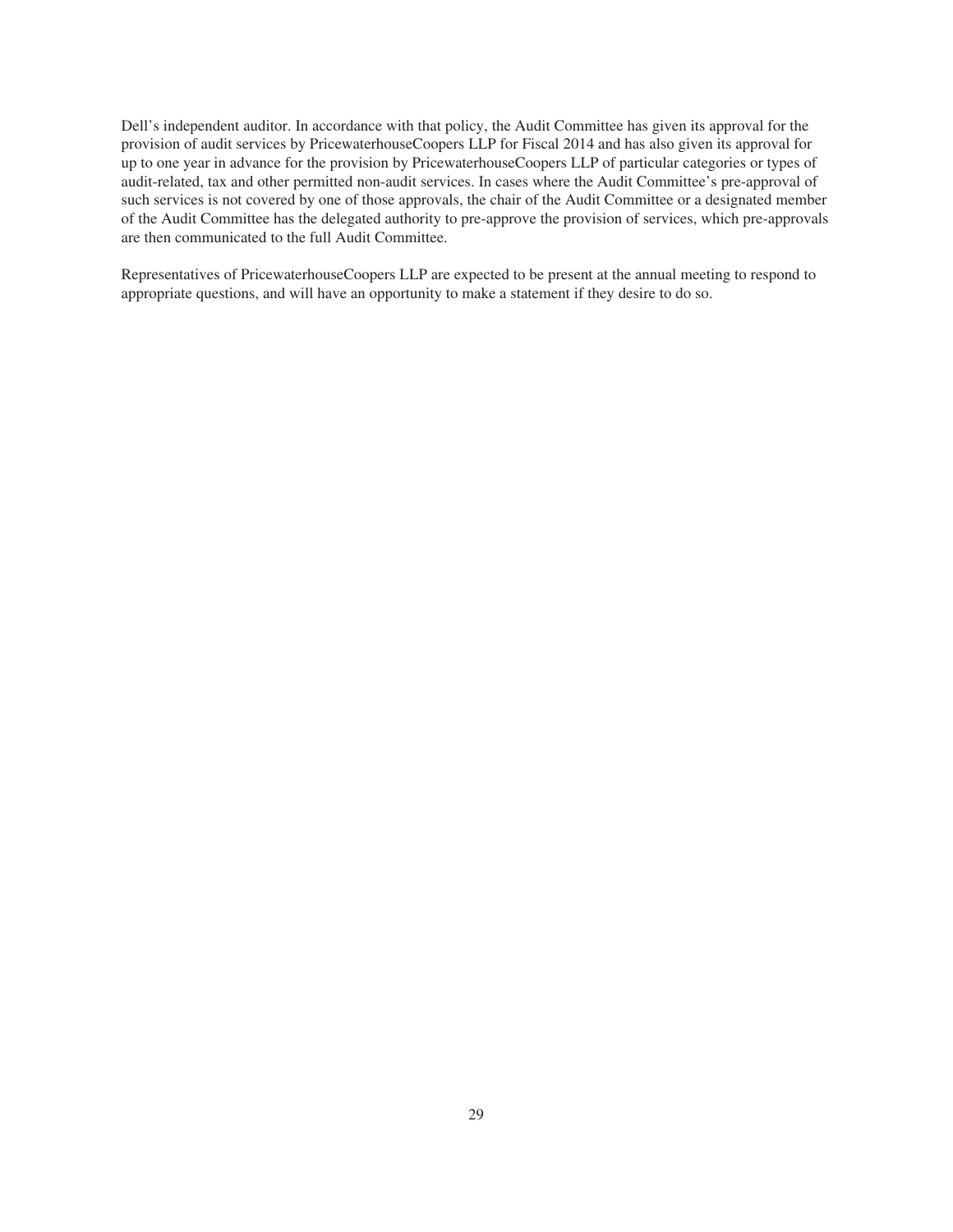# **PROPOSAL 3 — ADVISORY VOTE TO APPROVE NAMED EXECUTIVE OFFICER COMPENSATION**

In this Proposal 3, in accordance with Section 14A of the Exchange Act and the SEC's rules thereunder, the Board of Directors is asking stockholders to approve, on an advisory basis, the compensation of Dell's named executive officers as disclosed in this proxy statement.

# **The Board recommends a vote "FOR" approval of Dell's compensation of its named executive officers as disclosed in this proxy statement.**

Approval of this proposal requires the affirmative vote of holders of a majority of the shares of common stock present or represented by proxy at the meeting and entitled to vote on the proposal.

As described below under "Executive Compensation" in the "Compensation Discussion and Analysis" section of this proxy statement, the Leadership Development and Compensation Committee has structured Dell's executive compensation program to emphasize long-term, performance-dependent pay to motivate and reward long-term value creation for Dell's stockholders. Dell's executive compensation program has a number of features designed to ensure adherence to the company's pay-for-performance philosophy.

The Board urges stockholders to read the "Compensation Discussion and Analysis" section below, which describes in detail how Dell's executive compensation practices operate and are designed to achieve Dell's core executive compensation objectives, as well as the Summary Compensation Table and other related compensation tables and narrative discussion appearing under "Executive Compensation" below, which provide detailed information about the compensation of our named executive officers. The Leadership Development and Compensation Committee and the Board of Directors believe that the compensation practices described in "Compensation Discussion and Analysis" are effective in achieving Dell's core executive compensation objectives and that the compensation of its named executive officers as disclosed in this proxy statement reflects and supports the appropriateness of Dell's executive compensation philosophy and practices.

In accordance with Section 14A of the Exchange Act and the SEC's rules thereunder, Dell is asking stockholders to approve this proposal by approving the following non-binding resolution:

RESOLVED, that the compensation paid to Dell's named executive officers, as disclosed pursuant to Item 402 of Regulation S-K, including the Compensation Discussion and Analysis, compensation tables and narrative discussion, is hereby APPROVED.

A vote on this resolution, commonly referred to as a "say-on-pay" resolution, is not binding on the Board of Directors or Dell. Although the vote is non-binding, the Leadership Development and Compensation Committee will review and consider the voting results when evaluating the compensation program for Dell's named executive officers.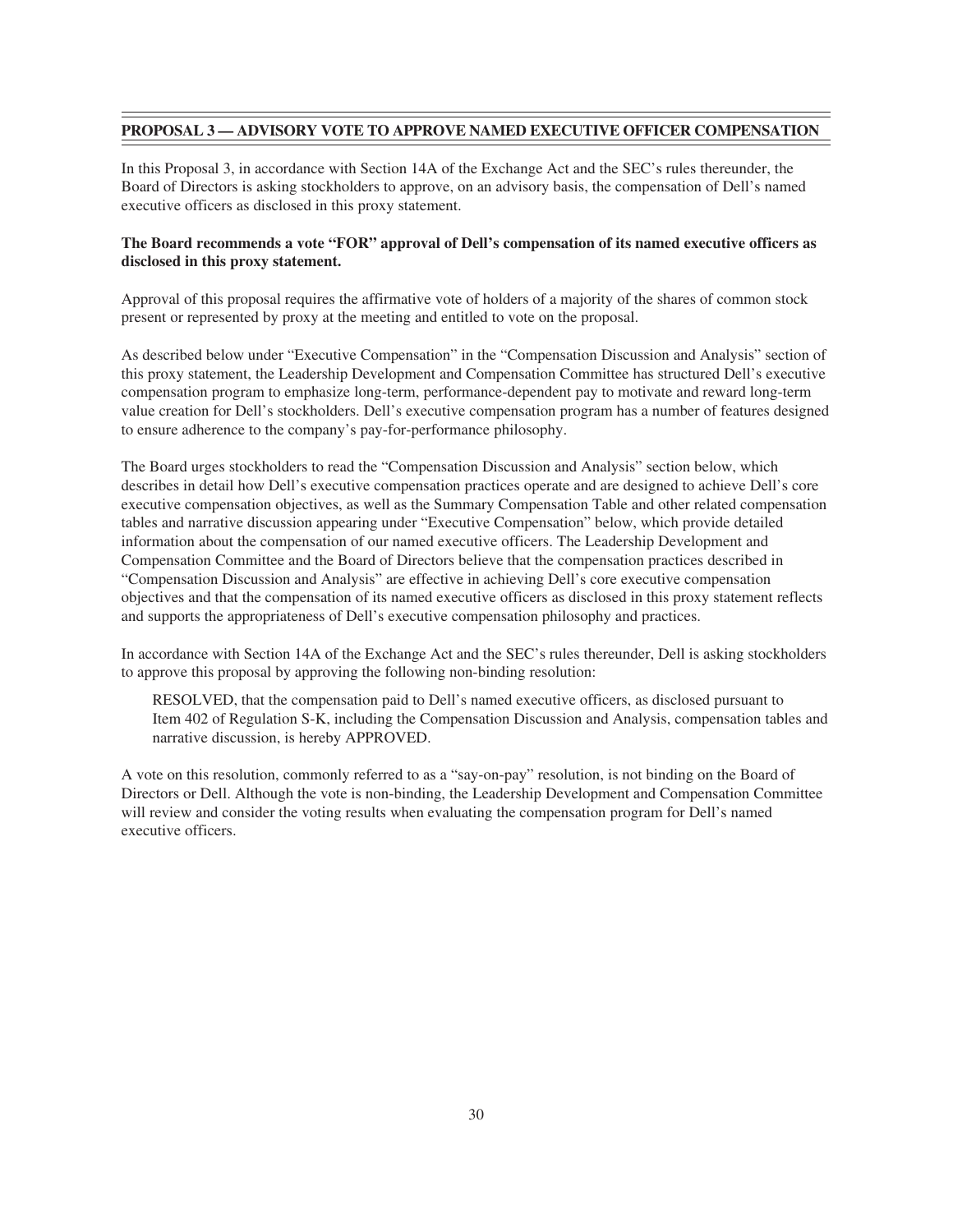#### **STOCKHOLDER PROPOSAL (PROPOSAL 4) — RIGHT TO ACT BY WRITTEN CONSENT**

James McRitchie, 9295 Yorkship Court Elk Grove, California 05758, who represents that he is a beneficial owner of no less than 200 Dell shares, has requested that the company present for stockholder approval at the annual meeting a proposal requesting Dell's Board of Directors to undertake such steps as may be necessary to permit the company's stockholders to act by written consent instead of at a meeting of stockholders. The proposal, along with Mr. McRitchie's supporting statement, is included verbatim below.

For the reasons set forth following the proposal and supporting statement, the Board of Directors disagrees with Mr. McRitchie's proposal and supporting statement.

#### **The Board of Directors recommends a vote "AGAINST" Mr. McRitchie's proposal.**

#### **Mr. McRitchie's Proposal and Supporting Statement**

Resolved, Shareholders request that our board of directors undertake such steps as may be necessary to permit written consent by shareholders entitled to cast the minimum number of votes that would be necessary to authorize the action at a meeting at which all shareholders entitled to vote thereon were present and voting. This written consent is to be consistent with applicable law and consistent with giving shareholders the fullest power to act by written consent consistent with applicable law. This includes shareholder ability to initiate any topic for written consent consistent with applicable law.

The shareholders of Wet Seal (WTSLA) successfully used written consent to replace certain underperforming directors in October 2012. This proposal topic also won majority shareholder support at 13 major companies in a single year. This included 67%-support at both Allstate and Sprint. Hundreds of major companies enable shareholder action by written consent.

This proposal should also be evaluated in the context of our Company's overall corporate governance as reported in 2012:

GMI/The Corporate Library, an independent investment research film, expressed concern regarding our company's executive pay and the qualifications of our directors. Michael Dell's \$16 million total summary compensation increased 270% due mainly to receiving equity via performance-based restricted stock units (PBUs) and market-priced stock options of \$11 million. Considering Mr. Dell already owned 14% of our company's stock, GMI said equity of this magnitude was not aligned with shareholder interests. Additionally, annual incentive payouts can increase 50% based on subjective evaluations. Subjective pay can undermine pay for performance.

Plus a CEO chaired our executive pay committee — Shantanu Narayen, CEO of Adobe Systems. When it comes to executive pay, CEOs are not known for moderation. William Gray, associated with the Visteon Corporation bankruptcy, was also on our executive pay committee. Our management did not explain how a person associated with a bankruptcy can have the professional reputation to be a strong director. To top it off Mr. Gray chaired our nomination committee. Kenneth Duberstein, a lobbyist, was also on our nomination committee. Our management did not provide any background on whether lobbyists are usually strong directors.

Five directors had 13 to 28 years long-tenure. This included Alex Mandl, our Lead Director, a position that requires enhanced independence. GMI said director independence erodes after 10-years. Long-tenure could hinder director ability to provide effective oversight. A more independent perspective would be a priceless asset for our directors.

Directors Janet Clark and Laura Conigliaro apparently did not believe it worthwhile to own any stock. Donald Carty received our highest negative votes. Mr. Carty, Gerard Kleisterlee and Kenneth Duberstein were potentially over-extended — each with seats on 4 boards.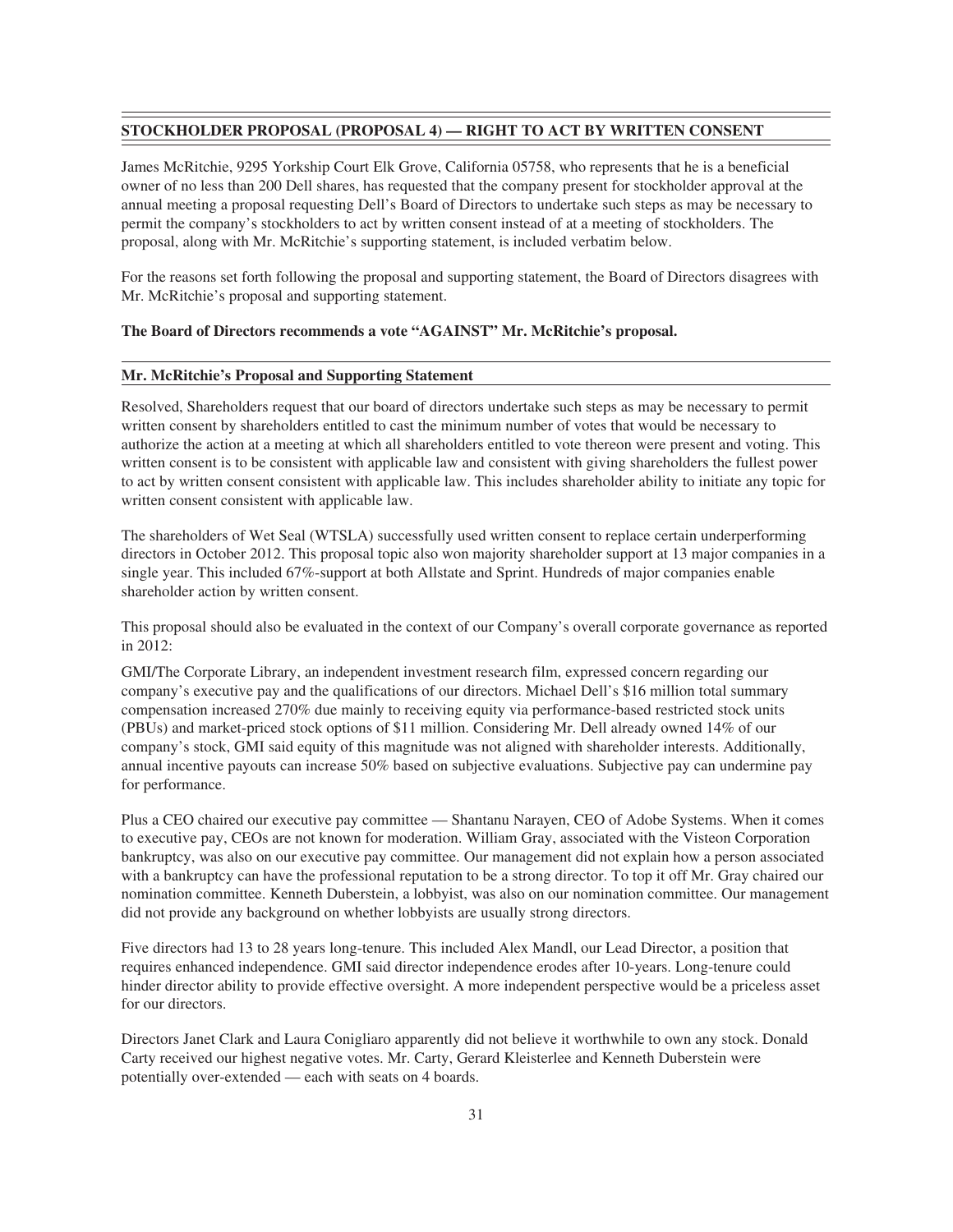Please vote to protect shareholder value: Right to Act by Written Consent — Stockholder Proposal 1.

#### **Dell's Statement in Opposition**

Dell's Certificate of Incorporation and Bylaws prohibit the company's stockholders from taking action by written consent instead of at a meeting of stockholders. This proposal to permit stockholder action by written consent is not in the best interest of Dell or its stockholders. Permitting stockholders to act by written consent may hurt stockholder interests by disenfranchising certain stockholders, circumventing protections and advantages provided by stockholder meetings, wasting company resources and confusing stockholders.

Action by written consent does not require input from, or even communication to, all stockholders, and as a result it disenfranchises all of those stockholders who do not have the opportunity to participate in the written consent. Instead, action by written consent would allow stockholders holding a majority of outstanding shares to take an action without a vote or any other input from other stockholders. In fact, such an action could be finalized before other stockholders were even aware of it, much less before they were offered an opportunity to consent or object. This risk of disenfranchisement is even more serious when considering the possible context under which it could occur. Under SEC rules, eligibility to submit a proposal for inclusion in a company's proxy statement for action at a stockholder meeting requires that a proposing stockholder hold the shares for at least one year before making a proposal, and affords all stockholders an equal opportunity to review, consider and vote on such a proposal. In contrast, action by written consent allows opportunistic market participants who hold (or borrow) shares for only a short period of time to determine the outcome on a particular issue, and to do so without any notice to long-term investors. Moreover, such activity can be directed at very short-term speculation in stock prices which could be at odds with long-term, sustainable company success.

In addition, the requirement for corporate action through votes at stockholder meetings provides protections and advantages not offered by an action by written consent. Information regarding proposed stockholder actions at stockholder meetings is widely disseminated through the required proxy statement. Proxy statements must include certain information on proposed actions, including information from both sides on proposals that management considers not to be in the best interests of the company. In addition, a meeting provides a stockholder with an opportunity to discuss concerns with other stockholders, with the Board and with management. The process of voting in stockholder meetings provides for transparent, public and deliberate consideration of issues facing the company and ensures that stockholders have sufficient information and time to weigh the arguments presented by all sides. In contrast, action by written consent does not guarantee any of these protections and advantages.

Action by written consent can also waste company resources and result in stockholder confusion. The proposal would allow stockholders to solicit written consents as frequently as desired and regardless of how small their holdings of Dell shares are. If a proposed action is not in the best interests of the company, because it reflects a narrow self-interest or otherwise, the company could end up spending valuable resources tracking and defending against such an action. Moreover, multiple groups of stockholders would be able to solicit written consents, some of which may be duplicative or conflicting. This could only lead to confusion for stockholders and a chaotic state of affairs for the company.

Besides not being in the best interests of the company or its stockholders, permitting stockholder action by written consent is unnecessary to achieve the proponent's objective, as discussed in the supporting statement, of providing a means for stockholders to raise important matters outside the normal annual meeting cycle. There is no need for stockholders to act by written consent to raise such matters. The company welcomes and encourages stockholders to communicate with it at all times and has several mechanisms already in place, including those described in "Corporate Governance — Communications with Directors," to facilitate a dialog with the Board and any of its members. In addition, communications are similarly always welcome through the company's Investor Relations Department via phone, e-mail or its website.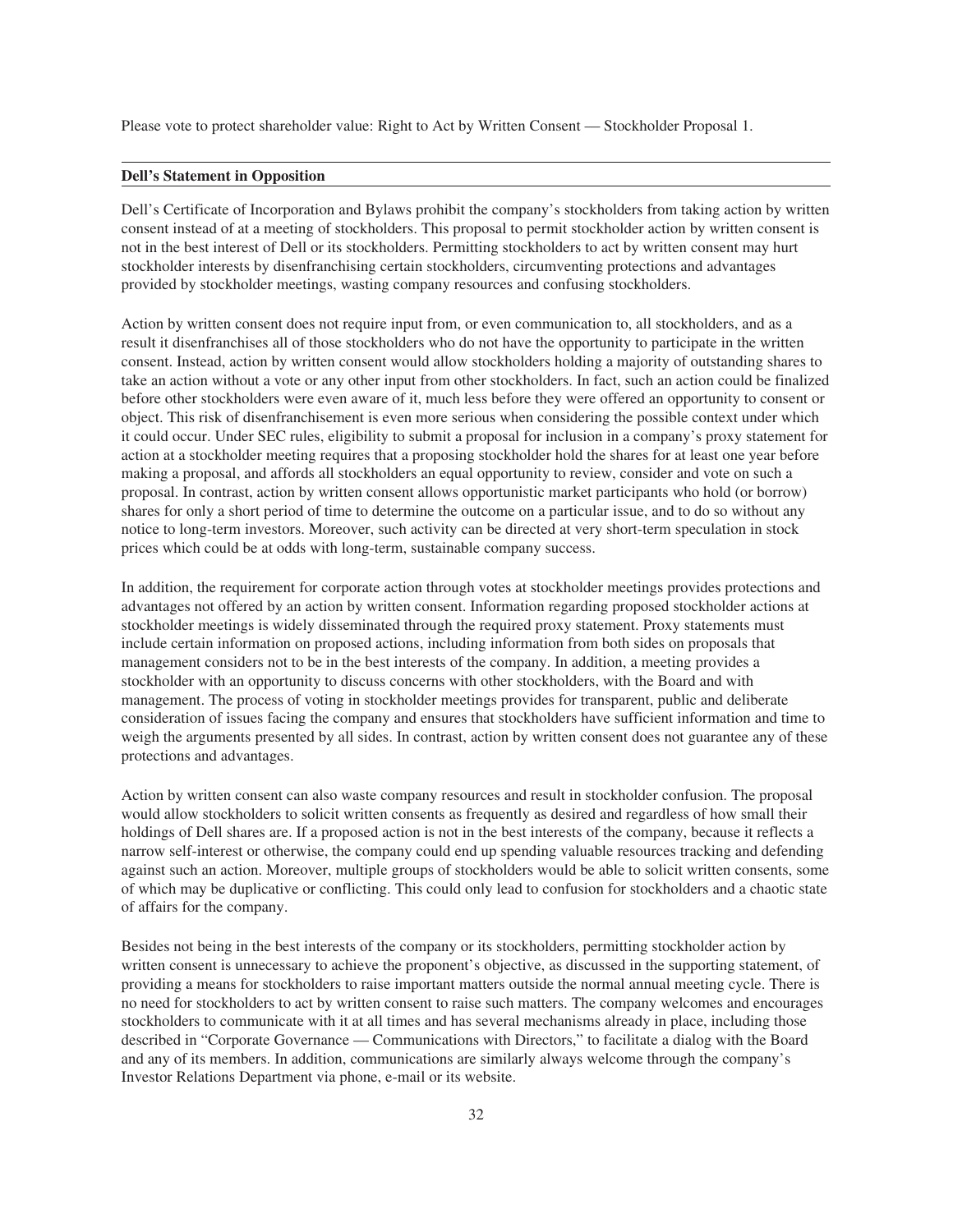Moreover, stockholder action by written consent is not necessary to ensure that the Board is accountable to stockholders in considering potential transactions that might result in a change of control of Dell. The company has adopted a majority voting standard for the election of directors, and requires that each director be elected on an annual basis. In addition, the company has eliminated supermajority voting provisions from its Certificate of Incorporation and Bylaws and does not have a stockholder rights plan in place. As a result of the company's current structure and practices with regard to these matters, permitting stockholder action by written consent will not enhance the ability of stockholders to participate effectively in Dell's corporate governance.

For these reasons, the Board urges Dell stockholders to vote "**AGAINST**" Mr. McRitchie's proposal regarding stockholder action by written consent.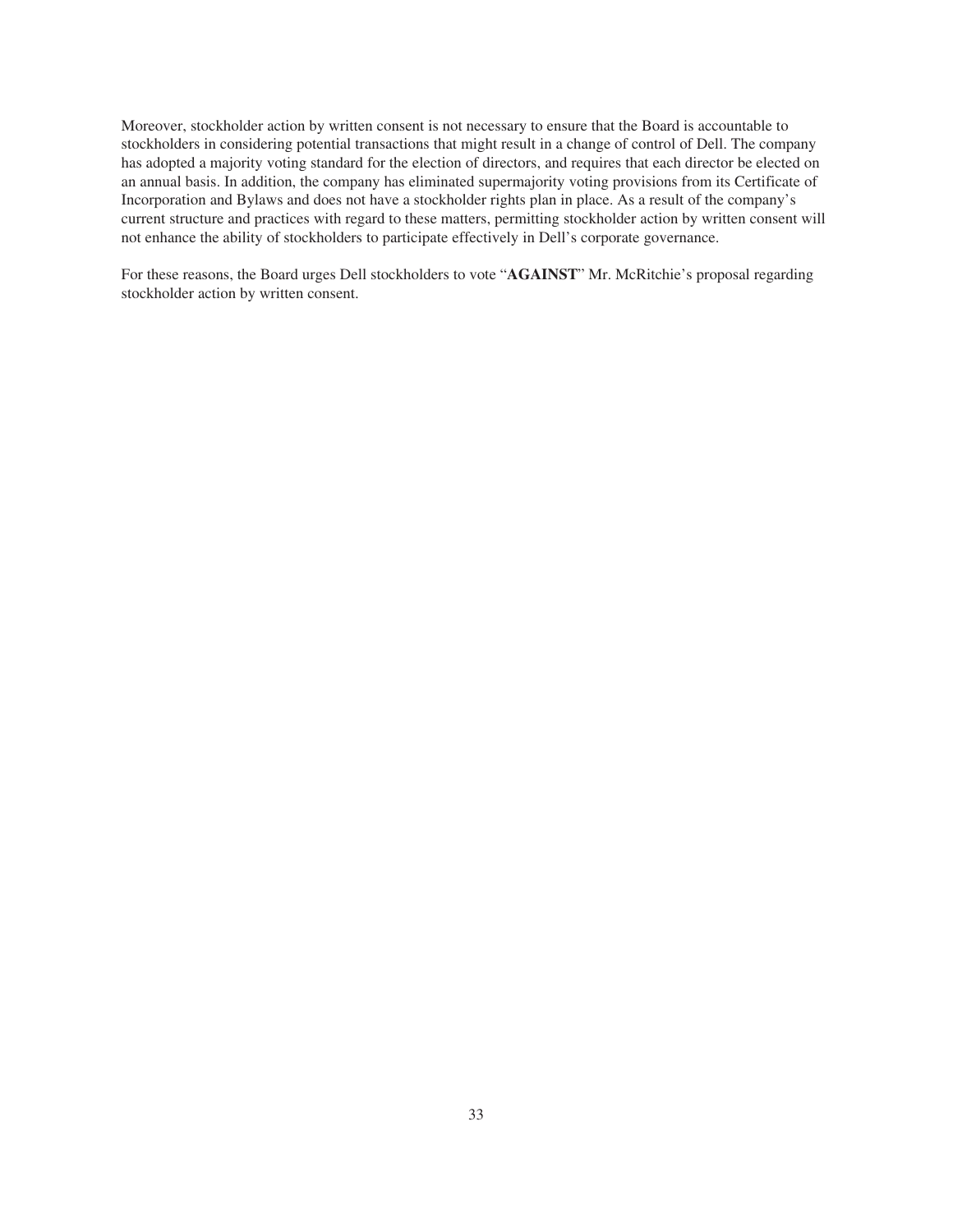## **EXECUTIVE COMPENSATION**

## **Compensation Discussion and Analysis**

## **Introduction**

This Compensation Discussion and Analysis is designed to provide stockholders with an understanding of Dell's compensation philosophy, its core principles and the compensation in effect for the following executive officers (who are referred to as "Named Executive Officers" or "NEOs"):

| <b>Name</b>              | <b>Position</b>                                                       |
|--------------------------|-----------------------------------------------------------------------|
| Michael S. Dell          | Chairman of the Board, Chief Executive Officer                        |
| Brian T. Gladden         | Senior Vice President, Chief Financial Officer                        |
| Jeffrey W. Clarke        | Vice Chairman and President, Global Operations and End User Computing |
|                          | Solutions                                                             |
| Stephen J. Felice        | President, Chief Commercial Officer                                   |
| Stephen F. Schuckenbrock | Former President, Services (a)                                        |
| John A. Swainson         | President, Software                                                   |
|                          |                                                                       |

(a) Mr. Schuckenbrock ceased to be an executive officer effective December 5, 2012, but remained an employee of Dell through March 31, 2013.

## *Executive Compensation Philosophy and Core Objectives*

The Leadership Development and Compensation Committee (the "Committee") is responsible for critically reviewing, approving and administering compensation programs for executive officers that ensure an appropriate link between pay, performance and stock price, while appropriately balancing risk. The Committee seeks to increase stockholder value by rewarding performance with cost-effective compensation and ensuring that Dell can attract and retain the best executive talent through adherence to the following core compensation objectives:

- Providing compensation commensurate with the level of business performance achieved, ranging from above-target overall rewards for performance that exceeds that of peers to below-average compensation for below-target performance;
- Providing a total compensation opportunity that is competitive with companies with which Dell competes for talent;
- Providing appropriate cash and equity-based incentives for achieving Dell's financial goals and strategic objectives;
- Creating a culture of meritocracy by linking awards to individual and company performance;
- Emphasizing long-term, performance-dependent pay to reward executive officers who deliver long-term value creation to Dell's stockholders; and
- Managing fixed costs by combining a conservative approach to base salaries and benefits, with a greater focus on short-term cash incentives and long-term, performance-based equity compensation.

A substantial portion of NEO pay is directly tied to Dell's performance. Therefore, this pay is at risk, as illustrated by the following charts, which show total compensation broken down into each element of compensation as reported in the Summary Compensation Table for Fiscal 2013. Approximately 93% of the Fiscal 2013 total compensation of Michael Dell and approximately 90% of the Fiscal 2013 total compensation of the other five NEOs consisted of variable compensation components subject to Dell's performance.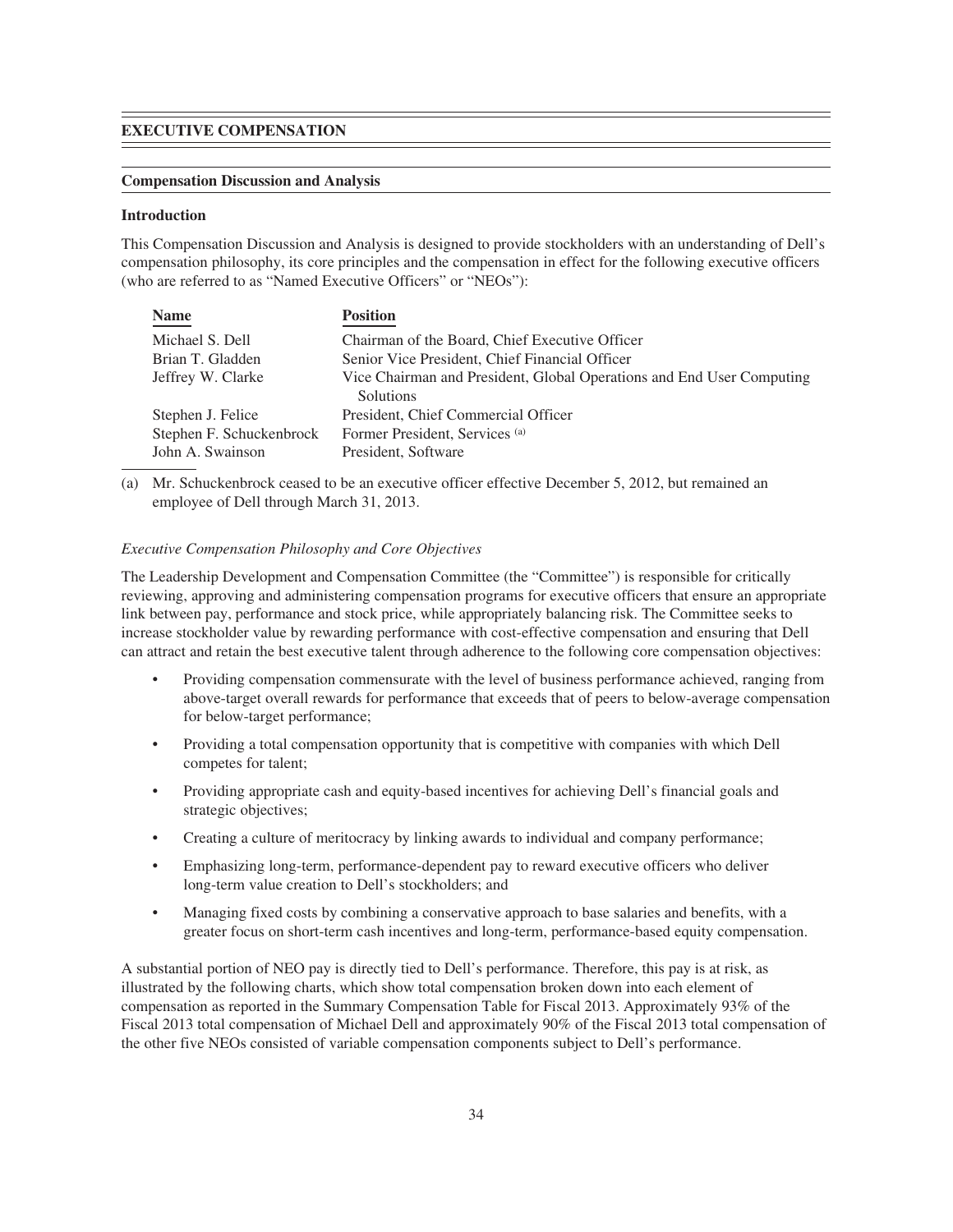

The primary components of Dell's compensation program consist of base salary, annual incentive bonus, long-term incentives, benefits and limited perquisites. The compensation program for NEOs is designed to place annual target total compensation (i.e., the sum of base salary, target annual bonus, and target annual equity compensation) between the 50<sup>th</sup> and 75<sup>th</sup> percentiles of the compensation of Dell's Core Comparator Peer Group (as described below) when performance is strong. While designed to target annual total compensation at this level, actual total compensation for each individual executive varies based on individual skills, experience, contributions, and performance achievement, as well as business unit performance (if applicable), internal equity, overall responsibility for company performance, and other factors the Committee may take into account.

## **Executive Summary**

## *Fiscal 2013 Financial Highlights*

In Fiscal 2013, Dell achieved net revenue of \$56.9 billion, operating income of \$3.0 billion and earnings per share of \$1.35. Dell experienced decreases from Fiscal 2012 in operating income, net income and earnings per share, measured on both a GAAP basis and a non-GAAP basis as shown below. All amounts, except per share amounts, are in millions.

|                                                                                    | Fiscal 2013       | Fiscal 2012        | <b>Change</b> |
|------------------------------------------------------------------------------------|-------------------|--------------------|---------------|
| Net Revenue $\ldots \ldots \ldots \ldots \ldots \ldots \ldots \ldots \ldots$       | \$56,940          | \$62,071           | $(8)\%$       |
|                                                                                    | \$3,012           | \$4.431            | $(32)\%$      |
| Net Income $\ldots \ldots \ldots \ldots \ldots \ldots \ldots \ldots \ldots \ldots$ | \$2,372           | \$3,492            | $(32)\%$      |
|                                                                                    | $\frac{\$}{1.35}$ | \$1.88             | $(28)\%$      |
| Operating Income (non-GAAP) $(a)$                                                  | \$3.973           | \$5.135            | $(23)\%$      |
|                                                                                    | \$3,017           | \$3.952            | $(24)\%$      |
| Earnings Per Share (non-GAAP) (a) $\dots \dots \dots \dots$                        | $\frac{\$}{1.72}$ | $\frac{1}{2}$ 2.13 | (19)%         |

(a) This measure is not a financial measure calculated in accordance with accounting principles generally accepted in the United States of America ("GAAP"). See "Management's Discussion and Analysis of Financial Condition and Results of Operations — Results of Operations — Non-GAAP Financial Measures" in Dell's annual report on Form 10-K for the fiscal year ended February 1, 2013 for a reconciliation of each non-GAAP financial measure to the most directly comparable GAAP financial measure.

## *Link Between Company Performance and CEO Compensation*

The Committee takes a long-term view when analyzing CEO pay and company performance. The Committee considers a variety of factors when evaluating Mr. Dell's performance, including performance against several key financial metrics and performance against certain non-financial objectives such as progress towards Dell's strategic transformation as well as operational and leadership effectiveness goals. In evaluating the link between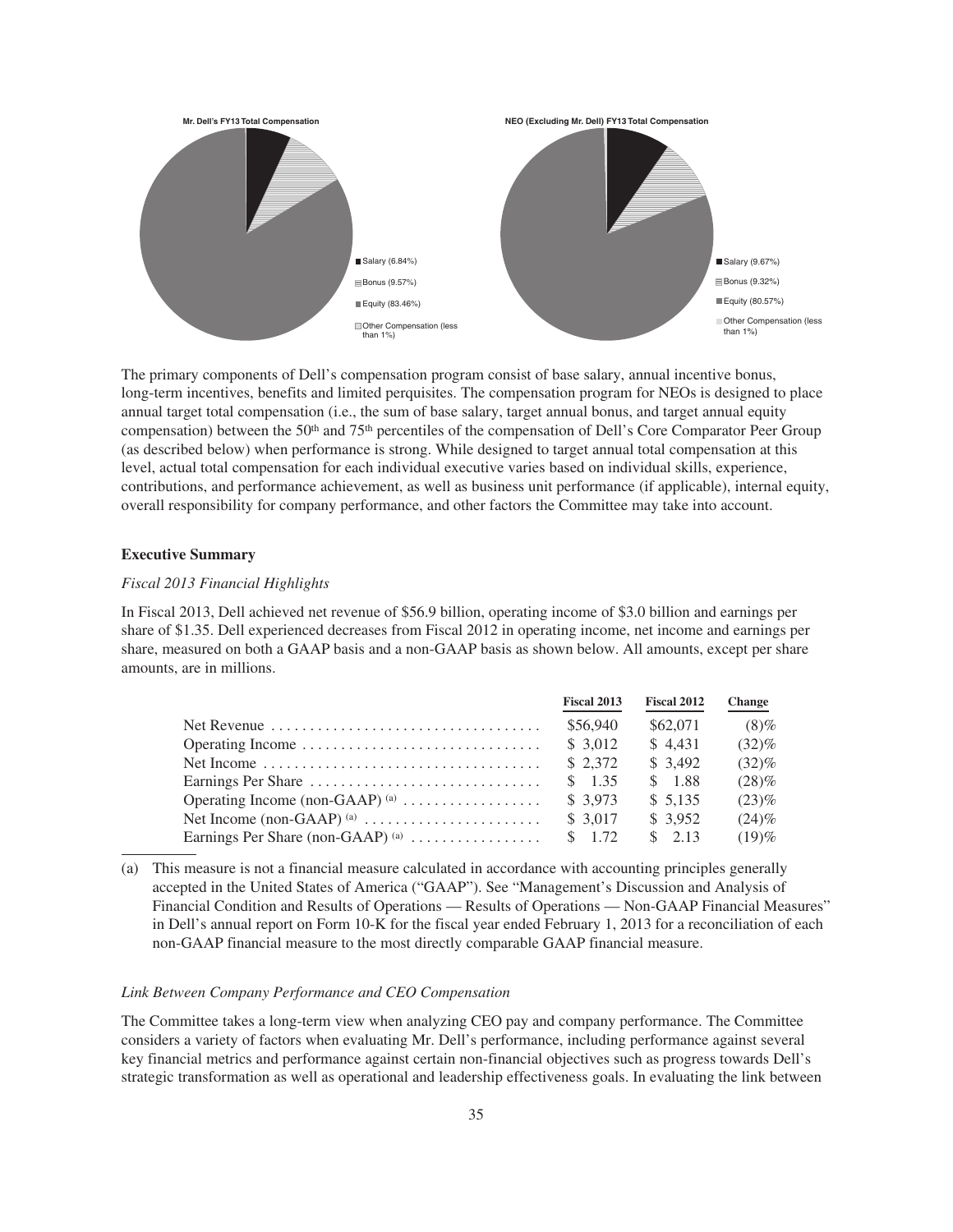Mr. Dell's pay and company performance, it is important to consider that Mr. Dell has not received an increase in base salary in over five years, declined a bonus for Fiscal 2008, 2009 and 2010, and declined equity grants from Fiscal 2005 through Fiscal 2010. Partly as a result of these decisions, Mr. Dell's total compensation historically ranked below the median as compared to CEO total compensation for the Core Comparator Peer Group, as described below. In analyzing CEO pay for performance, the Committee considers the fact that Mr. Dell's voluntary refusal to receive bonus payouts and equity grants for previous fiscal years unavoidably exaggerates the year-over-year comparison when more competitive bonus payments and equity grants resume, as is the case for Fiscal 2013.

The following graphs show the relationship between Mr. Dell's total compensation and company performance as measured by three key financial metrics, which are considered critical components of both Dell's strategy and the measurement of Mr. Dell's performance. The company believes that these three metrics — revenue, operating income and earnings per share — correlate strongly with long-term stockholder value. The following graphs report revenue, operating income and earnings per share on a GAAP basis, and include the impact on the year-over-year trend line of Mr. Dell's request that he not receive a bonus payment for Fiscal 2009 and 2010. Because the Committee did not calculate a bonus payout for Mr. Dell for Fiscal 2009 or 2010, these graphs assume that Mr. Dell would have received a "Target Bonus" (as defined below) consistent with the application of Dell's corporate performance modifier for the applicable fiscal year. In addition, the graphs highlight the portion of Mr. Dell's Fiscal 2013 compensation that consisted of 100% performance-based restricted stock units ("PBUs"). Although the values of these awards are reflected by disclosing their grant date fair value as shown in the Summary Compensation Table below, the actual amount, if any, Mr. Dell will realize from these awards will depend on the company's performance.





**Chairman and CEO Compensation v. Dell Operating Income**

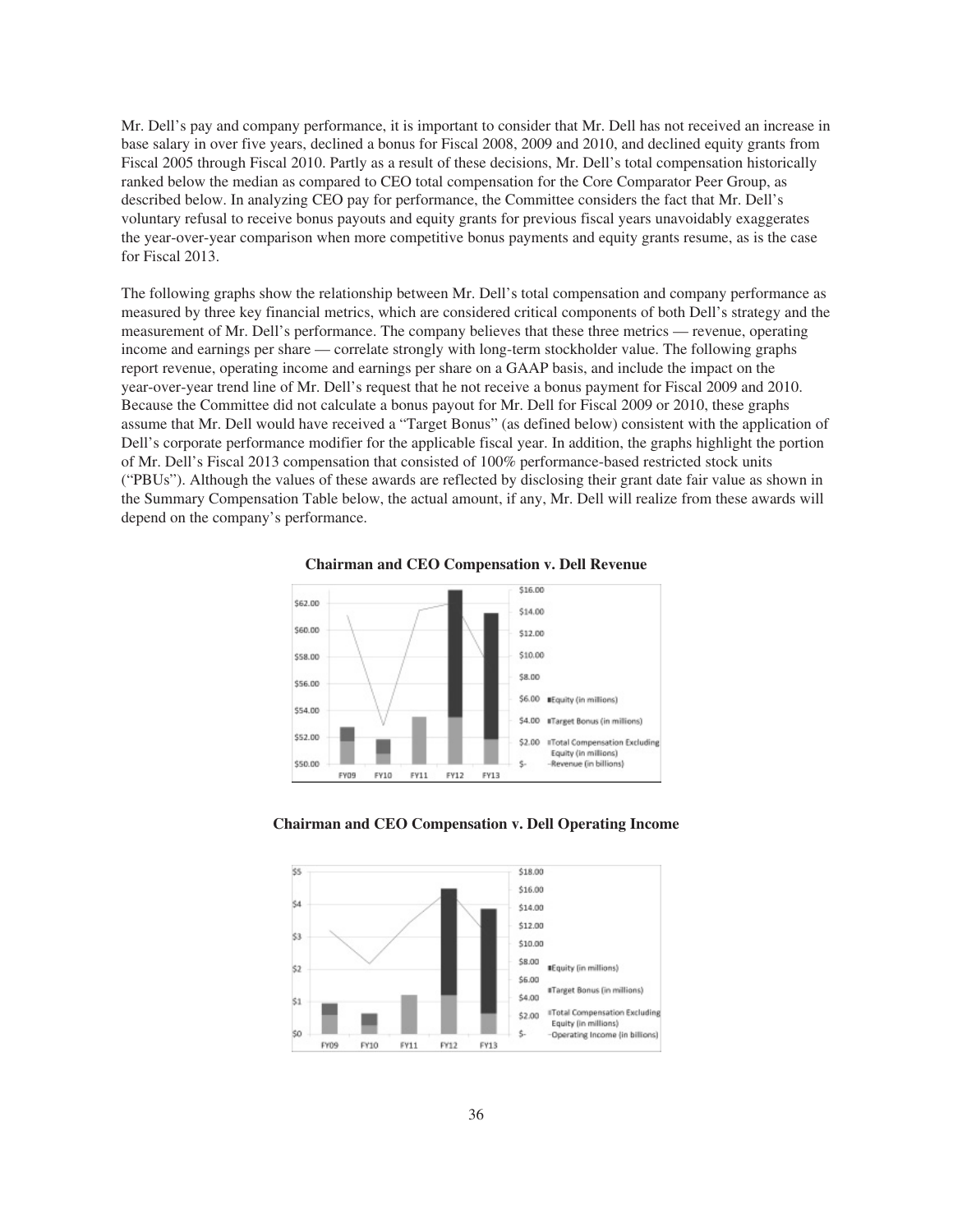## **Chairman and CEO Compensation v. Dell EPS**



"Total Compensation Excluding Equity" is the total compensation amount minus long-term equity incentives reported for Mr. Dell in the Summary Compensation Table in Dell's prior annual reports on Form 10-K.

"Equity" is the grant date fair value of stock options and PBUs granted to Mr. Dell as reported in the Summary Compensation Table in Dell's prior annual reports on Form 10-K.

"Target Bonus" represents an estimate of the bonus that Mr. Dell would have received if he had not voluntarily declined to receive one. The estimated bonus is calculated based on Mr. Dell's target bonus (two times base salary), times an estimated personal modifier (100%), times the company's corporate performance modifier. The company's corporate modifier for Fiscal 2009 and 2010 was 70%. Since the Committee did not calculate a personal modifier for Mr. Dell for Fiscal 2009 or 2010, the company assumed a 100% personal modifier in calculating the estimated bonus that Mr. Dell voluntarily declined.

#### *Summary of Compensation Decisions for Fiscal 2013*

- *Chief Executive Officer Compensation —* The Committee approved a \$1,330,000 bonus payment to Mr. Dell under the annual incentive plan, which is 30% below his targeted level. Mr. Dell did not receive an increase in base salary or target bonus for Fiscal 2014. As discussed below under "Changes to Long-Term Incentive Design," the Board has decided to delay any decision on Mr. Dell's Fiscal 2014 long-term incentive grant in light of the pendency of Dell's proposed going-private merger transaction which it announced on February 5, 2013 (the "merger").
- *Fiscal 2013 Incentive Bonus Plan Payout —* Due to Dell's Fiscal 2013 performance, the NEOs, along with the employee population as a whole, received below-target bonus payouts under the annual incentive bonus plan. As part of its deliberations related to Dell's proposed merger, the full Board, rather than the Committee, assessed the appropriate corporate bonus modifier based on performance for the year. The Board set the corporate bonus modifier at 70% of target as a result of the shortfall in Dell's performance as measured against both the overall financial objectives and the targets in Dell's corporate scorecard (as discussed below).
- *Fiscal 2013 PBU Performance —* Because Dell's Fiscal 2013 cash flow from operations per share performance fell short of target goals, the NEOs earned 80% of their target number of PBUs eligible to be earned for Fiscal 2013 under the PBUs granted in Fiscal 2011 (representing one-third of the PBUs constituting the award). The three-year relative total shareholder return modifier (Fiscal 2011-2013) resulted in NEOs earning 75% of their banked units during the three fiscal years covered by the Fiscal 2011 PBU award.
- *NEO Merit Increases —* For Fiscal 2013, all Named Executive Officers, other than Mr. Dell and Mr. Schuckenbrock, received base salary increases ranging from 3.2% to 3.4% of base salary to better align their base salaries with those of executives at peer companies and to address changes in responsibility and internal equity considerations.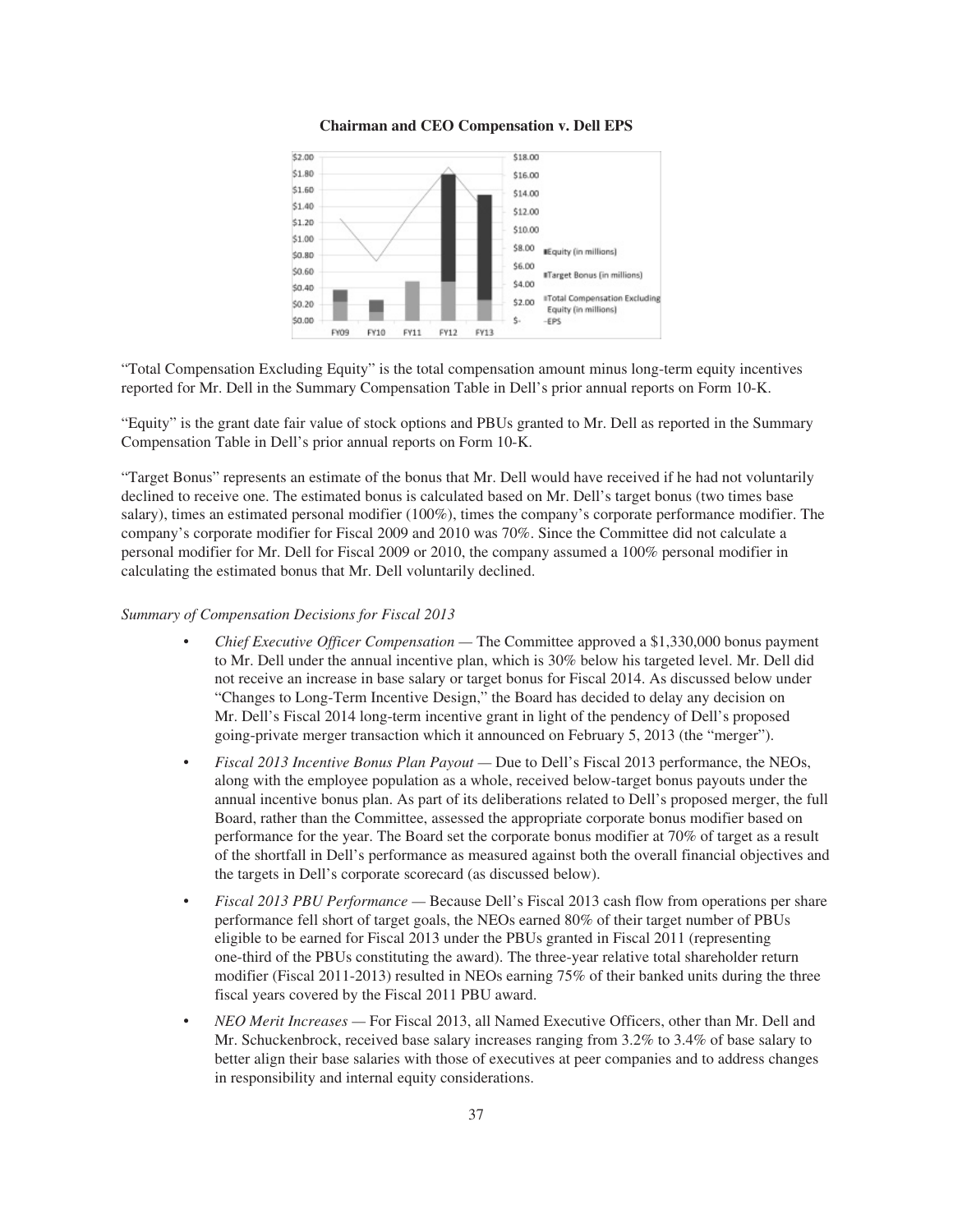- *Changes to the Executive Incentive Bonus Plan Design —* For Fiscal 2014, the Executive Incentive Bonus Plan's corporate performance metric will be operating free cash flow and will no longer include performance metrics based on revenue or operating income. Of the bonus pool, 75% will be determined based on operating free cash flow and 25% will be determined based on a qualitative assessment of performance against key strategic objectives.
- *Changes to Long-Term Incentive Design —* In light of the pendency of Dell's proposed merger, the Board has decided to delay its determinations concerning Fiscal 2014 long-term incentive grants until after the closing of that transaction.
- *Dividend Policy —* Dell announced a dividend policy on June 11, 2012. In connection with the dividend policy, all outstanding restricted stock unit ("RSU") and PBU awards were amended to allow dividend equivalents to be credited to unvested awards. Upon vesting of the stock units and achievement of performance requirements, RSU and PBU holders are entitled to receive a dollar amount equal to the per-share cash dividends paid by Dell during the life of the awards, multiplied by the total number of shares issued. Dividend equivalents will be paid in cash upon delivery of the shares underlying the relevant RSU or PBU.

# *Compensation Governance Practices*

The Committee seeks to implement and maintain sound compensation governance practices to ensure adherence to Dell's pay-for-performance philosophy while appropriately managing risk and aligning Dell's compensation programs with long-term stockholder interests. The following governance practices were in effect during Fiscal 2013:

- The Committee is composed entirely of directors who satisfy the standards of independence established in Dell's Corporate Governance Principles and NASDAQ listing standards.
- The Committee retains an independent compensation consultant, Meridian Compensation Partners, LLC ("Meridian"), that reports directly to the Committee and performs no other work for Dell.
- Mr. Dell's compensation is reviewed by the Committee in executive session and then, upon the Committee's recommendation, approved by the independent directors of the Board in executive session.
- A substantial amount of NEO pay is subject to specific short-term and long-term performance requirements.
- Dell's incentive programs include limits on maximum payouts to contain the risk of excessive payouts. Fiscal 2013 annual bonus payouts are capped at 281.25% of target amounts and Fiscal 2013 PBU payouts are capped at 200% of target amounts.
- The Committee retains discretion to reduce (but not increase) bonus payouts. This discretion enables it to respond to unforeseen events and adjust bonus payouts downward as appropriate.
- Dell offers only limited perquisites, all of which are for business-related purposes. Dell does not provide tax gross-ups on perquisites other than certain relocation expenses and tax equalization payments for select international arrangements.
- Dell does not offer excessive post-employment benefits such as supplemental executive retirement plans ("SERPs"), pension plans, split-dollar life insurance or other personal benefits.
- NEOs do not have change in control severance protections, except for "double trigger" amendments to equity award agreements adopted in April 2013 providing for accelerated vesting of awards if the NEO's employment with Dell is terminated without cause within two years following a change in control of Dell.
- NEOs do not receive excise tax gross-ups on cash severance or perquisites.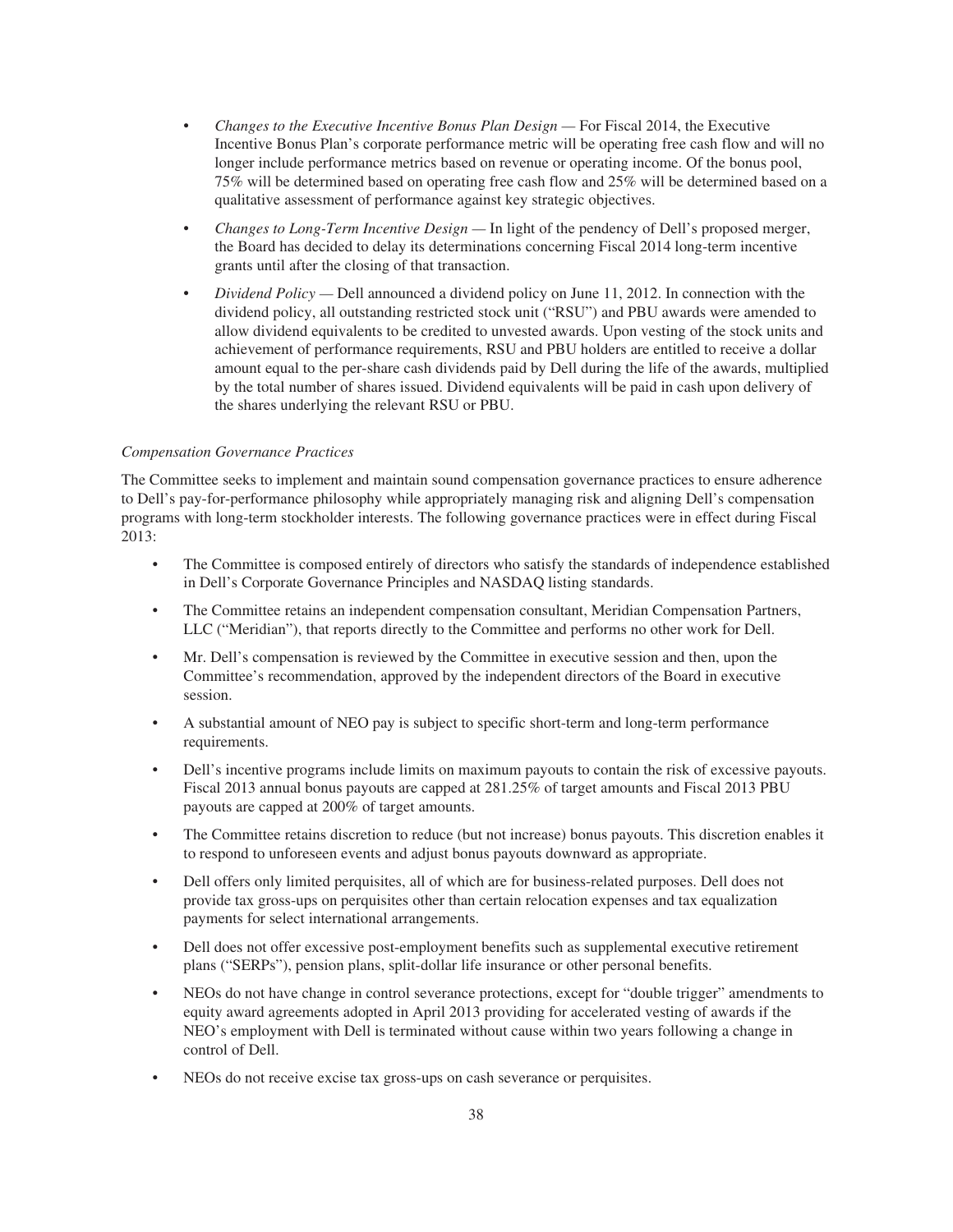- Dell maintains a compensation recoupment policy applicable to equity and cash-based awards to executive officers in the event of a financial restatement that is more stringent than required by current law.
- Dell maintains stock ownership requirements for both executive officers and directors to link their interests with the interests of other Dell stockholders. Dell also has adopted retention requirements for equity awards that remain in effect until executive officers meet the ownership requirements described below.
- Dell will not reprice underwater stock options without stockholder approval.
- Dell prohibits any employee from trading in derivatives of Dell stock or engaging in short sales of Dell stock.

# **Executive Officer Compensation**

## *Process for Evaluating Chairman and Chief Executive Officer Compensation*

The Committee discusses and makes all recommendations relating to the compensation of Mr. Dell in executive session without Mr. Dell present. In reviewing Mr. Dell's compensation, the Committee considers the performance of the company and his contribution to that performance. This assessment includes a holistic review of financial metrics such as revenue, operating income, earnings per share, cash flow and stock price performance as well as compensation of peer CEOs and progress against strategic initiatives such as net promoter score ("NPS," explained more fully below), share growth, leadership, brand momentum and health, employee engagement, culture, ethics, compliance, and integrity. Based on this review and input from Meridian, the Committee makes base salary, bonus, and long-term incentive recommendations subject to approval of the independent directors of the Board.

## *Process for Evaluating Executive Officer Compensation (other than the CEO)*

*Process* — When making individual compensation decisions for executive officers other than the CEO, the Committee takes many factors into account, including the performance of the company; the performance of an executive officer's business unit (if applicable); the recommendation of the CEO; the individual's performance and experience; the individual's historical compensation; comparisons to other executive officers (both those of Dell and those of the Core Comparator Peer Group, as described below); and any retention concerns.

*Compensation Consultants* — The charter of the Committee authorizes the Committee to engage independent consultants at any time at the expense of the company. The Committee retains Meridian as its independent compensation consultant. Meridian reports directly to the Committee and performs no other work for Dell. The Committee assessed the independence of Meridian and concluded that its work did not raise any conflict of interest with Dell. During Fiscal 2013, Meridian was engaged to:

- Advise the Committee on CEO and executive officer pay decisions;
- Assist in short-term and long-term incentive plan design;
- Recommend composition of the Full Peer Group and the Core Comparator Peer Group;
- Conduct compensation reviews and make recommendations regarding both Dell's executive and director pay structures;
- Provide periodic updates on current trends, technical and regulatory developments and best practices in compensation design; and
- Perform any other tasks which the Committee may request from time to time.

*Consideration of Say-On-Pay Results* — At Dell's 2012 annual meeting of stockholders, Dell held a non-binding advisory vote, commonly referred to as a "say-on-pay" vote, on the compensation of Dell's NEOs as described in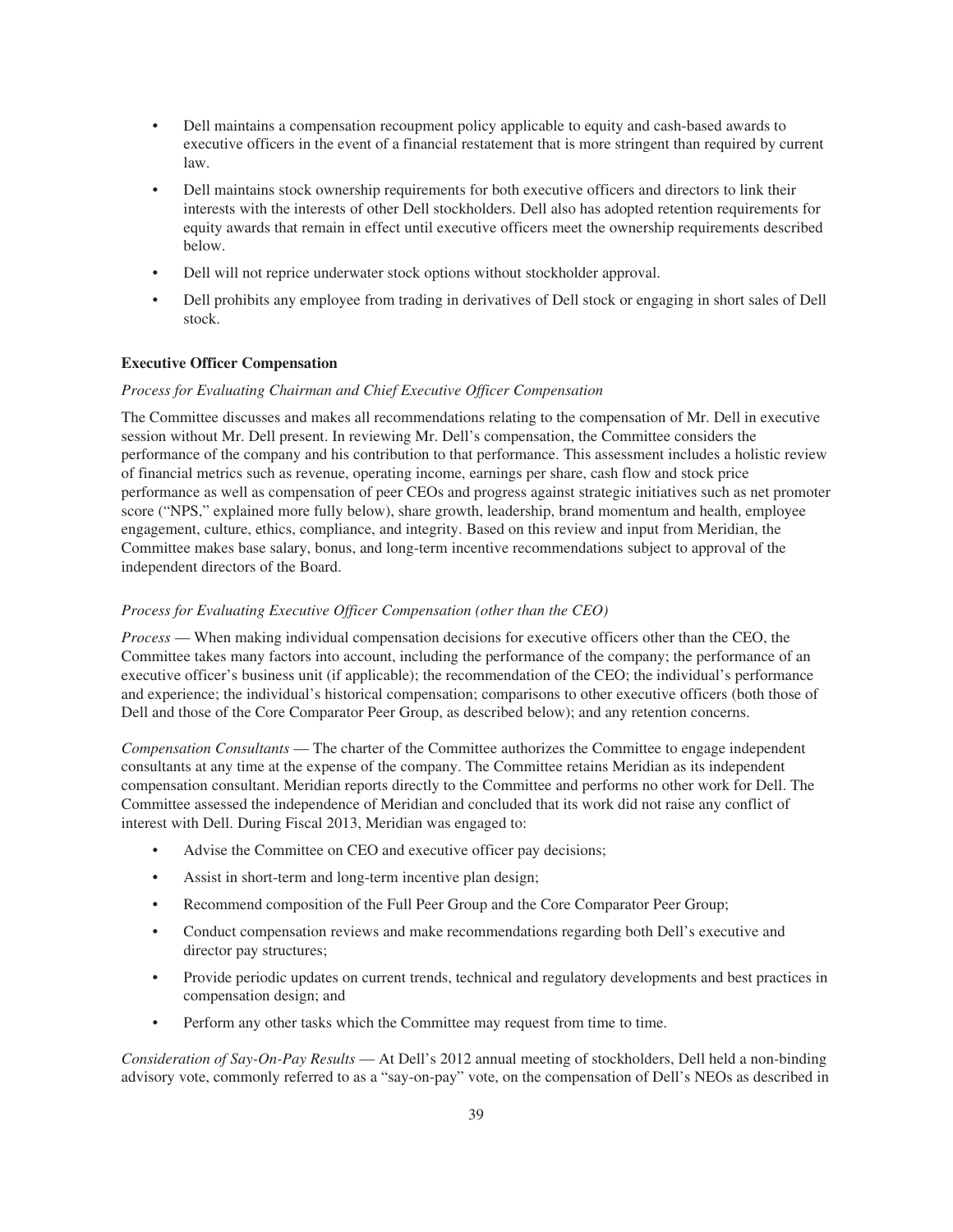the proxy statement for that meeting. Stockholders approved the compensation of the NEOs, with approximately 98% of stockholder votes cast in favor of Dell's Fiscal 2012 say-on-pay resolution. The Board of Directors and the Committee value the opinions of stockholders and are mindful of the strong support stockholders expressed for Dell's pay-for-performance philosophy. As a result of the overwhelming stockholder support for that philosophy at the 2012 annual meeting of stockholders, the Committee decided to retain Dell's general compensation philosophy and core objectives for Fiscal 2013.

*Pay Mix* — Because executive officers are in a position to directly influence Dell's overall performance, a significant portion of their compensation is delivered in the form of performance-based short-term and long-term incentives. The level of performance-based pay varies for each executive based on level of responsibility, market practices, and internal equity considerations. Dell does not target a fixed mix of pay for individual executive positions, but instead strives to maintain each pay element in its targeted competitive range as described in the "Market Positioning" section below.

*Competitive Market Assessment* — The Committee annually reviews compensation for executive officers at similar technology companies and at other large global general industry companies to determine whether the compensation components for Dell's executive officers remain in the targeted ranges described below under "Market Positioning." Management, with the assistance of Meridian, collects and presents to the Committee compensation data for the executive officers from a list of targeted comparable companies as well as data on executive officer compensation from published compensation surveys. These compensation surveys include data on technology and general industry pay practices for executive positions at companies similar in size and complexity to Dell. The compensation assessment includes an evaluation of base salary, target annual incentive opportunities, and long-term incentive grant values for each of the executive officer positions relative to similar positions in the market.

The Committee uses a peer group (the "Full Peer Group") and a core comparator subset of the Full Peer Group (the "Core Comparator Peer Group," in bold in the table below) as a reference basis for market compensation practices. The Committee uses the Core Comparator Peer Group to evaluate executive officer and director compensation, benefits and perquisites, short-term and long-term incentive design, and share usage/dilution and to benchmark corporate governance compensation practices. The Committee uses the Full Peer Group as a secondary benchmark for the foregoing evaluation factors. The Full Peer Group is composed of companies similar in size, consumer product focus and business results to Dell with which Dell competes for talent. The Committee reviews and approves the Full Peer Group annually using an assessment of sales volumes, market capitalization, number of employees, consumer product focus and business results. Companies in the Core Comparator Peer Group are selected based on an assessment of revenue, industry type and position as a market leader or competitor. At the time of the peer group analysis, the median annual revenue for the Full Peer Group was \$58 billion and the median market capitalization was \$81.5 billion. The Full Peer Group consists of the following 25 companies:

- 
- 
- 
- 
- 
- 
- 
- 
- 
- 
- 
- 
- Honeywell International Inc.
- **Accenture plc Intel Corporation**
	- **Amazon.com, Inc. International Business Machines Corporation**
	- **Apple Inc.** Johnson & Johnson
	- AT&T Inc.  **Microsoft Corporation**
	- Best Buy Co., Inc.  **Oracle Corporation**
	- The Boeing Company The Procter & Gamble Company
	- **Cisco Systems, Inc.** Qualcomm Incorporated
	- **EMC Corporation** Target Corporation
	- General Electric Company Texas Instruments Incorporated
	- **•** United Technologies Corporation
	- **Hewlett-Packard Company** Verizon Communications Inc.
	- The Home Depot, Inc. Xerox Corporation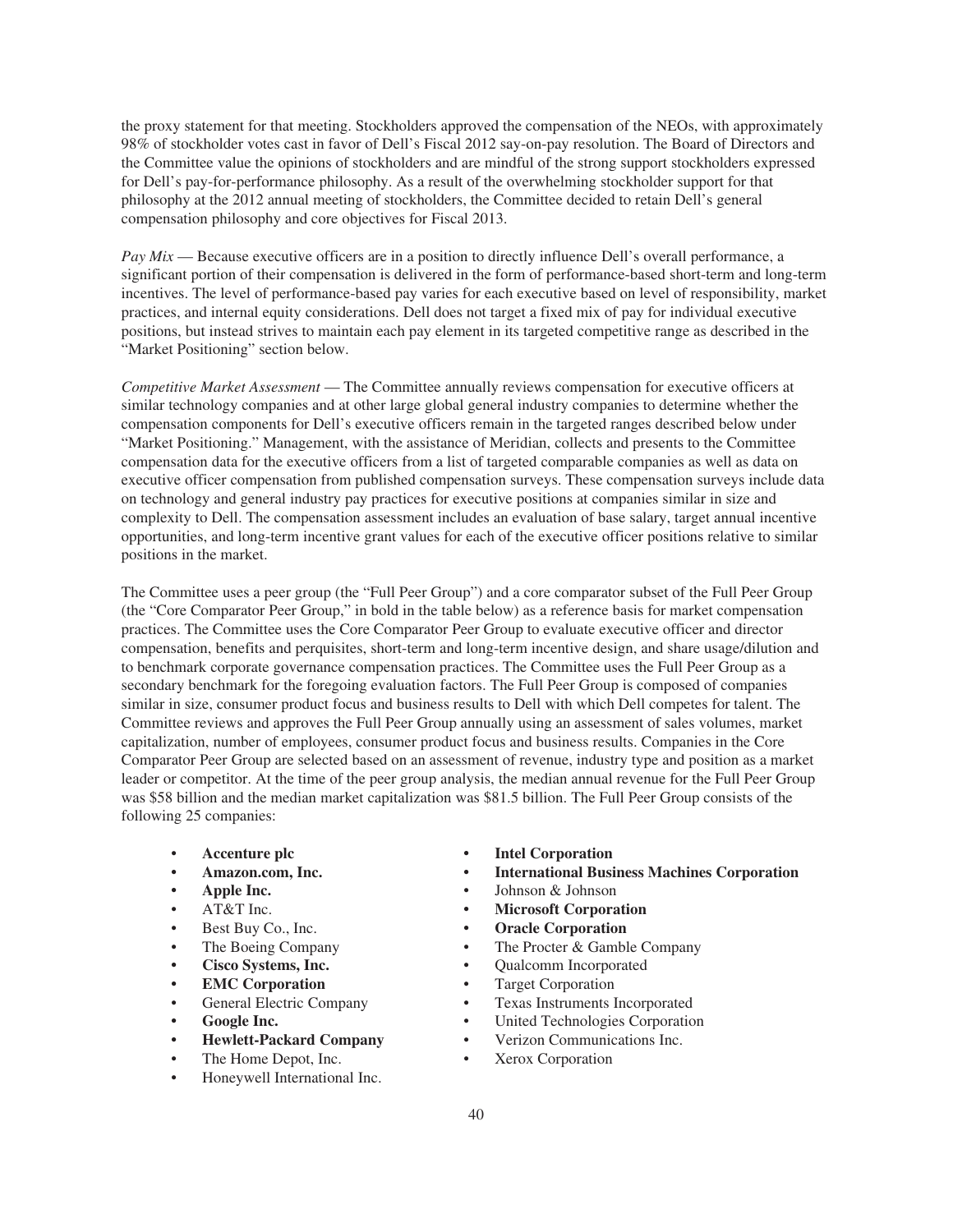*Market Positioning* — The Committee does not target individual compensation elements but instead targets total compensation between the 50<sup>th</sup> and 75<sup>th</sup> percentiles when performance is strong. The Committee believes this strategy is consistent with the goals listed above and allows added flexibility to employ pay practices that are best aligned to meet business needs. Targeting a range of total compensation also reflects the reality that actual total compensation for each individual executive will vary based on individual skills, experience, contributions, individual performance, and overall responsibility for Dell's performance, as well as corporate performance, internal equity and other factors that the Committee may take into account.

#### **Individual Compensation Components**

## *Base Salary*

*Design* — Dell's philosophy is that base salaries should meet the objectives of attracting and retaining the executive officers needed to manage the business. Base salaries varied based on the Committee's judgment with respect to each executive officer's responsibility, performance, experience, retention concerns, historical compensation and internal equity considerations. For Fiscal 2013, the NEO base salaries ranged from \$725,000 to \$950,000. During Fiscal 2013, the Committee carefully considered the input and recommendations of Mr. Dell as CEO when evaluating factors relative to the other executive officers in order to approve base salary adjustments.

*Results* — Most executive officer base salaries are between the market median and 75th percentile of Dell's Core Comparator Peer Group. In order to better align salaries with market data and to address internal equity considerations, all NEOs, other than Mr. Dell and Mr. Schuckenbrock, received a base salary increase for Fiscal 2013.

The table below summarizes the base salaries and percentage of base salary increase for the NEOs for Fiscal 2012, 2013 and 2014. Due to timing of the pay increases and other payroll processes, the actual base salaries paid for a fiscal year can vary from those shown in the table. Information on amounts actually earned by the NEOs for Fiscal 2011, 2012 and 2013 are shown in the Summary Compensation Table below.

| <b>Named Executive</b>                    | <b>Fiscal 2012 Salary</b> | <b>Percentage Salary</b><br><b>Increase</b> | <b>Salary</b> | Fiscal 2013 Percentage Salary<br><b>Increase</b> | <b>Fiscal 2014 Salary</b> |
|-------------------------------------------|---------------------------|---------------------------------------------|---------------|--------------------------------------------------|---------------------------|
| Mr. Dell $\dots\dots\dots\dots\dots\dots$ | \$950,000                 | $-$ %                                       | \$950,000     | $-$ %                                            | \$950,000                 |
| Mr. Gladden $\dots\dots\dots\dots$        | 730,000                   | $2.7\%$                                     | 750,000       | $3.3\%$                                          | 775,000                   |
| Mr. Clarke $\ldots \ldots \ldots \ldots$  | 730,000                   | $6.2\%$                                     | 775.000       | $3.2\%$                                          | 800,000                   |
| Mr. Felice $\dots \dots \dots \dots$      | 750,000                   | $3.3\%$                                     | 775,000       | $3.2\%$                                          | 800,000                   |
| Mr. Schuckenbrock $\ldots \ldots$         | 750,000                   | $3.3\%$                                     | 775,000       | $-$ %                                            | N/A                       |
| Mr. Swainson $\dots\dots\dots\dots$       | N/A                       | N/A                                         | 725,000       | $3.4\%$                                          | 750,000                   |

#### *Annual Incentive Bonus*

*Design* — The annual Executive Incentive Bonus Plan ("EIBP") is designed to align executive officer pay with short-term financial and strategic results that the Committee believes will yield long-term stockholder value. The EIBP rewards the achievement of a positive consolidated net income goal, adjusted for charges related to acquisitions, and such other goals as the Committee determines to be appropriate.

Annual incentives for Fiscal 2013 were established and paid to executive officers under the EIBP. Compensation paid under the EIBP was designed to qualify as tax-deductible under Section 162(m) of the Internal Revenue Code. To qualify such compensation for tax deductibility under Section 162(m), the Board set the maximum payout for Fiscal 2013 for Mr. Dell at 0.20% of consolidated net income, as adjusted for charges related to acquisitions, and the Committee set the maximum payout for Fiscal 2013 for each of the other Named Executive Officer at 0.10% of consolidated net income, as adjusted for charges related to acquisitions.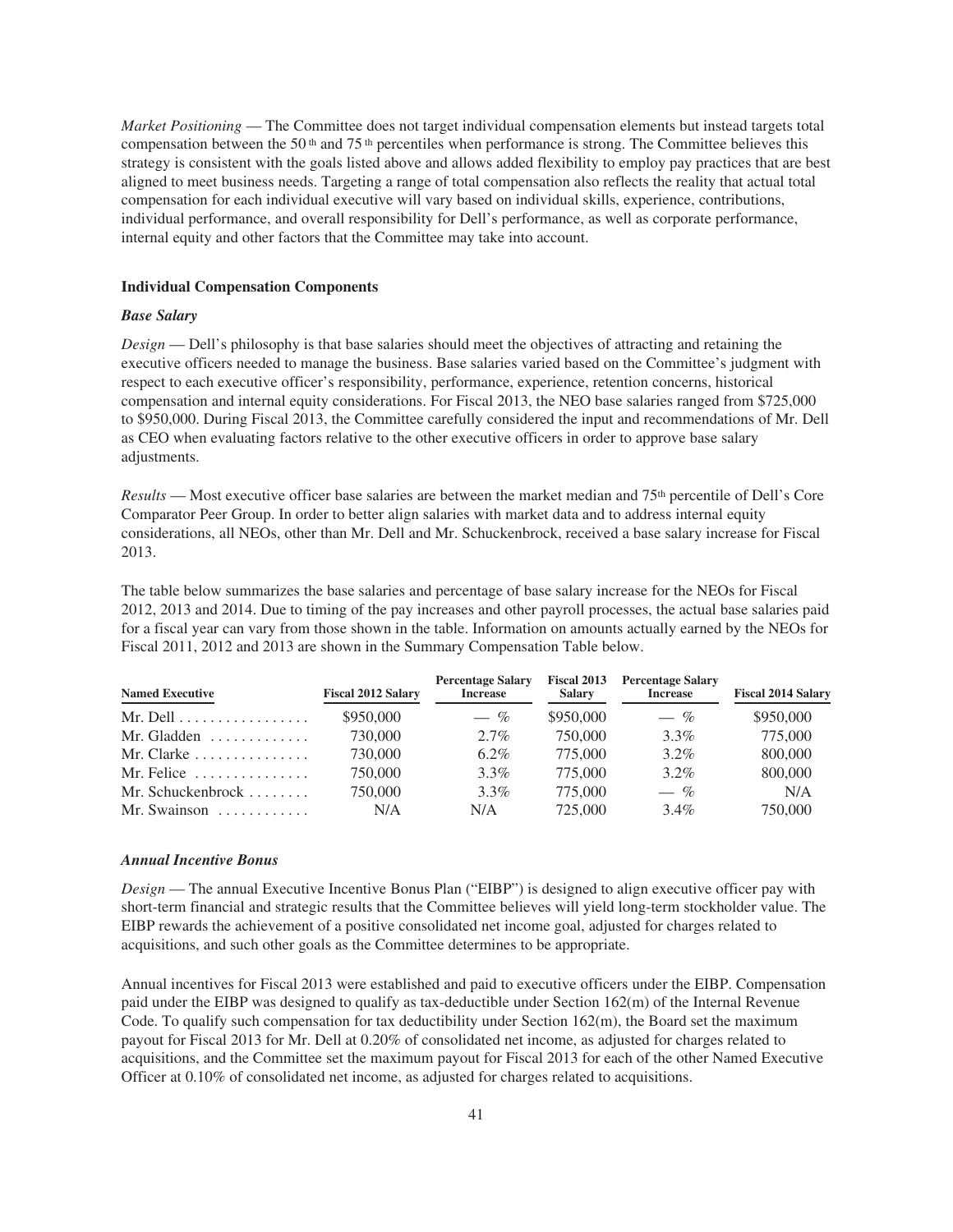Within the Section 162(m) cap described above, the Committee establishes a target incentive opportunity for each executive officer expressed as a percentage of base salary. These target award opportunities are established based on the competitive market positioning targets described in the "Market Positioning" section above as well as Dell's philosophy of increasing the proportion of pay at risk for those positions with the greatest impact on company results. Mr. Dell, as the executive officer with the greatest overall responsibility for company performance, was granted a larger incentive opportunity in comparison to his base salary in order to weight his annual cash compensation mix more heavily towards performance-based compensation. For the NEOs other than the CEO, the Committee deemed their potential impact on company results as equally significant. Fiscal 2013 target annual incentives for the NEOs were as follows:

| <b>Named Executive</b>                                                           | Target Incentive as % of<br><b>Base Salary</b> |
|----------------------------------------------------------------------------------|------------------------------------------------|
| Mr. Dell $\ldots \ldots \ldots \ldots \ldots \ldots \ldots \ldots \ldots \ldots$ | 200%                                           |
| Mr. Gladden $\dots\dots\dots\dots\dots\dots\dots\dots\dots\dots\dots$            | $100\%$                                        |
| Mr. Clarke $\ldots \ldots \ldots \ldots \ldots \ldots \ldots \ldots \ldots$      | $100\%$                                        |
| Mr. Felice $\ldots \ldots \ldots \ldots \ldots \ldots \ldots \ldots$             | $100\%$                                        |
| Mr. Schuckenbrock $\ldots$ , $\ldots$ , $\ldots$ , $\ldots$                      | $100\%$                                        |
|                                                                                  | $100\%$                                        |

To arrive at a payout number, the target percentage of salary for each executive officer is multiplied by a formula (illustrated below) based on corporate performance and the achievement of equally weighted individual performance goals. In determining the amount of the actual payout, the Committee may consider the potential payout number produced by the formula and any other factors it deems appropriate.

*Corporate Bonus Formula*



*Corporate Performance Targets* — For Fiscal 2013, the corporate performance modifier was 75% dependent on the achievement of two financial performance targets and 25% dependent on the achievement of the corporate scorecard performance objectives described below. The targets for the financial performance metrics and the corporate scorecard objectives are established at the beginning of the fiscal year.

At the end of the fiscal year, the Committee first determines the extent to which corporate performance was achieved, resulting in a calculation of the corporate performance modifier. The corporate performance modifier has a performance range from 0% to 187.5% of the target (the financial metrics have a range from 0% to 200% and the corporate scorecard objectives have a range from 0% to 150%). The Committee then determines the individual performance modifier, which may range from 0% to 150% based on the NEO's individual performance. Application of the two modifiers determines the final bonus payout, resulting in a total maximum opportunity of 281.25% of target.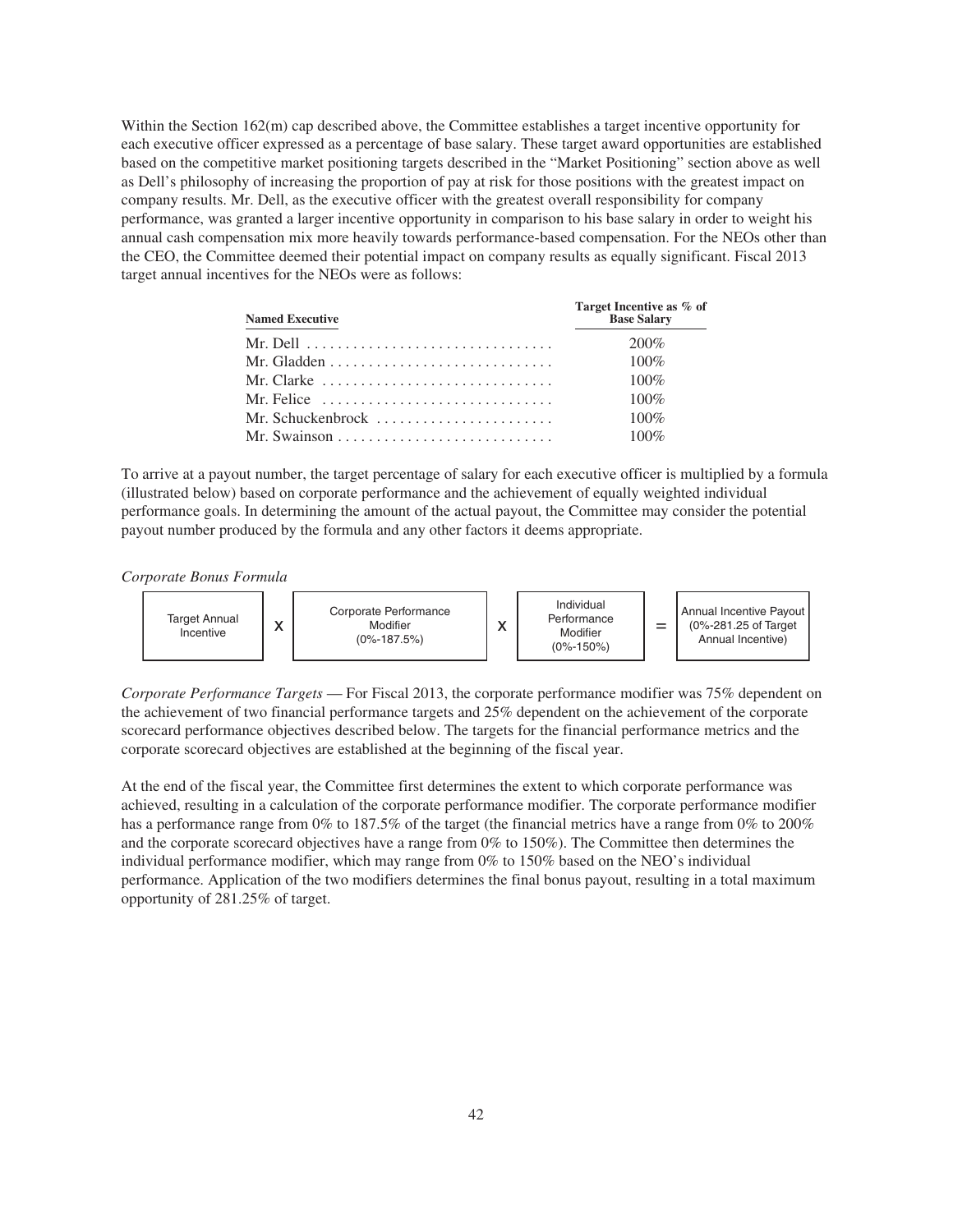For Fiscal 2013, the Committee selected corporate financial performance objectives aimed at driving profitable growth and included net revenue and non-GAAP operating income targets. Net revenue is intended to measure Dell's revenue growth. Non-GAAP operating income is intended to measure profitability of Dell's operations. Non-GAAP operating income is calculated by adjusting Dell's operating income as computed on a GAAP basis to exclude acquisition-related charges, severance and facility actions, and amortization of purchased intangibles incurred in Fiscal 2013. The weighting of bonus performance goals was designed to provide significant incentive to drive growth once acceptable operating income goals were achieved. These bonus metrics were based on the company's internal and relative performance goals, as follows:

|                                                        | Threshold        | Target          | <b>Maximum</b>  |
|--------------------------------------------------------|------------------|-----------------|-----------------|
| Net revenue $\dots\dots\dots\dots\dots\dots\dots\dots$ | $$55.73$ billion | \$64.73 billion | \$70.73 billion |
| Operating income (non-GAAP) $\dots$                    | \$3.897 billion  | \$5.097 billion | \$6.297 billion |
| Corresponding funding level                            | 50%              | $100\%$         | 200%            |

At the beginning of the fiscal year, Mr. Dell and Mr. Gladden, with input from the Committee, established the corporate scorecard containing several key financial and strategic objectives relating to significant transformation initiatives. A description of each initiative, the evaluation criteria and weighting is described in the following table:

| <b>Initiative</b>   | <b>Description</b>                                                                          | <b>Key Evaluation Criteria</b>                                                                                                                                                                                                                                                                      | Weighting |  |
|---------------------|---------------------------------------------------------------------------------------------|-----------------------------------------------------------------------------------------------------------------------------------------------------------------------------------------------------------------------------------------------------------------------------------------------------|-----------|--|
| <b>Enterprise</b>   | Transforming Enterprise Solutions,<br>including servers, networking and<br>storage products | Enterprise revenue, margin and<br>$\bullet$<br>operating income<br>Storage and networking orders<br>$\bullet$<br>Complexity reduction<br>$\bullet$<br>Revenue premium<br>٠                                                                                                                          | 20%       |  |
| <b>Go To Market</b> | Transforming go to market strategies,<br>partnerships and alliances                         | Revenue and margin<br>$\bullet$<br>Sales productivity<br>$\bullet$<br>Multi-line of business expansion<br>$\bullet$<br>Enterprise awareness<br>$\bullet$<br>Brand health index<br>$\bullet$<br>Emerging markets revenue and<br>margin<br>Operating expenses % of total<br>$\bullet$<br>revenue      | 15%       |  |
| <b>Services</b>     | Transforming services offerings to meet<br>customers' needs                                 | Services revenue, margin and<br>٠<br>operating income<br>Support and deployment<br>$\bullet$<br>Infrastructure<br>Applications<br>$\bullet$<br>Business process outsourcing<br>$\bullet$<br>Security<br>٠<br>Revenue premium<br>٠<br>Services backlog and deferred<br>$\bullet$<br>services revenue | 15%       |  |
| S&P                 | Transforming software and peripherals                                                       | Revenue, margin and operating<br>٠<br>income<br>Software orders<br>$\bullet$<br>Complexity reduction<br>٠<br>Displays<br>Peripherals revenue mix                                                                                                                                                    | 10%       |  |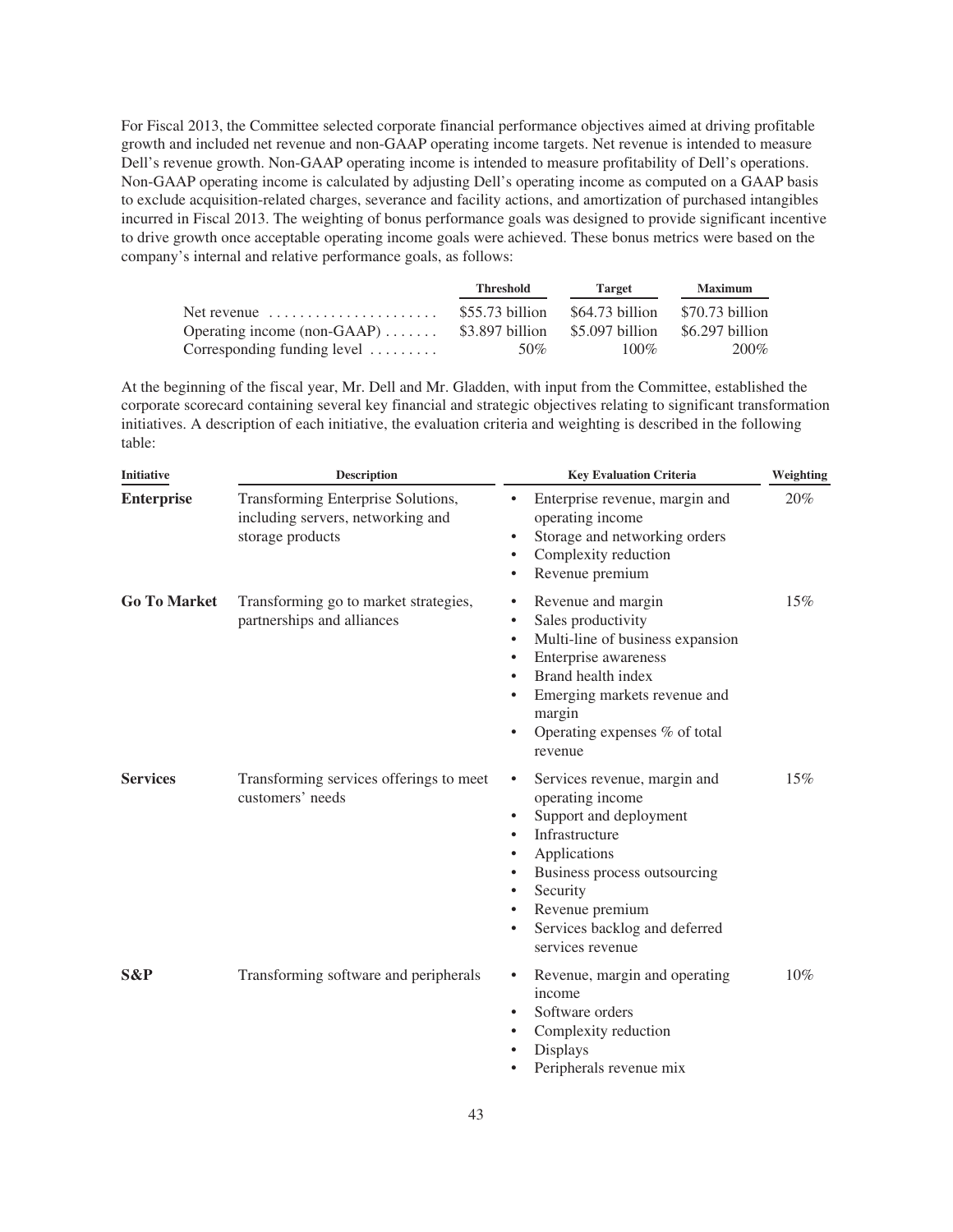| <b>Initiative</b> | <b>Description</b>                                                                                                                                                                                                                                                              | <b>Key Evaluation Criteria</b>                                                       | Weighting |
|-------------------|---------------------------------------------------------------------------------------------------------------------------------------------------------------------------------------------------------------------------------------------------------------------------------|--------------------------------------------------------------------------------------|-----------|
|                   | <b>Online Business</b> Directed at building on Dell's online<br>heritage, strength and global presence to<br>deliver rich customized relationships,<br>solutions and social experiences that<br>distinguish Dell from other companies                                           | Revenue and margin<br>٠<br>Net satisfaction score<br>Infrastructure and quality<br>٠ | $10\%$    |
| <b>NPS</b> Score  | A loyalty metric based on how likely<br>customers would recommend Dell to a<br>friend or colleague. Dell classifies<br>customers as promoters, passives or<br>detractors. NPS is calculated by<br>subtracting the percentage of detractors<br>from the percentage of promoters. | Net Promoter Score                                                                   | 15%       |
|                   | Tell Dell/Brand Based on Dell's people strategy and<br>enhancing the corporate brand                                                                                                                                                                                            | <b>Tell Dell Results</b><br>Brand enhancement                                        | 15%       |

At the end of the fiscal year, Mr. Dell and Mr. Gladden, with input from the Committee, rate performance for each objective on a scale of one (worst) to five (best). The objectives are equally weighted and the scores for each objective are averaged and determined as follows:

| Average Score <sup>(a)</sup> | <b>Corporate Scorecard</b><br><b>Pool Funding</b> |
|------------------------------|---------------------------------------------------|
| Less than 2                  | $-$ %                                             |
|                              | 75%                                               |
| κ                            | $100\%$                                           |
|                              | 125%                                              |
|                              | 150%                                              |

(a) Average scores between points shown result in interpolation.

*Business Unit Performance* — Prior to Fiscal 2013, the bonus formula illustrated above included a business unit performance modifier applicable to employees working for a business unit. Effective for Fiscal 2013, the business unit modifier was removed from the bonus formula to simplify the bonus calculation and to better align the formula with external financial reporting results.

*Individual Performance* — The Committee, with input from Mr. Dell, evaluates individual performance for Dell's executive officers using a mix of objective and subjective performance objectives, established at the beginning of the fiscal year. For Fiscal 2013, the following objectives were included:

- Achieving financial targets for the business
- Cost management
- Strategic and transformational objectives relating to each executive officer's function or business unit, including the degree to which the executive officer is driving change in support of Dell's transformation
- Manager effectiveness, employee satisfaction and diversity
- Ethics and compliance
- Brand health
- Measurement against net promoter score goals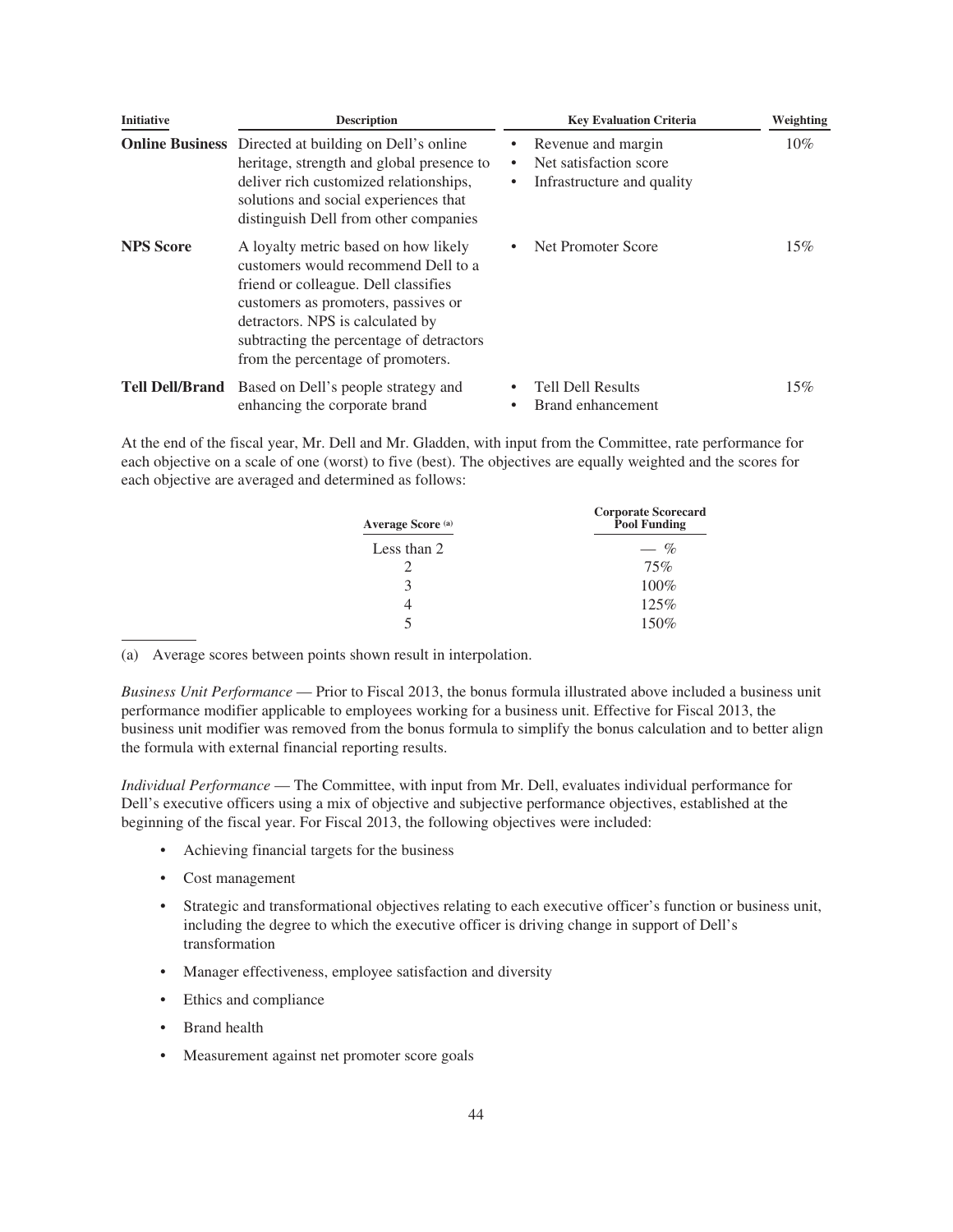The Committee does not place specific weightings on the objectives noted above but determines the individual performance modifier based on a holistic and subjective assessment of each individual executive officer's performance against these objectives. To the extent an individual meets these objectives, a modifier of 100% is assigned. As performance deviates from this level, payouts vary above or below the 100% modifier subject to the 150% maximum. The Committee believes that the achievement of these performance objectives would correspond to meaningful improvements for the organization and are reasonably difficult to attain.

*Results* — As part of its deliberations related to Dell's proposed merger, the full Board, rather than the Committee, assessed the appropriate corporate bonus modifier based on performance for the year. For Fiscal 2013, Dell achieved non-GAAP operating income of \$3.973 billion, which fell between the threshold and target performance objectives, and achieved net revenue of \$56.94 billion, which fell between the threshold and target performance objectives. Non-GAAP operating income is calculated in the manner described above. The results for the Corporate Scorecard fell below target performance objectives established for the year, resulting in a Corporate Scorecard modifier of 80%. Based on this level of corporate financial performance and Corporate Scorecard performance, the corporate bonus modifier would have been set at 63% of target. The Board, however, does not believe setting performance at 63% of target is consistent with performance for Fiscal 2013 given the weak global macro-economic conditions that impacted demand for Dell's products and services. A primary driver of the downward trend of the bonus modifier is the related downturn in the global technology market that was not predicted by Dell at the beginning of the year. Dell's annual plan for Fiscal 2013 assumed industry client growth at approximately 5%. However, industry growth was much softer than expected and many of Dell's peers experienced similar unexpected declines in revenue and operating income. Based on a balanced assessment of Dell's performance for Fiscal 2013 taking into account the weakening global macro-economic environment, the Board exercised its discretion to approve a final bonus modifier at 70% of target.

In evaluating Mr. Dell's bonus payout for Fiscal 2013, the Committee considered Mr. Dell's leadership and performance for the year as reflected in Dell's financial results and the progress made towards Dell's strategic transformation. Based on these considerations, the Committee recommended and the Board awarded Mr. Dell a 100% individual modifier, which resulted in Mr. Dell receiving a payout under the EIBP of \$1,330,000 for Fiscal 2013. The Committee noted the following individual performance highlights for Mr. Dell:

- Growth performance was mixed with strong results in enterprise solutions and services
- Brand performance exceeded most goals
- Company met or exceeded most cultural objectives including strong performance in execution of the company's people strategy
- Company experienced no significant compliance issues

Individual modifiers and bonus amounts for the NEOs are described below

| <b>Named Executive</b>                                              | <b>Individual</b><br><b>Modifier</b> | <b>Company Modifier</b> | <b>Bonus Payout</b> |
|---------------------------------------------------------------------|--------------------------------------|-------------------------|---------------------|
| Mr. Dell $\ldots \ldots \ldots \ldots \ldots \ldots \ldots \ldots$  | $100\%$                              | 70%                     | \$1,330,000         |
| Mr. Gladden $\dots\dots\dots\dots\dots\dots\dots\dots\dots\dots$    | $100\%$                              | 70%                     | 523.385             |
| Mr. Clarke $\ldots, \ldots, \ldots, \ldots, \ldots, \ldots, \ldots$ | $100\%$                              | 70%                     | 538,865             |
|                                                                     | $100\%$                              | 70%                     | 540.481             |
| Mr. Schuckenbrock                                                   | $100\%$                              | 70%                     | 540,481             |
|                                                                     | $100\%$                              | 70%                     | 507,500             |

#### *Long-Term Incentives*

*Design* — Long-term incentive opportunities are the most significant component of total executive officer compensation. These incentives are designed to motivate executive officers to make decisions in support of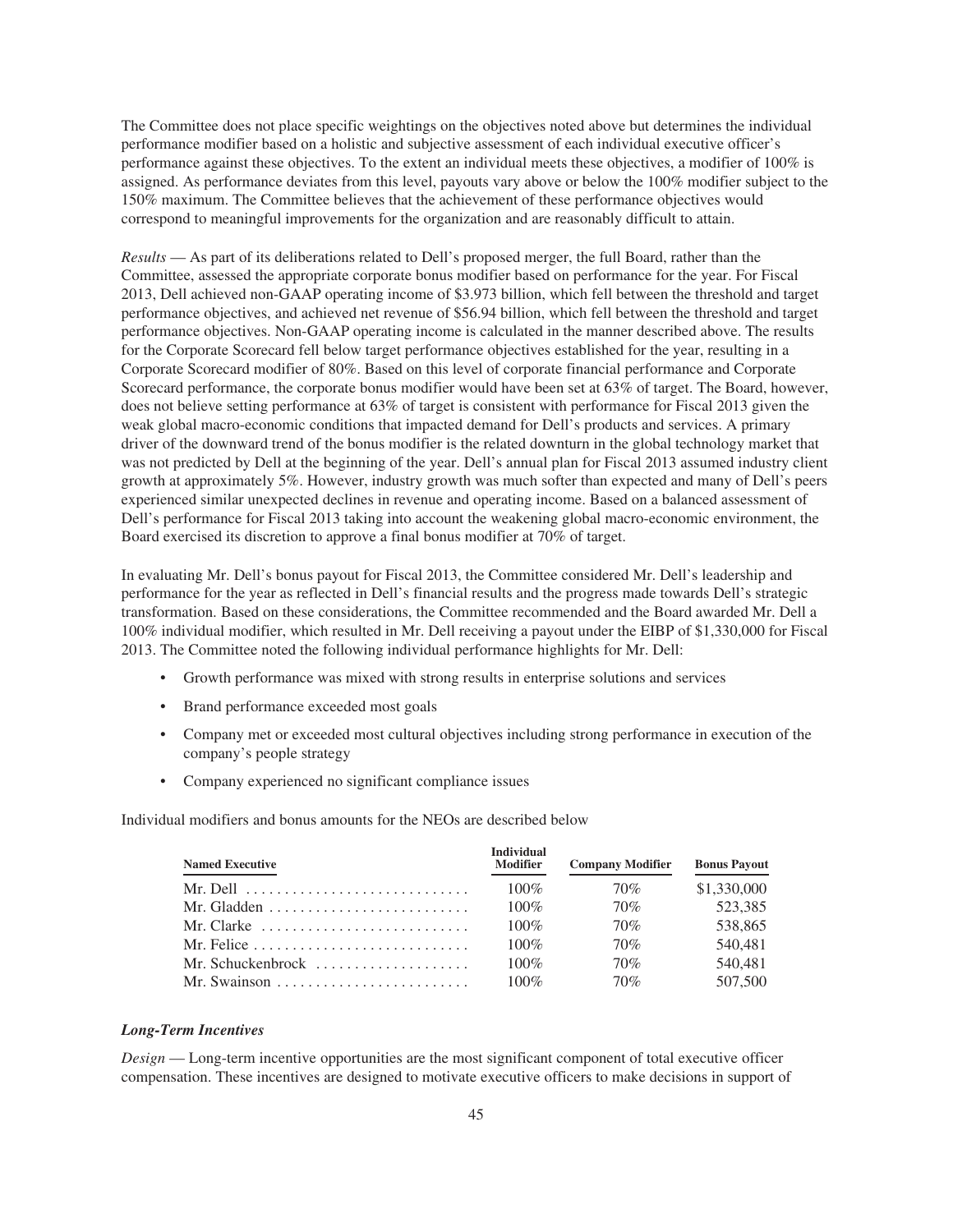long-term company financial interests while also serving as the primary tool for attraction and retention. Long-term incentive awards are delivered through a variety of stock and cash vehicles, described below, intended to meet these objectives.

- Stock options align the interests of the executive officers with those of the stockholders by providing a return only if Dell's stock price appreciates.
- Performance-based stock units designed to reward participants for the achievement of financial objectives over the long term. PBUs are denominated in full shares of Dell's common stock and thus the amount earned is also dependent on Dell's stock price over the performance period.
- Restricted stock units granted as part of an executive's annual award or as part of an executive's new-hire packages in order to replace the approximate value of unvested long-term incentives forfeited at a previous employer.
- Long-term cash awards may be granted to deliver a fixed amount of compensation to replace long-term incentives or pension values forgone by executives when officers join Dell. These awards also have been used periodically as an additional retention tool to retain key individuals.

Dell currently maintains the following process relating to the granting of equity awards:

- Options are granted with an exercise price based on the closing price of Dell's common stock on the date of grant as reported on the NASDAQ Stock Market
- All equity grants to executive officers require approval of the Committee
- In general, awards pursuant to Dell's annual long-term incentive grant process are made on predetermined Board meeting dates, and new-hire grants are made on the 15th day of the month following the month an individual commences employment
- Dell does not backdate options or grant options or other equity awards retroactively
- Dell does not purposely schedule option awards or other equity grants prior to the disclosure of favorable information or after the announcement of unfavorable information

*Dividend Equivalents* — In connection with the announcement of Dell's dividend policy in Fiscal 2013, all outstanding RSU and PBU awards were amended to allow dividend equivalents to be credited to unvested awards granted to employees and directors. Upon payment of a cash dividend on Dell's common stock, RSU and PBU holders are entitled to receive a dollar amount equal to the per-share cash dividend paid by Dell, multiplied by the total number of shares issued upon vesting or achievement of performance objectives of the stock units. Any dividend equivalent credited to an RSU or PBU award is subject to the same vesting, forfeiture, payment and other terms and conditions as the related stock units.

*Fiscal 2013 Long-Term Incentive Awards* — In Fiscal 2013, the Committee established annual long-term equity incentive opportunities for each eligible executive officer in combinations of RSUs and PBUs based on their estimated value at grant date. Except for Mr. Dell, the Committee established a mix of Fiscal 2013 NEO long-term incentive awards consisting of 50% RSUs and 50% PBUs. This mix was considered appropriate to address the need to reward the NEOs for their performance in Fiscal 2013, the need to retain them in the future, the need to incentivize financial and stock price performance and the need to enhance the NEOs' alignment with stockholders. The Board established a mix of long-term incentive awards for Mr. Dell of 100% PBUs.

In awarding long-term incentives, the Committee considers level of responsibility, prior experience and achievement of individual performance criteria, competitive market data (especially for Dell's Core Comparator Peer Group), internal equity considerations, retention concerns and the expenses of the grant. In addition, the Committee also considers past grants of long-term incentive awards, as well as current equity holdings. The longterm incentive program is designed to create significant upside potential as well as exposure to downside risk by tying gains in award values to stockholder returns in excess of industry norms, and losses in award values to stockholder returns below industry norms or the failure to obtain other company goals.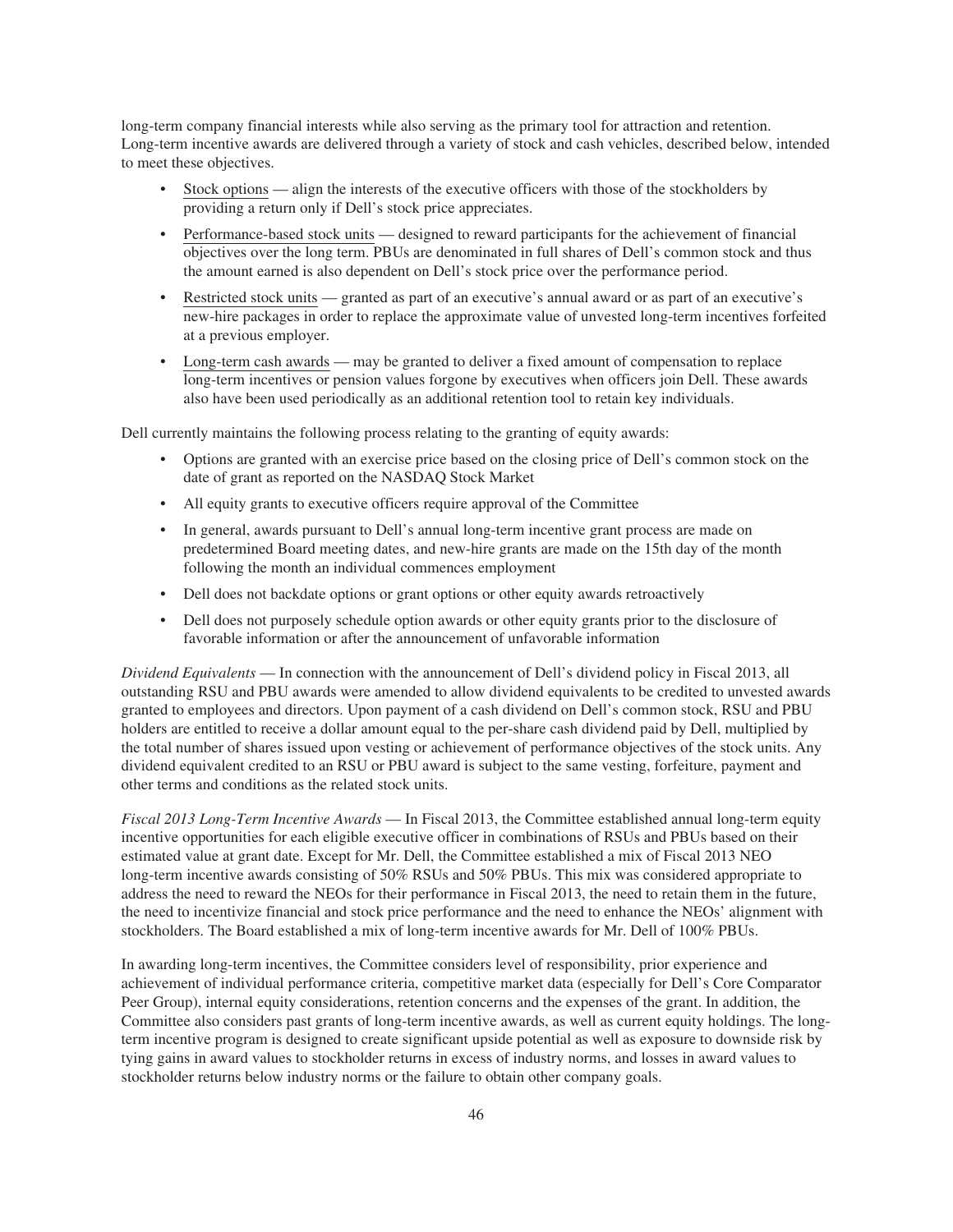Dell uses a three-year average Black-Scholes value to determine the number of stock options an executive officer receives. The stock options vest ratably over three years beginning on the first anniversary of the date of grant. Because the exercise price of the options is equal to the fair market value of Dell's common stock on the date of grant, the stock options will deliver a reward only if the stock price appreciates from the exercise price on the date the stock options were granted.

The size of PBU grants is based on a target dollar value of the award divided by the stock price on the date of grant. For Fiscal 2013 PBU grants, the actual number of shares earned by NEOs will vary from 0% to 200% of the target award based on two performance metrics: (a) 75% of the target number of units will be earned from 0% to 200% based on a three-year cash flow from operations per share metric; and (b) 25% of the target number of units will be earned from 0% to 200% based on a three-year relative total shareholder return ("TSR") ranking, measured based on Dell's achievement relative to peer companies. Units earned pursuant to PBU awards granted in Fiscal 2013, if any, are subject to additional time-based vesting requirements and will vest on the third anniversary of the date of grant, subject to continued employment through that date.

*Fiscal 2013 Long-Term Incentive Award Results* — PBUs granted in Fiscal 2011 are subject to three discrete one-year performance periods, as well as a three-year TSR modifier that increases or reduces the final number of units. Performance metrics are set at the beginning of each annual performance period, and subsequent performance periods have the same performance metrics. PBUs granted in Fiscal 2012 are subject to a three-year cash flow from operations per share metric. After the three-year cash flow from operations per share modifier is applied to the target award, the award will be increased or reduced by 50% based on achievement against a three-year TSR ranking.

Attainment of Fiscal 2013 performance goals affects one-third of the PBUs granted in Fiscal 2011. The table below provides threshold, target and maximum performance levels and the percentage of targeted PBUs earned at these levels. The percentage of PBUs earned is prorated within the ranges below based on the performance level.

| <b>Performance Goals</b>                                                     | Threshold | Target  | <b>Maximum</b> |
|------------------------------------------------------------------------------|-----------|---------|----------------|
| Fiscal 2013 cash flow from operations per share $\dots\dots$                 | \$2.10    | \$2.90  | \$3.70         |
| Payout scale (% of target) $\dots \dots \dots \dots \dots \dots \dots \dots$ | 80%       | $100\%$ | $120\%$        |

In Fiscal 2013, Dell achieved cash flow from operations per share of \$1.84 (excluding the effect of share repurchases), which resulted in a performance modifier equal to the minimum payout of 80% of target for awards granted in Fiscal 2011. The total number of units banked from the three one-year performance periods applicable to the PBUs granted in Fiscal 2011 is also subject to a three-year TSR modifier that increases or reduces the final number of units earned by 25%. From Fiscal 2011 through Fiscal 2013, Dell achieved a three-year relative TSR in the  $17<sup>th</sup>$  percentile, resulting in a  $75\%$  TSR modifier. Based on the performance of the three discrete one-year performance periods and the three-year relative TSR modifier, the Fiscal 2011 PBU final payout is at 72% of target.

*Fiscal 2014 Long-Term Incentive Awards* — In light of the pendency of Dell's proposed merger, the Board has decided to delay its determinations concerning Fiscal 2014 long-term incentive grants until after the closing of that transaction.

*2004 Leadership Edge Cash Retention Awards* — In March 2004, the Committee implemented the Fiscal 2005 Top Talent Retention Plan, which included long-term cash engagement awards. This plan was intended to retain key succession candidates and recognize and reward sustained high levels of performance. Mr. Felice is the only Named Executive Officer who received an award under this plan. Amounts earned under this plan for Fiscal 2011 and 2012 by Mr. Felice are reflected in the Summary Compensation Table below.

*2007 Long-Term Cash Engagement Awards* — In March 2006, the Committee implemented the 2007 Long-Term Cash Engagement Award Program. All executive officers employed at that time other than Mr. Dell were eligible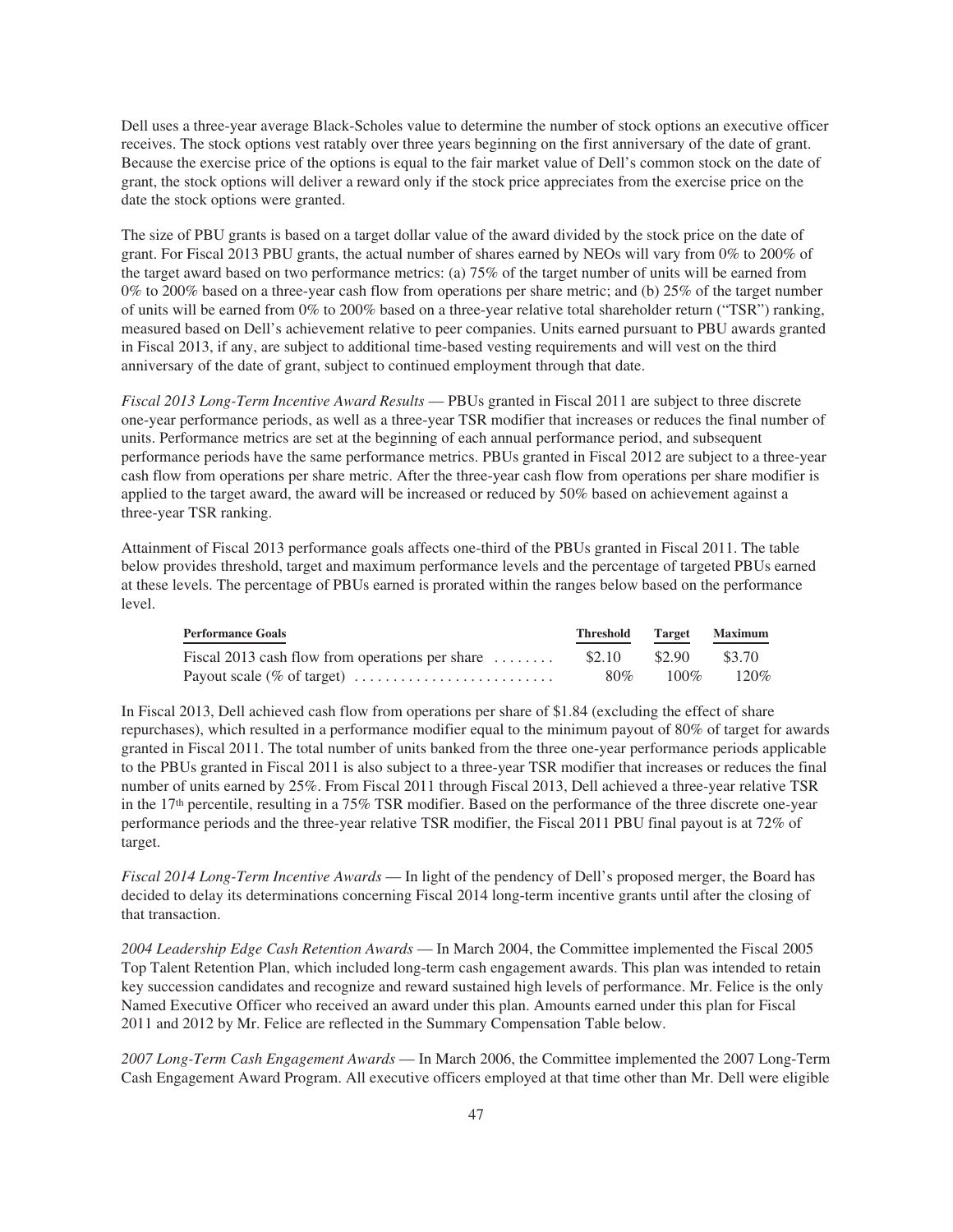for cash engagement awards under this program. This program, which provided for cash payments over four years, was intended to better balance Dell's existing long-term compensation programs between cash and equity awards, and to enhance the overall retention value of the compensation. Mr. Felice and Mr. Clarke are the only NEOs who received awards under this program. Amounts earned under this plan for Fiscal 2011 by Mr. Felice and Mr. Clarke are reflected in the Summary Compensation Table below.

# **Other Compensation Components**

## *New-Hire Packages*

In an effort to build a world-class leadership team, Dell strives to offer competitive new-hire compensation packages. Dell considers the following items in developing and recommending executive officer new-hire compensation packages to the Committee:

- Market benchmarks
- Internal peers' compensation
- Value of annual incentive bonus forgone by new hire in leaving previous employer
- Value of unvested long-term incentives, pensions, SERPs, and other compensation elements forgone by leaving previous employer
- Desire to align interests of new hire with those of Dell's stockholders

Mr. Swainson is the only NEO hired during Fiscal 2013. Mr. Swainson received a \$2,000,000 sign-on bonus, of which 50% was payable on the first payroll date following Mr. Swainson's date of hire and 25% is payable on his first and second anniversaries of his date of hire. Mr. Swainson also received stock options for 1,052,632 shares that vest ratably over five years and 86,456 RSUs that vest ratably over three years. For more information about Mr. Swainson's stock options and RSUs, see the "Grants of Plan Based Awards in Fiscal 2013" below.

### *Mr. Schuckenbrock's Post-Termination Consulting Agreement*

In December 2012, Mr. Schuckenbrock notified Dell that he intended to resign but would assist with the transition of his role following his termination of employment. In connection with Mr. Schuckenbrock's termination of employment on March 31, 2013, Dell and Schuckenbrock Consulting, LLC, a company owned and controlled by Mr. Schuckenbrock (the "Consultant"), entered into a consultancy agreement. Pursuant to the consultancy agreement, the Consultant, through Mr. Schuckenbrock, will provide consulting services to Dell in the area of services and cloud computing through March 31, 2014, unless the agreement is terminated on an earlier date. The Consultant will be paid a lump sum of \$500,000 on or before April 30, 2013 and a lump sum of \$1,000,000 on April 1, 2014 unless, among other matters, the Consultant terminates the consultancy agreement for any reason, or unless Dell terminates the agreement upon the occurrence of an event constituting "cause" under the agreement, before the applicable payment date. Under the consultancy agreement, cause is defined to include Mr. Schuckenbrock's violation of his non-compete agreement with Dell, including in connection with his acceptance of full-time employment with another entity. If, after April 1, 2013, the Consultant terminates the consultancy agreement or Mr. Schuckenbrock begins full-time employment with another entity that does not violate his non-compete agreement, the consultancy will terminate and Dell will pay the Consultant on April 1, 2014 an amount equal to \$19,231 for each week or part of a week that will have elapsed from April 1, 2013 through the earliest of the date on which the termination became effective, the date on which Mr. Schuckenbrock began his employment, or April 1, 2014. In the circumstances referred to in the preceding sentence, the Consultant will not be entitled to any other payments under the consultancy agreement. The Consultant and Mr. Schuckenbrock have agreed with Dell to comply with customary non-compete, non-solicitation, confidentiality and non-disparagement undertakings. Under the consultancy agreement, Mr. Schuckenbrock forfeited 60,490 RSUs granted to him during Fiscal 2012 in connection with his relocation from Dell's Round Rock, Texas office to its Plano, Texas office when he became President, Services.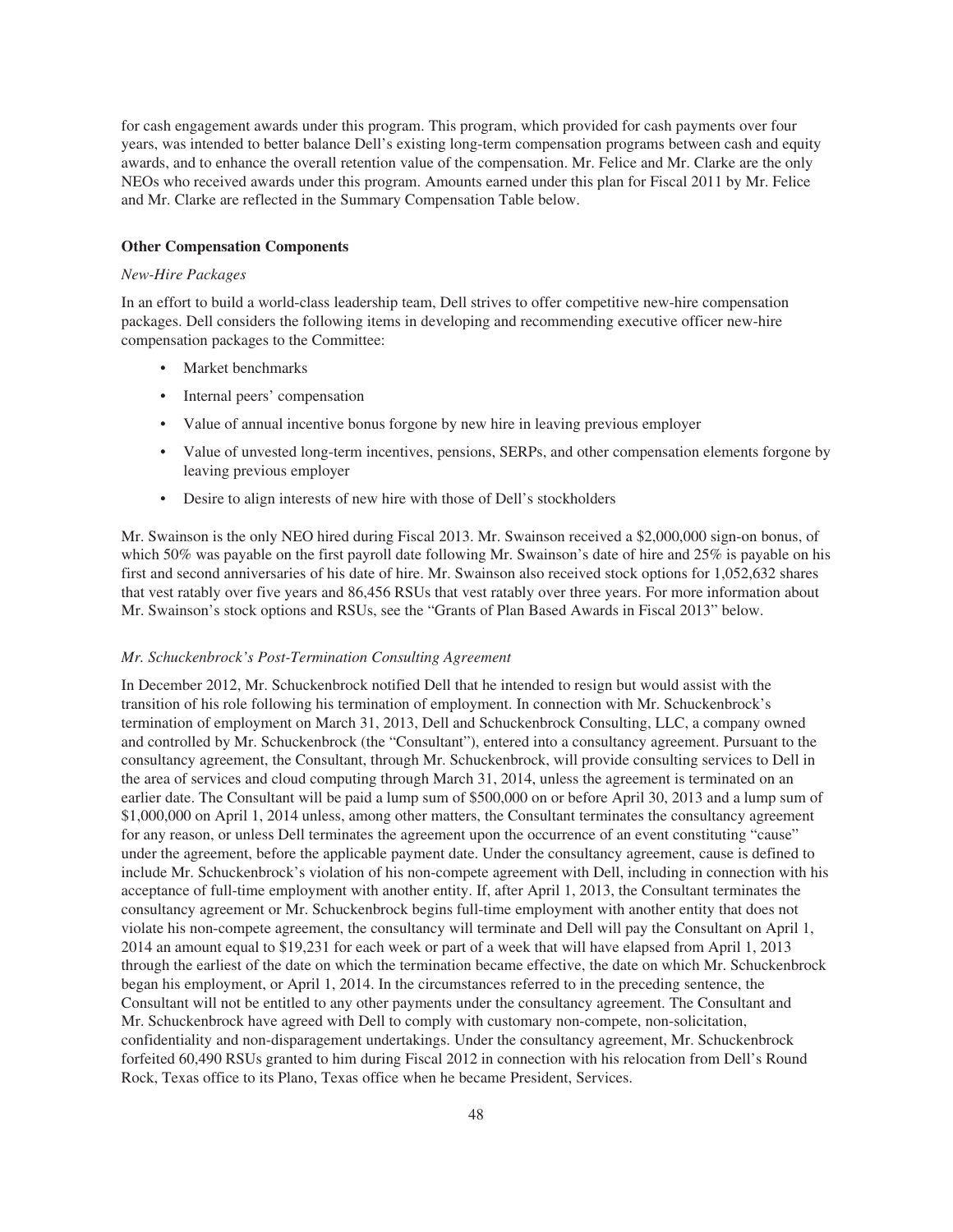## *Benefits and Perquisites*

Dell executive officers are provided limited benefits and perquisites. While not a significant part of Dell's executive officer compensation, the Committee believes that limited benefits and perquisites are a typical component of total remuneration for executives in industries similar to Dell's and that providing such benefits is important to delivering a competitive package to attract and retain executive officers. Specific benefits and perquisites are described below.

- *Deferred Compensation Plan* Dell maintains a nonqualified deferred compensation plan that is available to all Dell executives. For a description of the terms of this plan, as well as information about the account balances held by each of the NEOs, see "Other Benefit Plans — Deferred Compensation Plan" below.
- *Annual Physical* Dell pays for a comprehensive annual physical for each executive officer and the executive officer's spouse or domestic partner and reimburses the executive officer's travel and lodging costs, subject to an annual maximum payment of \$5,000 per person.
- *Financial Counseling and Tax Preparation Services* Until the elimination of this perquisite by the Committee following the 2011 calendar year, each executive officer was entitled to reimbursement for financial counseling services up to \$12,500 annually (including tax preparation).
- *Technical Support* Dell provides executive officers with computer technical support (personal and business) and, in some cases, certain home network equipment. The incremental cost of providing these services is limited to the cost of hardware provided and is insignificant.
- *Security* Dell provides executive officers with security services, including alarm installation and monitoring and, in some cases, certain home security upgrades pursuant to the recommendations of an independent security study. The company provides Mr. Dell only with business-related security protection.
- *Relocation Expenses* Dell maintains a general relocation policy under which the company provides reimbursement for certain relocation expenses to new employees and to any employee whose job function requires his or her relocation. Dell believes it is important to maintain market competitive relocation benefits to ensure that Dell can fill positions that are critical to Dell's business needs. Executive officers are eligible to participate in the general program but at higher benefit levels consistent with external market practice. The relocation expenses may include moving expenses, temporary housing expenses, transportation expenses, home sale and purchase assistance and tax grossups on these payments. In limited instances, special provisions (such as shipment of additional household goods) may be made and approved by the CEO if the excepted payment is under \$50,000 per employee, per year, or by the Committee if the excepted payment is \$50,000 or more. In lieu of direct reimbursement of expenses, Dell may reimburse relocation expenses through cash sign-on bonuses or through the issuance of long-term incentive awards.
- *Expatriate Benefits* Dell maintains a general expatriate policy under which employees sent on foreign assignments receive payments to cover housing, automobile, club membership and other expenses, as well as tax equalization payments. Executive officers are eligible to participate in the general program but at higher benefit levels consistent with external market practice. In limited instances, special provisions may be made and approved by the CEO if the excepted payment is under \$50,000 per employee, per year, or by the Committee if the excepted payment is \$50,000 or more.
- *Spousal Travel Expenses* Dell pays for reasonable spousal travel expenses if the spousal travel is at the request of Dell to attend Dell sponsored events.
- *Other* The executive officers participate in Dell's other benefit plans on the same terms as other employees. These plans include medical, dental, and life insurance benefits, and Dell's 401(k) retirement savings plan. See "Other Benefit Plans" below.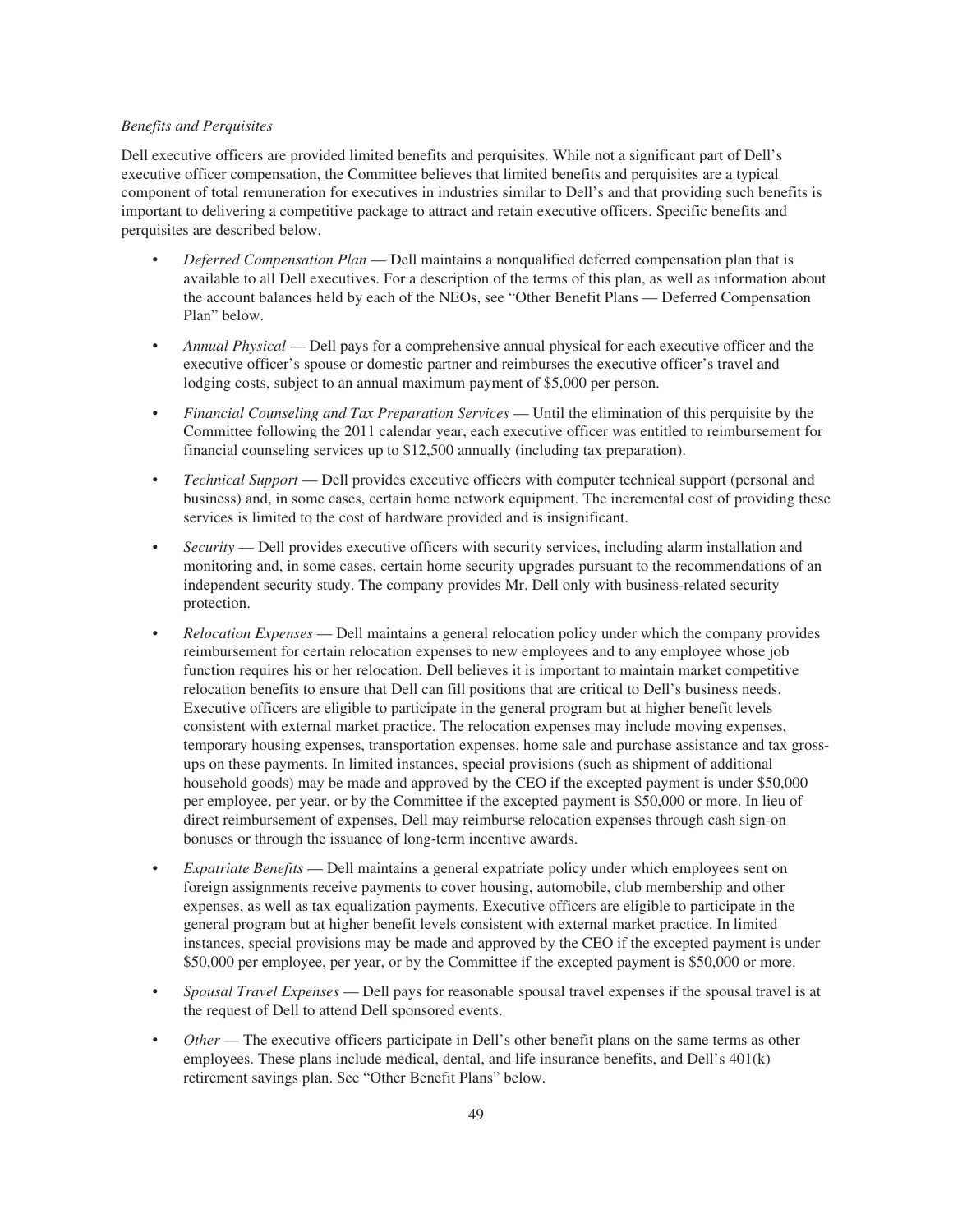## **Stock Ownership Guidelines**

The Board has established stock ownership guidelines for directors and Dell's executive officers to link their interests more closely with those of other Dell stockholders. Under these guidelines, non-employee directors must maintain ownership of Dell common stock with an aggregate value equal to at least 300% of their annual retainer, the CEO must maintain ownership of stock with an aggregate value equal to at least 600% of his base salary, and all other executive officers must maintain ownership of stock with an aggregate value equal to at least 400% of their base salary. Unvested restricted stock, unvested RSUs and earned PBUs may be used to satisfy these minimum ownership requirements, but unexercised stock options and awards subject to a performance requirement may not.

Prior to September 2011, each individual had three years to attain the specified minimum ownership position once the individual became subject to the guidelines. The guidelines were amended in September 2011 to allow new executive officers five years to meet the ownership guidelines. This change was implemented to reflect the change in PBU design that can result in zero payout if performance is not achieved. In March 2012, the Committee also adopted a new policy that requires executive officers to retain 50% of their shares acquired through stock option exercises or vesting and settlement of other equity awards, after taking into account the sale or withholding of shares to pay taxes or any stock option exercise price, until such time as the executive officer satisfies the applicable stock ownership guidelines. Dell believes these ownership guidelines are consistent with the prevalent ownership guidelines among peer companies. Compliance with these guidelines is evaluated once each year. As of the most recent evaluation, which was conducted in March 2012, all directors and executive officers met their applicable ownership requirements.

## **Employment Agreements; Severance and Change-in-Control Arrangements**

Substantially all Dell employees enter into a standard employment agreement upon commencement of employment. The standard employment agreement primarily addresses intellectual property and confidential and proprietary information matters and does not contain provisions regarding compensation or continued employment.

Executive officers, other than Mr. Dell, receive standard severance agreements approved by the Committee. Under the agreements, if an executive officer's employment is terminated without cause, the executive will receive a severance payment equal to 200% of base salary. The agreements also obligate each executive officer to comply with certain non-competition and non-solicitation obligations for a period of 12 months following termination of employment.

The Committee has authority under the company's stock plans to issue awards with provisions that accelerate vesting and exercisability in the event of a change in control of Dell and to amend existing awards to provide for such acceleration. The Committee had not previously included change-in-control acceleration provisions in any awards. However, on April 17, 2013, in connection with the proposed merger, the committee approved amendments to Dell's equity award agreements for grants of RSUs and PBUs under the company's stock plans which provide for accelerated vesting of existing award grants if the recipient's employment with Dell is terminated without cause within two years following a change in control of Dell. The severance agreements provide important protection to the executive officers, are consistent with the practice of the peer companies and are appropriate for the attraction and retention of executive talent. Additional information about the severance arrangements is set forth below under "Potential Payments Upon Termination or Change in Control."

## **Retention Cash Bonus Awards**

On April 17, 2013, the Committee approved a program to provide special retention awards in the form of performance-based cash bonuses to aid in the retention of certain key Dell employees, including members of the executive leadership team, vice presidents and executive directors of Dell who are critical to the company's future success. The key employees include the Named Executive Officers other than Mr. Dell.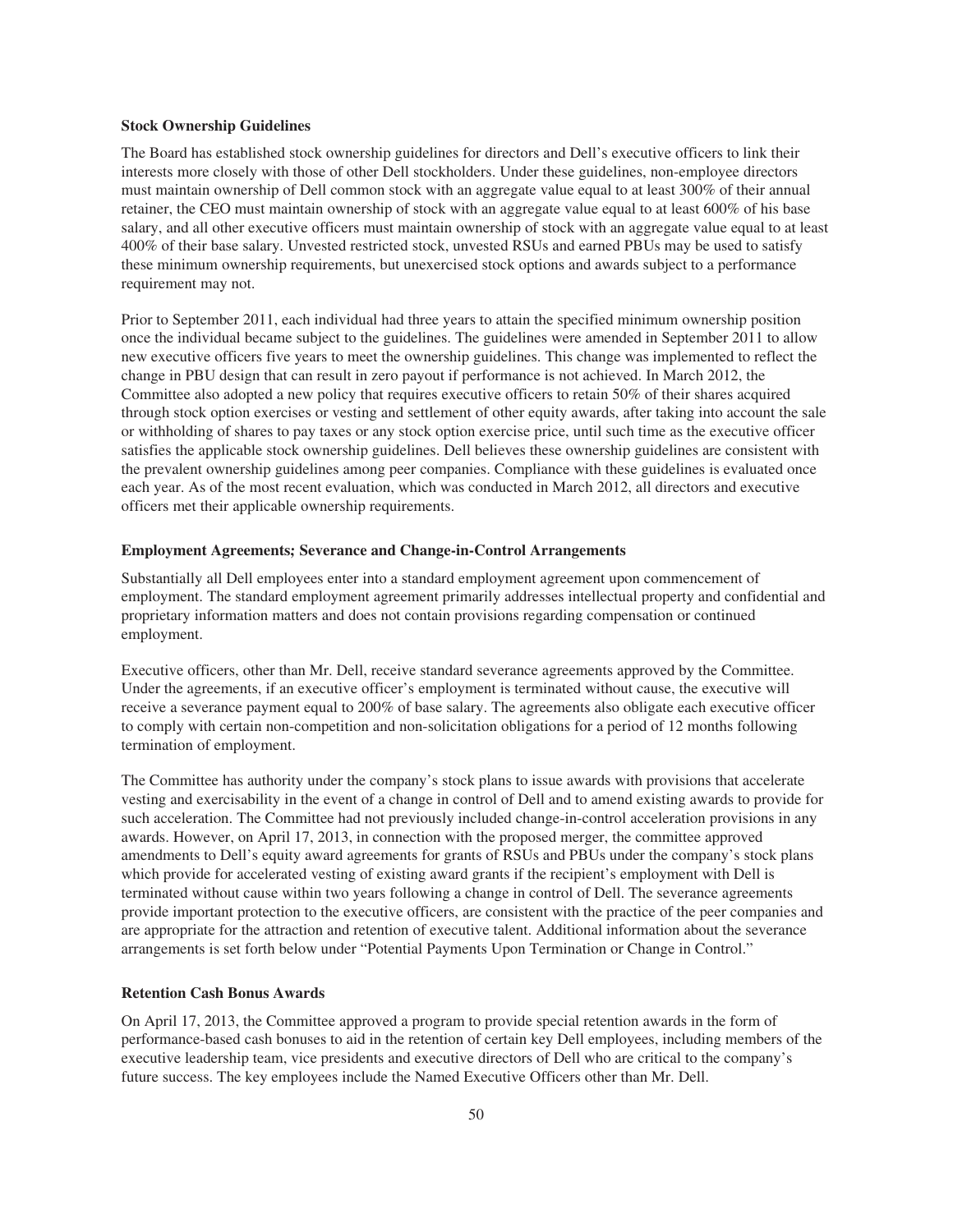Under the terms of the retention awards, award recipients are entitled to receive a retention award in the form of a performance-based cash bonus ranging from 0% to 100% of their respective base salaries based on Dell's fiscal year 2014 free operating cash flow performance. The retention award will be payable in March 2014 if the award recipient has remained continuously employed by the company through the payment date. If Dell terminates the award recipient's employment prior to the March 2014 payout date "without cause," the award recipient is entitled to receive 75% of the maximum retention award value as soon as administratively practicable following termination of employment. In addition, the award recipient is obligated to comply with certain non-competition and non-solicitation obligations until March 31, 2015, and will be required to return the award in the event of non-compliance.

The retention awards provide that if any rights, payments or benefits provided by Dell to an award recipient following a "change in control" of Dell would be subject to the excise tax imposed under Section 4999 of the Internal Revenue Code, payment of the retention award will be reduced or eliminated to the extent necessary to avoid application of the excise tax so long as the reduction or elimination would result in a larger net after-tax payment to the award recipient in connection with the change in control payments.

### **Indemnification**

Under Dell's Certificate of Incorporation and Bylaws, Dell's officers, including the NEOs, are entitled to indemnification from Dell to the fullest extent permitted by Delaware corporate law. Dell has entered into indemnification agreements with each of the NEOs which establish processes for indemnification claims.

#### **Recoupment Policy for Performance-Based Compensation**

If Dell restates its reported financial results, the Board will review the bonus and other cash or equity awards made to the executive officers based on financial results during the period subject to the restatement, and, to the extent practicable under applicable law, Dell will seek to recover or cancel any such awards which were awarded as a result of achieving performance targets that would not have been met under the restated financial results.

## **Other Factors Affecting Compensation**

In establishing total compensation for the executive officers, the Committee considers the effect of Section 162(m) of the Internal Revenue Code, which limits the deductibility of compensation paid to each covered employee. Generally, Section 162(m) of the Internal Revenue Code prevents a company from receiving a federal income tax deduction for compensation paid to the chief executive officer and the next three most highly compensated officers (other than the chief financial officer) in excess of \$1 million for any year, unless that compensation is performance-based. One of the requirements of "performance-based" compensation for purposes of Section 162(m) is that the compensation be paid pursuant to a plan that has been approved by the company's stockholders. To the extent practicable, the Committee intends to preserve deductibility, but may choose to provide compensation that is not deductible if necessary to attract, retain and reward high-performing executives.

## **Leadership Development and Compensation Committee Report**

The Committee has reviewed and discussed the foregoing Compensation Discussion and Analysis with management. Based on that review and those discussions, the Committee recommended to the Board of Directors that the Compensation Discussion and Analysis be included in Dell's 2013 proxy statement.

> THE LEADERSHIP DEVELOPMENT AND COMPENSATION COMMITTEE

SHANTANU NARAYEN, Chair GERARD J. KLEISTERLEE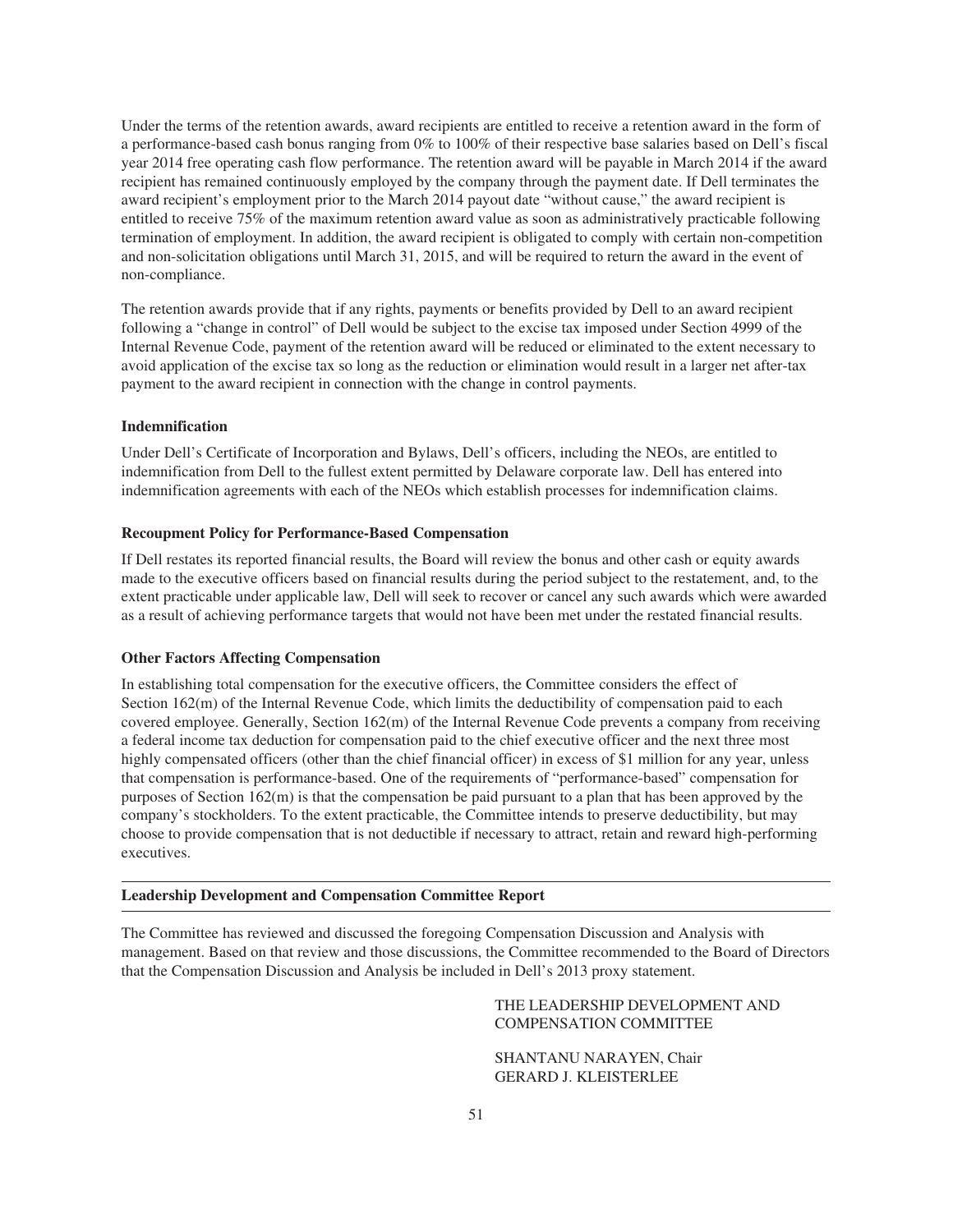## **Leadership Development and Compensation Committee Interlocks and Insider Participation**

No member of the Leadership Development and Compensation Committee is or has been an officer or employee of Dell, and no member of the Committee had any relationships requiring disclosure under Item 404 of the SEC's Regulation S-K requiring disclosure of certain relationships and related-person transactions. None of Dell's executive officers served on the board of directors or compensation committee (or other committee serving an equivalent function) of any other entity that has or had one or more executive officers who served as a member of Dell's Board or the Leadership Development and Compensation Committee during Fiscal 2013.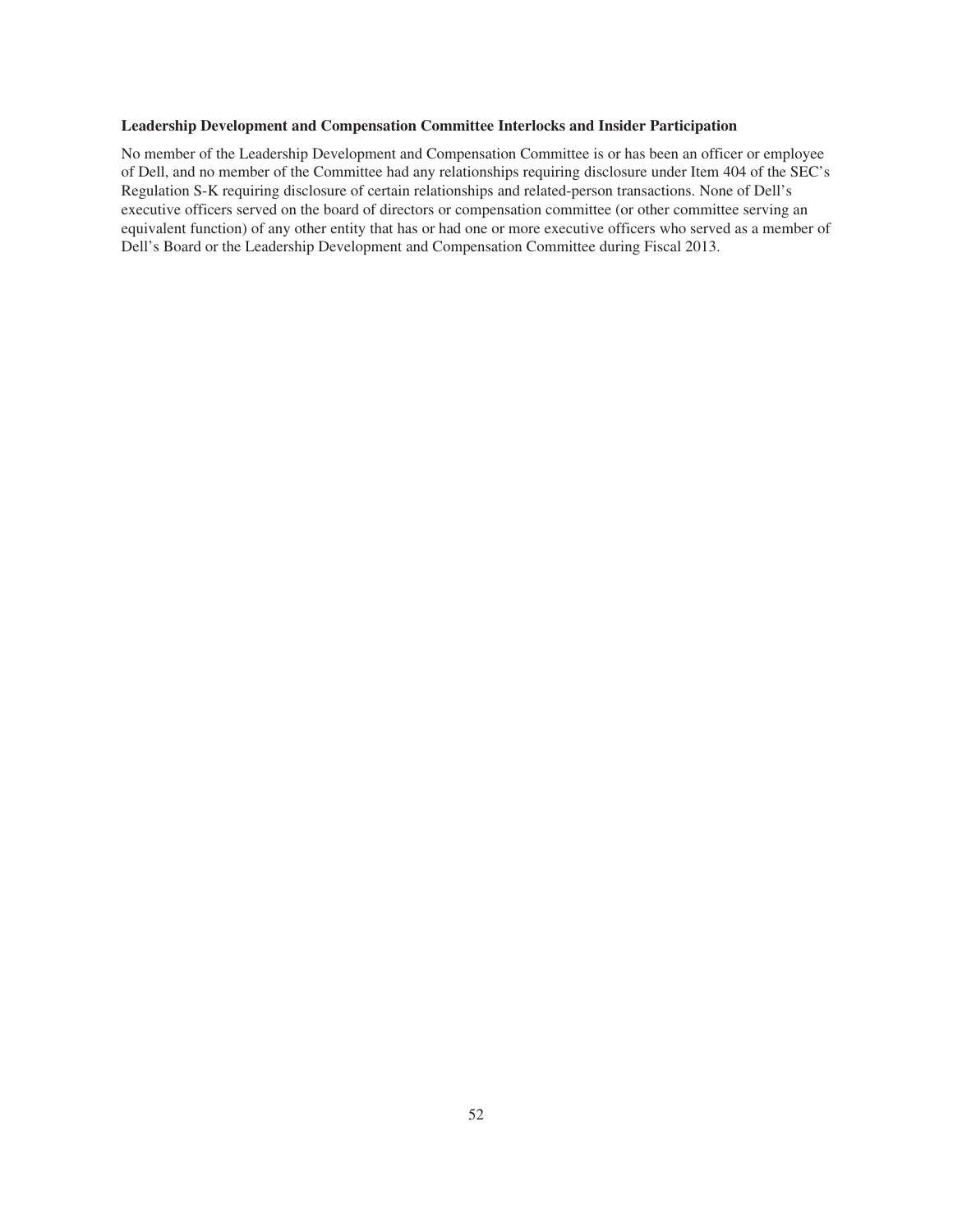## **Summary Compensation Table**

The following table summarizes the total compensation for Fiscal 2013, 2012 and 2011 for the following persons: Michael S. Dell (principal executive officer), Brian T. Gladden (principal financial officer), and Jeffrey W. Clarke, Stephen J. Felice, and John A. Swainson (the three other most highly compensated individuals who were serving as executive officers at the end of Fiscal 2013), as well as Stephen F. Schuckenbrock, who resigned as President, Services on December 5, 2012. These persons are referred to as the "Named Executive Officers."

| <b>Summary Compensation Table</b>                                         |                       |                                    |                                                                  |                                       |                                 |                                            |                                                                             |                                         |  |
|---------------------------------------------------------------------------|-----------------------|------------------------------------|------------------------------------------------------------------|---------------------------------------|---------------------------------|--------------------------------------------|-----------------------------------------------------------------------------|-----------------------------------------|--|
| Name and<br><b>Principal Position</b>                                     | <b>Fiscal</b><br>Year | <b>Salary</b>                      | <b>Bonus</b> (a)                                                 | <b>Stock</b><br>Awards <sup>(b)</sup> | Option<br>Awards <sup>(c)</sup> | <b>Non-Equity</b><br><b>Incentive Plan</b> | <b>All Other</b><br>Compensation <sup>(d)</sup> Compensation <sup>(e)</sup> | <b>Total</b>                            |  |
| Michael S. Dell<br>Chairman and Chief<br><b>Executive Officer</b>         | 2013<br>2012<br>2011  | \$950,000<br>986,601<br>950,000 \$ | 750,000                                                          | \$11,597,790                          | 9,435,285 \$2,387,721           | \$1,330,000<br>3,314,770<br>2,635,000      | \$<br>19.122<br>14,121<br>17,460                                            | \$13,896,912<br>16,138,498<br>4,352,460 |  |
| Brian T. Gladden<br><b>Senior Vice President</b><br>and Financial Officer | 2013<br>2012<br>2011  | 747,692<br>753,461<br>700,000      | $\hspace{0.1mm}-\hspace{0.1mm}$                                  | 5,850,435<br>4,459,586<br>1,582,396   | 1,662,463<br>1,604,180          | 523,385<br>1,265,815<br>1,251,600          | 13,870<br>38,298<br>28,920                                                  | 7,135,382<br>8,179,623<br>5,167,096     |  |
| Jeffrey W. Clarke<br>Vice Chairman and Chief<br>Operating Officer         | 2013<br>2012<br>2011  | 769,808<br>719,308<br>600,000      | $\hspace{0.1mm}-\hspace{0.1mm}$<br>$\overbrace{\phantom{12333}}$ | 5,824,796<br>4,440,036<br>1,555,770   | 1,662,463<br>1,477,538          | 538,865<br>1,410,465<br>1,162,200          | 18,452<br>20,586<br>1,004,790                                               | 7,151,921<br>8,252,858<br>5,800,298     |  |
| Stephen J. Felice<br>President, Chief<br>Commercial Officer               | 2013<br>2012<br>2011  | 772,115<br>771,154<br>686,731      | $\overbrace{\phantom{12333}}$<br>$\overbrace{\phantom{12333}}$   | 5,928,727<br>5,451,453<br>1,898,567   | 1,899,954<br>1,857,475          | 540,481<br>1,327,927<br>1,227,875          | 16,459<br>201,149<br>4,448,443                                              | 7,257,782<br>9,651,637<br>10,119,091    |  |
| Stephen F. Schuckenbrock<br>Former President,<br><i>Services</i>          | 2013<br>2012<br>2011  | 772,115<br>767,308<br>675,000      | $\hspace{0.1mm}-\hspace{0.1mm}$                                  | 5,916,713<br>6,909,637<br>1,730,129   | 1,899,954<br>1,646,396          | 540,481<br>1,204,481<br>1,373,288          | 34,001<br>1,939,443<br>23,850                                               | 7,263,310<br>12,720,823<br>5,448,663    |  |
| John A. Swainson<br>President, Software                                   | 2013<br>2012<br>2011  | 725,000                            | 1,000,000                                                        | 1,547,118                             | 6,495,582                       | 507,500                                    | 88,423                                                                      | 10,363,623                              |  |

(a) Amount for Mr. Dell for Fiscal 2011 represents a discretionary bonus paid to him in recognition of his performance for Fiscal 2011 and for Mr. Swainson for Fiscal 2013 represents a sign-on bonus paid to him upon commencement of his employment.

(b) Amounts for Mr. Dell, Mr. Gladden, Mr. Clarke, Mr. Felice, Mr. Schuckenbrock and Mr. Swainson represent the probable grant date fair values on the date of grant (100% of the target) of awards of performance-based stock units, as well as restricted stock units and expenses related to the modification of prior awards by adding dividend equivalent rights, computed in accordance with FASB ASC Topic 718, as described below.

| Name              | <b>Fiscal</b><br>Year |              | <b>PBU</b> Award<br><b>PBU</b> — Target Modification Target | $PBU - Assuming$<br><b>Maximum</b><br>Performance | <b>PBU</b> Award<br><b>Modification</b><br><b>Maximum</b> | <b>RSU</b>  | <b>RSU Award</b><br>Modification |
|-------------------|-----------------------|--------------|-------------------------------------------------------------|---------------------------------------------------|-----------------------------------------------------------|-------------|----------------------------------|
| Mr. Dell          | 2013                  | \$10,863,869 | \$733,921                                                   | \$18,363,875                                      | \$1,230,643                                               |             |                                  |
|                   | 2012                  | 9,435,285    |                                                             | 14, 152, 937                                      |                                                           |             |                                  |
|                   | 2011                  |              |                                                             |                                                   |                                                           |             |                                  |
| Mr. Gladden       | 2013                  | 3,015,681    | 258,050                                                     | 5,038,685                                         | 485,074                                                   | \$2,500,009 | \$76,695                         |
|                   | 2012                  | 4,459,586    |                                                             | 6,755,643                                         |                                                           |             |                                  |
|                   | 2011                  | 1,582,396    |                                                             | 1,842,360                                         |                                                           |             |                                  |
| Mr. Clarke        | 2013                  | 2,992,022    | 256,070                                                     | 5,003,342                                         | 482,983                                                   | 2,500,009   | 76,695                           |
|                   | 2012                  | 4.440.036    |                                                             | 6,725,955                                         |                                                           |             |                                  |
|                   | 2011                  | 1,555,770    |                                                             | 1,893,525                                         |                                                           |             |                                  |
| Mr. Felice        | 2013                  | 3,063,017    | 289,006                                                     | 5,109,407                                         | 529,749                                                   | 2,500,009   | 76,695                           |
|                   | 2012                  | 5,451,453    |                                                             | 8,248,787                                         |                                                           |             |                                  |
|                   | 2011                  | 1,898,567    |                                                             | 2,265,908                                         |                                                           |             |                                  |
| Mr. Schuckenbrock | 2013                  | 3,023,556    | 285,706                                                     | 5,050,449                                         | 526,265                                                   | 2,500,009   | 107,442                          |
|                   | 2012                  | 5,409,622    |                                                             | 8,180,817                                         |                                                           | 1,500,015   |                                  |
|                   | 2011                  | 1,730,129    |                                                             | 2,103,025                                         |                                                           |             |                                  |
| Mr. Swainson      | 2013                  |              |                                                             |                                                   |                                                           | 1.500.012   | 47,106                           |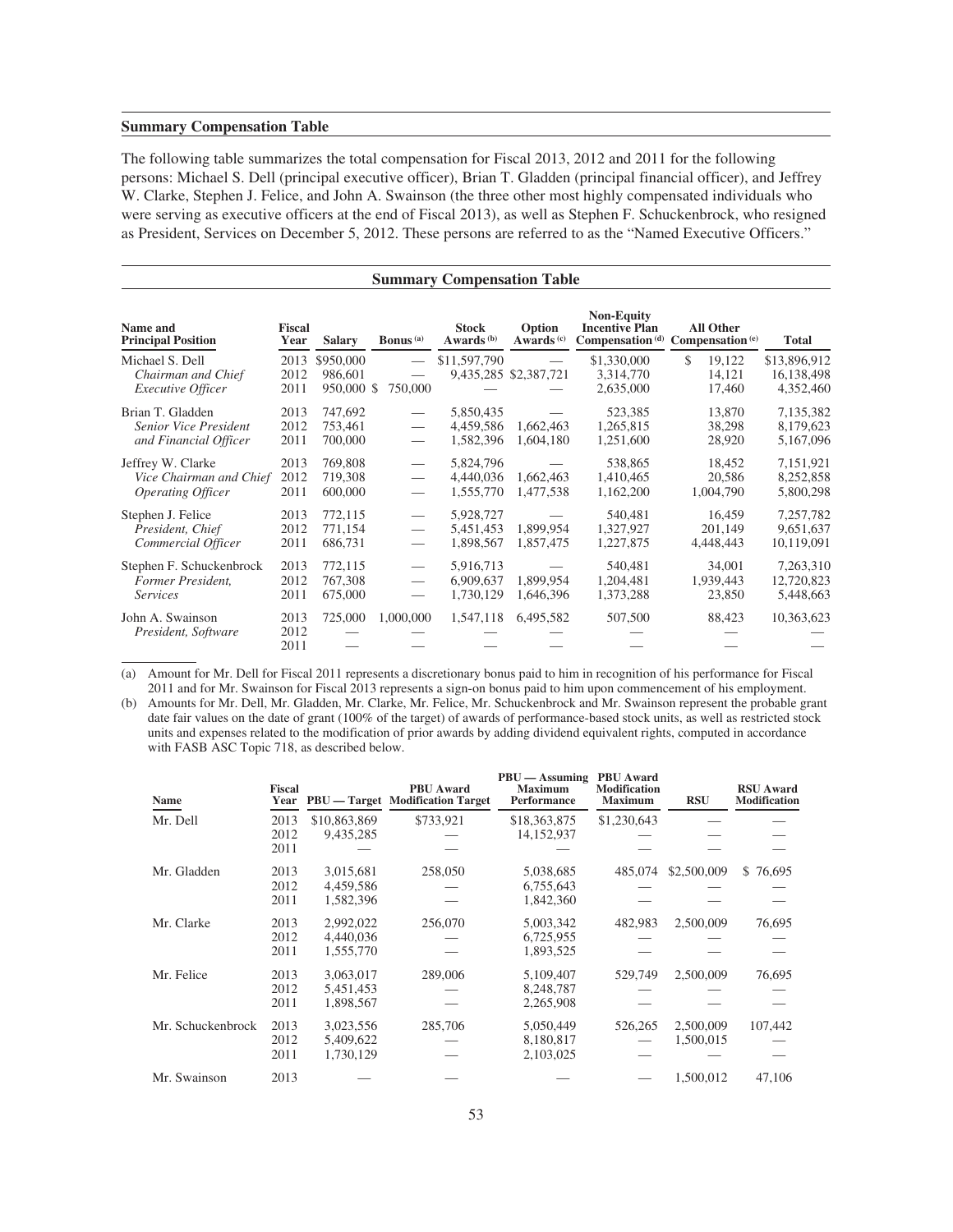- (c) Represents the aggregate grant date fair value of grants awarded in Fiscal 2013, 2012 and 2011, computed in accordance with FASB ASC Topic 718.
- (d) Represents amounts earned pursuant to the Executive Annual Incentive Bonus Plan for each Named Executive Officer.

**Retirement**

(e) Includes the cost of providing various perquisites and personal benefits, as well the value of Dell's contributions to the companysponsored 401(k) plan and deferred compensation plan, and the amount Dell paid for term life insurance coverage under health and welfare plans. See "Compensation Discussion and Analysis — Other Compensation Components — Benefits and Perquisites" for additional information.

The following table provides detail for the aggregate "All Other Compensation" for each of the Named Executive Officers.

| Name                   | <b>Fiscal</b>        | кепгешент<br><b>Plans</b><br><b>Matching</b><br>Year Contributions Plans Counseling Physical Security Support Expenses Cash Award Expenses Travel |                           | Benefit Financial Annual |                         |                     |             |             | <b>Technical Relocation Long-Term Expatriate Spousal</b> |                        |              |
|------------------------|----------------------|---------------------------------------------------------------------------------------------------------------------------------------------------|---------------------------|--------------------------|-------------------------|---------------------|-------------|-------------|----------------------------------------------------------|------------------------|--------------|
| Mr. Dell               | 2013<br>2012<br>2011 | \$12,500<br>12,250<br>12,250                                                                                                                      | \$1,622<br>1,871<br>1,123 |                          | \$5,000<br>4,087        |                     |             |             |                                                          |                        |              |
| Mr. Gladden            | 2013<br>2012<br>2011 | 12,577<br>12,365<br>12,250                                                                                                                        | 1,252<br>1,216<br>1,170   | \$12,500<br>12,500       | $4,057$ \$<br>3,000     | 7,537               | \$41<br>623 |             |                                                          |                        |              |
| Mr. Clarke             | 2013<br>2012<br>2011 | 12,673<br>12,750                                                                                                                                  | 1,286<br>1,146<br>990     | $\hspace{0.05cm}$        | 4,411<br>6,326<br>3,800 | 364                 | 82          |             | \$1,000,000                                              |                        |              |
| Mr. Felice             | 2013<br>2012<br>2011 | 12,558<br>12,365<br>12,515                                                                                                                        | 3,711<br>1,622<br>1,757   | 12,500                   | 5,854<br>5,867          | 20,110              | 190<br>289  |             | 140,828 \$<br>1,940,828                                  | 19,913 \$<br>2,473,570 | 168<br>1,406 |
| Mr. Schuckenbrock 2013 | 2012<br>2011         | 12,497<br>12,538<br>12,250                                                                                                                        | 1,985<br>1,900<br>1,171   | 7,500<br>7,500           | 1,845<br>5,000<br>2,842 | 17,252<br>154<br>87 | 422<br>623  | \$1,911,728 |                                                          |                        |              |
| Mr. Swainson           | 2013<br>2012<br>2011 | 14,173                                                                                                                                            | 3,081                     |                          |                         | 21,384              |             | 49,785      |                                                          |                        |              |

The amounts shown for Financial Counseling represent reimbursement for financial counseling, including tax preparation.

The amounts shown for Security costs represent the amount of company-paid expenses relating to residential security for the Named Executive Officers under a Board-authorized security program.

The Relocation Expenses amount for Mr. Schuckenbrock includes the amount paid by Dell to relocate him from Dell's Round Rock, Texas office to its Plano, Texas office when he became President, Services. This includes a cash payment of \$1,500,000 to compensate him for the loss on the sale of his house in the Austin, Texas area.

The amounts shown for Long-Term Cash Award for Mr. Clarke and Mr. Felice for Fiscal 2011 represent amounts paid (a) pursuant to the vesting of a previously granted award under the 2007 Long-Term Cash Engagement Award (for Mr. Clarke — \$1,000,000 and for Mr. Felice — \$1,800,000) and (b) pursuant to the vesting of a previously granted award under the 2004 Leadership Edge Cash Retention Awards (for Mr. Felice — \$140,828 for Fiscal 2012 and 2011). See "Compensation Discussion and Analysis — Individual Compensation Components — Long-Term Incentives — 2004 Leadership Edge Cash Retention Awards" and "— 2007 Long-Term Cash Engagement Awards."

The amounts shown under Expatriate Expenses represent amounts paid to cover tax equalizations and living expenses while Mr. Felice was on expatriate assignments. Mr. Felice's assignment to Singapore ended in Fiscal 2011. His return to the United States resulted in a tax amount of approximately \$3,265,845 paid in Fiscal 2011. This tax amount, paid pursuant to the company's tax equalization policy, related primarily to Singapore foreign exit taxes. The benefit of any foreign tax credits associated with this tax amount accrues to the company. In Fiscal 2012, \$420,990 was returned to the company and in Fiscal 2013, \$515,079 was returned to the company.

The amount shown for Spousal Travel is the cost to Dell for the executive's spouse to travel, at Dell's request, to attend Dell-sponsored events.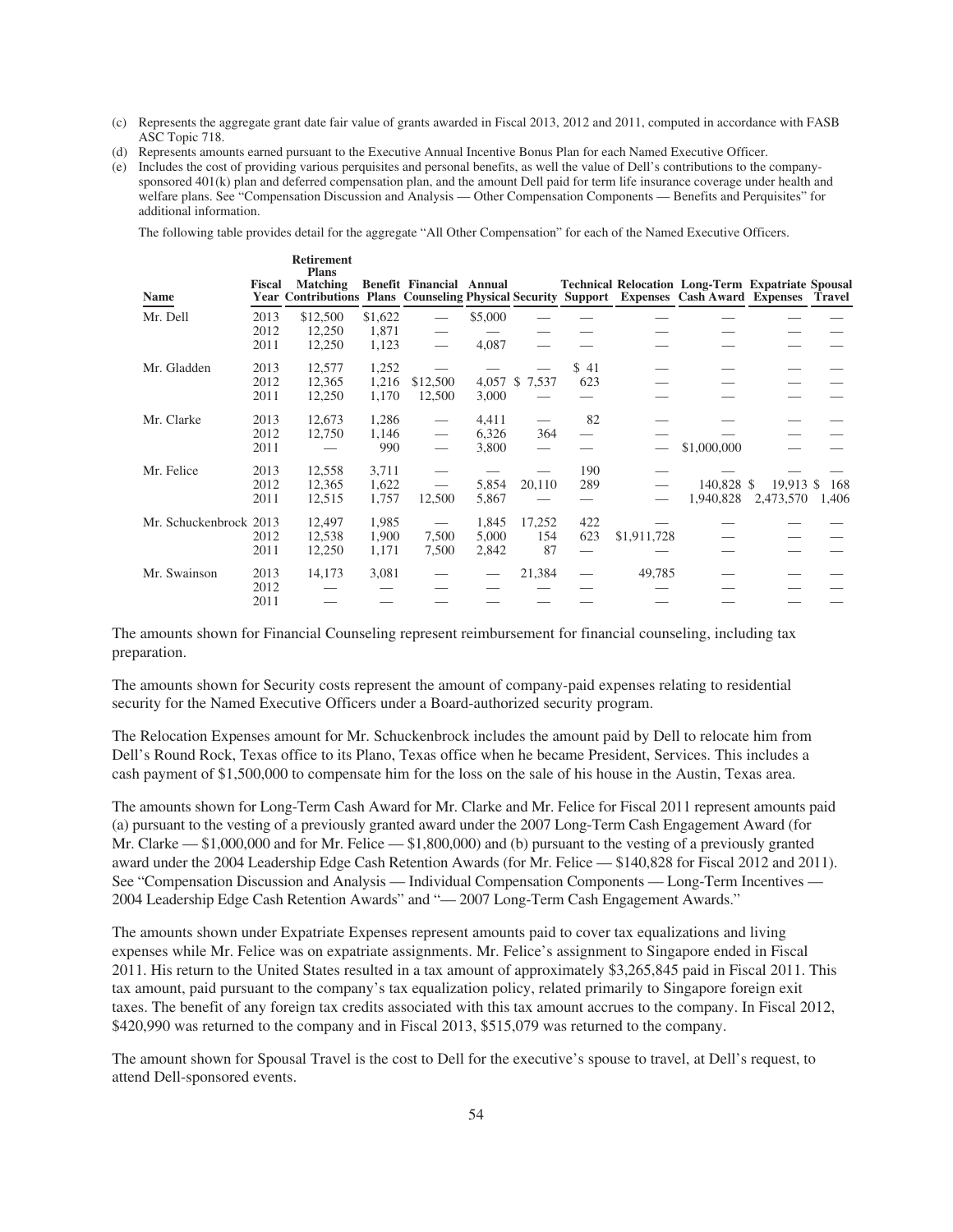## **Incentive Plan-Based Awards**

The following table sets forth certain information about plan-based awards that were made to or modified for the Named Executive Officers during Fiscal 2013. For more information about the plans under which these awards were granted, see "Compensation Discussion and Analysis" above.

|                   | <b>GRANTS OF PLAN-BASED AWARDS IN FISCAL 2013</b> |                          |                                                                                                                     |                                   |                          |                                                                                                                 |                                                 |                                                                                                    |                                                                                                                           |                                                 |                                                                                              |
|-------------------|---------------------------------------------------|--------------------------|---------------------------------------------------------------------------------------------------------------------|-----------------------------------|--------------------------|-----------------------------------------------------------------------------------------------------------------|-------------------------------------------------|----------------------------------------------------------------------------------------------------|---------------------------------------------------------------------------------------------------------------------------|-------------------------------------------------|----------------------------------------------------------------------------------------------|
| <b>Name</b>       | Grant<br>Date                                     | <b>Threshold</b>         | <b>Estimated Future Payouts</b><br><b>Under Non-equity Incentive</b><br>Plan Awards <sup>(a)</sup><br><b>Target</b> |                                   | <b>Maximum Threshold</b> | <b>Estimated Future Payouts</b><br><b>Under Equity Incentive</b><br>Plan Awards <sup>(b)</sup><br><b>Target</b> | <b>Maximum</b>                                  | <b>All Other</b><br><b>Stock</b><br>Awards:<br><b>Shares</b> of<br><b>Stock or</b><br><b>Units</b> | <b>All Other</b><br>Option<br>Awards:<br>Number of Number of or Base<br><b>Securities</b><br>Underlying<br><b>Options</b> | <b>Exercise</b><br>Price of<br>Option<br>Awards | <b>Grant Date</b><br>Fair<br>Value of<br><b>Stock and</b><br>Option<br>Awards <sup>(c)</sup> |
| Mr. Dell          | 3/2/12                                            |                          |                                                                                                                     | \$950,000 \$1,900,000 \$5,788,000 |                          |                                                                                                                 |                                                 |                                                                                                    |                                                                                                                           |                                                 |                                                                                              |
|                   | 3/2/12                                            |                          |                                                                                                                     |                                   | 288,019(d)               |                                                                                                                 | 576,037 <sup>(d)</sup> 1,152,074 <sup>(d)</sup> |                                                                                                    |                                                                                                                           |                                                 | \$10,863,869                                                                                 |
|                   | 6/11/12                                           |                          |                                                                                                                     |                                   |                          |                                                                                                                 | 288,019(e) 1,058,974(e) 2,238,682(e)            |                                                                                                    |                                                                                                                           |                                                 | 733,921 <sup>(e)</sup>                                                                       |
| Mr. Gladden       | 3/1/12                                            |                          |                                                                                                                     |                                   |                          |                                                                                                                 |                                                 | 143,844 <sup>(f)</sup>                                                                             |                                                                                                                           |                                                 | 2,500,009                                                                                    |
|                   | 3/2/12                                            | 375,000                  | 750,000                                                                                                             | 2,894,000                         |                          |                                                                                                                 |                                                 |                                                                                                    |                                                                                                                           |                                                 |                                                                                              |
|                   | 3/2/12                                            | $\overline{\phantom{0}}$ |                                                                                                                     |                                   | 72,006(d)                | $144,010^{(d)}$                                                                                                 | $288,020^{(d)}$                                 |                                                                                                    |                                                                                                                           |                                                 | 2,715,985                                                                                    |
|                   | 3/2/12                                            |                          |                                                                                                                     |                                   |                          | 16,898(g)                                                                                                       | 38,021(g)                                       |                                                                                                    |                                                                                                                           |                                                 | 299,696                                                                                      |
|                   | 6/11/12                                           |                          |                                                                                                                     |                                   | 72,006(e)                |                                                                                                                 | 483,417 <sup>(e)</sup> 1,075,953 <sup>(e)</sup> |                                                                                                    |                                                                                                                           | $\overline{\phantom{0}}$                        | $258,050^{(e)}$                                                                              |
|                   | 6/11/12                                           |                          |                                                                                                                     |                                   |                          |                                                                                                                 |                                                 | 143,844 <sup>(e)</sup>                                                                             |                                                                                                                           |                                                 | 76,695(e)                                                                                    |
| Mr. Clarke        | 3/1/12                                            |                          |                                                                                                                     |                                   |                          |                                                                                                                 |                                                 | 143,844 <sup>(f)</sup>                                                                             |                                                                                                                           | $\overline{\phantom{0}}$                        | 2,500,009                                                                                    |
|                   | 3/2/12                                            | 387,500                  | 775,000                                                                                                             | 2,894,000                         |                          |                                                                                                                 |                                                 |                                                                                                    |                                                                                                                           |                                                 |                                                                                              |
|                   | 3/2/12                                            | $\overline{\phantom{0}}$ |                                                                                                                     |                                   | $72,006^{(d)}$           | $144,010^{(d)}$                                                                                                 | 288,020 <sup>(d)</sup>                          |                                                                                                    |                                                                                                                           |                                                 | 2,715,985                                                                                    |
|                   | 3/2/12                                            | $\overline{\phantom{0}}$ |                                                                                                                     |                                   | $\frac{1}{2}$            | 15,564(g)                                                                                                       | 35,019(g)                                       |                                                                                                    |                                                                                                                           | $\overline{\phantom{0}}$                        | 276,037                                                                                      |
|                   | 6/11/12                                           |                          |                                                                                                                     |                                   | 72,006(e)                |                                                                                                                 | 473,141 <sup>(e)</sup> 1,062,275 <sup>(e)</sup> |                                                                                                    |                                                                                                                           |                                                 | $256,070^{(e)}$                                                                              |
|                   | 6/11/12                                           |                          |                                                                                                                     |                                   |                          |                                                                                                                 |                                                 | 143,844(e)                                                                                         |                                                                                                                           |                                                 | 76,695(e)                                                                                    |
|                   |                                                   |                          |                                                                                                                     |                                   |                          |                                                                                                                 |                                                 |                                                                                                    |                                                                                                                           |                                                 |                                                                                              |
| Mr. Felice        | 3/1/12                                            |                          |                                                                                                                     |                                   |                          |                                                                                                                 |                                                 | 143,844 <sup>(f)</sup>                                                                             |                                                                                                                           | $\overline{\phantom{0}}$                        | 2,500,009                                                                                    |
|                   | 3/2/12                                            | 387,500                  | 775,000                                                                                                             | 2,894,000                         |                          |                                                                                                                 |                                                 |                                                                                                    |                                                                                                                           | $\overline{\phantom{0}}$                        |                                                                                              |
|                   | 3/2/12                                            |                          |                                                                                                                     |                                   | 72,006(d)                | $144,010^{(d)}$                                                                                                 | $288,020$ <sup>(d)</sup>                        |                                                                                                    |                                                                                                                           |                                                 | 2,715,985                                                                                    |
|                   | 3/2/12                                            |                          |                                                                                                                     |                                   |                          | $19,567$ (g)                                                                                                    | 44.026 <sup>(g)</sup>                           | $\overline{\phantom{0}}$                                                                           |                                                                                                                           | $\overline{\phantom{0}}$                        | 347,032                                                                                      |
|                   | 6/11/12                                           |                          |                                                                                                                     |                                   | 72,006(e)                |                                                                                                                 | 552,259(e) 1,211,968(e)                         | $\overline{\phantom{0}}$                                                                           |                                                                                                                           |                                                 | 289,006(e)                                                                                   |
|                   | 6/11/12                                           |                          |                                                                                                                     |                                   |                          |                                                                                                                 |                                                 | 143,844(e)                                                                                         |                                                                                                                           |                                                 | 76,695(e)                                                                                    |
| Mr. Schuckenbrock | 3/1/12                                            |                          |                                                                                                                     |                                   |                          |                                                                                                                 |                                                 | 143,844 <sup>(f)</sup>                                                                             |                                                                                                                           |                                                 | 2,500,009                                                                                    |
|                   | 3/2/12                                            | 387,500                  | 775,000                                                                                                             | 2,894,000                         |                          |                                                                                                                 |                                                 |                                                                                                    |                                                                                                                           | $\overline{\phantom{0}}$                        |                                                                                              |
|                   | 3/2/12                                            |                          |                                                                                                                     |                                   | 72,006(d)                | $144,010^{(d)}$                                                                                                 | 288,020 <sup>(d)</sup>                          |                                                                                                    |                                                                                                                           | $\overbrace{\hspace{15em}}$                     | 2,715,985                                                                                    |
|                   | 3/2/12                                            |                          |                                                                                                                     |                                   |                          | 17.342(g)                                                                                                       | $39,020$ (g)                                    | $\overline{\phantom{0}}$                                                                           |                                                                                                                           | $\overline{\phantom{0}}$                        | 307,571                                                                                      |
|                   | 6/11/12                                           | $\overline{\phantom{0}}$ |                                                                                                                     |                                   | 72,006(e)                |                                                                                                                 | 535,134(e) 1,189,171(e)                         |                                                                                                    |                                                                                                                           |                                                 | 285,706 <sup>(e)</sup>                                                                       |
|                   | 6/11/12                                           |                          |                                                                                                                     |                                   |                          |                                                                                                                 |                                                 | 234,589(e)                                                                                         |                                                                                                                           |                                                 | 107,442(e)                                                                                   |
| Mr. Swainson      | 3/2/12                                            | 362,500                  | 725,000                                                                                                             | 2,894,000                         |                          |                                                                                                                 |                                                 |                                                                                                    |                                                                                                                           |                                                 |                                                                                              |
|                   | 3/15/12                                           |                          |                                                                                                                     |                                   |                          |                                                                                                                 |                                                 | 86,456 <sup>(f)</sup>                                                                              |                                                                                                                           |                                                 | 1,500,012                                                                                    |
|                   | 3/15/12                                           |                          |                                                                                                                     |                                   |                          |                                                                                                                 |                                                 |                                                                                                    | $1.052.632(h)$ \$17.35 <sup>(h)</sup>                                                                                     |                                                 | 6,495,582                                                                                    |
|                   | 6/11/12                                           |                          |                                                                                                                     |                                   |                          |                                                                                                                 |                                                 | $86,456^{(e)}$                                                                                     |                                                                                                                           |                                                 | $47,106^{(e)}$                                                                               |

(a) All Named Executive Officers participated in the Executive Incentive Bonus Plan ("EIBP"). Under that plan, the threshold to fund a bonus pool is positive consolidated net income, adjusted for charges related to acquisitions. The maximum payout is established at 0.20% and 0.10% of consolidated net income, adjusted for charges related to acquisitions, for Mr. Dell and for all other Named Executive Officers, respectively. Within that plan the Leadership Development and Compensation Committee established, based on performance metrics, a threshold (50% of target), target and maximum (281.25% of target) for each officer to determine actual payouts. For Fiscal 2013, the maximum under the EIBP was lower than the maximum established for the officers by the Committee. Based on the Board's evaluation of the performance metrics, the company modifier was set at 70% for Fiscal 2013. For actual award amounts, see "Summary Compensation Table — Non-Equity Incentive Plan Compensation." For more information on the Executive Incentive Bonus Plan and the evaluation of the performance metrics, see "Compensation Discussion and Analysis — Individual Compensation Components — Annual Incentive Bonus."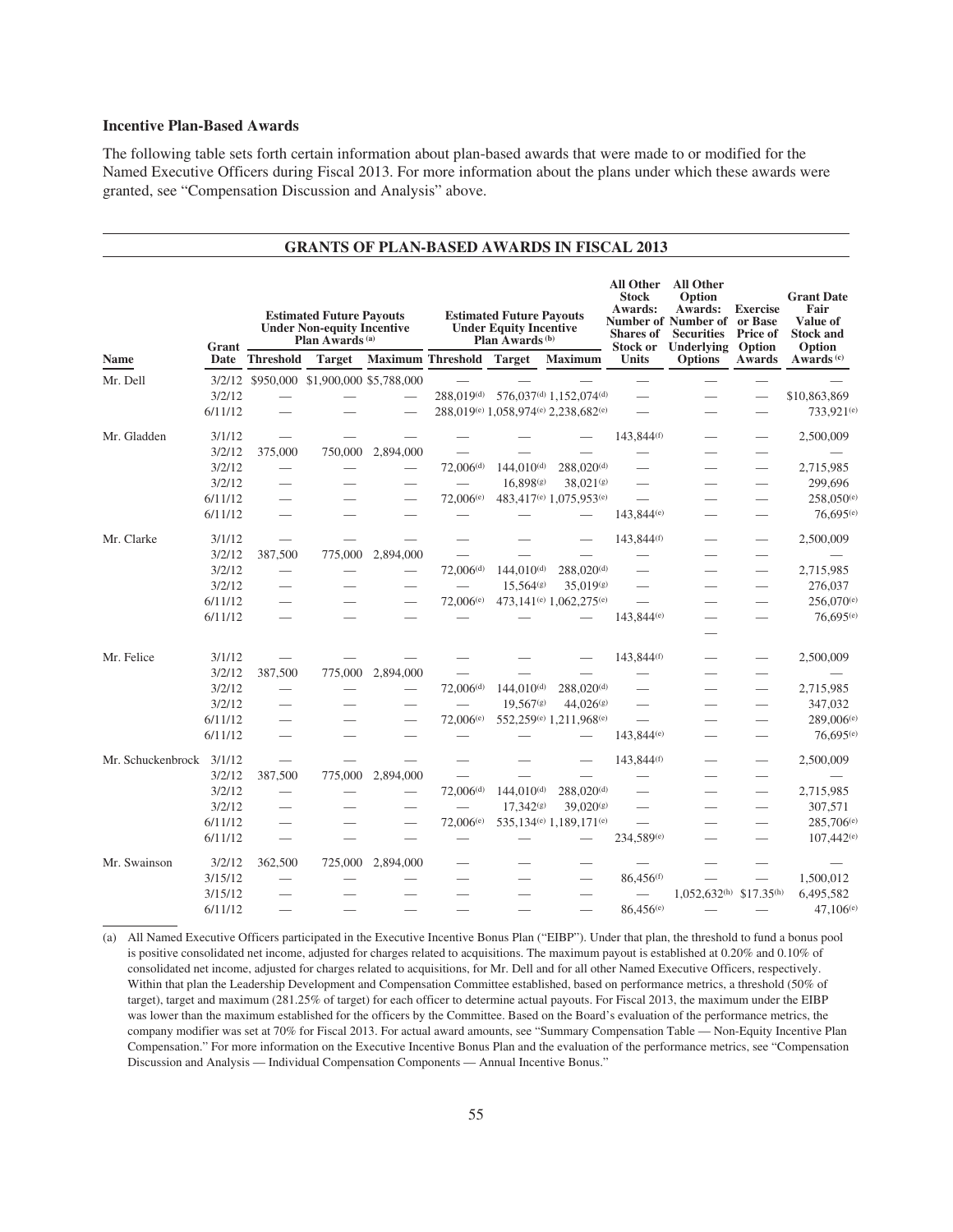- (b) For a discussion of the assumptions and methodologies used to calculate the value of the awards shown in this column, see footnote (b) to the "Summary Compensation Table."
- (c) Represents the fair value of equity awards on grant date or modification date computed in accordance with FASB ASC Topic 718. For a discussion of the assumptions and methodologies used to calculate the value of the awards shown in this column, see footnote (b) to the "Summary Compensation Table."
- (d) Under the terms of this agreement, the actual number of units earned will vary from 0% to 200% of the target award based on two performance metrics: (1) 75% of the target number of units will be adjusted from 0% to 200% based on a three-year cash flow from operations per share metric; and (2) 25% of the target number of units will be adjusted 0% to 200% based on a three-year relative total shareholder return ("TSR") ranking, measured based on Dell's achievement relative to peer companies. Units earned pursuant to PBU awards granted in Fiscal 2013 will vest on March 2, 2015.
- (e) This amount represents the number of units modified and the incremental fair value, computed in accordance with FASB ASC Topic 718, of the modification on June 11, 2012, of outstanding PBUs and RSUs to provide for dividend equivalents as discussed under "Compensation Discussion and Analysis — Individual Compensation Components — Long-Term Incentives — Dividend Equivalents."
- (f) Represents restricted stock units that are scheduled to vest and become exercisable ratably over three years beginning on the first anniversary of the date of grant. All unvested restricted stock units will be forfeited upon termination of employment.
- (g) Represents the portion of performance-based stock units, above the threshold, awarded on March 26, 2010, that did not meet grant date definition pursuant to FASB ASC Topic 718 until the annual performance metrics were approved in Fiscal 2013 by the Leadership Development and Compensation Committee on March 3, 2012. Under the terms of this award, one-third of the units awarded on March 26, 2010 were subject to Fiscal 2013 performance metrics. The units earned vested on March 26, 2013. Of the share amounts above, the number of units earned will vary from 0% to 225% of target based on an annual cash flow from operations per share metric and a three-year relative TSR metric. Each earned unit represents the right to receive one share of Dell common stock on the date it vests.
- (h) Represents stock options that are scheduled to vest and become exercisable ratably over five years beginning on the first anniversary of the date of grant. All unvested options expire upon the termination of employment for any reason other than death or permanent disability. All unvested options vest immediately upon death or permanent disability, and all options expire one year later. If employment is terminated for conduct detrimental to the company, all options (whether or not vested) expire immediately. If employment is terminated as a result of normal retirement, vested options expire on the third anniversary of the retirement date. If employment is terminated for any other reason, all vested options expire 90 days after such termination. In any event, the options expire ten years from the date of grant unless exercised or otherwise expired as described above. All options are transferable to family members under specified circumstances. The exercise price is equal to the closing price of Dell common stock on the date of grant as reported on the NASDAQ Stock Market.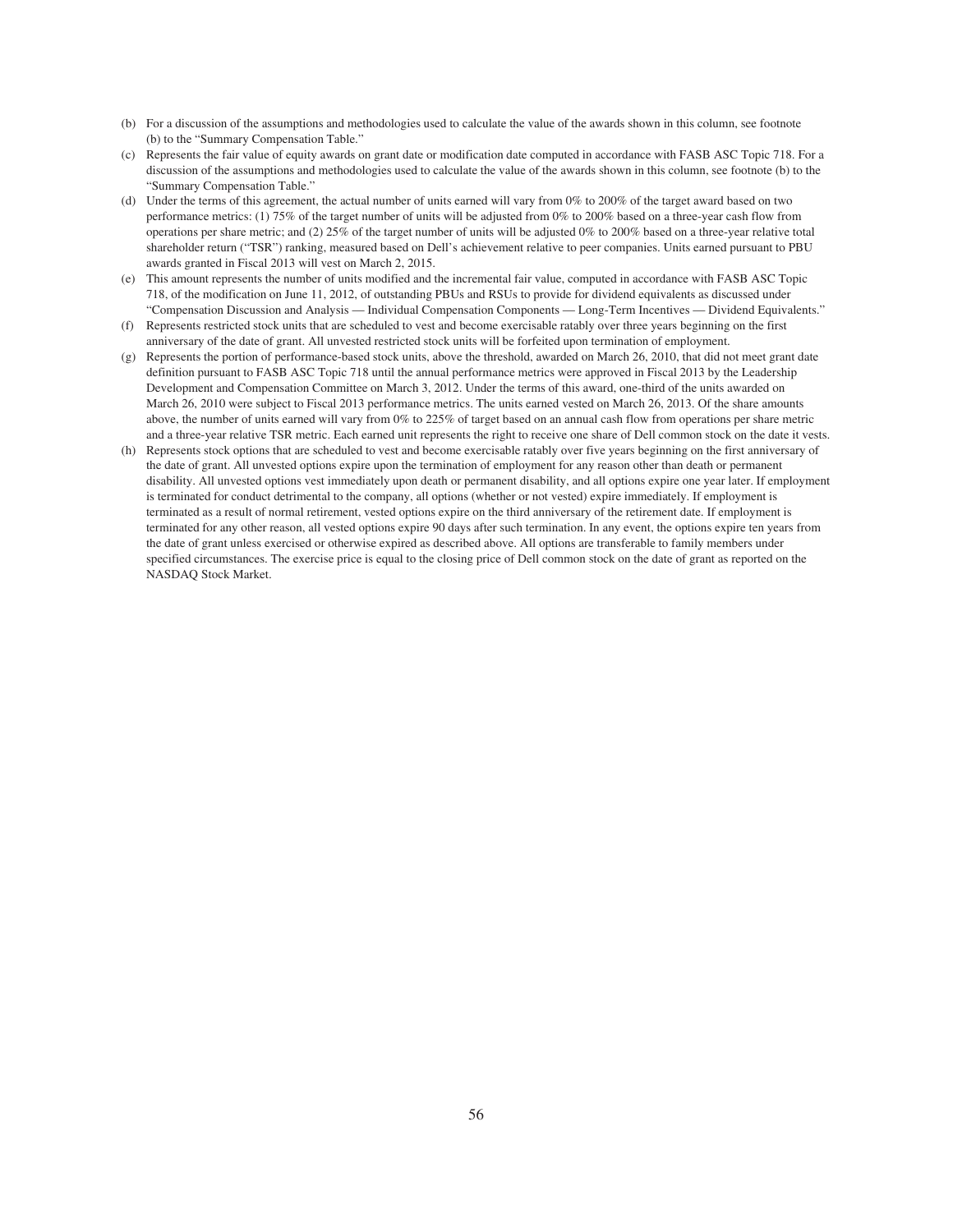The following table sets forth certain information about outstanding option and stock awards held by the Named Executive Officers as of the end of Fiscal 2013.

# **OUTSTANDING EQUITY AWARDS AT FISCAL YEAR-END 2013**

|                                   | <b>Option Awards</b>                                                           |                                  |                          |                                                       | <b>Stock Awards</b>                                         |                                                                                     |                                                                               |                                                                                                                                                                               |  |
|-----------------------------------|--------------------------------------------------------------------------------|----------------------------------|--------------------------|-------------------------------------------------------|-------------------------------------------------------------|-------------------------------------------------------------------------------------|-------------------------------------------------------------------------------|-------------------------------------------------------------------------------------------------------------------------------------------------------------------------------|--|
|                                   | <b>Number of Securities</b><br><b>Underlying Unexercised</b><br><b>Options</b> |                                  |                          |                                                       |                                                             |                                                                                     | <b>Equity Incentive Plan Awards</b>                                           |                                                                                                                                                                               |  |
| Name                              |                                                                                | <b>Exercisable Unexercisable</b> | Option<br>Price          | Option<br><b>Exercise Expiration Have Not</b><br>Date | Number of<br>Units of<br><b>Stock that</b><br><b>Vested</b> | <b>Shares or Units</b><br>of Stock That<br><b>Have Not</b><br>Vested <sup>(a)</sup> | Number of<br><b>Unearned</b><br>or Other<br><b>Rights That</b><br><b>Have</b> | Shares or Market Value of Shares, Units Market or Payout<br><b>Value of Unearned</b><br><b>Shares, Units or</b><br><b>Other Rights That</b><br>Not Vested Have Not Vested (a) |  |
| $Mr.$ Dell $\dots\dots\dots\dots$ | 400,000                                                                        |                                  | \$26.19                  | 3/6/2013                                              |                                                             |                                                                                     |                                                                               |                                                                                                                                                                               |  |
|                                   | 400,000                                                                        |                                  | 34.24                    | 9/4/2013                                              |                                                             |                                                                                     |                                                                               |                                                                                                                                                                               |  |
|                                   | 400,000                                                                        |                                  | 32.99                    | 3/4/2014                                              |                                                             |                                                                                     |                                                                               |                                                                                                                                                                               |  |
|                                   | 150,997                                                                        | 301,902 <sup>(b)</sup>           | 15.73                    | 3/3/2021                                              |                                                             |                                                                                     |                                                                               |                                                                                                                                                                               |  |
|                                   |                                                                                |                                  |                          |                                                       |                                                             |                                                                                     | 1,058,974(c)                                                                  | $$14,433,816^{(c)}$                                                                                                                                                           |  |
|                                   |                                                                                |                                  |                          |                                                       |                                                             |                                                                                     |                                                                               |                                                                                                                                                                               |  |
| Mr. Gladden $\dots\dots$          | 922,000                                                                        |                                  | 20.57                    | 5/20/2018                                             |                                                             |                                                                                     |                                                                               |                                                                                                                                                                               |  |
|                                   | 265,010                                                                        |                                  | 8.39                     | 3/5/2019                                              |                                                             |                                                                                     |                                                                               |                                                                                                                                                                               |  |
|                                   | 211,263                                                                        | $105,615^{(d)}$                  | 14.99                    | 3/26/2020                                             |                                                             |                                                                                     |                                                                               |                                                                                                                                                                               |  |
|                                   | 107,847                                                                        | 215,629 <sup>(e)</sup>           | 15.44                    | 3/2/2021                                              | 235,106 <sup>(f)</sup>                                      | \$3,204,495 <sup>(f)</sup>                                                          | 392,155(g)                                                                    | 5,345,073(g)                                                                                                                                                                  |  |
| Mr. Clarke $\dots\dots\dots$      | 270,000                                                                        |                                  | 26.19                    | 3/6/2013                                              |                                                             |                                                                                     |                                                                               |                                                                                                                                                                               |  |
|                                   | 150,000                                                                        |                                  | 34.24                    | 9/4/2013                                              |                                                             |                                                                                     |                                                                               |                                                                                                                                                                               |  |
|                                   | 150,000                                                                        | $\overline{\phantom{0}}$         | 32.99                    | 3/4/2014                                              |                                                             |                                                                                     |                                                                               |                                                                                                                                                                               |  |
|                                   | 150,000                                                                        |                                  | 35.35                    | 9/2/2014                                              |                                                             |                                                                                     |                                                                               |                                                                                                                                                                               |  |
|                                   | 200,000                                                                        |                                  | 40.17                    | 3/3/2015                                              |                                                             |                                                                                     |                                                                               |                                                                                                                                                                               |  |
|                                   | 245,000                                                                        | $\overline{\phantom{0}}$         | 28.95                    | 3/9/2016                                              |                                                             |                                                                                     |                                                                               |                                                                                                                                                                               |  |
|                                   | 312,303                                                                        |                                  | 22.28                    | 3/8/2017                                              |                                                             |                                                                                     |                                                                               |                                                                                                                                                                               |  |
|                                   | 309,453                                                                        |                                  | 19.67                    | 3/4/2018                                              |                                                             |                                                                                     |                                                                               |                                                                                                                                                                               |  |
|                                   | 595,948                                                                        | $\overbrace{\phantom{12332}}$    | 8.39                     | 3/5/2019                                              |                                                             |                                                                                     |                                                                               |                                                                                                                                                                               |  |
|                                   | 194,585                                                                        | 97,277(d)                        | 14.99                    | 3/26/2020                                             |                                                             |                                                                                     |                                                                               |                                                                                                                                                                               |  |
|                                   | 107,847                                                                        | 215,629e                         | 15.44                    | 3/2/2021                                              |                                                             |                                                                                     |                                                                               |                                                                                                                                                                               |  |
|                                   |                                                                                |                                  |                          |                                                       | $227,900^{(h)}$                                             | 3,106, 277 <sup>(h)</sup>                                                           | 389,085(i)                                                                    | 5,303,229(i)                                                                                                                                                                  |  |
| $Mr.$ Felice $\dots\dots\dots$    | 24,360                                                                         | $\overline{\phantom{0}}$         | 26.19                    | 3/6/2013                                              |                                                             |                                                                                     |                                                                               |                                                                                                                                                                               |  |
|                                   | 72,280                                                                         |                                  | 34.24                    | 9/4/2013                                              |                                                             |                                                                                     |                                                                               |                                                                                                                                                                               |  |
|                                   | 32,515                                                                         |                                  | 32.99                    | 3/4/2014                                              |                                                             |                                                                                     |                                                                               |                                                                                                                                                                               |  |
|                                   | 29,705                                                                         |                                  | 35.35                    | 9/2/2014                                              |                                                             |                                                                                     |                                                                               |                                                                                                                                                                               |  |
|                                   | 56,635                                                                         |                                  | 40.17                    | 3/3/2015                                              |                                                             |                                                                                     |                                                                               |                                                                                                                                                                               |  |
|                                   | 75,000                                                                         |                                  | 40.63                    | 8/1/2015                                              |                                                             |                                                                                     |                                                                               |                                                                                                                                                                               |  |
|                                   | 280,000                                                                        | $\overbrace{\phantom{12332}}$    | 28.95                    | 3/9/2016                                              |                                                             |                                                                                     |                                                                               |                                                                                                                                                                               |  |
|                                   | 234,228                                                                        |                                  | 22.28                    | 3/8/2017                                              |                                                             |                                                                                     |                                                                               |                                                                                                                                                                               |  |
|                                   | 265,245                                                                        | $\qquad \qquad$                  | 19.67                    | 3/4/2018                                              |                                                             |                                                                                     |                                                                               |                                                                                                                                                                               |  |
|                                   | 244,621<br>123,254                                                             | $122,291^{(d)}$<br>246,432(j)    | 14.99<br>15.44           | 3/26/2020<br>3/2/2021                                 |                                                             |                                                                                     |                                                                               |                                                                                                                                                                               |  |
|                                   |                                                                                |                                  |                          |                                                       | 249,517 <sup>(k)</sup>                                      | 3,400,917 <sup>(k)</sup>                                                            | 446,586(1)                                                                    | 6,086,967(1)                                                                                                                                                                  |  |
| Mr. Schuckenbrock                 | 550,000                                                                        |                                  | 26.29                    | 1/8/2017                                              |                                                             |                                                                                     |                                                                               |                                                                                                                                                                               |  |
|                                   | 243,129                                                                        |                                  | 28.42                    | 9/6/2017                                              |                                                             |                                                                                     |                                                                               |                                                                                                                                                                               |  |
|                                   | 380,187                                                                        |                                  | 19.67                    | 3/4/2018                                              |                                                             |                                                                                     |                                                                               |                                                                                                                                                                               |  |
|                                   | 108,395                                                                        | 108,394 <sup>(m)</sup>           | 14.99                    | 3/26/2020                                             |                                                             |                                                                                     |                                                                               |                                                                                                                                                                               |  |
|                                   |                                                                                | $246,432^{(n)}$                  | 15.44                    | 3/2/2021                                              |                                                             |                                                                                     |                                                                               |                                                                                                                                                                               |  |
|                                   |                                                                                |                                  | $\overline{\phantom{m}}$ | $\overline{\phantom{m}}$                              | 297,997(0)                                                  | 4,061,699(0)                                                                        | 441,471(p)                                                                    | 6,017,250(p)                                                                                                                                                                  |  |
| Mr. Swainson                      |                                                                                | 1,052,632 <sup>(q)</sup>         | 17.35                    | 3/15/2022                                             | $\overline{\phantom{0}}$                                    |                                                                                     |                                                                               |                                                                                                                                                                               |  |
|                                   |                                                                                |                                  |                          | $\qquad \qquad -$                                     | 86,456 <sup>(r)</sup>                                       | 1,178,395 <sup>(r)</sup>                                                            |                                                                               |                                                                                                                                                                               |  |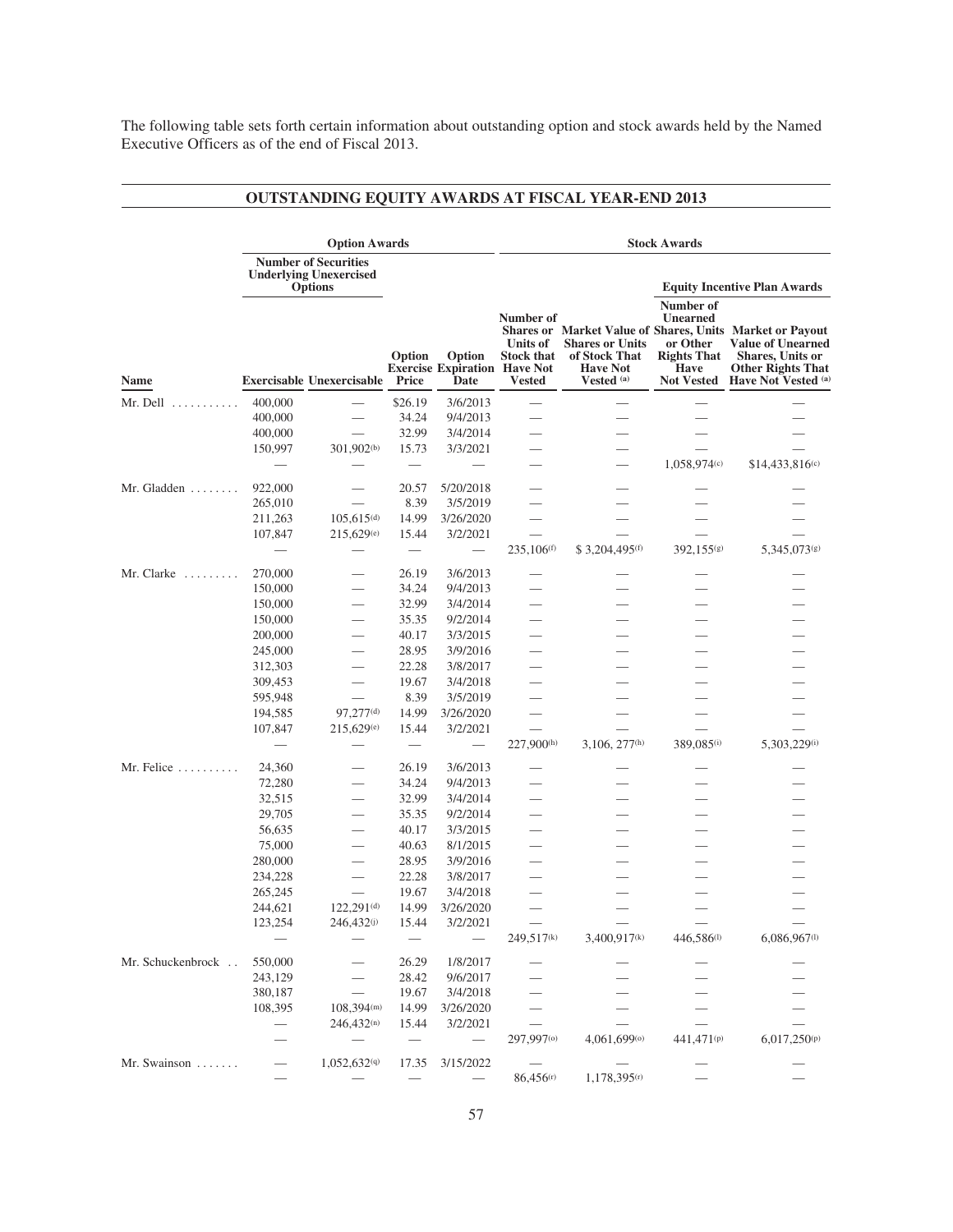- (a) Value based on the closing price of Dell common stock on February 1, 2013 (\$13.63) as reported on the NASDAQ Stock Market.
- (b) Non-qualified stock options, of which 150,951 vested on March 3, 2013. The remaining 150,951 options will vest on March 3, 2014.
- (c) The unearned portion (based on target performance) of performance-based restricted stock units granted on March 8, 2011 and March 2, 2012. The grants are scheduled to vest as follows: 482,937 units will vest on March 8, 2014 and 576,037 units will vest on March 2, 2015.
- (d) Non-qualified stock options that vested on March 26, 2013.
- (e) Non-qualified stock options, of which 107,815 options vested on March 2, 2013. The remaining 107,814 options will vest on March 2, 2014.
- (f) Represents, as of fiscal year-end, restricted stock units and earned performance-based units no longer subject to performance metrics, of which 47,958 units vested on March 1, 2013, and 91,262 units vested on March 26, 2013. The remaining 95,886 units will vest as follows: 47,943 units on March 1 of 2014 and 2015.
- (g) Represents, as of fiscal year-end, the unearned portion (based on target performance) of performance-based restricted stock units granted on March 26, 2010, March 8, 2011, and March 2, 2012. Based on Fiscal 2013 performance, no additional shares were earned and 38,872 shares were canceled. The March 8, 2011 grant will vest on March 8, 2014 and the March 2, 2012 grant will vest on March 2, 2015. Both grants remain subject to future performance metrics.
- (h) Represents, as of fiscal year-end, restricted stock units and earned performance-based units no longer subject to performance metrics, of which 47,958 units vested on March 1, 2013, and 84,056 units vested on March 26, 2013. The remaining 95,886 units will vest as follows: 47,943 units on March 1 of 2014 and 2015.
- (i) Represents, as of fiscal year-end, the unearned portion (based on target performance) of performance-based restricted stock units granted on March 26, 2010, March 8, 2011, and March 2, 2012. Based on Fiscal 2013 performance, no additional shares were earned and 35,802 shares were canceled. The March 8, 2011 grant will vest on March 8, 2014 and the March 2, 2012 grant will vest on March 2, 2015. Both grants remain subject to future performance metrics.
- (j) Non-qualified stock options, of which 123,216 options vested on March 2, 2013. The remaining 123,216 options will vest on March 2, 2014.
- (k) Represents, as of fiscal year-end, restricted stock units and earned performance-based units no longer subject to performance metrics, of which 47,958 units vested on March 1, 2013, and 105,673 units vested on March 26, 2013. The remaining 95,886 units will vest as follows: 47,943 units on March 1 of 2014 and 2015.
- (l) Represents, as of fiscal year-end, the unearned portion (based on target performance) of performance-based restricted stock units granted on March 26, 2010, March 8, 2011, and March 2, 2012. Based on Fiscal 2013 performance, no additional shares were earned and 45,009 shares were canceled. The March 8, 2011 grant will vest on March 8, 2014 and the March 2, 2012 grant will vest on March 2, 2015. Both grants remain subject to future performance metrics.
- (m) Non-qualified stock options that vested on March 26, 2013. Because Mr. Schuckenbrock resigned from Dell effective March 31, 2013, this grant will expire on June 30, 2013.
- (n) Non-qualified stock options, of which 123,216 options vested on March 2, 2013. The remaining 123,216 options were scheduled to vest on March 2, 2014. Because Mr. Schuckenbrock resigned from Dell effective March 31, 2013, this grant will expire on June 30, 2013.
- (o) Represents, as of fiscal year-end, restricted stock units and earned performance-based units no longer subject to performance metrics, of which 47,958 units vested on March 1, 2013, and 93,663 units vested on March 26, 2013. The remaining 156,376 units were scheduled to vest as follows: 47,943 units on March 1 of 2014 and 2015, and 30,245 units on July 13 of 2013 and 2014. Because Mr. Schuckenbrock resigned from Dell effective March 31, 2013, the unvested units were forfeited.
- (p) Represents, as of fiscal year-end, the unearned portion (based on target performance) of performance-based restricted stock units granted on March 26, 2010, March 8, 2011, and March 2, 2012. Based on Fiscal 2013 performance, no additional shares were earned and 39,894 shares were canceled. The March 8, 2011 grant was scheduled to vest on March 8, 2014, and the March 2, 2012, grant was scheduled vest on March 2, 2015. Both grants remained subject to future performance metrics. Because Mr. Schuckenbrock resigned from Dell effective March 31, 2013, the unvested units were forfeited.
- (q) Non-qualified stock options, of which 210,526 shares vested on March 15, 2013. The remaining 842,106 options will vest as follows: 210,526 options on March 15 of 2014 through 2016 and 210,528 options on March 2017.
- (r) Represents restricted stock units of which 28,825 units vested on March 15, 2013, and the remaining 57,631 units will vest as follows: 28,816 on March 15, 2014, and 28,815 on March 15, 2015.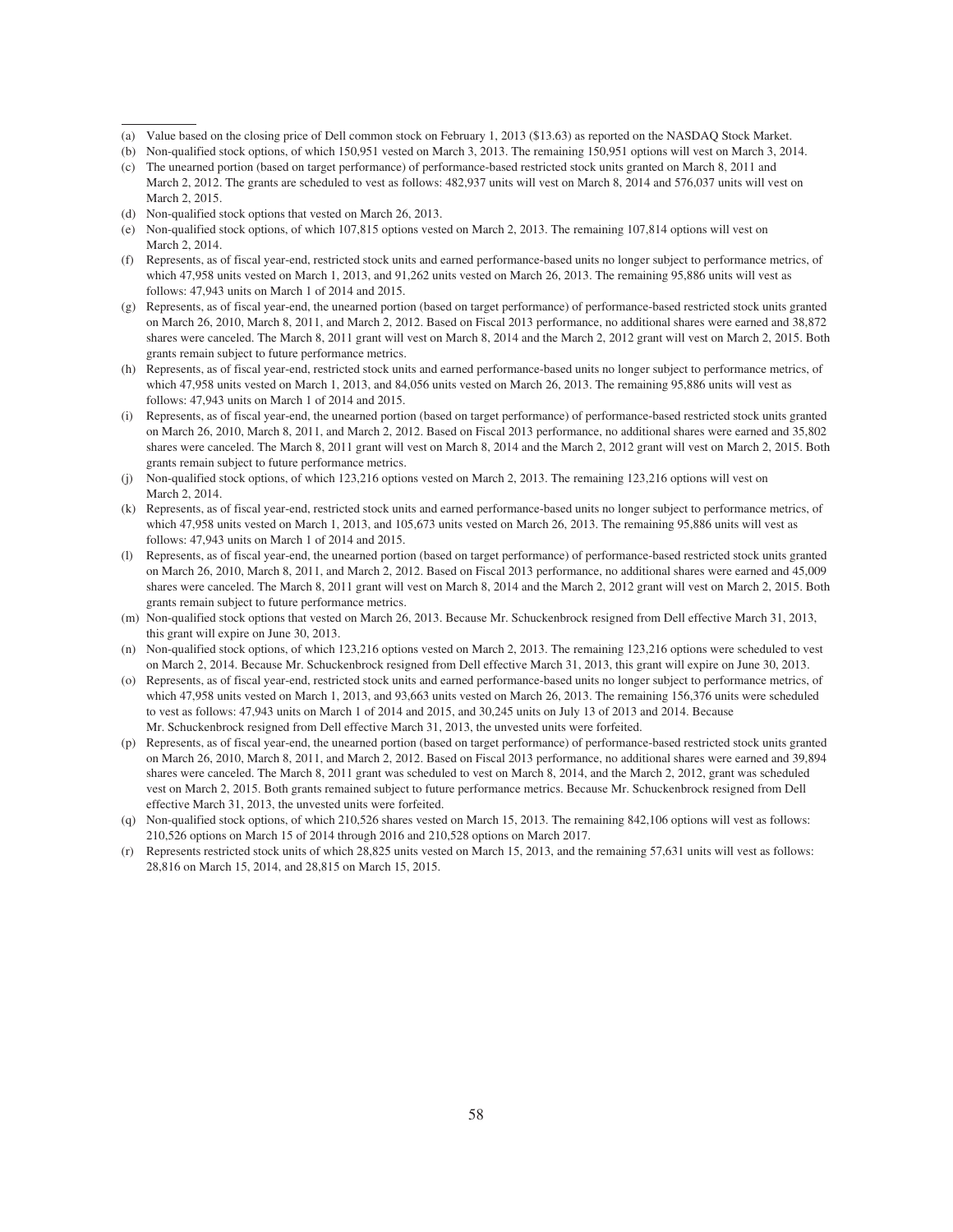The following table sets forth certain information about option exercises and vesting of restricted stock during Fiscal 2013 for the Named Executive Officers who exercised options or had restricted stock or restricted stock units vest during Fiscal 2013.

| <b>OPTION EXERCISES AND STOCK VESTED DURING FISCAL 2013</b> |                                                        |                                               |                                                       |                                         |  |  |  |
|-------------------------------------------------------------|--------------------------------------------------------|-----------------------------------------------|-------------------------------------------------------|-----------------------------------------|--|--|--|
|                                                             | <b>Option Awards</b>                                   |                                               | <b>Stock Awards</b>                                   |                                         |  |  |  |
| Name                                                        | <b>Number of Shares</b><br><b>Acquired on Exercise</b> | <b>Value Realized upon</b><br><b>Exercise</b> | <b>Number of Shares</b><br><b>Acquired on Vesting</b> | <b>Value Realized on</b><br>Vesting (a) |  |  |  |
| Mr. Gladden                                                 | 43,750                                                 | \$ 394,901                                    | 358,761                                               | \$6,185,040                             |  |  |  |
| Mr. Clarke $\ldots \ldots \ldots$                           |                                                        |                                               | 358,761                                               | 6,185,040                               |  |  |  |
| Mr. Felice $\dots \dots$                                    | 640.644                                                | 5,720,665                                     | 388,642                                               | 6,700,567                               |  |  |  |
| Mr. Schuckenbrock                                           | 627,630                                                | 3.976.425                                     | 389,016                                               | 6,554,604                               |  |  |  |

(a) Computed using the average of the high and low sales price of the common stock on the vesting date as reported on the NASDAQ Stock Market.

## **Equity Compensation Plans**

# *Equity Compensation Plans Approved by Stockholders*

*Long-Term Incentive Plans —* Stockholders have approved the 1994 Incentive Plan, the 2002 Long-Term Incentive Plan, amendments to the 2002 Long-Term Incentive Plan (the "Amended and Restated 2002 Long-Term Incentive Plan") and the 2012 Long-Term Incentive Plan. Although options remain outstanding under the 1994 Incentive Plan and the Amended and Restated 2002 Long-Term Incentive Plan, no shares are available under these plans for future awards. Dell currently uses the 2012 Long-Term Incentive Plan for stock-based incentive awards that may be granted in the form of stock options, stock appreciation rights, stock bonuses, restricted stock, restricted stock units, performance units, or performance shares.

## *Equity Compensation Plans Not Approved by Stockholders*

*Broad Based Stock Option Plan —* In October 1998, the Board approved the Broad Based Stock Option Plan, which permitted awards of fair market value stock options to non-executive employees. Although options remain outstanding under this plan, the plan was terminated by the Board in November 2002, and options are no longer being awarded under the plan.

The following table presents information about Dell's equity compensation plans at the end of Fiscal 2013.

| <b>Plan Category</b>                                      | Number of securities to be.<br>issued upon exercise of<br>outstanding options,<br>warrants and rights | Weighted-average exercise<br>price of outstanding options,<br>warrants and rights | Number of securities<br>remaining available for<br>future issuance under equity<br>compensation plans<br>(excluding securities)<br>reflected in first column) |
|-----------------------------------------------------------|-------------------------------------------------------------------------------------------------------|-----------------------------------------------------------------------------------|---------------------------------------------------------------------------------------------------------------------------------------------------------------|
| Equity compensation plans<br>approved by stockholders     | 138,997,342                                                                                           | \$25.79                                                                           | 98,210,039(a)                                                                                                                                                 |
| Equity compensation plans not<br>approved by stockholders | 20,312,681 <sup>(b)</sup>                                                                             | 6.81                                                                              | $\qquad$ (c)                                                                                                                                                  |
|                                                           | 159,310,023                                                                                           | \$22.51                                                                           | 98,210,039                                                                                                                                                    |

(a) Represents shares that were available for issuance under the 2012 Long-Term Incentive Plan.

# **EQUITY COMPENSATION PLAN INFORMATION**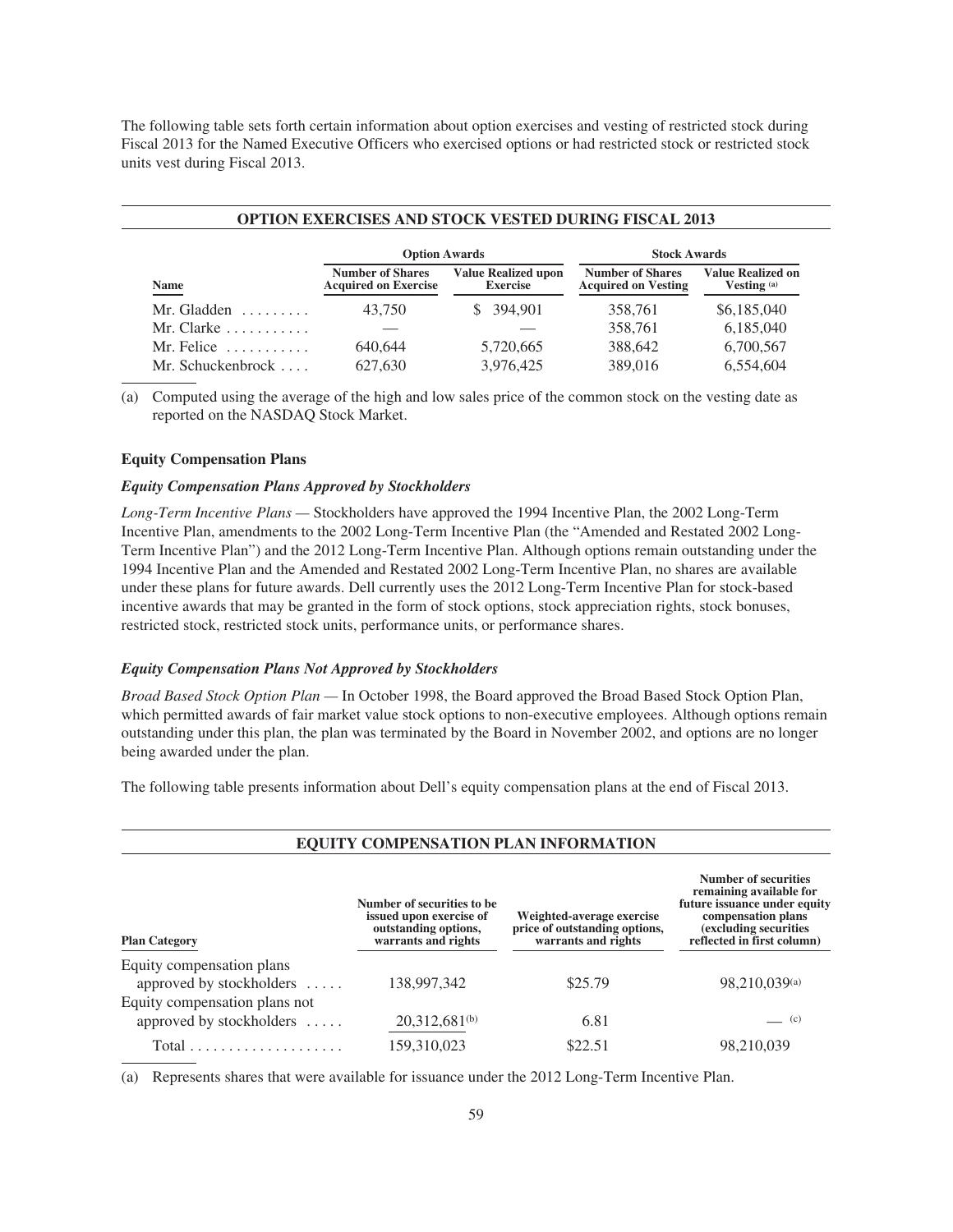- (b) Represents the number of shares that were issuable pursuant to options granted under the Broad Based Stock Option Plan that were outstanding as of the end of Fiscal 2013 (700) and pursuant to options (20,311,981) granted under the following stock plans of acquired companies assumed by Dell and converted into options to purchase Dell common stock: Force10 Networks, Inc. 2007 Plan; Quest Software, Inc. 1999 Stock Incentive Plan; Quest Software, Inc. 2001 Stock Incentive Plan; V-Kernel Corporation 2007 Equity Incentive Plan; and Quest Software, Inc. 2008 Stock Incentive Plan.
- (c) The Broad Based Stock Option Plan was terminated in November 2002, and, consequently, no shares are available for future awards under that plan. No shares remain available for future awards under the assumed plans referred to in note (b).

## **Other Benefit Plans**

*401(k) Retirement Plan —* Dell maintains a 401(k) retirement savings plan that is available to substantially all U.S. employees. Dell matches 100% of each participant's voluntary contributions up to 5% of the participant's compensation, and a participant vests immediately in the matching contributions. Participants may invest their contributions and the matching contributions in a variety of investment choices, including a Dell common stock fund, but are not required to invest any of their contributions or matching contributions in Dell common stock.

*Deferred Compensation Plan —* Dell also maintains a nonqualified deferred compensation plan that is available to executives and a separate plan that is available to our non-employee directors. Upon a merger, consolidation, liquidation or other type of reorganization that would constitute a change of control of Dell under either plan, vested amounts for which a distribution event has not been triggered prior to the effective time will be paid, but there will be no increase in the amounts credited to accounts of any such participants. If a distribution event has been triggered prior to the effective time of any merger, consolidation, liquidation or other type of reorganization that would constitute a change of control of Dell under either plan, vested account balances will be paid out according to the participant's original distribution election and will not be paid out a result of the transaction constituting a change of control.

Under the terms of the deferred compensation plan for executives, Dell matches 100% of each participant's voluntary deferrals up to 3% of the participant's compensation that exceeds the qualified plan compensation limit. A participant may defer up to 50% of the participant's base salary and up to 100% of the participant's annual incentive bonus. Matching contributions vest ratably over the first five years of employment (20% per year) and thereafter matching contributions vest immediately. In general, absent an extraordinary transaction of the type referred to above, a participant's funds are distributed upon the participant's death, disability or separation from service or, under certain circumstances and at the request of the participant, during the participant's employment, and can be taken in a lump sum or installments (monthly, quarterly, or annually) over a period of up to ten years.

The following table describes the contributions, earnings, and balance at the end of Fiscal 2013 for each Named Executive Officer who participates in the deferred compensation plan.

| <b>NONOUALIFIED DEFERRED COMPENSATION AT FISCAL YEAR-END 2013</b> |                                                                        |                                                                  |                                                                         |                                                   |                                                            |  |  |
|-------------------------------------------------------------------|------------------------------------------------------------------------|------------------------------------------------------------------|-------------------------------------------------------------------------|---------------------------------------------------|------------------------------------------------------------|--|--|
| Name                                                              | <b>Executive</b><br><b>Contributions in Last</b><br><b>Fiscal Year</b> | Registrant<br><b>Contributions in Last</b><br><b>Fiscal Year</b> | Aggregate<br><b>Earnings in Last</b><br><b>Fiscal Year</b> <sup>a</sup> | Aggregate<br>Withdrawals/<br><b>Distributions</b> | <b>Aggregate Balance at</b><br><b>Last Fiscal Year-end</b> |  |  |
| Mr. Dell $\dots \dots$                                            |                                                                        |                                                                  | \$971,212                                                               |                                                   | \$6,819,318                                                |  |  |
| Mr. Clarke $\ldots \ldots$                                        |                                                                        |                                                                  | \$1,054,166                                                             |                                                   | \$9,561,667                                                |  |  |

(a) Not reported as compensation to the Named Executive Officers for tax purposes.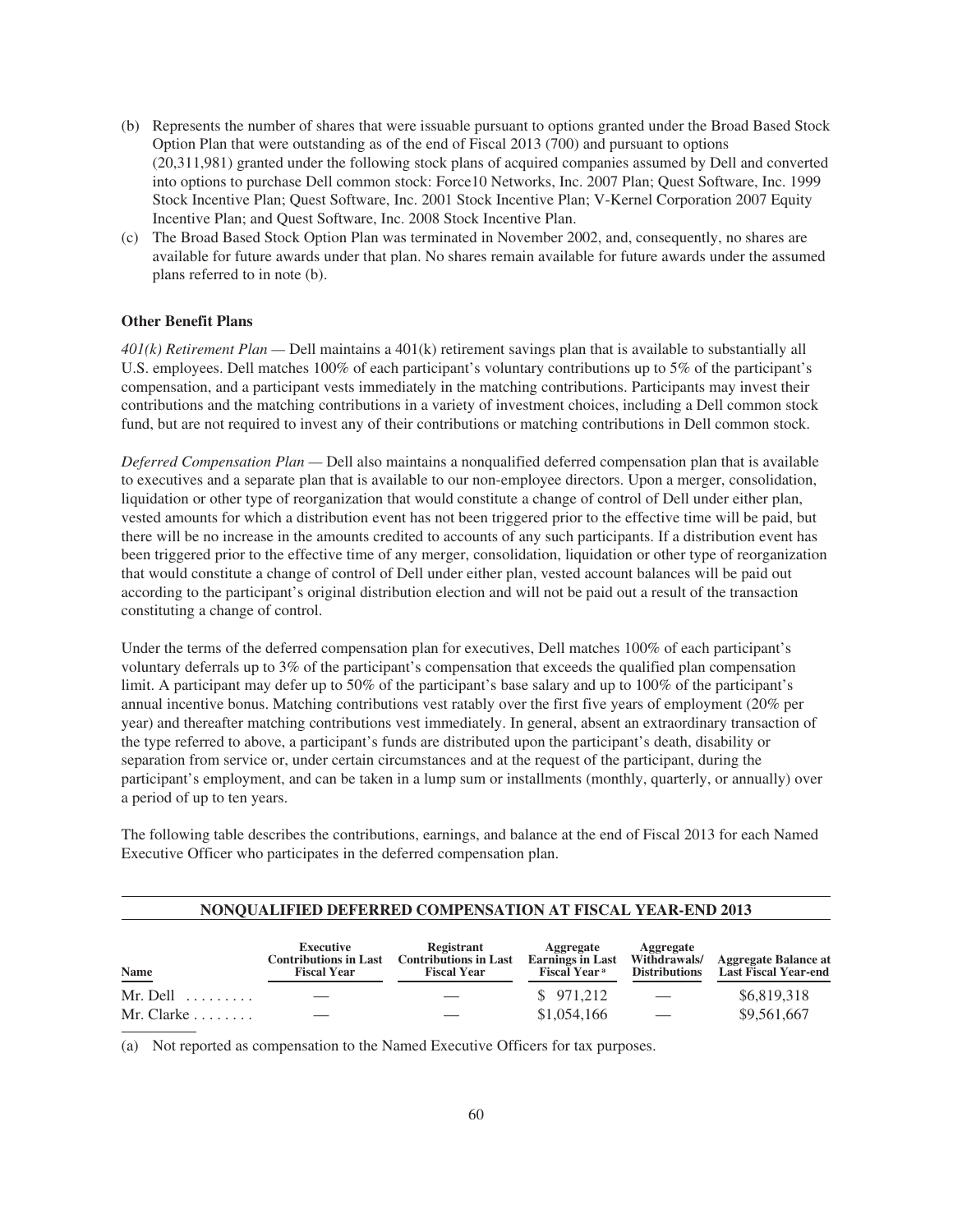### **Potential Payments Upon Termination or Change of Control**

All equity awards contain provisions that accelerate the vesting of the awards upon the death or permanent disability of the holder. These provisions are generally applicable to all Dell employees, including executive officers. As described above under "Compensation Discussion and Analysis — Employments Agreements; Severance and Change-in-Control Arrangements," on April 17, 2013, the Committee approved amendments to Dell's equity award agreements for grants of RSUs and PBUs (other than RSUs and PBUs held by Mr. Dell and the Board) under the company's stock plans which provide for accelerated vesting if the recipient's employment is terminated without cause within two years following a change in control of Dell. In addition, as described above under "Compensation Discussion and Analysis — Employment Agreements; Severance and Change-in-Control Arrangements," Dell has severance agreements with each of the Named Executive Officers other than Mr. Dell. As described above under "Compensation Discussion and Analysis — Retention Cash Bonus Awards," the Named Executive Officers other than Mr. Dell are entitled to receive cash bonus awards in specified circumstances, including upon a qualifying termination.

The following table sets forth, for each of the Named Executive Officers, (1) potential severance payments assuming a February 1, 2013 termination of employment and assuming that the Retention Cash Bonus Awards had been awarded and were in effect prior to such date, (2) the aggregate value of the equity and cash awards that were subject to vesting acceleration at the end of Fiscal 2013, assuming that death or permanent disability occurred on February 1, 2013, and (3) the aggregate value of RSU and PBU awards that would accelerate assuming a February 1, 2013 change in control of Dell and qualifying termination and assuming that the equity award agreement amendments described above were in effect prior to such date. Severance payments are generally made in lump sums.

| <b>Severance</b><br>Payment <sup>(a)</sup> | Acceleration Benefit<br><b>Upon Death or</b><br><b>Permanent</b><br>Disability $(b)$ | Acceleration of RSUS<br>and PBUs Upon<br><b>Change in Control</b><br>and Termination <sup>(c)</sup> |
|--------------------------------------------|--------------------------------------------------------------------------------------|-----------------------------------------------------------------------------------------------------|
|                                            | \$14,433,816                                                                         |                                                                                                     |
| \$2,062,500                                | 8.549.568                                                                            | \$ 8.549,568                                                                                        |
| 2.131.250                                  | 8,409,506                                                                            | 8.409.506                                                                                           |
| 2,131,250                                  | 9.487.884                                                                            | 9.487.884                                                                                           |
| 1,550,000                                  | 10,078,949                                                                           | 10,078,949(d)                                                                                       |
| 1,993,750                                  | 1,178,395                                                                            | 1,178,395                                                                                           |
|                                            |                                                                                      |                                                                                                     |

**Acceleration Benefit**

**ACCEL** 

- (a) Severance payments under the executive officer severance agreements and the retention cash bonus award program are only payable if the executive's employment is terminated "without cause." In general, an executive is deemed to be terminated without cause under these arrangements unless the executive is terminated for violating confidentiality obligations, violating certain laws, committing a felony or making a plea of guilty or *nolo contendere* with respect to a felony, engaging in acts of gross negligence or insubordination, refusing to implement directives issued by the executive's manager, breaching a fiduciary duty to Dell, violating Dell's Code of Conduct, unsatisfactory job performance, chronic absenteeism, or misconduct. Under the executive officer severance agreements, executive officers are obligated to comply with certain non-competition and non-solicitation obligations for a period of 12 months following termination of employment as a condition of receiving severance payments. Under the retention cash bonus award program, executive officers are obligated to comply with certain non-competition and nonsolicitation obligations until March 15, 2015, and will be required to return the cash bonus award in the event of non-compliance with these obligations.
- (b) Represents the sum of (1) the in-the-money value of unvested stock options that are subject to vesting acceleration in the event of death or permanent disability, (2) the value of unvested restricted stock, restricted stock units and performance-based restricted stock units that are subject to vesting acceleration in the event of death or permanent disability and (3) the value of unvested long-term cash awards. All values, computed as of the end of Fiscal 2013, are based on the closing price of Dell common stock as reported on the NASDAQ Stock Market on the last day of Fiscal 2013 (\$13.63).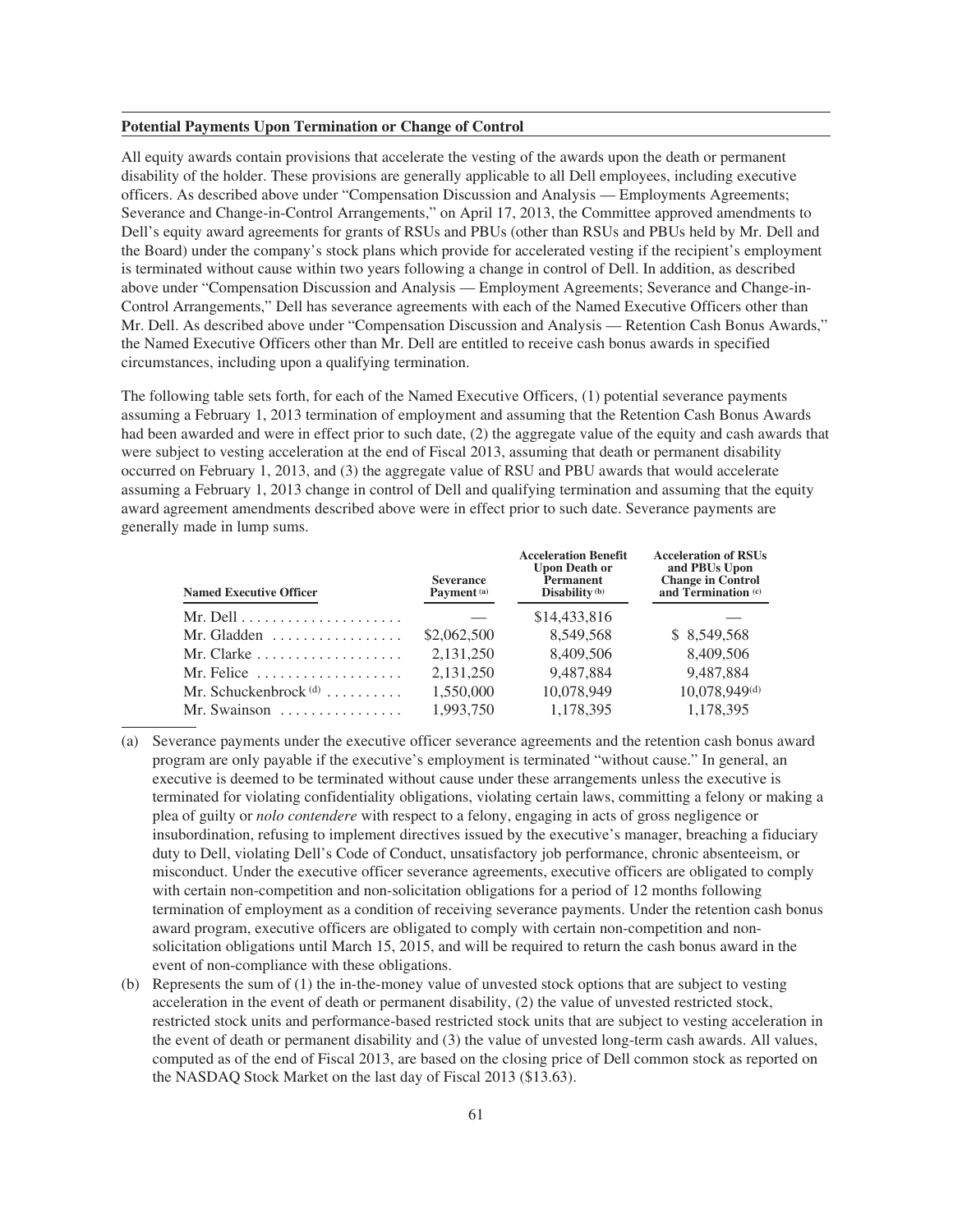- (c) Represents the value of unvested restricted stock units and performance-based restricted stock units that are subject to vesting acceleration if the executive's employment is terminated "without cause" within two years following a change in control of Dell. In general, an executive is deemed to be terminated without cause under the amended award agreements in the same circumstances described in note (a) above. For these purposes, a "change in control" of Dell under the amended award agreements includes any change in the membership of Dell's Board as a result of which the existing members of the Board, together with any new directors whose nomination for election to the Board by the Company's stockholders was approved by a vote of at least a majority of such existing members, cease to constitute a majority of the members of the Board. All values, computed as of the end of Fiscal 2013, are based on the closing price of Dell common stock as reported on the NASDAQ Stock Market on February 1, 2013, the last day of Fiscal 2013 (\$13.63).
- (d) Mr. Schuckenbrock resigned as President, Services in December 2012 and his employment with Dell ended on March 31, 2013. In connection with the termination of his employment, Mr. Schuckenbrock was not entitled to, and did not receive, any cash severance payments, accelerated vesting of restricted stock units or other special compensation. Mr. Schuckenbrock and Schuckenbrock Consulting, LLC, a company owned and controlled by Mr. Schuckenbrock, entered into a consultancy agreement with Dell on February 22, 2013. For a description of the terms of the agreement and the amounts payable thereunder by Dell, see "Compensation Discussion and Analysis — Other Compensation Components — Mr. Schuckenbrock's Post-Termination Consulting Agreement."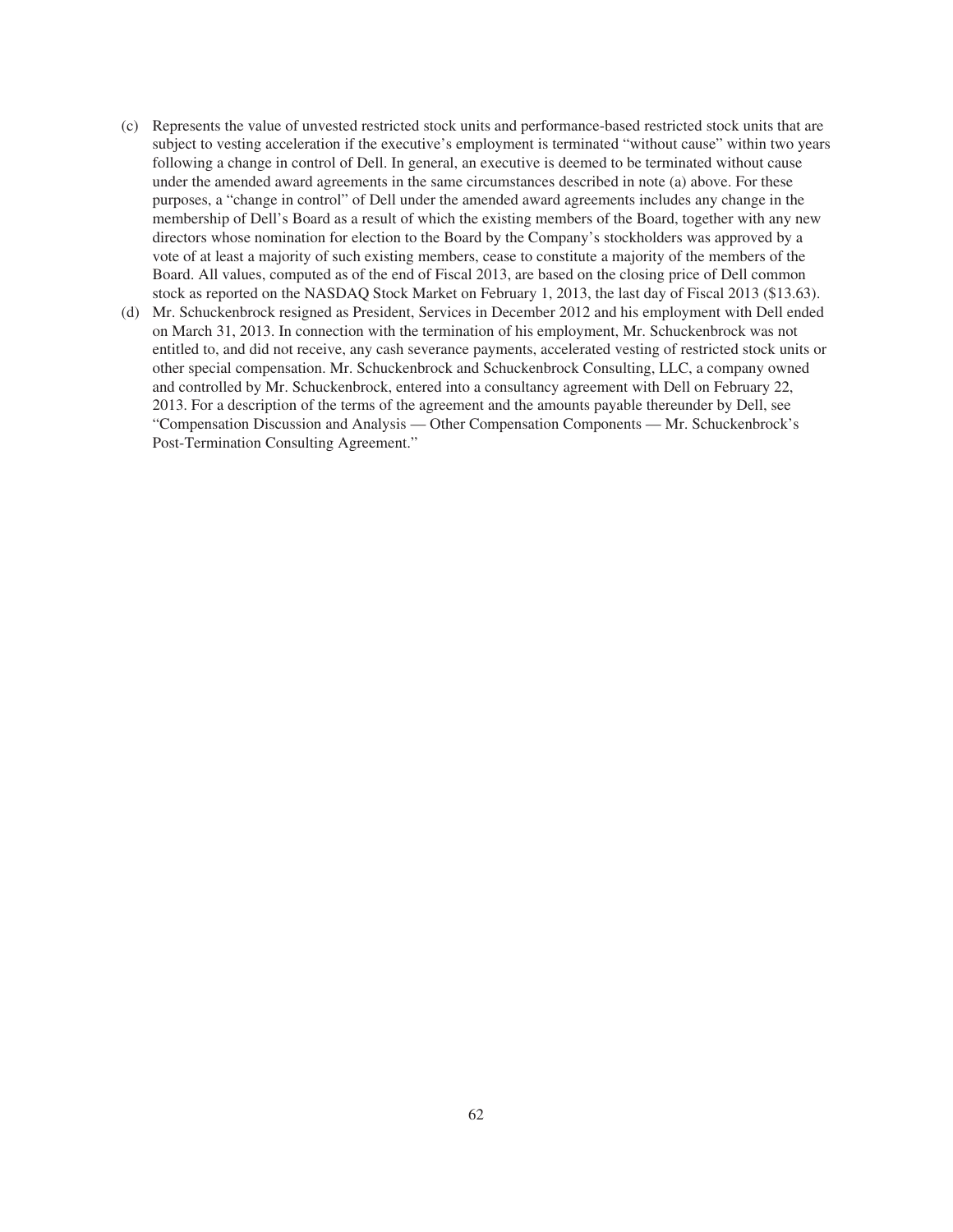## **STOCK OWNERSHIP**

The following table sets forth certain information regarding the beneficial ownership of Dell common stock as of September 13, 2013 (except as noted below) with respect to:

- each person known to Dell to be the beneficial owner of 5% or more of the outstanding shares of Dell common stock;
- each member of the Board, each nominee for election to the Board and each named executive officer; and
- the members of the Board and Dell's executive officers as a group.

Unless otherwise noted below, the address of each beneficial owner listed in the table below is c/o Dell Inc., One Dell Way, Round Rock, Texas 78682.

Dell has determined beneficial ownership in accordance with the rules of the SEC. Except as indicated by the footnotes below, Dell believes, based on the information furnished to it, that the persons and entities named in the table below have sole voting and investment power with respect to all shares of Dell common stock that they beneficially own, subject to applicable community property laws.

The applicable percentage ownership of each person identified in the table below is based on 1,759,161,301 shares of Dell common stock outstanding on September 13, 2013. Under SEC rules, for purposes of computing the number of shares of common stock beneficially owned by a person and the percentage ownership of that person, outstanding shares of common stock are deemed to include shares subject to options held by that person that are exercisable or will be exercisable, and restricted stock units held by that person that have vested or will vest, as of or within 60 days after September 13, 2013. These shares are not deemed outstanding, however, for the purpose of computing the percentage ownership of any other person.

| <b>Name and Address of Beneficial Owner</b>                               | <b>Number of Shares</b><br><b>Beneficially Owned</b> | <b>Percent of Class</b> |
|---------------------------------------------------------------------------|------------------------------------------------------|-------------------------|
| 5% Stockholders:                                                          |                                                      |                         |
|                                                                           | 244,085,019                                          | 13.87%                  |
|                                                                           | 156,478,650                                          | 8.90%                   |
| 767 Fifth Avenue, 47th Floor                                              |                                                      |                         |
| New York, New York 10153                                                  |                                                      |                         |
| <b>Directors and Executive Officers:</b>                                  |                                                      |                         |
|                                                                           | 207,430                                              | $\ast$                  |
|                                                                           | 1,186,059                                            | $\ast$                  |
|                                                                           | 28,762                                               | $\ast$                  |
|                                                                           | 28,762                                               | $\ast$                  |
|                                                                           | 12.716                                               | $\ast$                  |
|                                                                           | 35,930                                               | $\ast$                  |
|                                                                           | 129,752                                              | $\ast$                  |
|                                                                           | 126.681                                              | $\ast$                  |
|                                                                           | 75,792                                               | $\ast$                  |
|                                                                           | 98.164                                               | $\ast$                  |
|                                                                           | 1,963,128                                            | $\ast$                  |
|                                                                           | 2,958,789                                            | $\ast$                  |
|                                                                           | 1.737.484                                            | $\ast$                  |
|                                                                           |                                                      | $\ast$                  |
|                                                                           | 331,522                                              | $\ast$                  |
| Directors and executive officers as a group $(21 \text{ persons})^{(12)}$ | 255,731,892                                          | 14.46%                  |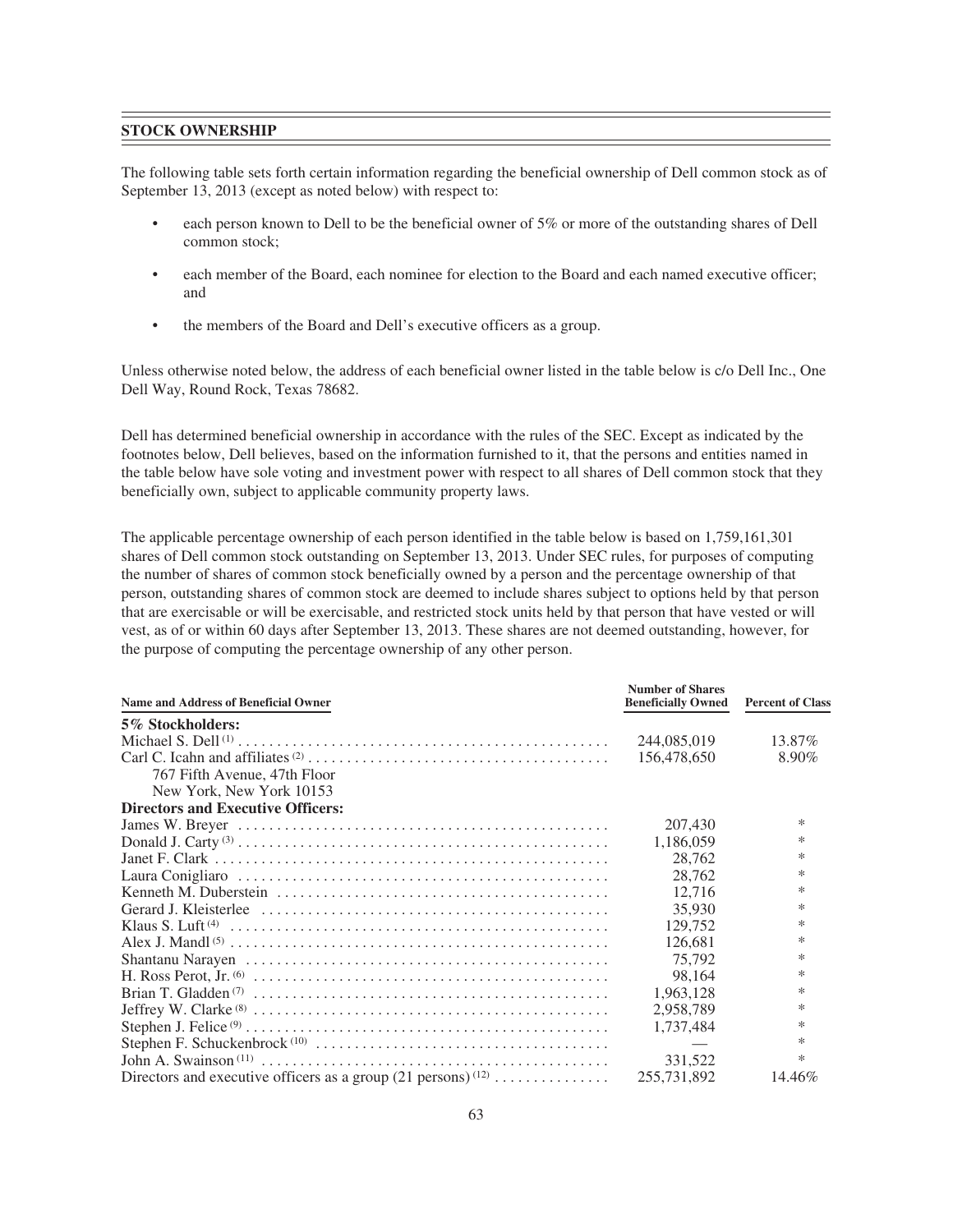- Indicates ownership of less than one percent.
- (1) Includes 701,948 shares of common stock subject to stock options that are exercisable or will be exercisable as of or within 60 days after September 13, 2013, as well as 33,389 shares of common stock held in Mr. Dell's 401(k) plan. Does not include 26,984,832 shares of common stock held in a separate property trust for Mr. Dell's wife and 2,964,869 shares of common stock held in trusts for the benefit of the children of Mr. Dell and his wife, and as to which Mr. Dell disclaims beneficial ownership.
- (2) According to the Schedule 13D/A filed with the SEC on September 12, 2013, Carl C. Icahn and affiliates may be deemed to be the beneficial owner of 156,478,650 shares of common stock as of September 12, 2013, consisting of (i) 31,295,730 shares of common stock over which High River Limited Partnership ("High River") has sole voting power and sole dispositive power (and which Hopper Investments LLC ("Hopper"), Barberry Corp. ("Barberry") and Mr. Icahn each have shared voting power and shared dispositive power with regard to); (ii) 50,229,548 shares of common stock over which Icahn Partners Master Fund LP ("Icahn Master") has sole voting power and sole dispositive power (and which Icahn Offshore LP ("Icahn Offshore"), Icahn Capital LP ("Icahn Capital"), IPH GP LLC ("IPH"), Icahn Enterprises Holdings L.P. ("Icahn Enterprises Holdings"), Icahn Enterprises G.P. Inc. ("Icahn Enterprises GP"), Beckton Corp. ("Beckton") and Mr. Icahn each have shared voting power and shared dispositive power with regard to); (iii) 19,027,739 shares of common stock over which Icahn Partners Master Fund II LP ("Icahn Master II") has sole voting power and sole dispositive power (and which Icahn Offshore, Icahn Capital, IPH, Icahn Enterprises Holdings, Icahn Enterprises GP, Beckton and Mr. Icahn each have shared voting and shared dispositive power with regard to); (iv) 8,374,637 shares of common stock over which Icahn Partners Master Fund III LP ("Icahn Master III") has sole voting power and sole dispositive power (and which Icahn Offshore, Icahn Capital, IPH, Icahn Enterprises Holdings, Icahn Enterprises GP, Beckton and Mr. Icahn each have shared voting and shared dispositive power with regard to); and (v) 47,550,996 shares of common stock over which Icahn Partners LP ("Icahn Partners") has sole voting power and sole dispositive power (and which Icahn Onshore LP ("Icahn Onshore"), Icahn Capital, IPH, Icahn Enterprises Holdings, Icahn Enterprises GP, Beckton and Mr. Icahn each have shared voting and shared dispositive power with regard to). The principal business address of each of (x) High River, Hopper, Barberry, Icahn Offshore, Icahn Partners, Icahn Master, Icahn Master II, Icahn Master III, Icahn Onshore, Icahn Capital, IPH, Icahn Enterprises Holdings, Icahn Enterprises GP and Beckton is White Plains Plaza, 445 Hamilton Avenue - Suite 1210, White Plains, New York 10601, and (y) Mr. Icahn is c/o Icahn Associates Corp., 767 Fifth Avenue, 47th Floor, New York, New York 10153.
- (3) Includes 486,051 shares of common stock subject to stock options that are exercisable or will be exercisable as of or within 60 days after September 13, 2013.
- (4) Includes 30,806 shares of common stock subject to stock options that are exercisable or will be exercisable as of or within 60 days after September 13, 2013.
- (5) Includes 36,306 shares of common stock subject to stock options that are exercisable or will be exercisable as of or within 60 days after September 13, 2013. Includes 4,351 shares held by Mr. Mandl's spouse and 1,300 shares held in an IRA for Mr. Mandl's spouse.
- (6) Includes 16,284 shares of common stock subject to stock options that are exercisable or will be exercisable as of or within 60 days after September 13, 2013.
- (7) Includes 1,719,450 shares of common stock subject to stock options that are exercisable or will be exercisable as of or within 60 days after September 13, 2013.
- (8) Includes 1,470,228 shares of common stock subject to stock options that are exercisable or will be exercisable as of or within 60 days after September 13, 2013.
- (9) Includes 1,586,710 shares of common stock subject to stock options that are exercisable or will be exercisable as of or within 60 days after September 13, 2013.
- (10) Mr. Schuckenbrock resigned from his position as President, Services effective as of December 5, 2012, and his employment by the Company was terminated effective as of March 31, 2013.
- (11) Includes 210,527 shares of common stock subject to stock options that are exercisable or will be exercisable as of or within 60 days after September 13, 2013.
- (12) Includes 9,667,486 shares of common stock subject to stock options that are exercisable or will be exercisable as of or within 60 days after September 13, 2013 and 30,785 shares of common stock subject to restricted stock units that have vested or will vest as of or within 60 days after September 13, 2013.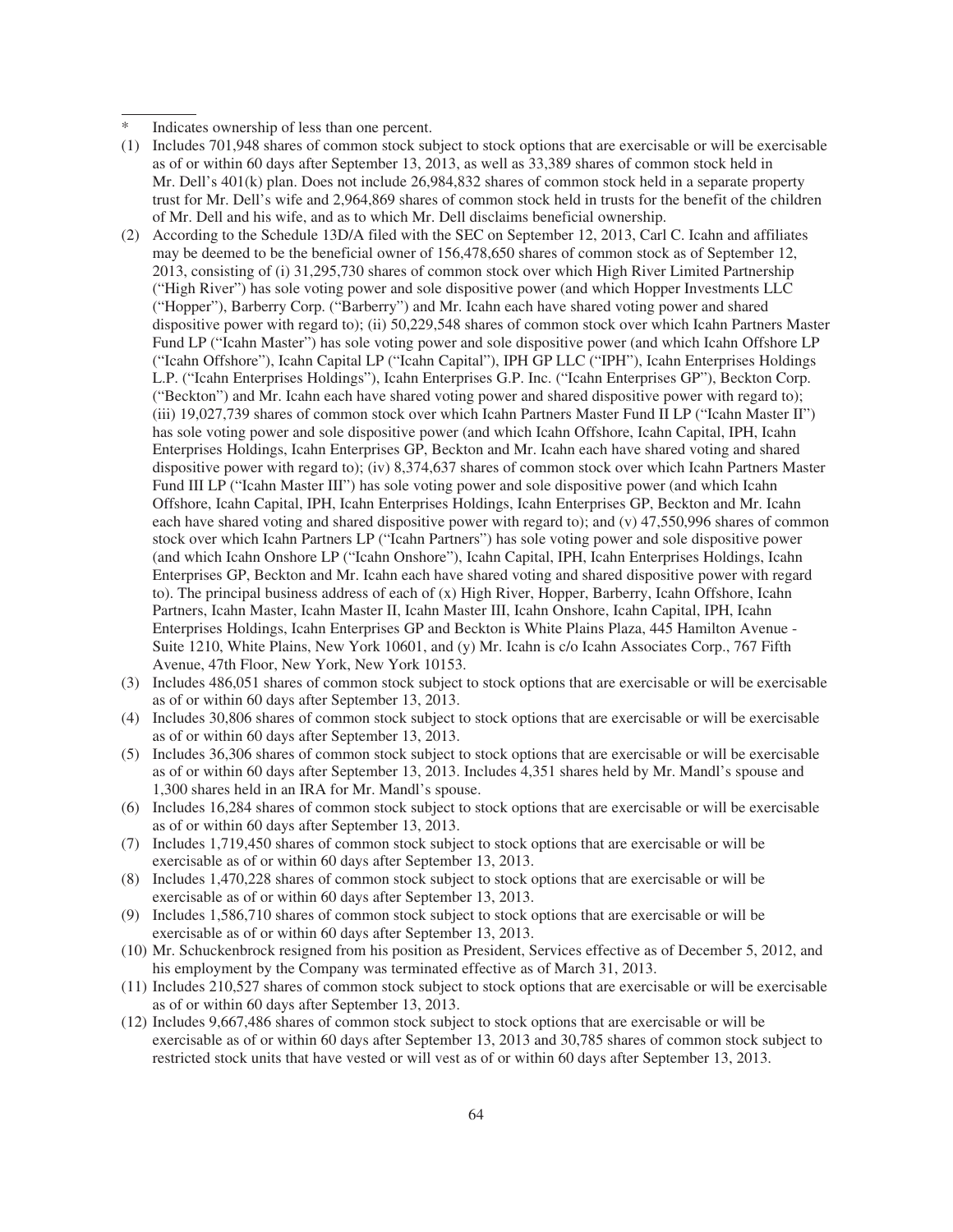# **REPORT OF THE AUDIT COMMITTEE**

The Audit Committee assists the Board of Directors in its oversight of Dell's financial reporting process. The Audit Committee's responsibilities are more fully described in its charter, which is accessible on Dell's website at www.dell.com/corporategovernance.

Management has the primary responsibility for the preparation and integrity of Dell's financial statements, accounting and financial reporting principles and internal controls and procedures designed to assure compliance with accounting standards and applicable laws and regulations. Dell's independent auditor, PricewaterhouseCoopers LLP ("PwC"), is responsible for performing an independent integrated audit of the consolidated financial statements and effectiveness of internal control over financial reporting and expressing an opinion thereon.

The Audit Committee reports that it has:

- Reviewed and discussed the audited consolidated financial statements for Fiscal 2013 with Dell's management;
- Discussed with PwC the matters required to be discussed by the Statement on Auditing Standards No. 61, as amended (AICPA, Professional Standards, Vol. 1. AU section 380), as adopted by the Public Company Accounting Oversight Board ("PCAOB") in Rule 3200T;
- Received the written disclosures and the letter from PwC required by applicable requirements of the PCAOB regarding PwC's communications with the Audit Committee concerning independence, and has discussed with PwC its independence; and
- Based on the review and discussions referred to in the paragraphs above, recommended to the Board of Directors, and the Board of Directors has approved, that the audited consolidated financial statements be included in Dell's annual report on Form 10-K for the fiscal year ended February 1, 2013, for filing with the Securities and Exchange Commission.

THE AUDIT COMMITTEE

JANET F. CLARK, Chair ALEX J. MANDL KLAUS S. LUFT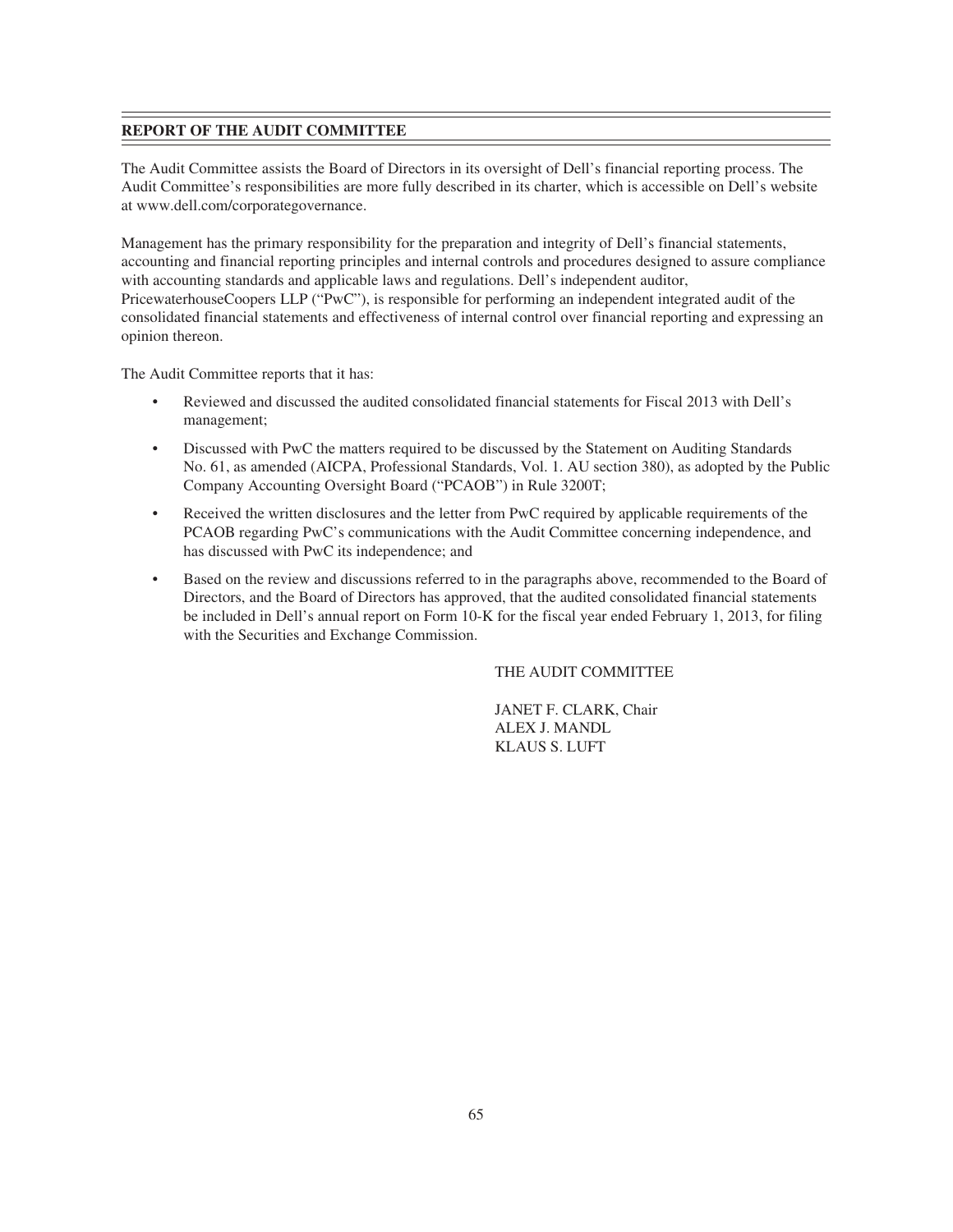#### **ADDITIONAL INFORMATION**

#### **Director Nomination Process**

*Director Qualifications —* The Board has adopted guidelines for qualifications of director candidates, which are described above under "Proposal 1 — Election of Ten Directors — Director Qualifications and Information." In addition, all candidates must possess the aptitude or experience to understand fully the legal responsibilities of a director and the governance processes of a public company, as well as the personal qualities to be able to make a substantial active contribution to Board deliberations, including intelligence and wisdom, self-assurance, interpersonal and communication skills, courage and inquisitiveness. Further, each candidate must be willing to commit, as well as have, sufficient time available to discharge the duties of Board membership and should have sufficient years available for service to make a significant contribution to Dell over time.

The Board evaluates the effectiveness of the application of its membership criteria, including the foregoing criteria, in its annual self-evaluation.

*Selection and Nomination Process —* Whenever a vacancy occurs on the Board and the Board does not eliminate the vacancy by reducing its size, the Governance and Nominating Committee is responsible for identifying one or more candidates to fill that vacancy, investigating each candidate, evaluating his or her suitability for service on the Board, and recommending a candidate to the full Board for appointment. In addition, the Governance and Nominating Committee is responsible for recommending nominees for election or re-election to the Board at each annual meeting of stockholders.

The Governance and Nominating Committee is authorized to use any methods it deems appropriate for identifying candidates for Board membership, including recommendations from current Board members and recommendations from stockholders. The committee also may engage outside search firms to identify suitable candidates.

The Governance and Nominating Committee is also authorized to engage in whatever investigation and evaluation processes it deems appropriate, including a thorough review of the candidate's background, characteristics, qualities and qualifications and personal interviews with the committee as a whole, one or more members of the committee, or one or more other Board members.

In formulating its recommendation of a candidate to the Board, the Governance and Nominating Committee will consider not only the findings and conclusions of its investigation and evaluation process, but also the current composition of the Board; the attributes and qualifications of serving Board members; additional attributes, capabilities or qualifications that should be represented on the Board; and whether the candidate could provide those additional attributes, capabilities or qualifications. The committee will not recommend any candidate unless that candidate has indicated a willingness to serve as a director and has agreed to comply, if elected, with the expectations and requirements of Board service.

*Stockholder Recommendations* — Candidates recommended by stockholders will be considered in the same manner as other candidates. A stockholder who wishes to make such a recommendation should complete a Director Recommendation Form (available on Dell's website at www.dell.com/boardofdirectors) and submit it, along with appropriate supporting documentation and information, to the Governance and Nominating Committee, c/o Board Liaison, Dell Inc., One Dell Way, Mail Stop RR1-33, Round Rock, Texas 78682.

Each stockholder recommendation will be processed expeditiously upon receipt of the completed Director Recommendation Form. If the Governance and Nominating Committee determines that a stockholderrecommended candidate is suitable for Board membership, it will include the candidate in the pool of candidates to be considered for nomination upon the occurrence of the next Board vacancy or in connection with the next annual meeting of stockholders. Stockholders who are recommending candidates for nomination in connection with the next annual meeting of stockholders should submit their completed Director Recommendation Forms no later than March 1 of the year of that meeting.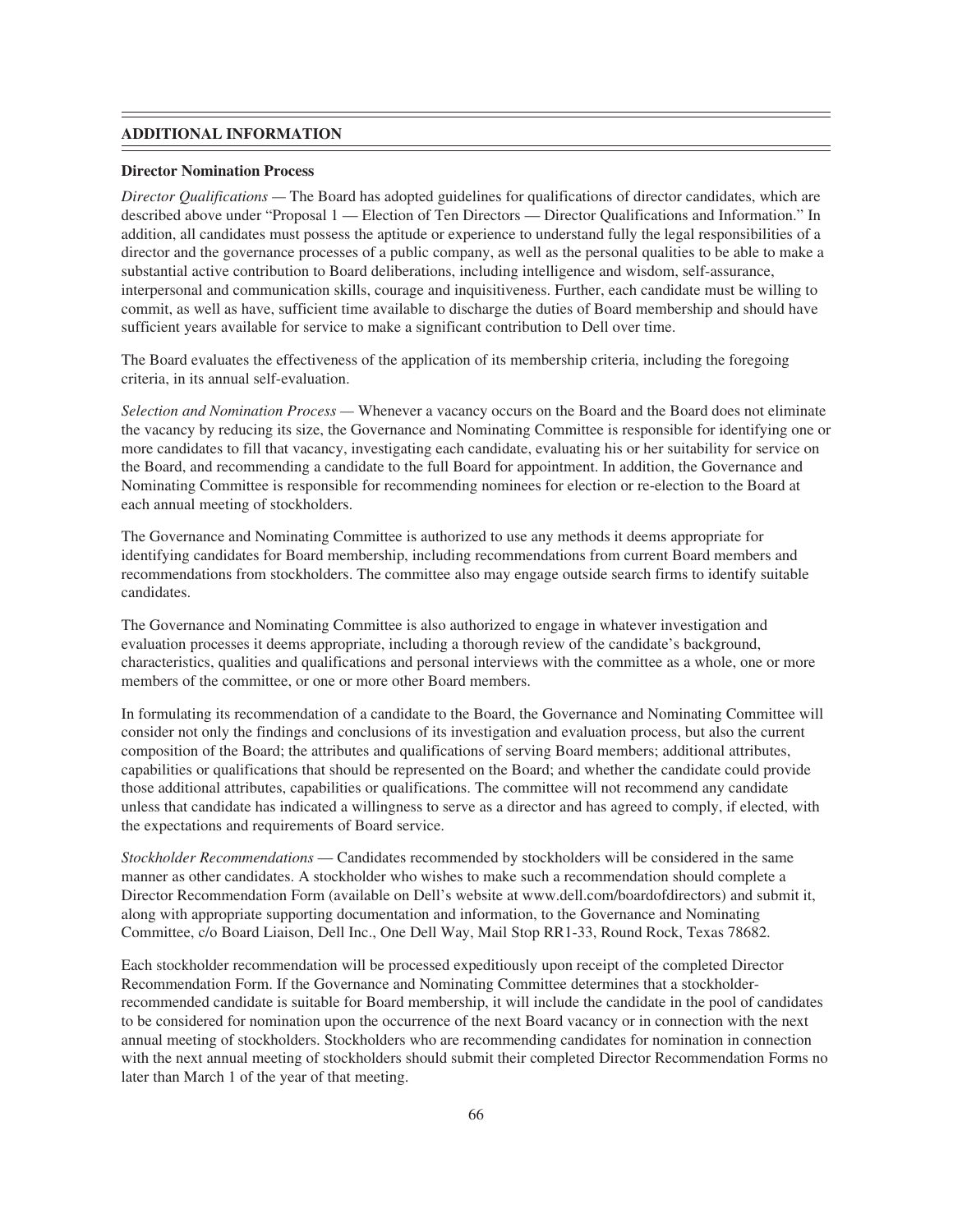*Stockholder Nominations* — Stockholders who wish to nominate a person for election as a director (as opposed to making a recommendation to the Governance and Nominating Committee) must follow the procedures described in Article III, Section 12 of Dell's Bylaws, either in addition to or in lieu of making a recommendation to the committee. Those procedures are described under "Stockholder Proposals for Next Year's Annual Meeting — Bylaw Provisions" below.

*Re-Election of Existing Directors* — In considering whether to recommend directors who are eligible to stand for re-election, the Governance and Nominating Committee may consider a variety of factors, including a director's contributions to the Board and ability to continue to contribute productively, attendance at Board and committee meetings and compliance with Dell's Corporate Governance Principles (including satisfying the expectations for individual directors), as well as whether the director continues to possess the attributes, capabilities and qualifications considered necessary or desirable for Board service, the results of the annual Board self-evaluation, the independence of the director and the nature and extent of the director's non-Dell activities.

## **Stockholder Proposals for Next Year's Annual Meeting**

If Dell's pending going-private merger transaction is completed, Dell will not hold an annual meeting of stockholders in 2014 as a public company. If the merger transaction is not completed, stockholders will continue to be entitled to attend and participate in Dell's annual meetings of stockholders and Dell will hold an annual meeting of stockholders in 2014. In this event, Dell will provide notice of or otherwise publicly disclose the date on which it will hold its 2014 annual meeting. Stockholder proposals will be eligible for consideration for inclusion in the proxy statement and form of proxy for the 2014 annual meeting of stockholders in accordance with Rule 14a-8 under the Exchange Act and Dell's Bylaws, as described below.

*Bylaw Provisions* — In accordance with Dell's Bylaws, a stockholder who desires to present a proposal for consideration at next year's annual meeting, but not for inclusion in next year's proxy statement, must submit the proposal no later than the close of business on August 18, 2014 unless Dell publicly announces a different submission deadline in accordance with the Bylaws. The submission should contain the information specified in the Bylaws, including the proposal and a brief statement of the reasons for the proposal, the name and address of the stockholder (as they appear in Dell's stock transfer records), the number of Dell shares beneficially owned by the stockholder, and a description of any material direct or indirect financial or other interest that the stockholder (or any affiliate or associate) may have in the proposal.

Proposals should be addressed to Corporate Secretary, Dell Inc., One Dell Way, Mail Stop RR1-33, Round Rock, Texas 78682.

*Inclusion in Next Year's Proxy Statement* — A stockholder who wishes to present a proposal for inclusion in next year's proxy statement pursuant to Rule 14a-8 under the Exchange Act must deliver the proposal to Dell's principal executive offices no later than the close of business on May 27, 2014. Submissions should be addressed to Corporate Secretary, Dell Inc., One Dell Way, Mail Stop RR1-33, Round Rock, Texas 78682, and should comply with the requirements of Rule 14a-8.

*Presentation at Meeting* — For any proposal that is not submitted for inclusion in next year's proxy statement, but is instead sought to be presented by a stockholder directly at next year's annual meeting in accordance with the advance notice provisions of Dell's Bylaws described above, SEC rules will permit management to vote proxies in their discretion, notwithstanding the stockholder's compliance with such advance notice provisions, if Dell advises stockholders in next year's proxy statement about the nature of the matter and how management intends to vote on such matter, and the stockholder does not comply with specified provisions of the SEC's rules.

## **Section 16(a) Beneficial Ownership Reporting Compliance**

Section 16(a) of the Exchange Act requires Dell's directors and specified officers and persons who beneficially own more than 10% of Dell's common stock to file with the SEC initial reports of ownership and reports of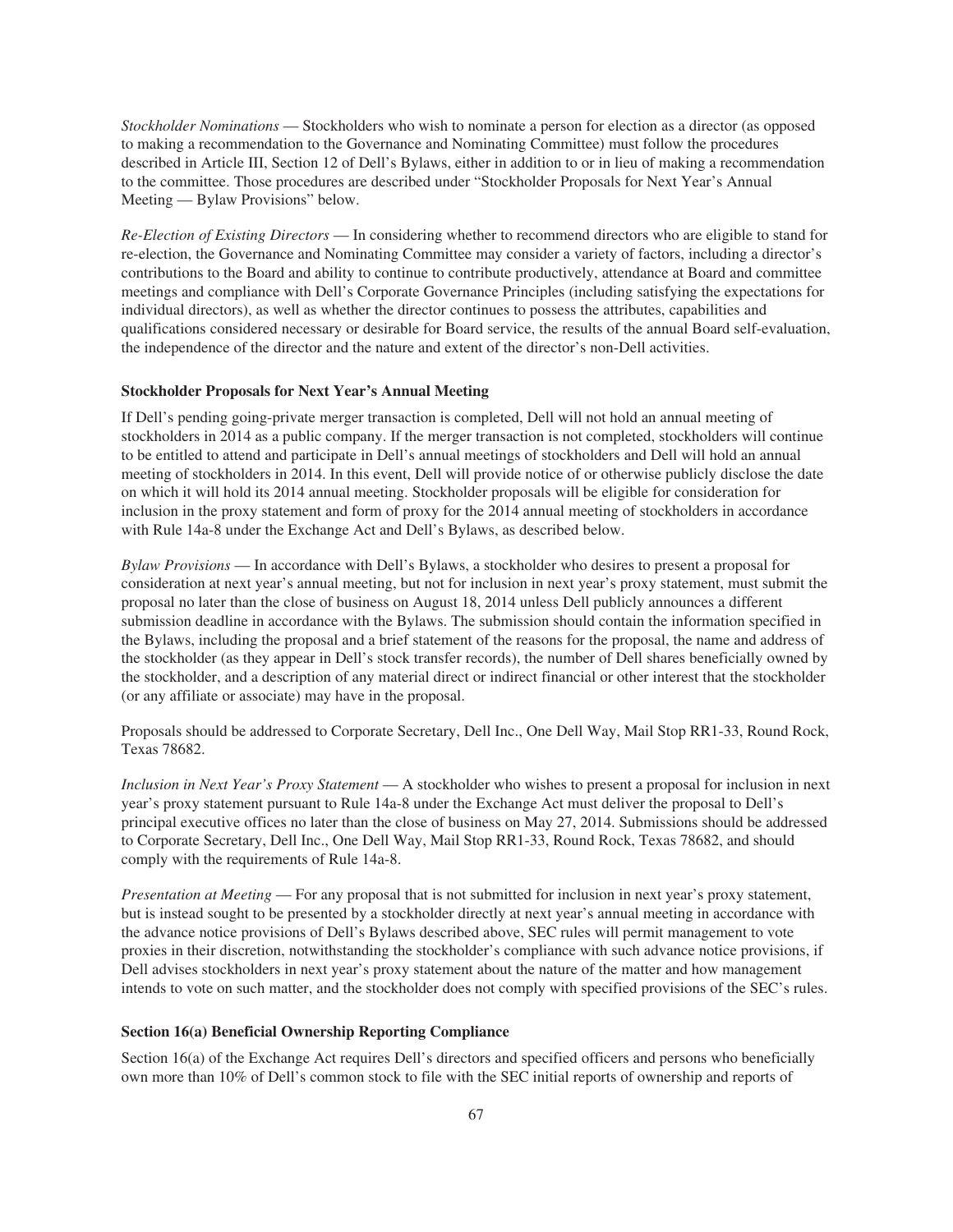changes in ownership of the common stock and other equity securities of Dell. The reporting persons are required by SEC rules to furnish Dell with copies of all Section 16(a) reports they file. Based solely on a review of Section 16(a) reports furnished to Dell for Fiscal 2013, or written representations that no other reports were required, Dell believes that, except as described below, Dell's Section 16(a) reporting persons complied with all filing requirements for Fiscal 2013. Ron Rose, an executive officer, filed late one report with respect to a single transaction relating to the withholding of shares by Dell for tax purposes upon the vesting of a compensatory equity award. Mr. Gladden filed late one report in respect of his acquisition of shares of Dell common stock pursuant to dividend reinvestment in January 2013.

### **Certain Relationships and Related Transactions**

#### *Transactions with Michael S. Dell and Related Persons*

Mr. Dell, the company's Chairman and Chief Executive Officer, owns his own private aircraft (through whollyowned entities). In the past, the company had reimbursed these entities for the covered variable costs, plus a pro rata portion of the management fee attributable to Mr. Dell's business travel on such aircraft. During Fiscal 2013, the company contracted with an independent aircraft leasing agency to provide private air travel to Mr. Dell. This agency in turn leases the same aircraft described above from Mr. Dell's wholly-owned entities. During Fiscal 2013, Dell paid approximately \$2,000,000 for Mr. Dell's travel through these arrangements.

Entities wholly owned by Mr. Dell and/or Mr. Dell's spouse purchase services or products from the company on standard commercial terms available to comparable unrelated customers. These entities paid the company approximately \$1,350,000 for services and products in Fiscal 2013.

Mr. Dell reimburses the company for costs related to his or his family's personal security protection. Reimbursements for this purpose in Fiscal 2013 totaled approximately \$2,970,000.

Mr. Dell also holds a controlling interest in a landscaping services company. During Fiscal 2013, the company's third-party facilities maintenance vendor subcontracted its landscaping obligations to the landscaping services company. The landscaping services company was paid approximately \$76,000 during Fiscal 2013 for landscaping services to the company. Future annual payments are expected to be a minimum of \$455,580.

### *Transactions with H. Ross Perot, Jr. and Related Persons*

Mr. Perot, who was appointed to the Dell Board on December 3, 2009, served as the Chairman of the Board of Perot Systems Corporation ("Perot Systems") at the time of Dell's acquisition of Perot Systems on November 3, 2009. Upon completion of the acquisition, Perot Systems became a wholly-owned subsidiary of Dell Inc.

In connection with the execution of the merger agreement for the transaction, Perot Systems Family Corporation, a Texas corporation, H. Ross Perot, Sr. (Mr. Perot's father) and Mr. Perot and Perot Systems entered into a license agreement, dated September 20, 2009, pursuant to which the foregoing persons granted Perot Systems and its affiliates an exclusive, royalty-free license to use "Perot Systems" and "Perot" in connection with Perot Systems' current businesses, products, services and charitable activities, and its future operations and activities resulting from the expansion of, and the integration with, Dell's services and businesses. The term of the license agreement became effective immediately upon execution and will continue until the earlier of (1) the date that is five years from November 3, 2009 or (2) the date of any termination of the license agreement for cause.

Also on September 20, 2009, in connection with the execution of the merger agreement, H. Ross Perot, Sr. and Mr. Perot signed non-competition agreements with Dell and Perot Systems, as amended by a waiver letter entered into on December 2, 2009, that limit their ability to compete with Perot Systems or to solicit its employees or customers for a period ending December 31, 2014.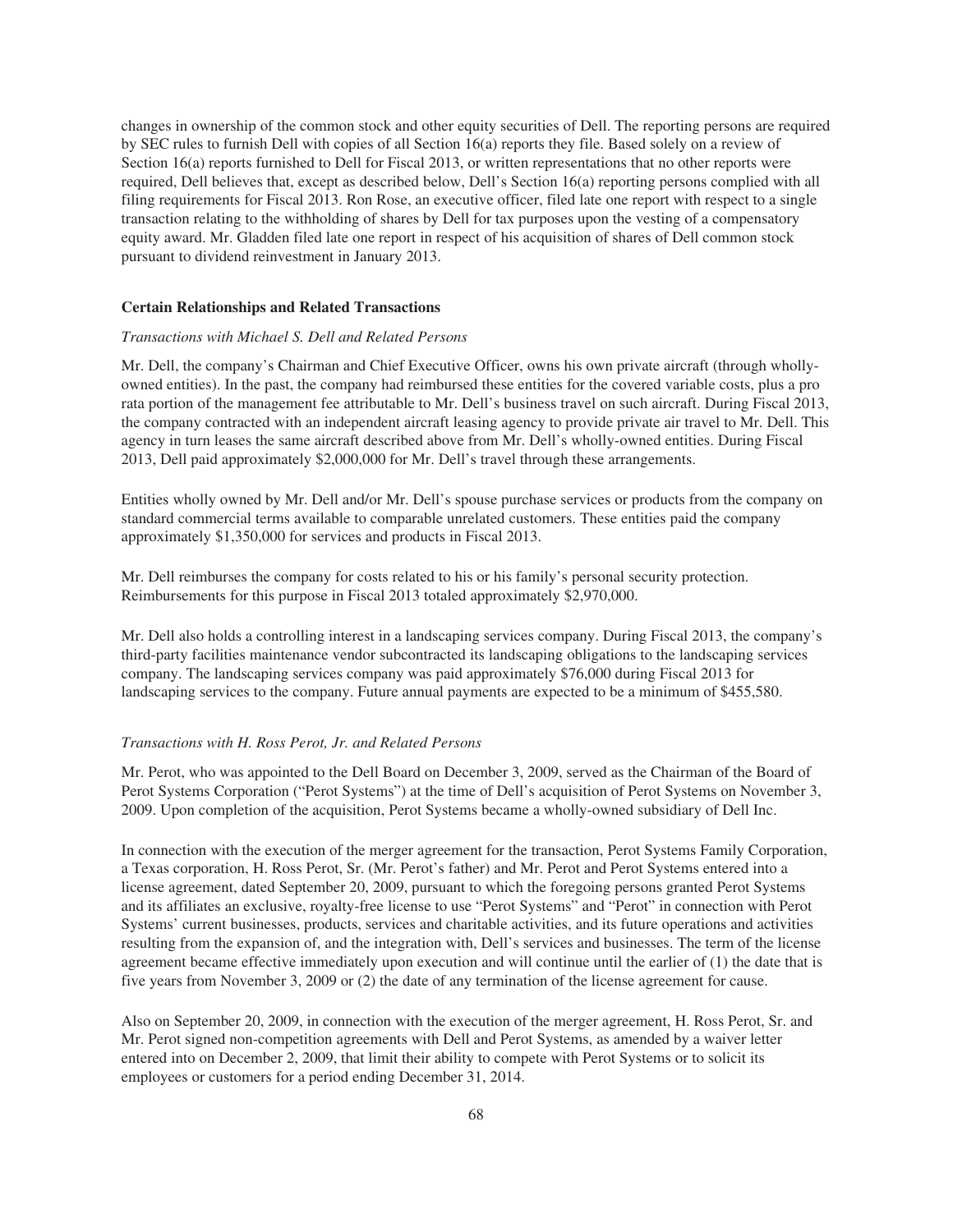Dell, through its wholly-owned subsidiary Perot Systems, currently provides information technology and certain other services to Hillwood Enterprises L.P. ("Hillwood"), which is controlled and partially owned by Mr. Perot, under an agreement which Perot Systems entered into in January 2007 and which will expire in January 2019. Dell, through its wholly-owned subsidiary Perot Systems, currently also provides information technology and certain other services to Perot Services Company L.L.C., which is controlled and partially owned by H. Ross Perot, Sr., under an agreement which Perot Systems entered into in January 2009 and which will expire in February 2015. During Fiscal 2013, these accounts were combined and Perot Systems recorded revenue of \$2,383,647 in connection with its performance under the accounts. Future annual payments to Perot Systems under this arrangement are estimated to be approximately \$1,940,000 annually, but may vary due to fluctuations in the level of services required by Hillwood and Perot Services Company L.L.C.

In 2002, Perot Systems entered into a sublease agreement with Perot Services Company, LLC for approximately 23,000 square feet of office space at its Plano, Texas facility. At the expiration of the original lease, a new sublease agreement was signed effective October 1, 2007, and expires on September 30, 2015. The sublease was subsequently amended effective March 1, 2009, and January 1, 2010. The current sublease is for 24,970 square feet of office space and 754 square feet of storage space at monthly rents of \$40,576 and \$346, respectively. Total rental payments of \$450,140 were paid to Perot Systems during Fiscal 2013. Total annual rental payments under the current lease are estimated to be approximately \$491,067.

#### *Review, Approval or Ratification of Transactions with Related Persons*

The Governance and Nominating Committee of the Board, pursuant to its written charter, is charged with the responsibility for reviewing, approving, disapproving or ratifying any transactions required to be disclosed as transactions with related persons under Item 404(a) of the SEC's Regulation S-K. The Governance and Nominating Committee has not adopted any specific policies or procedures for conducting such reviews, or standards to be applied in the reviews, and considers each transaction in light of the specific facts and circumstances presented. The Governance and Nominating Committee reviewed and approved or ratified each of the Fiscal 2013 transactions described above.

#### **Code of Conduct**

Dell maintains a Code of Conduct (entitled Winning with Integrity) that is applicable to all Dell employees worldwide, including the Chief Executive Officer, the Chief Financial Officer and the Chief Accounting Officer. The Code of Conduct, which satisfies the requirements of a "code of ethics" under applicable SEC rules, contains written standards that are designed to deter wrongdoing and to promote honest and ethical conduct, including the ethical handling of actual or apparent conflicts of interest; full, fair, accurate, timely and understandable public disclosures and communications, including financial reporting; compliance with applicable laws, rules and regulations; prompt internal reporting of violations of the code; and accountability for adherence to the code. A copy of the Code of Conduct is posted on Dell's website at www.dell.com/codeofconduct.

Dell will post any waivers of the Code of Conduct or amendments to the Code of Conduct that are applicable to its Chief Executive Officer, Chief Financial Officer or Chief Accounting Officer on its website at www.dell.com/ codeofconduct under the circumstances and within the period required under SEC rules.

## **Stockholder List**

For at least ten days prior to the annual meeting, a list of the stockholders entitled to vote at the meeting will be available for examination, for purposes germane to the meeting, during ordinary business hours at Dell's principal executive offices, One Dell Way, Building 1, Round Rock, Texas 78682. The list will also be available for examination at the meeting.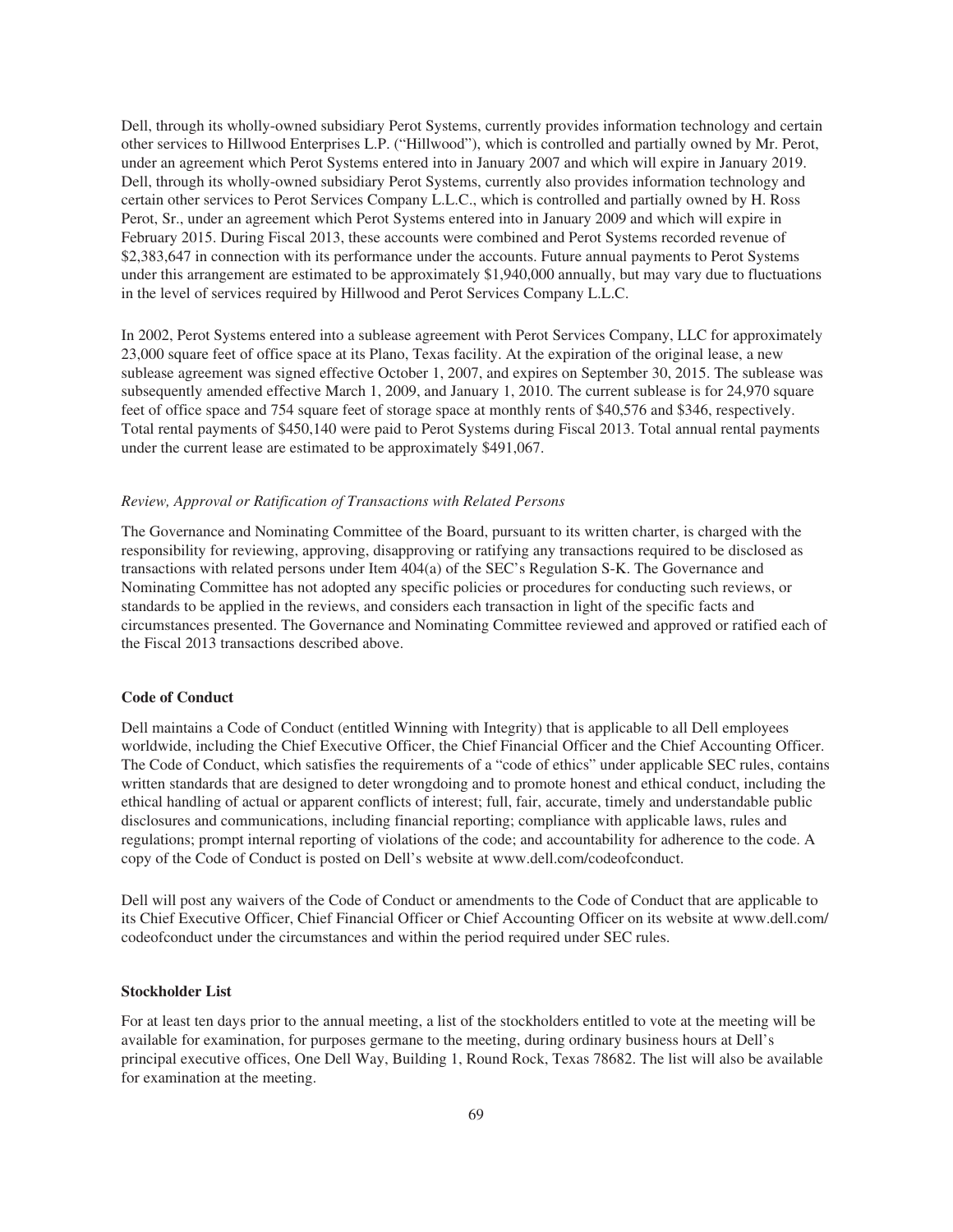### **Stockholders Sharing the Same Last Name and Address**

Only one copy of the proxy materials for the 2013 annual meeting is being sent to stockholders who share the same last name and address, unless they have notified Dell that they want to continue receiving multiple packages. This practice, known as "householding," is intended to eliminate duplicate mailings, conserve natural resources and help reduce printing and mailing costs.

If you received a householded mailing this year and you would like to receive a separate copy of the proxy materials, Dell will deliver a copy promptly upon your request furnished to Dell in one of the following manners:

- E-mail Dell's Investor Relations department at Investor\_Relations@dell.com
- Send your request by mail to Dell Inc., Investor Relations, One Dell Way, Round Rock, Texas 78682
- Call Dell Investor Relations at (512) 728-7800

You may also download a copy of any of these materials at www.dell.com/investor.

To opt out of householding for future mailings, notify Dell using the contacts for the Dell Investor Relations Department described above.

If you received multiple copies of the annual meeting materials and would prefer to receive a single copy in the future, please notify Dell using the contacts for the Dell Investor Relations Department described above.

Householding for bank and brokerage accounts is limited to accounts within the same bank or brokerage firm. For example, if you and your spouse share the same last name and address, and you and your spouse each have two accounts containing Dell stock at two different brokerage firms, your household will receive two copies of the annual meeting materials, one from each brokerage firm.

### **Annual Report on Form 10-K**

Dell's proxy statement is accompanied by the Fiscal 2013 annual report to stockholders. The annual report does not constitute proxy soliciting material.

Dell's Fiscal 2013 annual report on Form 10-K, as amended by Amendment No. 1 on Form 10-K/A, is available without exhibits at www.dell.com/investor and with exhibits at the website maintained by the SEC at www.sec.gov. You may obtain a printed version of the report (without charge) upon request delivered to Dell in one of the following manners:

- E-mail Dell's Investor Relations department at Investor\_Relations@dell.com
- Send your request by mail to Dell Inc., Investor Relations, One Dell Way, Round Rock, Texas 78682
- Call Dell Investor Relations at (512) 728-7800

### **Other Matters**

To the extent that this proxy statement is incorporated by reference into any other filing by Dell under the Securities Act of 1933 or the Exchange Act, the sections of this proxy statement entitled "Leadership Development and Compensation Committee Report" and "Report of the Audit Committee," to the extent permitted by the rules of the SEC, will not be deemed incorporated in such a filing, unless specifically provided otherwise in the filing.

#### **Directions to the Meeting**

A map is included on the back cover of this proxy statement, and you may request directions to the annual meeting via e-mail at Investor\_Relations@dell.com or by calling Dell Investor Relations at (512) 728-7800.